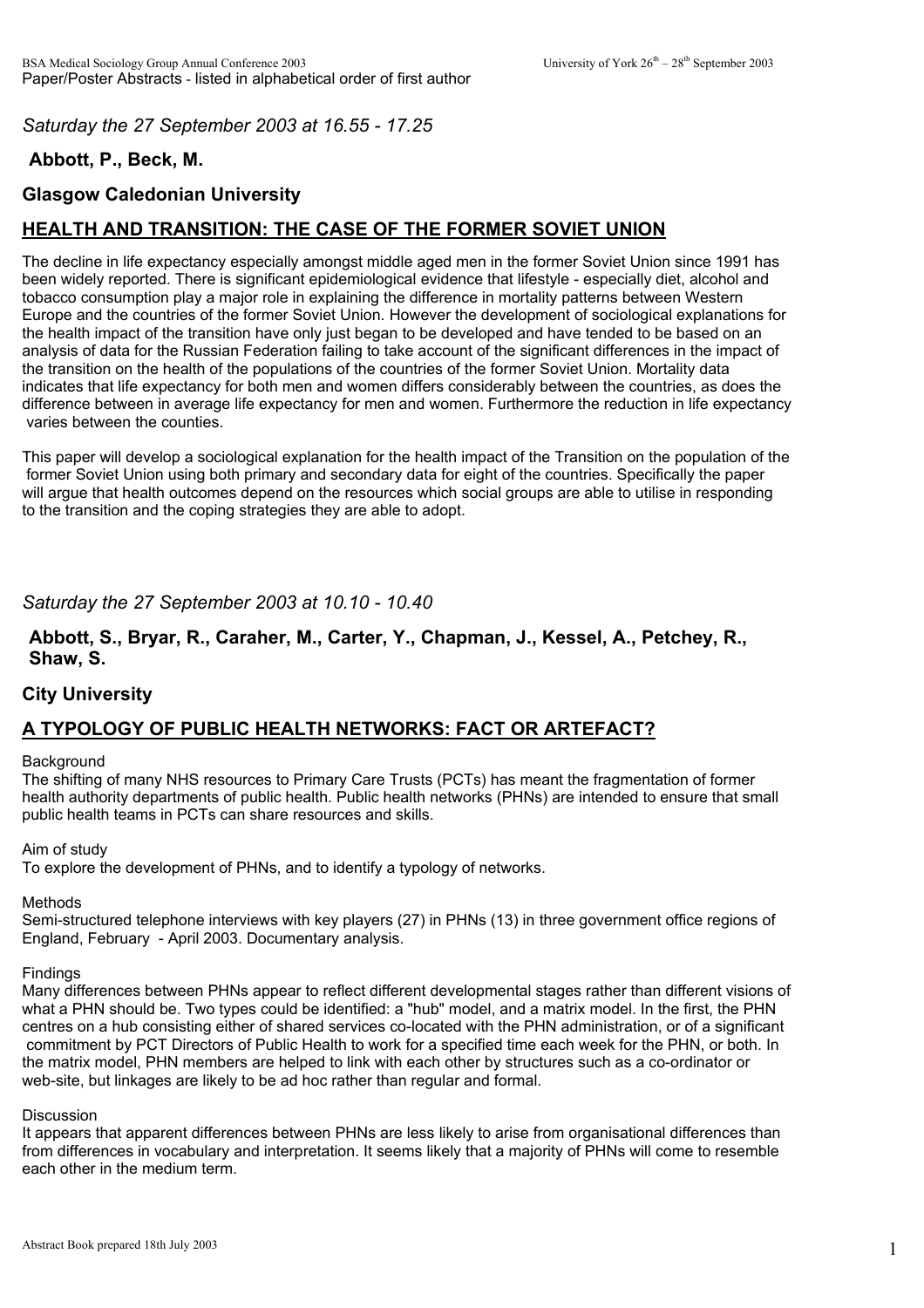*Saturday the 27 September 2003 at 16.20 - 16.50*

# **Abraham, J., Davis, C.**

# **University of Sussex**

# **REGULATION MATTERS: EXPLAINING THE WITHDRAWAL OF PRESCRIPTION DRUGS FROM THE MARKET IN THE UK AND US**

Between 1971 and 1992 there were twice as many drugs withdrawn from the market in the UK because of safety problems as there were in the US. Over the last 25 years, drug policy researchers, government regulators and industry-funded researchers have put forward five possible explanations for why there were more drug safety withdrawals in the UK than the US in this period, but until now no systematic research had been conducted to test them authoritatively. They are: (1) simply because the UK approved more drugs than the US (2) because of an industrial corporate strategy to seek approval of 'less safe' drugs in the UK early, but not to seek approval, or to seek approval later, for such drugs in the US (3) because British regulators were more vigilant in spotting safety problems with drugs after entering the market than their American counterparts (4) because the slow and overly bureaucratic US regulatory system lagged behind the UK in making decisions to approve new drugs which meant that the US could see safety problems which emerged in the markets of the UK and/or Europe before having to decide on marketing approval in the US (5) because regulators' safety standards for drug approval were more stringent in the US than in the UK. By analysing the regulatory case histories of each drug we demonstrate that by far the most important explanation is the greater stringency of regulators' safety standards in the US in this period.

# *Saturday the 27 September 2003 at 15.10 - 15.40*

# **Airey, L., McKie, L., Backett-Milburn, K.**

## **Glasgow Caledonian University/CRFR Edinburgh University**

### **WOMEN, WELL-BEING AND MID-LIFE**

Over the past decade, concern about ageing Western societies has led to an increase in research and theorising of later adulthood. However, in the UK, less attention has been paid to mid-life, which represents a strategically important period in the lifecourse, structurally, culturally, physically and psychologically. In particular, little is known about the diverse experiences of women in their fifties with regard to well-being, ageing and the anticipation of ageing. This paper reports on a qualitative study designed to explore how women aged 50-59, in differing socio-economic circumstances, perceive, manage and construct the cultural, economic and health intersections of ageing.

The paper focuses firstly upon methodological issues. The study, undertaken in Glasgow, was designed to pilot strategies for recruiting 20 women from a diverse range of circumstances into discussion groups and one-to-one interviews. Here, we describe our response to the methodological challenges associated with recruiting women who may be relatively isolated in addition to those involved in varied forms of cultural expression/consumption. We reflect upon the effectiveness of recruitment strategies used in this project, and discuss how the lessons learned from piloting may be applied in future research.

The paper then draws on empirical data to illuminate some ways in which women's experiences of health and well-being at mid-life are shaped by structural and cultural influences operating at this stage in the lifecourse. In particular, we explore how the gendered nature of women's work and family commitments might influence the well-being of mid-life women in differing social circumstances.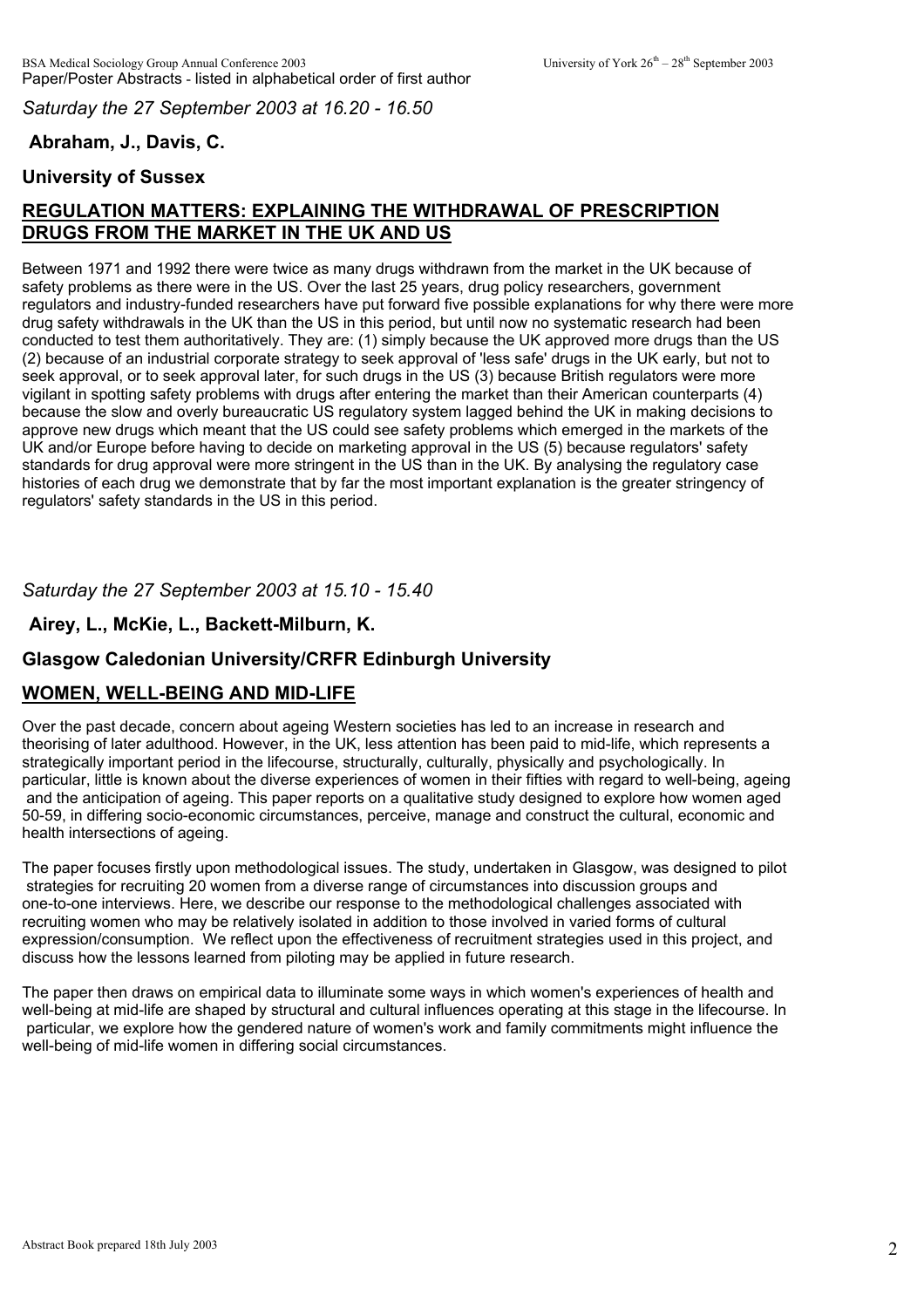*Saturday the 27 September 2003 at 16.55 - 17.25*

# **Alner, M.A., Jenkings, K.N.**

# **University of Newcastle**

# **VARIATIONS IN THE ORGANISATIONAL PROVISION OF ACUTE AND REPEAT PRESCRIPTIONS IN GENERAL PRACTICE: AN ETHNOGRAPHIC STUDY**

With 587 million prescription items reported dispensed in primary care in England in 2001, the use of medicines as the most common therapeutic intervention continues to rise. The Department of Health plans to implement a National Prescription Service (including Electronic Transmission of Prescriptions - ETP) in all primary care organisations by 2004, which aims to facilitate this therapeutic intervention. Recent accounts of the management of prescribing in current practice are sparse. This paper reports ethnographic investigations of prescribing processes from 12 GP practices across England. These practices were part of the ETP pilot evaluation project which partly assessed changes to current work practices and social interactions as a result of ETP.

Focusing upon the practical work activities of the production and delivery of prescriptions six key 'generic stages' in acute and repeat prescribing processes were identified: Request, Processing, Authorisation, Query management, Signing and Issue of prescription. Within these, various locally situated activities involving the use of computer and paper systems and staff and patient interaction were observed. Each of these 'generic stages', and their local production, will, by varying degrees, be affected by ETP when it becomes operational. It is suggested that administrative staff are important 'actors' throughout the repeat prescribing process with more management control responsibility during the prescribing processes than currently recognised. Consequently any ETP system which does not consider these locally accountable activities and which keeps administrative staff 'out of the prescribing loop' may prove detrimental to prescribing work practices and result in an 'inappropriate' system when implemented.

### *Saturday the 27 September 2003 at 10.45 - 11.15*

**Arber, A.**

### **University of Surrey**

# **"WHICHEVER WAY YOU WANT TO PLAY IT": DOING INTERPROFESSIONAL WORK IN PALLIATIVE CARE**

This paper explores how the boundaries between different professional groups are made and unmade through talk-in-action. The data discussed is based on ethnographic observations and audio recordings of 8 multidisciplinary team meetings in hospice, hospital and community palliative care. I am interested in how the palliative care team constructs interprofessional work in their talk. I have undertaken a linguistic analysis, which explores how the boundaries of palliative care are jointly constructed by use of questions, gate keeping, challenges to non-specialist practitioners and explicit and implicit negotiations and agreements. I conclude by suggesting that the impact of 'specialist' nurses is disrupting the boundary between the specialist and non-specialist practitioner. The specialist nurse and general practitioner boundary is becoming a fragile space for evaluative and political action.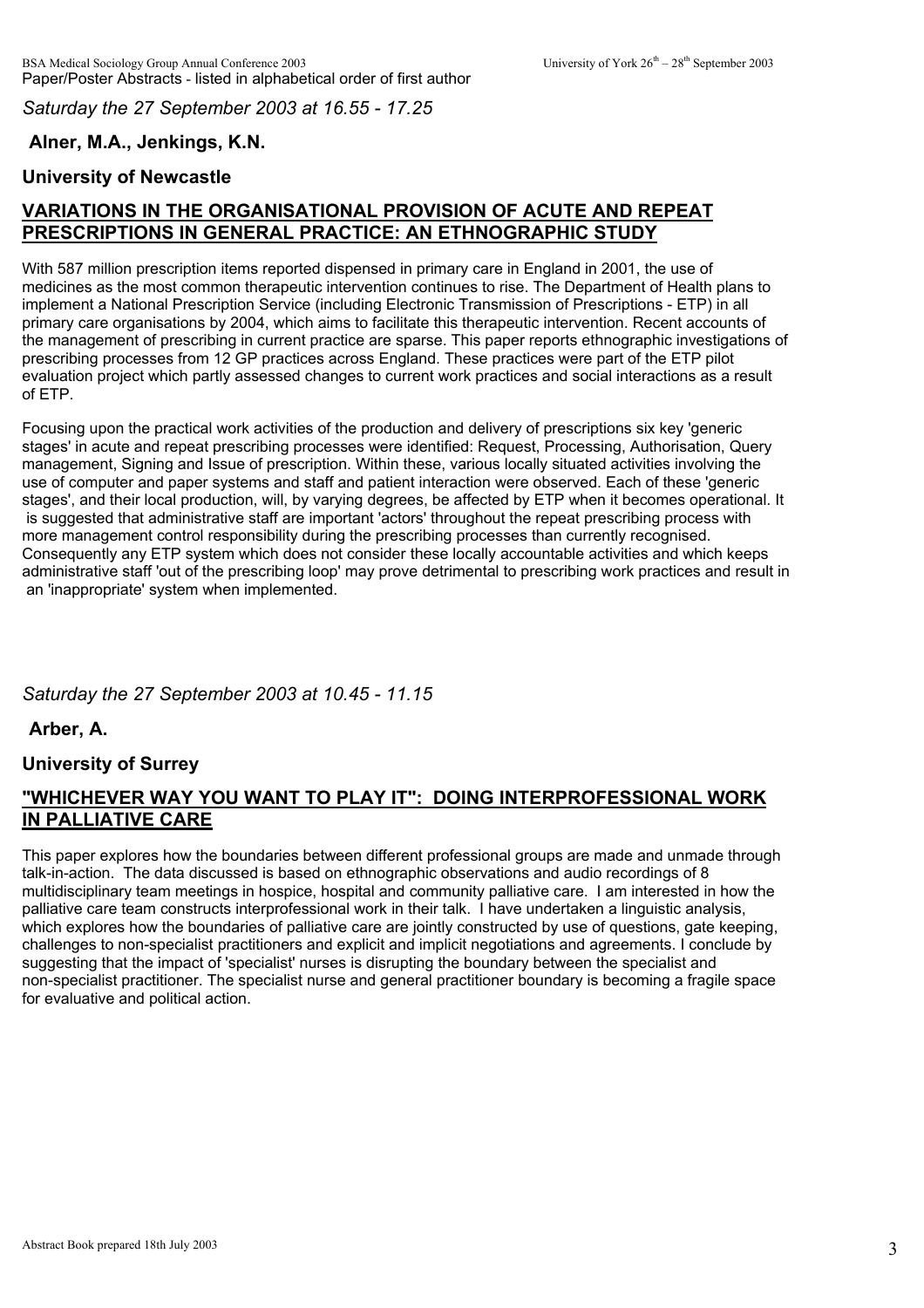*Friday the 26 September 2003 at 14.00 - 14.30*

# **Armstrong, N.**

# **University of Nottingham**

# **AGE AND WOMEN'S EXPERIENCES OF CERVICAL SCREENING**

Current NHS policy is that all women between 20 and 64 years of age should have a cervical smear test every 3 to 5 years, depending on the policy of their local area. This is a test to check the health of the cervix, the neck of the womb, and identify any abnormal cells that may go on to develop into invasive cervical cancer if left untreated. With a few exceptions, all women within this age group are routinely invited for screening and automatically receive an invitation letter and information leaflet when their next test is due.

This paper will draw on qualitative interview data to suggest that the ways in which women view cervical screening and their experiences of the smear test itself are influenced by their age and position in the life course. The importance of factors such as perceived vulnerability, sexual behaviour, other health concerns and issues around the nature of the menopausal female body will be examined and the ways in which these can influence how women think about and experience cervical screening will be discussed.

The paper will conclude by arguing that women can have very different experiences of cervical screening at different stages in their lives and that they are critical of the cervical screening programme's tendency to treat women as a homogenous group.

### *Friday the 26 September 2003 at 14.40 - 15.10*

### **Aveyard, P., Markham, W.A., Lancashire, E., Bullock, A., Macarthur, C., Cheng, K.K., Daniels, H.**

### **University of Birmingham**

### **THE INFLUENCE OF SCHOOL CULTURE ON SMOKING AMONG PUPILS**

We propose a hypothesis to explain schools' influence on pupils' smoking and test this using a cross-sectional survey of 23, 282 pupils from 166 West Midlands secondary schools. We hypothesise school-level educational achievement scores would not be associated with smoking prevalence, but schools providing value-added education given the social background of pupils (authoritative schools) would provide effective support and control, have a relatively strong influence on pupils lives and be associated with lower than average smoking prevalence. Schools providing value-denuded education (laissez-faire schools) would have a relatively weak influence on pupils lives and be associated with higher than average smoking prevalence. The school achievement measures were proportion of pupils achieving five A-C GCSEs and the proportion of half days lost to truancy. Value-added/denuded terms were created by regressing five A-Cs and truancy on five markers of the social profile of pupils at the school. Authoritative schools achieved better than expected rates on both measures. Laissez-faire schools achieved worse than expected rates on both measures. All other schools were classed as indeterminate. Multilevel logistic regression related the risk of regular smoking to school culture in both achievement and authoritative/laissez-faire terms, both with and without adjustment for pupil-level risk factors for smoking. Schools achievement measures were unrelated to pupils' smoking. The odds ratios (95% confidence intervals) for smoking in authoritative and laissez-faire schools relative to indeterminate schools were 0.80 (0.70-0.91) and 1.16 (1.07-1.27) respectively. Adjustment for pupil-level smoking risk factors had little effect. School culture is an independent risk factor for adolescent smoking.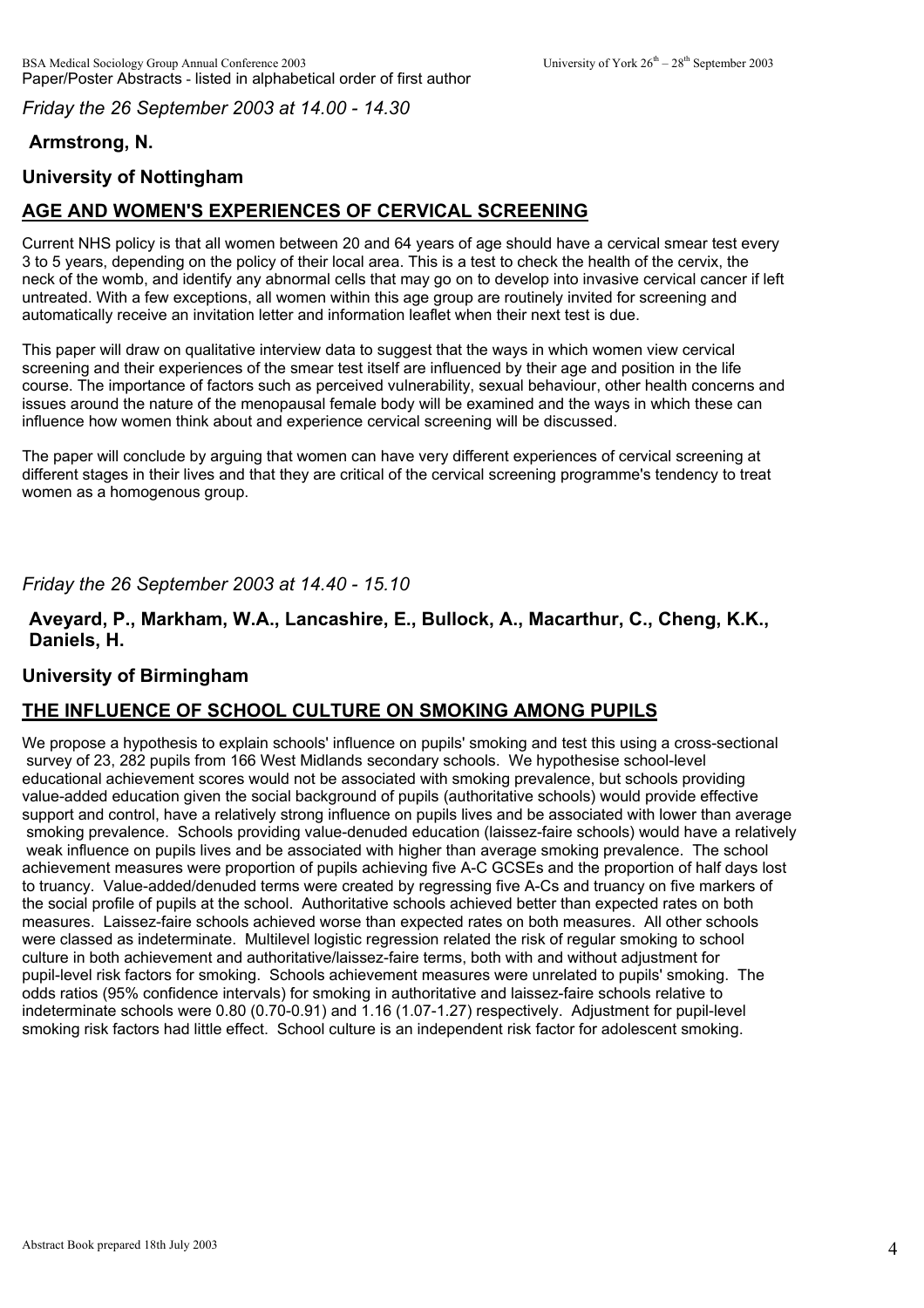*Sunday the 28 September 2003 at 09.40 - 10.10*

# **Baldwin, C.**

## **Ethox**

# **THE SEAMY SIDE OF NARRATIVE: THE CASE OF P C & S V UNITED KINGDOM**

In July 2002 the European Court of Human Rights ruled that Rochdale Social Services had failed to provide 'relevant or sufficient reason' for removing a child from her mother at birth and that their actions were not necessary to protect the child. At the hearing the UK government repeated the arguments that the domestic courts had found convincing, focusing on the dangerous mother. The ECtHR was not, however, persuaded and ruled that the human rights of the parents and the child had been violated by the actions of the authority and the domestic courts, under Justice Nicholas Wall. The injustice perpetrated cannot simply be explained by bad practice or conspiracy. Rather it should be seen as the outworking of the injustice inherent in the conceptualisation of abuse and the investigatory process. These two aspects combined to allow such things as fabrication, selective investigation, conceptual confusion and cognitive dissonance to go unnoticed and/or not worthy of note or criticism within the current child protection system. This paper will attempt to explain the official acceptability of such actions and the nature of this injustice by drawing on narrative theory and the sociology of stories. It will conclude with some suggestions for greater reflexivity and transparency in the investigation of alleged child abuse.

## *Sunday the 28 September 2003 at 09.00 - 09.30*

### **Bancroft, A., Wilson, S., Cunningham-Burley, S., Backett-Milburn, K., Masters, H.**

## **University of Edinburgh**

# **CONCEPTIONS OF THE FAMILY AND SELF AMONG OLDER CHILDREN OF SUBSTANCE MISUSING PARENTS**

Drug and alcohol (substance) use often takes place in a family context and has a profound effect on family life, family dynamics and roles. Most research into substance misuse in a family context examines how parents with a substance misusing child manage. However, many substance misusers are parents themselves, and there is very little research into the experiences of their children. The Joseph Rowntree Foundation project "Surviving Parental Drug and Alcohol Use" investigates the experiences of older children (16-21 years) of substance using parents. This age group is of interest because it is a time of transition and is poorly provided for by services. Respondents will be in transition to work or higher education, setting up a new home, and forming relationships themselves. Concepts of the family take on a particular importance for them. This paper presents some findings from the project. Experiences of neglect were common in respondents' accounts, in addition to experiences of physical violence and being forced to witness domestic violence. Role reversal was also common, where children take on caring and parenting roles for themselves. Respondents reported a sense of loss and shame, of having had a happy family life denied to them. It was common to deal with this by remaining distant from others and being reluctant to form close ties. Family history was important to their own concept of risk to themselves and problems they might face in adulthood. Their family situation was important to their concepts of the self and their future direction.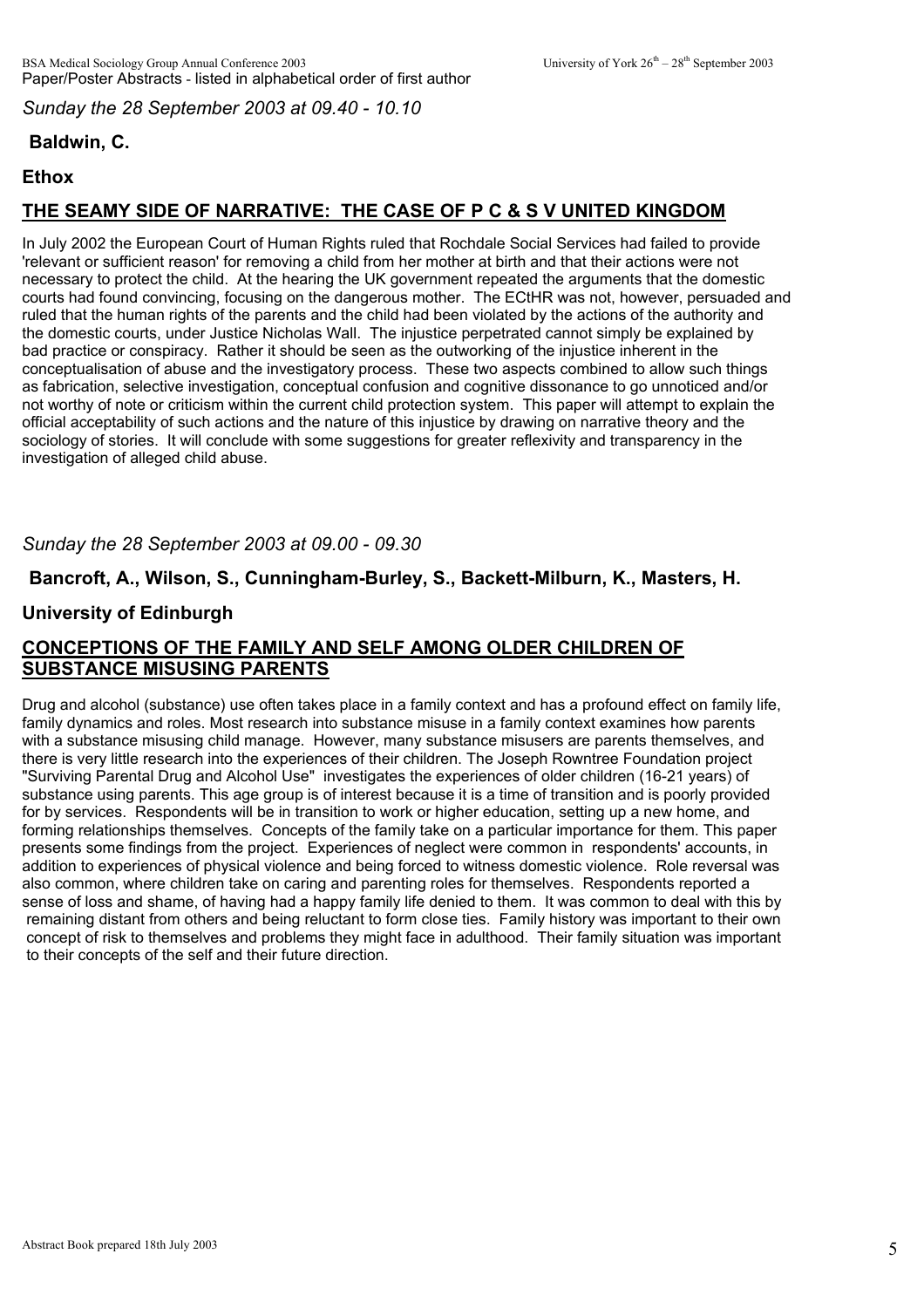*Sunday the 28 September 2003 at 09.00 - 09.30*

# **Barbour, R.S., Cawley, M., Eborall, H.**

# **University of Dundee, University of Glasgow & University of Edinburgh**

# **REDEEMING SCRIPTS: MAKING DECISIONS ABOUT MEDICATION IN THE CONTEXT OF PRESCRIPTION CHARGES**

This paper reports on a study commissioned by a local consortium of health care professionals concerned about the impact of prescription charges on those on low incomes within one deprived locality. Seven focus groups were held with purposive sampling ensuring coverage of the views and experiences of people of differing ages, genders, socio-economic circumstances and health status. Participants shared a perception of sharp price increases with entitlement having been systematically eroded. Cost also affected decisions to consult the GP, with anticipation of prescription charges sometimes being invoked as a cause for delay. Although participants in all groups admitted to strategies such as hoarding medication, 'eeking out' drugs and, occasionally, using other family members' prescribed medication, most accepted the need to redeem prescriptions in full and did not question GPs' prescribing decisions. The study identified a lack of knowledge about pre-payment certificates and lengthy waits to qualify for exemption also caused considerable hardship. Specific issues arose for post-MI patients, as they negotiated a transitional period when several drugs, or drug combinations, might be tried out, with some wastage, additional costs, and potentially powerful disincentives with regard to reporting of side-effects. Interim measures might be usefully introduced in both cases.

*Sunday the 28 September 2003 at 10.50 - 11.20*

# **Bellaby, P., Flynn, R.**

## **University of Salford**

# **'SUBSTITUTING H FOR C': MIGHT IT REDUCE INEQUALITIES IN HEALTH?**

Public health started with water and sewerage. Overall improvements by distribution of health care and primary and secondary prevention latterly have tended to favour the rich more then the poor. The radical remedy by redistribution of wealth tends to be a losing battle of plan with market. Does the unglamorous infrastructure again hold the key? Carbon (C) fuel has direct impact on respiratory health where there are high levels of energy consumption. It is a diffuse effect, but it impacts the urban poor most. This is only a small part of its link to health inequalities. High C consumers contribute heavily to global warming, with impact on environment and indirectly on human health. They have an especially marked effect in the tropics, where there is much poverty. Apart from removing the ill-effects of C on health, and notably on health inequalities, Hydrogen (H) promises to put otherwise scarce and expensive energy in the hands of developing countries that do not have oil/natural gas/coal. Most have some energy source for sustainable generation of H: geothermal, biomass, solar, wind or wave, and could reduce their dependence on C by inserting H as energy store in the cycle of production and consumption. But the H future is not a new idea. The technology still has far to go. There is a resurgence of political interest: new investment in H in UK, following that in other developed countries. The paper concludes by asking how realistic the promised future is, technologically, economically and politically.

### *Saturday the 27 September 2003 at 15.45 - 16.15*

# **Bendelow, G., Griffiths, F., Green, E.**

# **University of Warwick**

# **THE TRANSMISSION OF 'EXPERT' ADVICE AND ITS RELOCATION WITHIN WOMEN'S 'LOCAL BIOLOGY': HEALTH TECHNOLOGY AND MIDLIFE WOMEN**

In this paper we report on findings from a national ESRC funded study on the use of health technologies at women's midlife. This study explores lay and health professional accounts of using hormone replacement therapy (HRT), screening for breast cancer and screening for osteoporosis. Data was collected from interviews with 93 women recruited via health care sites and from community groups and interviews with 62 health professionals. In addition, over 100 consultations between women and health professionals were recorded. In this presentation we explore issues around the balancing of health and social risk, focusing particularly on the transmission of 'expert' advice and its relocation within women's 'local biology'.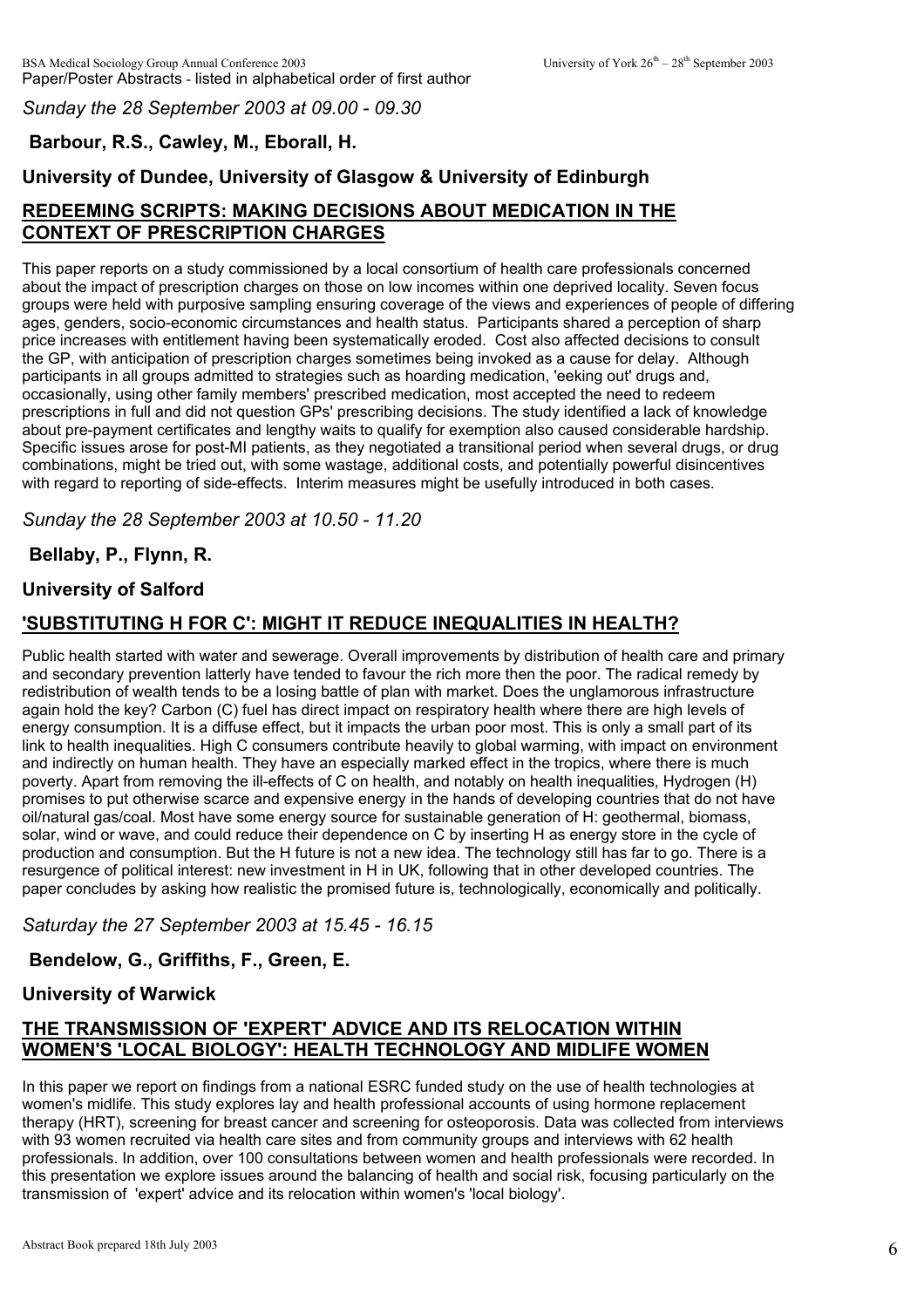*Sunday the 28 September 2003 at 10.20 - 10.40*

# **Blackburn, C., Dolan, A.**

## **University of Warwick**

# **NEW FATHERHOOD: MOTIVATOR OR INHIBITOR FOR SMOKING BEHAVIOUR CHANGE?**

Although mothers' smoking has been shown to be the most harmful to the health of unborn and young children, fathers' smoking has also shown to be linked to adverse health outcomes. Estimates suggest that a large majority of smoking households with infants contain fathers who smoke. Fathers however, are a neglected target group for health promotion smoking programmes. They are neither targeted directly, nor to any great extent indirectly, through their partners. Little is known about fathers and smoking. Although men's smoking has received some attention, men as fathers have been neglected in the literature on smoking. Little is known about whether fathers change or attempt to change their smoking status and habits during their partner's pregnancy or after the birth of their child.

This paper draws on data from a cross-section study of 339 fathers of new infants in England and examines whether the experience of new fatherhood acts as a motivator or inhibitor for smoking behaviour change. It suggests that over half of current smokers reported smoking the same or more cigarettes than usual during their partner's pregnancy and after their baby's birth. Active attempts to reduce cigarette consumption and to quit smoking were commonly reported, although successful reductions in cigarette consumption and successful quit attempts were less common, especially after the baby's birth. This paper will draw on the literatures on fatherhood and inequalities in men's home and work lives to theorise these findings.

*Saturday the 27 September 2003 at 16.55 - 17.25*

**Bloor, M.**

### **Cardiff University**

#### **PROBLEMS OF ENFORCEMENT OF INTERNATIONAL REGULATIONS ON WORKERS' HEALTH AND SAFETY IN A GLOBALISED INDUSTRY: AN ETHNOGRAPHIC ACCOUNT**

This is an early report of a continuing ESRC-funded comparative study of port-state control inspectors in UK, Russian and Indian ports. This paper will concentrate on the UK data, gathered through ethnographic observation and depth interviews.

Seafarers' living and working conditions and health and safety are extensively regulated by two UN agencies, IMO and ILO. But, as with other globalised industries, there is extensive regulatory avoidance and problems of regulatory enforcement. The burden of regulatory enforcement rests largely with national inspectorates visiting foreign-flagged ships berthing in their national ports.

· Clearly, national inspection systems can, in principle, police global industries if there is cross-national co-ordination. Some progress towards this has been made by the adoption of common inspection manuals. However, this study shows that the discretionary character of the manual allows very substantial variation in inspection practice even within national jurisdictions.

· Inspection resources are limited - the UK, for example, only commits itself to inspecting 25% of visiting foreign-flagged ships - so effective enforcement depends on good targeting of resources. However, this study shows that current targeting practice is only partly effective and needs further development.

· Inspectors are comfortable with inspecting the technical adequacy of physical plant (such as fire fighting equipment), but less comfortable with the monitoring of those living and working conditions (such as excessive working hours) leading to new occupational health and safety hazards.

These data are related to existing ethnographic literature on workplace health and safety and to criminological Abstract Book prepared 18th July 2003 7 studies of regulatory intervention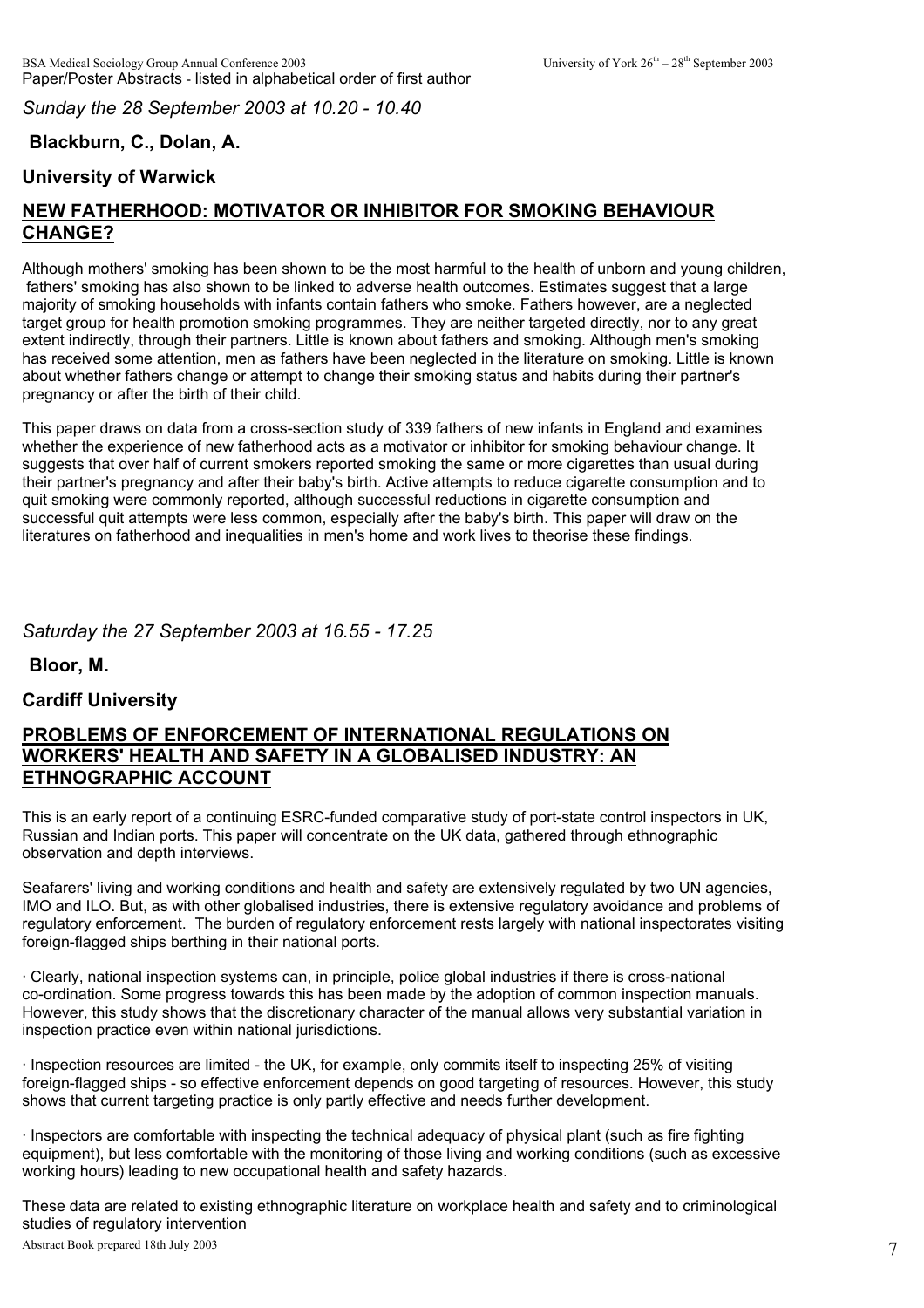*Friday the 26 September 2003 at 14.40 - 15.10*

# **Bolam, B. Gleeson, K. Murphy, S.**

## **Queen's Medical Centre**

# **THE RESEARCHER INTERVIEW AS REFLEXIVE PRACTICE IN QUALITATIVE LAY HEALTH BELIEFS RESEARCH**

Researching lay health beliefs necessarily highlights the researchers' own embodied concerns and problematises the traditional distinction between lay person and health expert. In this paper, we describe the rationale and use of a reflexive interview in which the primary researcher was interviewed using the same schedule as with research participants. This data, transcribed and analysed alongside that of research participants, enhanced critical reflection on the positions of researcher as both lay person and health expert. In conclusion, the limitations of this strategy are outlined and we argue that the reflexive praxis needs to be both clear and sensitive to specific research interests.

*Friday the 26 September 2003 at 15.20 - 15.50*

## **Bourgeault, I.**

### **McMaster University, Canada**

### **GENDER, LOCATION AND HEALTH LABOUR: A VIEW FROM CANADA AND THE U.S.**

Two key factors are absent from the literature on the rationalization of the health care division of labour: gender and location. When we take a closer look at the move toward the lowest cost/most flexible care provider, it is often one with a greater proportion of women.

Rural/remote areas are also noted for their propensity toward substitute labour. Seldom are these critical factors examined explicitly and comparatively in the development, implementation and evaluation of health human resources policy. I report here on the first phase of an ongoing research program of the influence of gender and location on the rationalization of the health care division of labour within three health care arenas maternity, primary and mental health care - in Canada and the U.S. The data include key policy documents and position statements from the various provider groups and secondary source documents [i.e., the published literature] and a preliminary analysis of key informant interviews being conducted in Ontario and New York. What is revealed from this analysis is that:

1) there is much more substitute health labour in the U.S. as evidenced by the greater number of different kinds of care providers;

2) in particular, there is a greater use of specialty nursing labour - nurse-midwives, nurse practitioners, psychiatric nurses - in the U.S.; and

3) the main impetus for the shift in health human resources in Canada tend to be shortages and maldistribution of services, whereas in the U.S. the shifts occur largely due to cost concerns.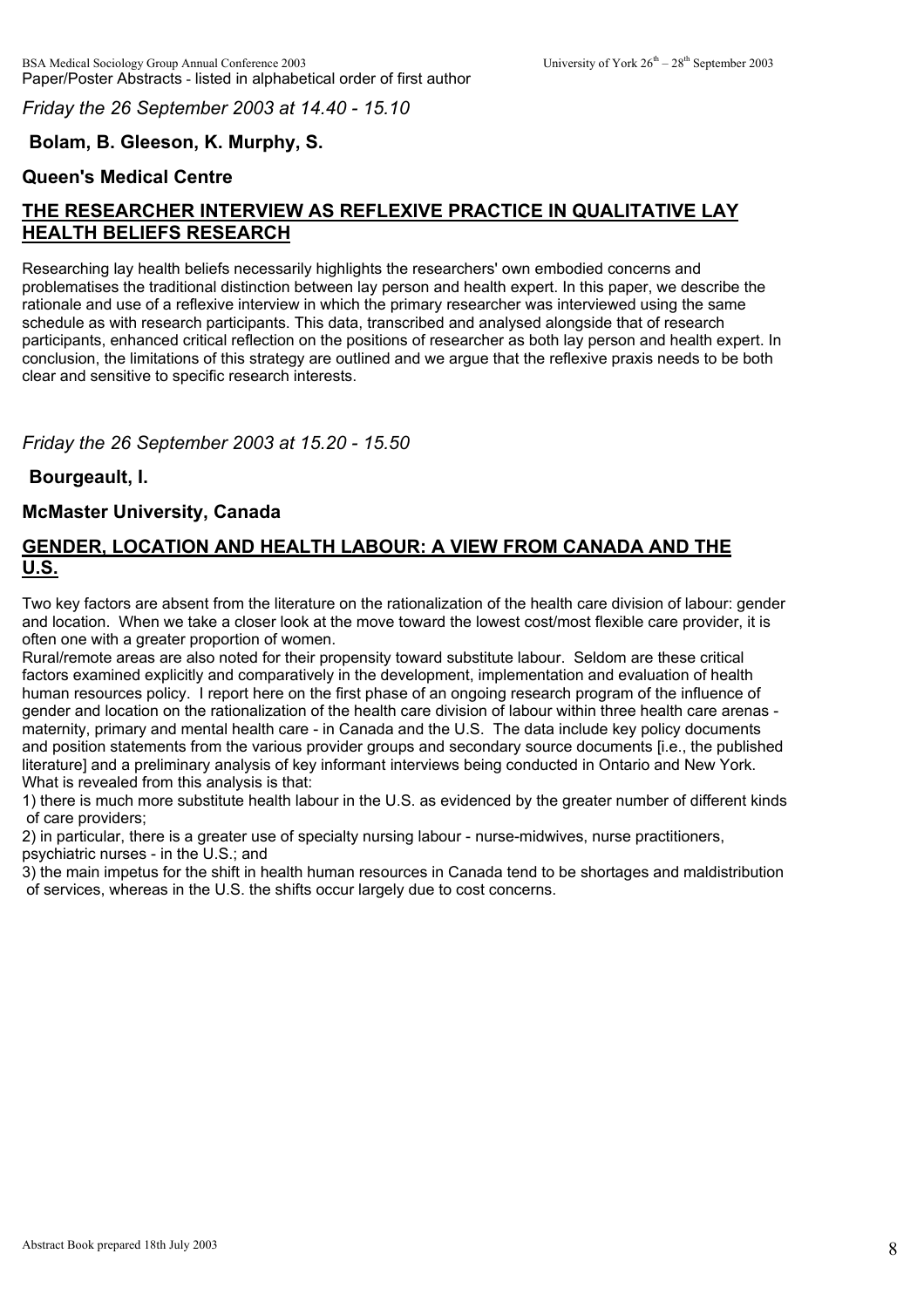*Saturday the 27 September 2003 at 09.35 - 10.05*

# **Brindle, L.**

# **University of Bristol**

# **CONSTRUCTIONS OF KNOWING AND UNCERTAINTY IN TALK ABOUT 'THE RIGHT TREATMENT' FOR PROSTATE CANCER AMONGST MEN IN THE PROTECT STUDY**

This study explored how risk, benefit, knowing and uncertainty were constructed within interviews and clinical consultations which span men's progression within the ProtecT Study from being at population risk to receiving treatment for localised prostate cancer. The ProtecT Study involved case-finding within the community. Those men identified with localised prostate cancer were then asked to participate in a randomised trial of three major treatments: surgery, radiotherapy and monitoring. Diagnostic appointments with urologists and information appointments with trained nurses were tape-recorded and fully transcribed. In-depth interviews were conducted with men prior to detection and then following diagnosis, treatment decision-making and every twelve months following treatment. Case studies included men who had been interviewed one year following treatment and who had chosen or were randomly allocated treatments. Transcripts were examined for instances in which the potential outcomes of treatments were formulated. Discourse analysis was used to explore how variable constructions of uncertainty, risks and potential benefits of treatments are located and achieve social action within clinical encounters in which treatments are discussed and within research interviews about participants' experiences of case-finding, treatment decision-making and treatment. The analyses demonstrate how health and threats to health are formulated within talk about treatment for prostate cancer and how acceptable levels of risk and uncertainty are achieved discursively. The constitution of experiences of 'possibly having' and then being diagnosed with prostate cancer within 'risk' and 'knowing' talk are explored and implications for the theorisation of the experience of 'living at risk' are discussed.

*Sunday the 28 September 2003 at 10.20 - 10.40*

**Brindle, S., Douglas, F, van Teijlingen, E., Fearn, P., Mackinnon, D.**

## **University of Aberdeen**

# **EVALUATION OF A HEALTH PROMOTION INTERVENTION DELIVERED THROUGH UNIVERSITY COMPUTERS AND AIMED AT STUDENTS**

#### **Background**

Students are regarded as one of the healthiest groups. At the same time becoming a student is often a major life change, a transition moving from school to university, moving out of the parental home into a (shared) flat, hall of residence, etc. It is also recognised that students (like many young people) are more likely to engage in risk taking behaviour. The Health Education Board for Scotland together with You(th) Scotland therefore developed a health promotion intervention aimed an students at Scottish universities. This intervention consisted of a series of short video clips which ran automatically when students logged on their university computer.

#### Mixed methods

Questionnaire survey and focus groups.

#### **Participants**

Students at two universities in Scotland

#### Data Collection

(1) questionnaire to assess students' attitudes towards health and health promotion and their knowledge and experience of the Student Desktop Health Resource;

(2) six focus groups at same universities exploring some of the issue in more detail The length of the groups was about 45 minutes. Data analysis. SPSS was used to analyse the questionnaires and a thematic analysis was used for the focus groups.

#### **Findings**

The intervention had been noticed by 63% students. Most (82%) considered the video clip topics a good idea, and generally the issues covered were regarded as 'clear and understandable' (58%). In the focus groups most had seen clips, some said they didn't immediately know what it was nor associated it with health. Almost all thought that universities were right to participate in this initiative.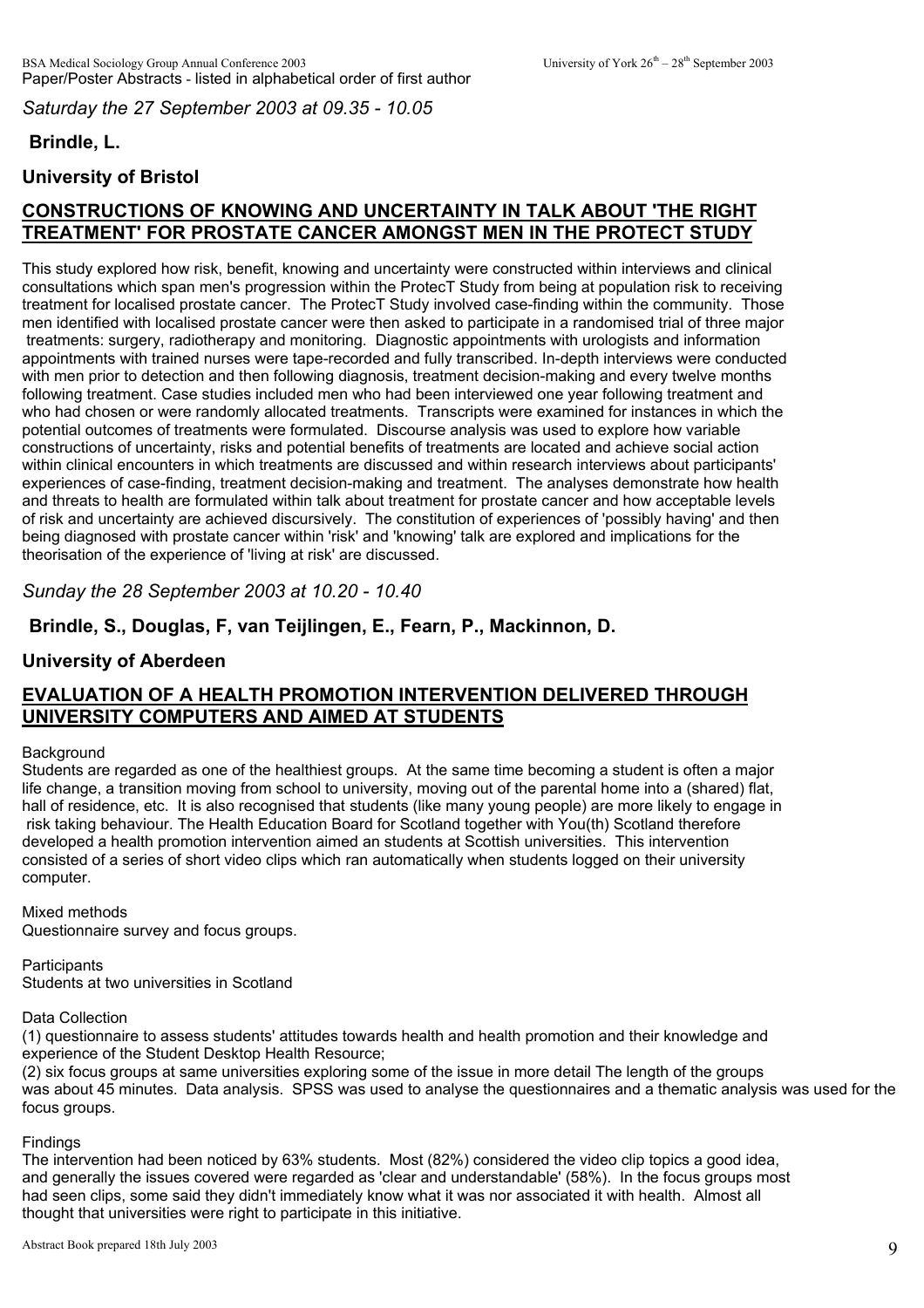*Friday the 26 September 2003 at 16.40 - 17.10*

# **Brooks, F., Lomax, H.**

# **CRIPACC, University of Hertfordshire**

# **CONTESTED KNOWLEDGE: PATIENT AND PUBLIC INVOLVEMENT IN HEALTH CARE DECISION MAKING**

Incorporating service users' perspectives in health care decision-making is currently one of the ways policy-makers and professionals are seeking to resolve contested areas of health care provision. However, initiatives that have attempted to move beyond rhetoric to actual practice remain comparatively rare. This paper presents findings from a two-year ethnographic study of an attempt by an acute hospital to involve the local community in health care decision-making, through the creation of a patient council. Discussion focuses on the impact of this form of public participation on the culture of the health care organisation. Drawing on observation and interview data, the paper will explore how the patients' situated knowledge has provided a direct and largely unanticipated challenge to the agendas promoted by the health care workers. The discussion will then focus on ways by which service users and providers negotiated and managed this process including the effect of acceptance by professionals and healthcare managers of the council members' right to generate change. The paper concludes by outlining how far progress has been made towards creating a shared set of values between the patients and professionals involved.

*Sunday the 28 September 2003 at 09.40 - 10.10*

**Broom, A.**

# **La Trobe University**

# **VIRTUALLY HEALTHY: A STUDY OF THE IMPACT OF INTERNET USAGE BY AUSTRALIAN MEN WITH PROSTATE CANCER ON PATIENT/MEDICAL SPECIALIST INTERACTION AND DISEASE EXPERIENCE**

This paper reports on an investigation into the effects of Internet use (for information and support) on experiences of disease and encounters with medical professionals. Drawing on a study of the Internet usage of Australian men with prostate cancer, this paper examines how access to information and online support affects men's experiences of prostate cancer, and in particular, the possible implications of 'Internet informed patients' for doctor-patient interactions. The study involved in-depth interviews with 33 Australian men with prostate cancer and 15 prostate cancer specialists.

Results of this study show that accessing information and/or support online can have a profound affect on men's experiences of prostate cancer, empowering them within the treatment process, and providing a method of taking some control over their disease. Furthermore, for some men, online support groups provide a unique and potentially liberating source of support and information that allows for sharing and intimacy by limiting inhibitions felt in face-to-face encounters.

However, it is shown that for some medical specialists, Internet-informed patients challenge their power within the medical encounter, a challenge that may result in specialists employing strategies that reinforce traditional patient roles and alienate patients who use the Internet. This paper examines how 'desperation', 'irrationality' and 'vulnerability' are used rhetorically to justify discourses of patient incompetency and thus denigrate the ability of patients to retrieve and assess Internet material. It is argued that these strategies present as methods of reproducing medical dominance and the consolidation of the expert/lay divide.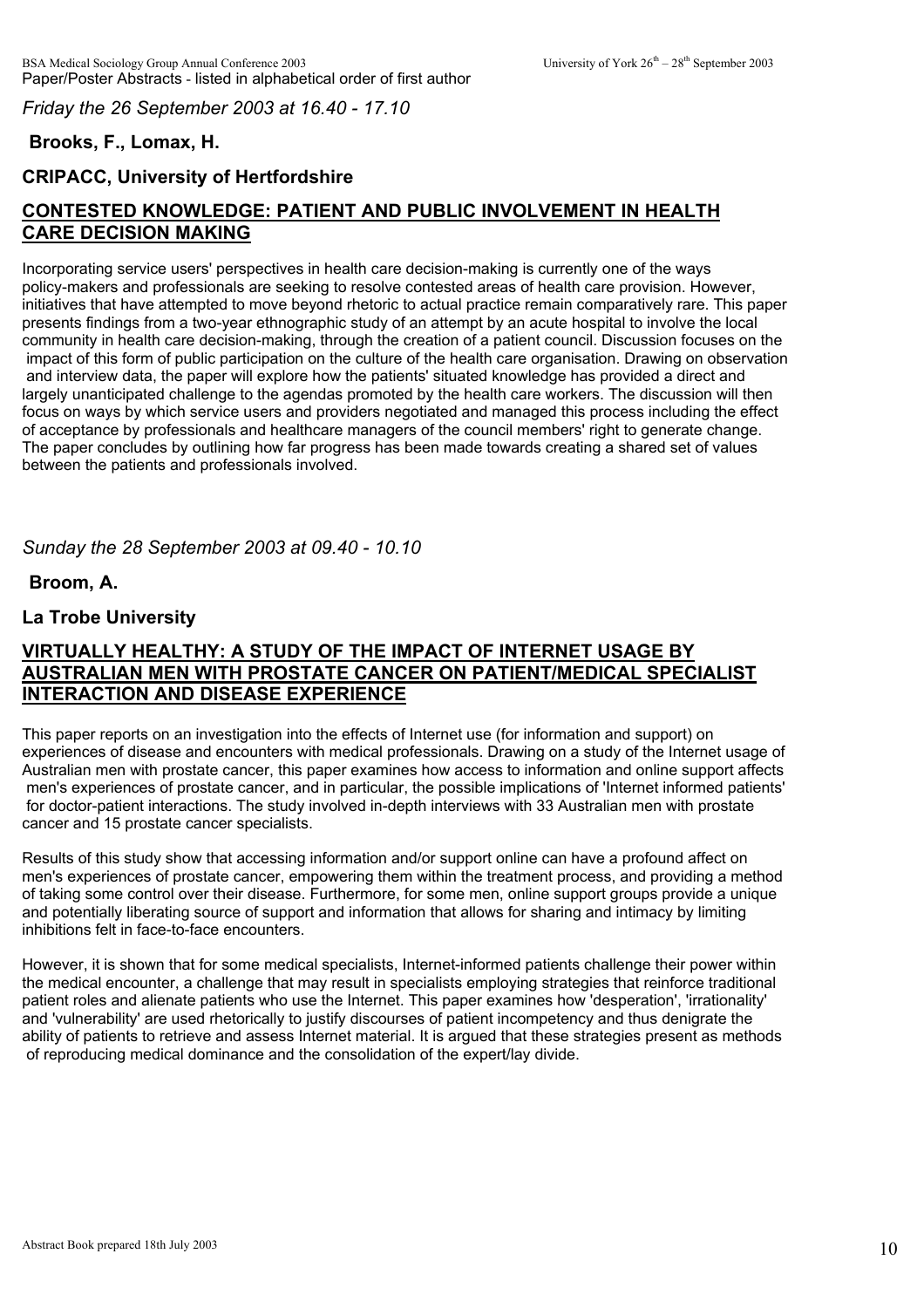*Saturday the 27 September 2003 at 14.00 - 14.30*

# **Brunt, E.**

# **University Of Bristol**

# **"I'D LIKE TO SEE THAT DAY ARRIVE, PERHAPS, COME THE REVOLUTION": COMPLEMENTARY THERAPIES IN NHS CANCER CARE**

The United Kingdom has recently witnessed a substantial growth in the popularity of complementary and alternative medicine and cancer patients have increasingly used complementary therapies to mitigate the side effects of orthodox treatment.

In the past decade there has been a significant increase in access to complementary therapies via the NHS, but service provision is uneven with a wide range of methods of service delivery.

This paper draws on an on-going PhD study on the use of complementary therapies in cancer services in seven NHS Trusts in the South West. Research methods included a short postal survey of service providers and semi-structured qualitative interviews with doctors, nurses, managers and complementary therapists, examining the attitudes of healthcare professionals and decision-makers towards the use of complementary therapies for people with cancer.

The research considers how the social construction, or social production, of medical knowledge and medical discourse, both orthodox and complementary, impacts upon the possible integration of complementary approaches to healthcare into the dominant biomedical paradigm.

*Sunday the 28 September 2003 at 09.00 - 09.30*

### **Budge, F., Harris, C.**

### **University of Plymouth**

## **THE SOCIAL IMPACT OF RARE DISORDERS: THE EXAMPLE OF CONGENITAL NYSTAGMUS**

There are many rare disorders, which have received little attention in medical sociology. Although only few individuals may be affected by any single disorder, collectively large numbers are affected. Congenital nystagmus (CN) is an example. CN is a continuous spontaneous oscillation of the eyes affecting 1 in 3000. The condition has onset around birth, non-progressive but life-long, with no meaningful treatment. CN is usually presumed to be a 'typical' visual impairment. However, the existence of features specific to CN lead to a range of educational and social difficulties, not seen in other conditions and often unrecognised by care-givers and educators. We investigated the social impact of CN by conducting a number of in-depth interviews with affected children and adults.

We first discuss the specific features of this disorder, and how it differs from other types of 'visual impairment '. We then discuss the results of the qualitative interviews, and indicate some of the emerging themes including coping strategies, experiences of the medical system, educational difficulties, and the impact of 'rarity' itself.

We draw two conclusions of relevance to medical sociology. First, the use of 'umbrella' terms such as 'visual impairment' glosses over the details that impact on affected lives. This results in misunderstanding of the disorder, leading to unmet needs for those affected. Second, social researchers often neglect relatively rare disorders. It is important to not underestimate the total social burden and impact of these disorders, whilst at the same time it is crucial to understand their specific features without over-generalisation.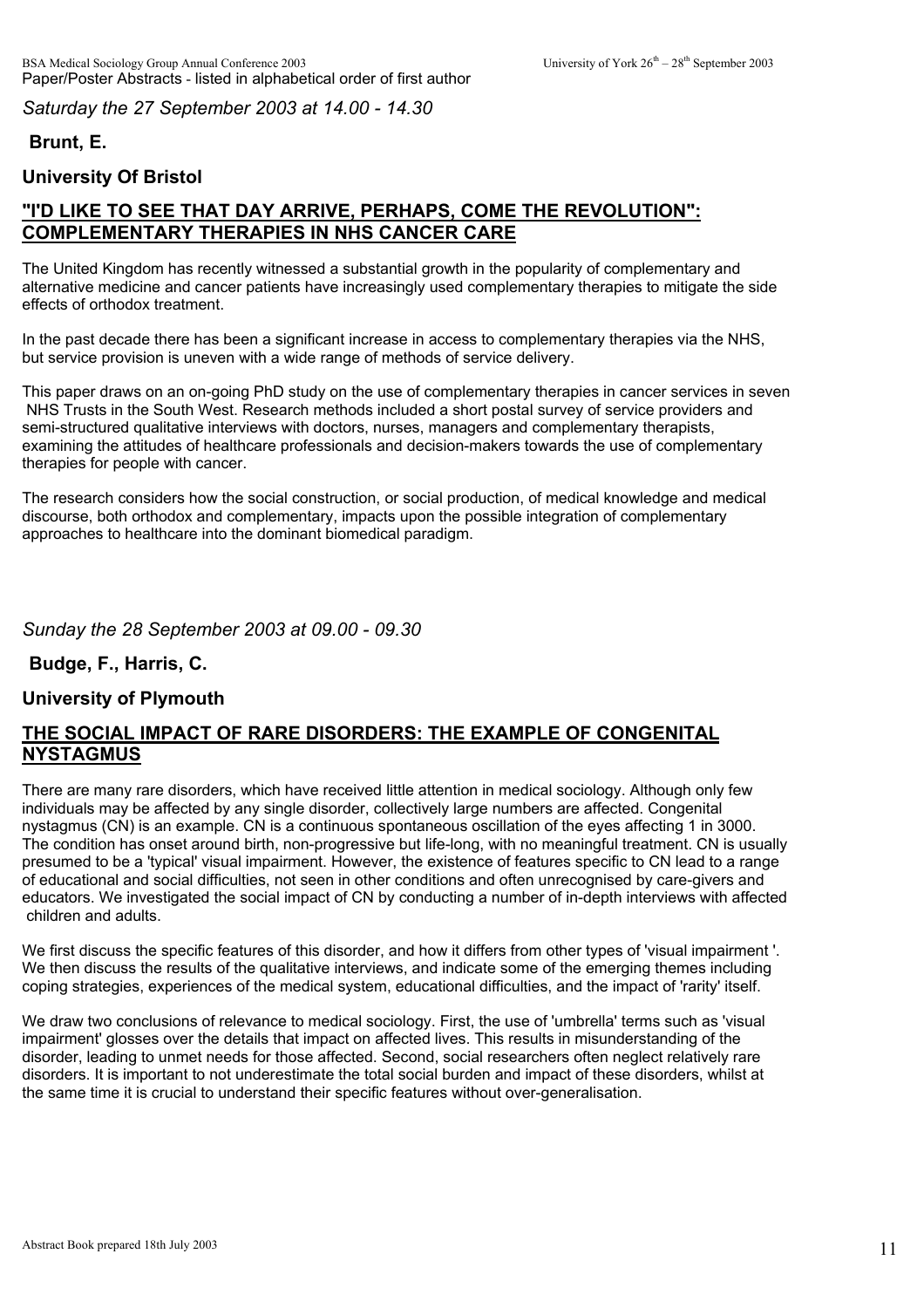*Saturday the 27 September 2003 at 16.20 - 16.50*

# **Cameron, E., Mathers, J., Parry, J.**

# **University of Wolverhampton**

# **PEOPLE EXPERTS AND PROFESSIONAL EXPERTS: HOW DO THEIR CONCEPTS OF HEALTH AND THEIR PERCEPTIONS OF INFLUENCES ON HEALTH COMPARE?**

Research in progress is exploring whether there is any common ground between people in communities and those working in the statutory and voluntary and community service sectors as to how health and its influences are perceived. This is a central part of a two year study, funded by the Department of Health under its Health Inequalities Programme, which focuses mainly on disadvantaged groups within communities and is seeking to find new shared ways to measure health, illness and well-being, via non-medical indicators. Other parts of the project involve participants in assessing routinely collected and wide-ranging measures and indicators, reflecting their choices and views.

The project is being carried out across the Black Country and Shropshire by a collaborative multi-disciplinary research team from the Universities of Birmingham and Wolverhampton. The methodology incorporates both quantitative and qualitative approaches. Some of the initial findings from 29 two-stage focus groups and 20 informal intervviews with people experts and professional experts will be presented and key themes and suggested sociological frameworks discussed.

*Friday the 26 September 2003 at 15.20 - 15.50*

**Cawley, M., Barbour, R.S.**

# **University of Glasgow**

# **"I'M NOT OVERWEIGHT AT ALL, I'M JUST THREE FEET UNDER HEIGHT" COPING WITH THE STIGMA OF OBESITY**

Obesity has become a stigma in contemporary post-industrial societies as both medical and social norms dictate that the "ideal body" should be slender in order to be healthy. Fifty percent of the population are classified as overweight and therefore do not meet medical or cultural ideals. Medical research has consistently highlighted the physical health risks associated with excess weight, however the psychosocial aspects have been neglected in comparison. Although there is a lack of consensus about what causes obesity, individuals are often stigmatised by claims that obesity is due to their sloth and gluttony. Teasing, negative comments and discrimination perpetuate the stigma and make it harder for individuals to cope with not being "normal."

This paper is based upon an on-going PhD study, investigating the psychosocial aspects of obesity. Men and women (aged 30-60, all BMI groups) living in deprived and affluent areas northwest of Glasgow completed a community health survey. In addition, 20 semi-structured interviews were conducted with a purposive sample of obese respondents. The survey results confirmed that obese males and females report the greatest body dissatisfaction and lowest levels of self-esteem. The semi-structured interviews have explored lay understandings of health and well-being and have generated in-depth accounts about weight gain and comfort eating. They have also provided insights into the ways in which individuals construct their identities to deal with the stigma that they face on a day-to-day basis.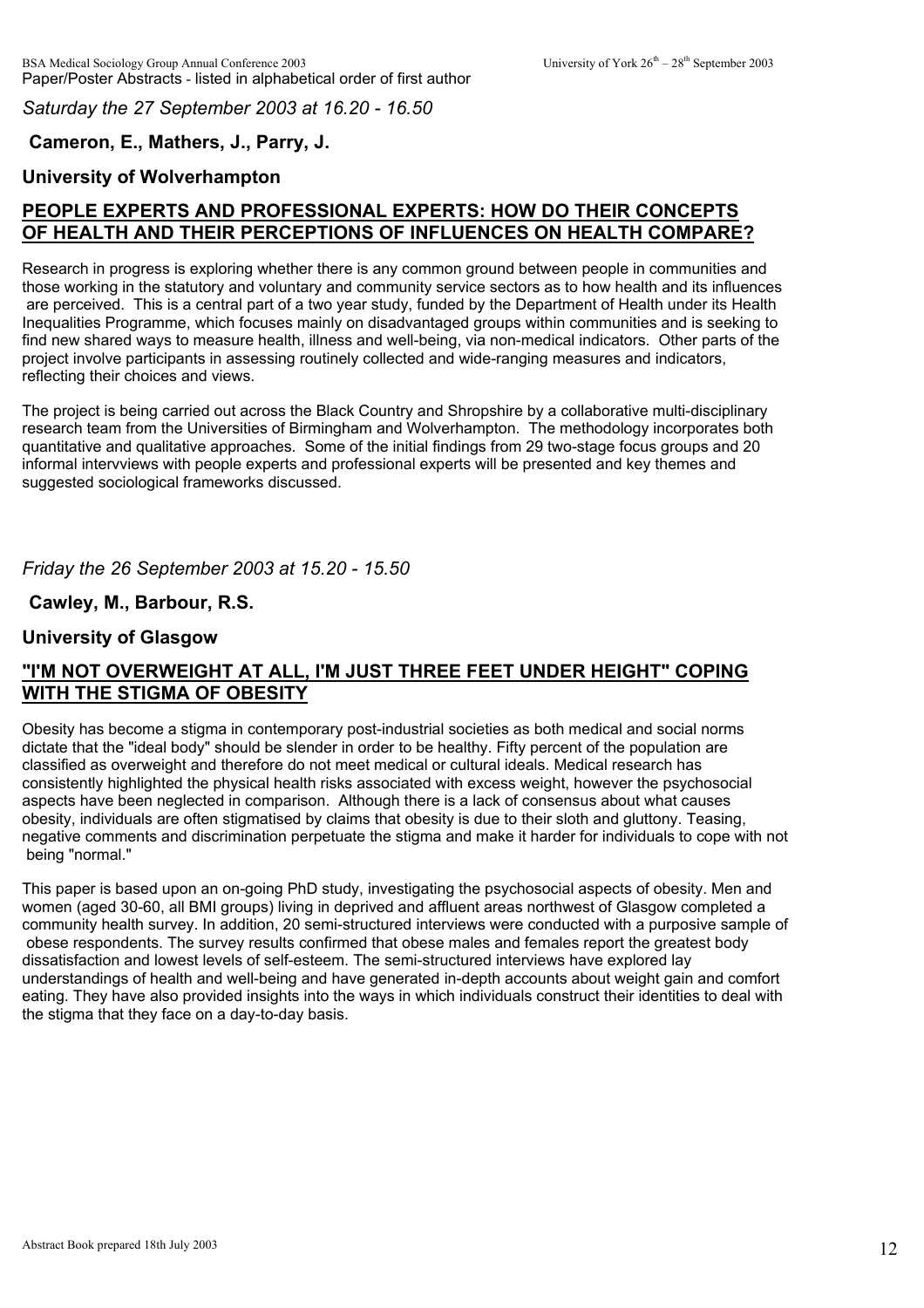*Saturday the 27 September 2003 at 16.00 - 17.00*

## **Chalder, M.J.E., Coombes, L.J., Moore, L.A.R.**

## **Cardiff University**

# **TEENAGE ALCOHOL PROJECT - A SCHOOLS-BASED, PEER-LED INTERVENTION TO REDUCE PROBLEM DRINKING IN THE UNDER 15S IN SOUTH WALES**

There appears to be no reliable evidence of effectiveness for any programmes previously aimed at preventing alcohol misuse with young people of school age. By developing a peer-led, schools-based intervention to reduce pupil problem drinking and conducting an exploratory trial of this intervention, the Teenage Alcohol Project (TAP) attempts to re-apply an approach which has already demonstrated some success in the related fields of smoking prevention and sexual health.

Primarily, the study is designed as a cluster randomised controlled trial, with school as the unit of randomisation. There are three separate study arms - three schools have been randomly allocated to have the intervention delivered to pupils in Year 8; three more have been randomly allocated to have the intervention delivered to pupils in Year 9; and a further three schools have been randomly assigned to a control condition across both Years 8 and Year 9. Running contemporaneously is a process evaluation to explore the strengths and weaknesses of the prescribed intervention.

Primary outcome measures include (i) self-reported frequency of feeling the effects of alcohol and (ii) self-reported frequency of drunkenness. Secondary outcome measures include (i) self-reported consumption of alcohol in the past week, (ii) attitudes and beliefs concerning alcohol and alcohol consumption, (iii) perceived norms concerning alcohol consumption and (iv) future intentions regarding alcohol consumption.

#### *Sunday the 28 September 2003 at 09.40 - 10.10*

### **Chandola, T., Clarke, P., Marmot, M.**

### **University College London**

### **PATHWAYS BETWEEN EDUCATION AND HEALTH: A CAUSAL MODELLING APPROACH**

There has been considerable debate over the mechanisms underlying social inequalities in health. Differences in health between people of different educational levels have been one of the main indicators of health inequalities. However, there has been little research that has investigated all the mechanisms, or pathways, postulated to underlie the association. The association between education and health could arise from a number of pathways - from childhood social position, social class in adulthood, background personality and intelligence factors, healthy lifestyle behaviours and childhood illness. The analysis of all these hypothesised pathways between education and health is crucial in order to formulate effective policies aimed at reducing health inequalities.

Data from the Whitehall II study (a cohort of British civil servants) were analysed using structural equation models and graphical models. While each of the pathways were associated with education and health, among men, the association between education and health was explained (statistically) by the effect of education on adult social class and the effect of social class on smoking and health. Among women, the pathways between education and health include adult social class and intelligence. Policies aimed at reducing health inequalities may need to take account of these pathways between education and health for effective policies.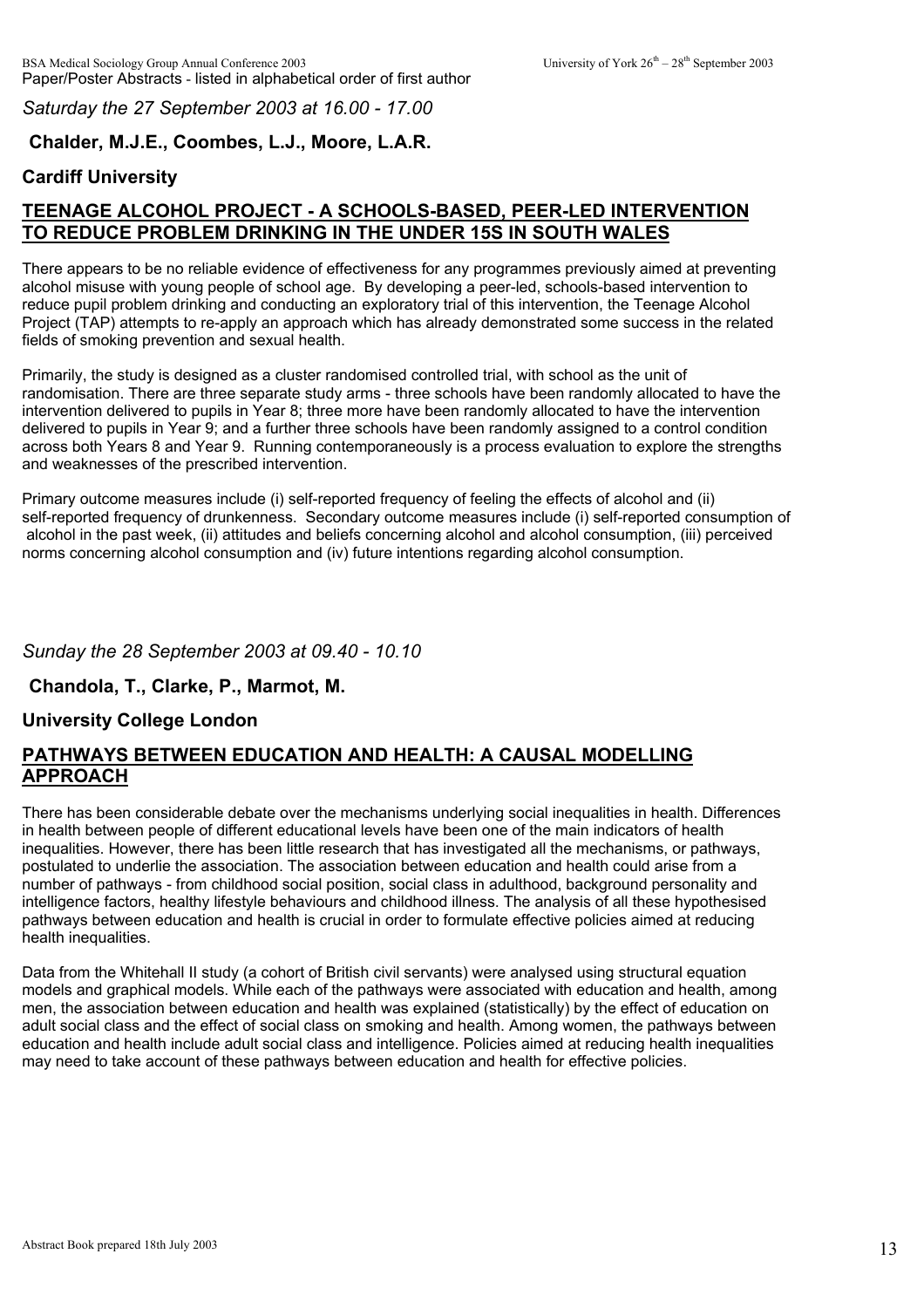*Saturday the 27 September 2003 at 09.35 - 10.05*

**Chapman, J.L., Abbott, S., Carter, Y.H., Shaw, S., Congdon, P. Petchey, R., Bryer, R.**

# **Barts & The London Queen Mary's School of Medicine & Dentistry**

# **JOINT WORKING IN PUBLIC HEALTH: A PREREQUISITE FOR SUCCESS OR A SUGAR-COATED NIGHTMARE?**

#### Introduction

The recent restructuring of the NHS following the publication of 'Shifting the Balance of Power' drastically changed the organisational structure of Public Health and the ways in which the public health function is delivered. With the emergence of smaller public health teams based in PCTs and StHAs, specialists are increasingly reliant on partnerships and networks to fulfil their public health roles. This presentation will convey findings from a recent Department of Health funded study researching the capacity and development needs of Specialists and Consultants in Public Health post-restructuring. Particularly, this discussion will focus on the role of devolved organisational structures and inter and intra-organisational integration in the successful deliverance of public health.

#### Methods

Questionnaire to all identified Specialists and Consultants in Public Health working in PCTs, StHAs and the HPA in England

#### Expected Results

An assessment of learning and skills gaps among specialists, the degree of inter and intra-organisational working and consequent professional isolation and the extent to which current public health infrastructure is acceptable to specialists will be presented. The links between these data will be analysed with the view of understanding why and when joined up working occurs in public health and what form it takes, and the pros and cons of such working. This data will be mapped across England highlighting geographical differences. The presentation will also shed light on whether there is sufficient capacity within the specialist public health workforce, taking into account current inter and intra-organisational arrangements, to tackle the public health agenda.

### *Saturday the 27 September 2003 at 15.45 - 16.15*

### **Charles-Jones, H.**

#### **University of Manchester**

## **RE-DEFINING THE THRESHOLD OF PATIENT-HOOD IN PRIMARY CARE: AN ORGANISATIONAL DEVICE TO CONTROL ACCESS**

This paper comes from an ethnographic study of general practice organisation set in the north west of England. It focuses on the redistribution of medical work within primary health care teams.

The paper explores how primary care professionals talk about the redistribution of medical work in general practice. In particular, it examines how primary health care team (PHCT) members' draw on the available discourses to categorise and classify patients. The categories create hierarchies of work and patients, which assist the PHCT in organising the patient's interaction with the practice. Drawing on Foucault's notion of 'dividing practices' this paper examines how the PHCT members set the threshold for patient-hood and in doing this what they accomplish.

The paper shows how PHCT members, especially those nurses involved in telephone triage, draw on a discourse of patient-education to operate the threshold of patient-hood. Patients are taught how to manage certain illnesses themselves and are therefore kept 'out of the system'. They are also taught the correct way to access the practice and the criteria they need to meet to do so appropriately. The degree to which patients are forced back onto themselves and the correct route into the practice varies between practices and within each practice at different times. The unpredictability of the threshold makes it harder for patients to negotiate access and strengthens the PHCT's control of it. The threshold for patient-hood therefore acts as an organisational device to manage the practice resources and deliver external policy requirements especially those of access.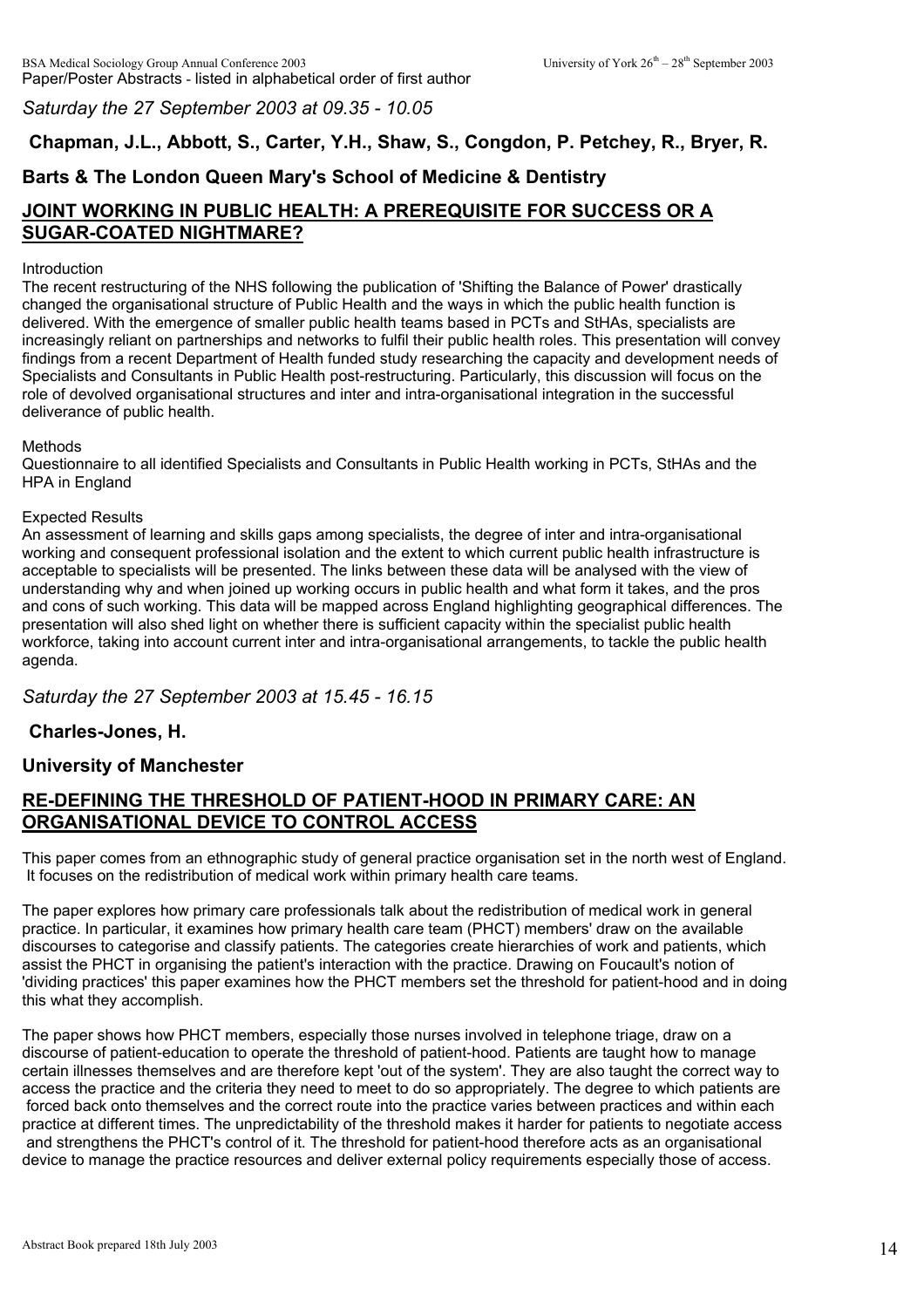*Saturday the 27 September 2003 at 14.00 - 14.30*

# **Clarke, K.D.**

## **King's College London**

# **BECOMING A BODYBUILDER: AN ETHNOGRAPHIC EXPLORATION OF THE SOCIALISATION PROCESSES INVOLVED IN CONSTRUCTING AND CONFIRMING A BODYBUILDING IDENTITY**

Whilst men with muscles are perhaps more commonplace than they used to be, the more muscular physiques associated with being a bodybuilder are not such everyday occurrences. Even though bodybuilding has globally recognised competitions and champions and its participants consider bodybuilding to be a serious recreational and health enhancing sport, it is still viewed by outsiders as an undesirable and even deviant underground activity. Using an interactionist inspired model of sports socialisation this paper uses an ethnographic methods approach to explore how men become bodybuilders and how they enter the world of bodybuilding. Using data from 17 ethnographic interviews with participants from two bodybuilding gyms, this paper will demonstrate that becoming a serious bodybuilder, and attaining a bodybuilding identity, involves more than one event or making a single decision, and more than the influence of society. Instead it involves extended interactive processes through which individual men come to identify themselves as athletes or bodybuilders. It involves long-term complex processes through which individuals; acquire knowledge about their sport, become associated with a group of recognised athletes in their sport, learn the norms and expectations shared by group members, earn the acceptance of group members and experience repeated confirmation and reconfirmation of their identities as bodybuilders. In conclusion, the process of bodybuilder identity construction and confirmation is gradually formed as participants become knowledgeable and accepted members of their bodybuilding gyms and the bodybuilding world.

# *Sunday the 28 September 2003 at 10.50 - 11.20*

**Coe, C., Dolan, A.**

### **University of Warwick**

### **MEN'S TRANSITION TO FATHERHOOD AS SEEN THROUGH THE EXPERIENCES OF MATERNITY SERVICES: AN EXPLORATION OF ROLES, EXPECTATIONS AND REALITY**

Fatherhood is now an area of policy concern, often cast in terms of 'crisis', and is the subject of much academic, professional and media attention. Against a backdrop of increasingly insecure male employment and changing family forms it appears that the traditional 'certainties' of fatherhood have given way to an increasingly disputed terrain and somewhat contradictory experience. On the one hand, men are encouraged to express their nurturing feelings and to take an active role in parenting. On the other, men are still expected to participate fully in the workplace and act as providers, constructing their identities as men through their work role. This paper presents the findings of a small preliminary study that sets out to explore some of these tensions and to better understand the perceptions and experiences of first time fathers and in particular men's perceptions and experiences around child birth and maternity services. This study also explores the perceptions and experiences of those health professionals who engage with fathers and the factors that shape the way in which maternity services meet, or fail to meet, the needs and expectations of fathers. Presenting data from a series of in-depth semi-structured interviews the authors begin to delineate the different experiences of fathering in modern society. They suggest that whilst men's assigned role as 'supporter' to their partner legitimises men's presence at the birth, it may also enable health professionals to 'side-step' the issue of addressing fathers' individual needs.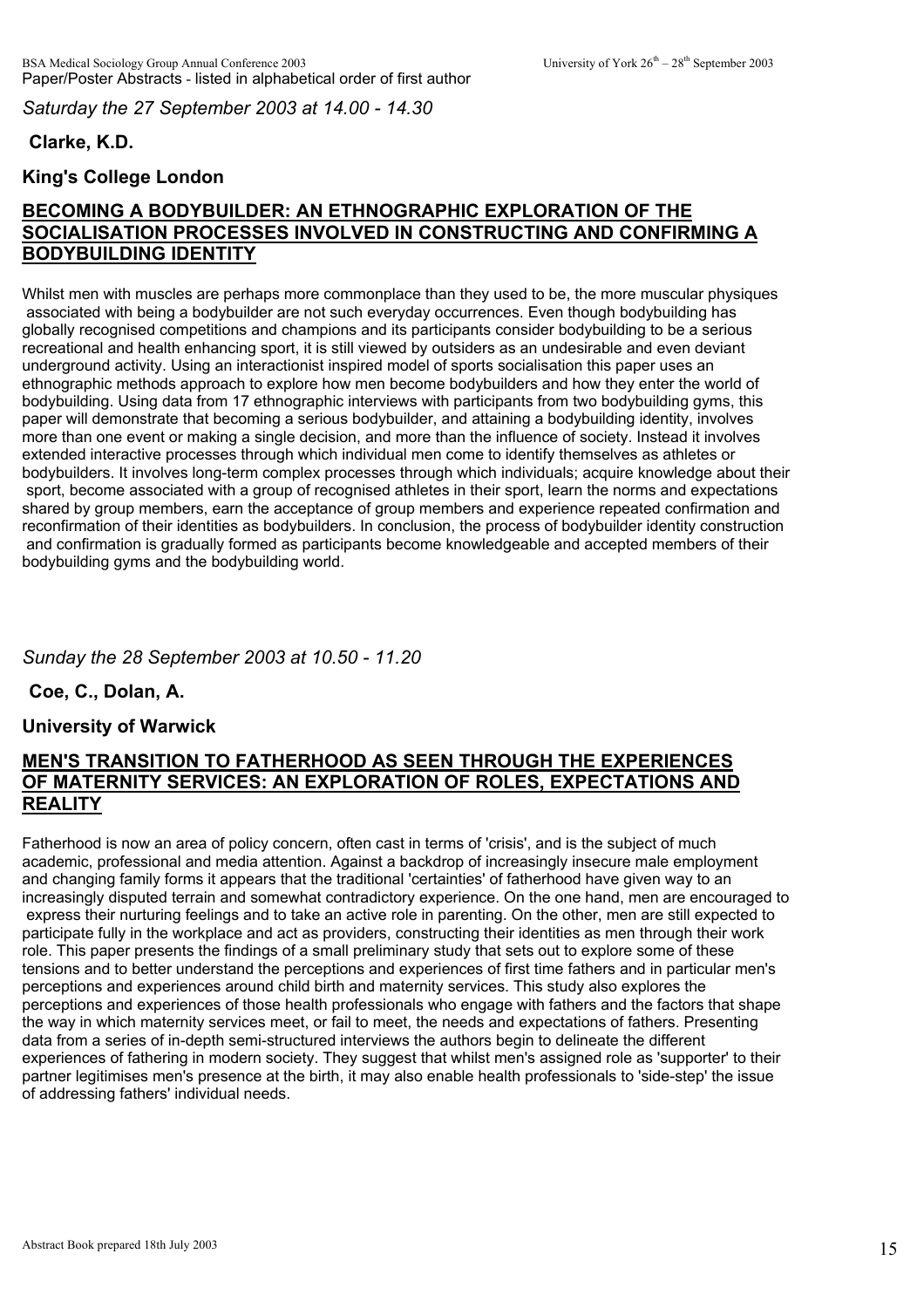*Saturday the 27 September 2003 at 16.20 - 16.50*

# **Collett, T., Dodgeon, B., Chandler, J., Maconachie, M., Williams, M.**

# **The University of Plymouth**

# **HOW LONG TERM IS LONG-TERM ILLNESS?**

Is 'permanent sickness' permanent and is it related to reportage of 'limiting long term illness'? In this paper, we examine whether adults of working age who report long-term illness at one census point do so at other census points. Using longitudinally-linked census data from the Office for National Statistics Longitudinal Study (LS), our study follows three age cohorts (15 - 24, 25 - 34, and 35 - 44 years old) from 1971 through 1981 to 1991. The LS is based on just over one percent of the population of England and Wales, and our sample comprises 155,000 adults of working age who were between the ages of 15 - 44 years old in 1971 (and still members of the LS at the 1981 and 1991 Censuses).

This longitudinal study will allow us to examine patterns of reporting long-term illness over time and to contribute our findings to broader discussions and debates within medical sociology about measures of 'self-reported' health status. Following each of the three age cohorts over time also allows us to assess the advantages of lifecourse perspectives based on longitudinal as opposed to cross-sectional data. In addition to age, we will explore gender, education, and class differences in patterns of reporting illness over the lifecourse.

*Friday the 26 September 2003 at 16.00 - 16.30*

### **Corbett, K.**

### **St George's Hospital Medical School**

# **CONTESTING AIDS/HIV: THE LAY RECEPTION OF BIOMEDICAL KNOWLEDGE**

This paper is based a doctoral study of lay responses to the medical screening and testing technologies used in HIV and AIDS. These technologies (namely, HIV antibody-tests, T cell counts and Viral Load tests) are used in the clinical surveillance and monitoring of the health of diagnosed people. The paper develops a conceptual framework from within the sociology of scientific knowledge using the work of Bijker and Foucault. It is argued that HIV/AIDS screening and testing technologies embody degrees of certainty over diagnosis, prognosis and treatment. It is further argued that lay theorising and global activism over such technological indeterminacies has helped to foster diverse meanings for these health technologies. The paper draws on a discourse analysis of interview data drawn from a U.K. sample of diagnosed people. This analysis showed a spectrum of articulated affinity with various propositions and presuppositions about the nature of HIV/AIDS and the associated screening and testing technologies. The paper analyses how individuals actively engage with various technological frames when speaking, thinking and acting in relation to HIV, AIDS and their response to the results of HIV technologies. The paper argues that the latter response to these health technologies constitutes a lay epistemology of HIV and AIDS characterised by uncertainty and resistance underpinning a continuum of responses ('response-styles') for living with a diagnosis of HIV and AIDS.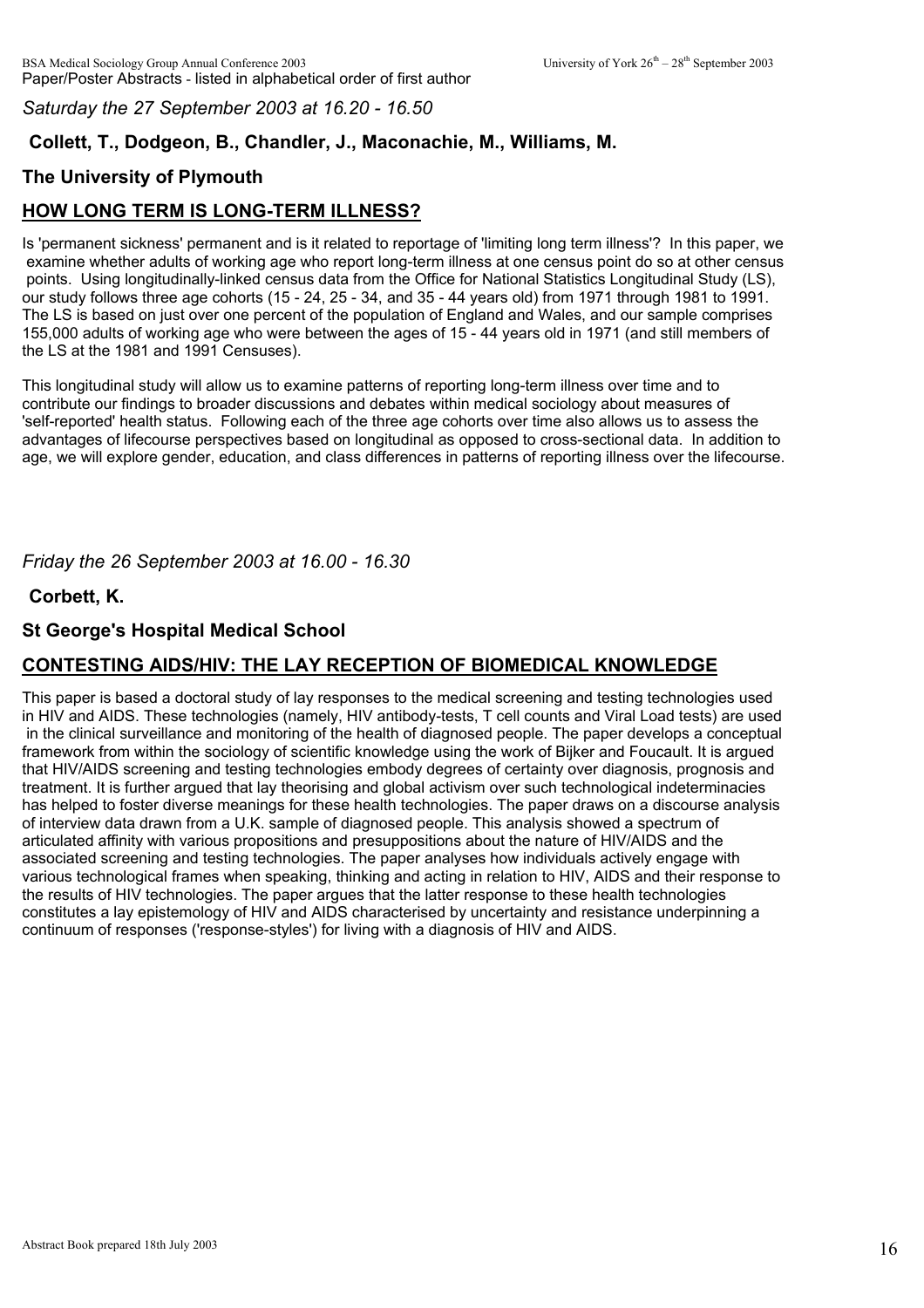*Saturday the 27 September 2003 at 10.45 - 11.15*

# **Cotton, A.**

# **St Martin's College of Higher Education**

# **CHRONICLING NARRATIVES OF HEROIN STIGMA: SOME NOTES ON LIES, SECRETS AND SILENCES. KEEPING FACE AND BEING A GOOD ENOUGH WOMAN**

Use of heroin and other illicit drugs is deeply imbued with symbolic meanings within contemporary Western culture. Women's use of heroin raises particular responses, issues and tensions. These are perhaps mirrored within contemporary mental health practice - societal concerns about morality, social roles of women and considerable ambivalence about addressing complex meanings find their way into substance use care settings.

 Practitioners, and researchers are thus faced with significant dilemmas when listening to women's stories and accounts of their drug use. A particular anxiety may relate to believing women's accounts - especially those that may be contradictory, found unlikely, and/or deeply distressing.

Consideration will be given to the complex facets of identity, layers of meaning that women allude to in accounting for their heroin and other drug use. The impact of the identity of the listener will be explored, as will the connections between women, as friends, sharing drugs and experiences. Connections as fragile and uncertain, relying upon assumed shared notions of what friendships are about, together with the ambivalencies women feel towards each other will be considered. The discussion will draw upon Adrienne Rich's notions of lying as survival - and explore some implications for women surviving stigmatising discourses of being morally and socially suspect, whilst attempting to present themselves as good enough women.

*Saturday the 27 September 2003 at 11.55 - 12.25*

**Cresswell, M.**

### **University of Manchester**

### **TWO KNOWLEDGES OF DELIBERATE SELF-HARM**

Deliberate self-harm (DSH) - which broadly refers to non-fatal acts of self-harm such as self-poisoning and self-laceration - is a controversial psychiatric concept. It has been the subject of epidemiological research in the UK since Erwin Stengel's pioneering inquiries in the 1950's. Specifically, the nature of the link between non-fatal acts of self-harm and fatal acts (suicide) has been hotly debated, as has the place of DSH within developing systems of formal diagnosis and classification.

The concept itself came under attack from the mid-1980's onwards from the emerging "psychiatric survivor" movement. This movement emphasised self-harm as an adaptive response, often to traumatic early experiences, and was sharply critical of psychiatry's understanding and treatment of self-harmers. Specifically, "survivor" groups have fundamentally challenged the existence of any substantive link between DSH and suicide and have also advanced alternative interpretive frameworks for its understanding.

This paper compares and contrasts the two knowledges - that of psychiatric epidemiology and psychiatric survivors -located in two historical archives:

1. The body of work of five major post WWII UK epidemiologists: Erwin Stengel, Neil Kessel, Norman Kreitman, Gethin Morgan, and Keith Hawton

2. Psychiatric Survivor texts - self-help books, collections of personal accounts, journal articles, internet resources -emanating from UK survivor groups, from the mid 1980's onwards.

The aims are twofold:

- 1. Demonstrate the main cognitive features of these contrasting knowledges
- 2. Discuss the extent to which such knowledges may be compared.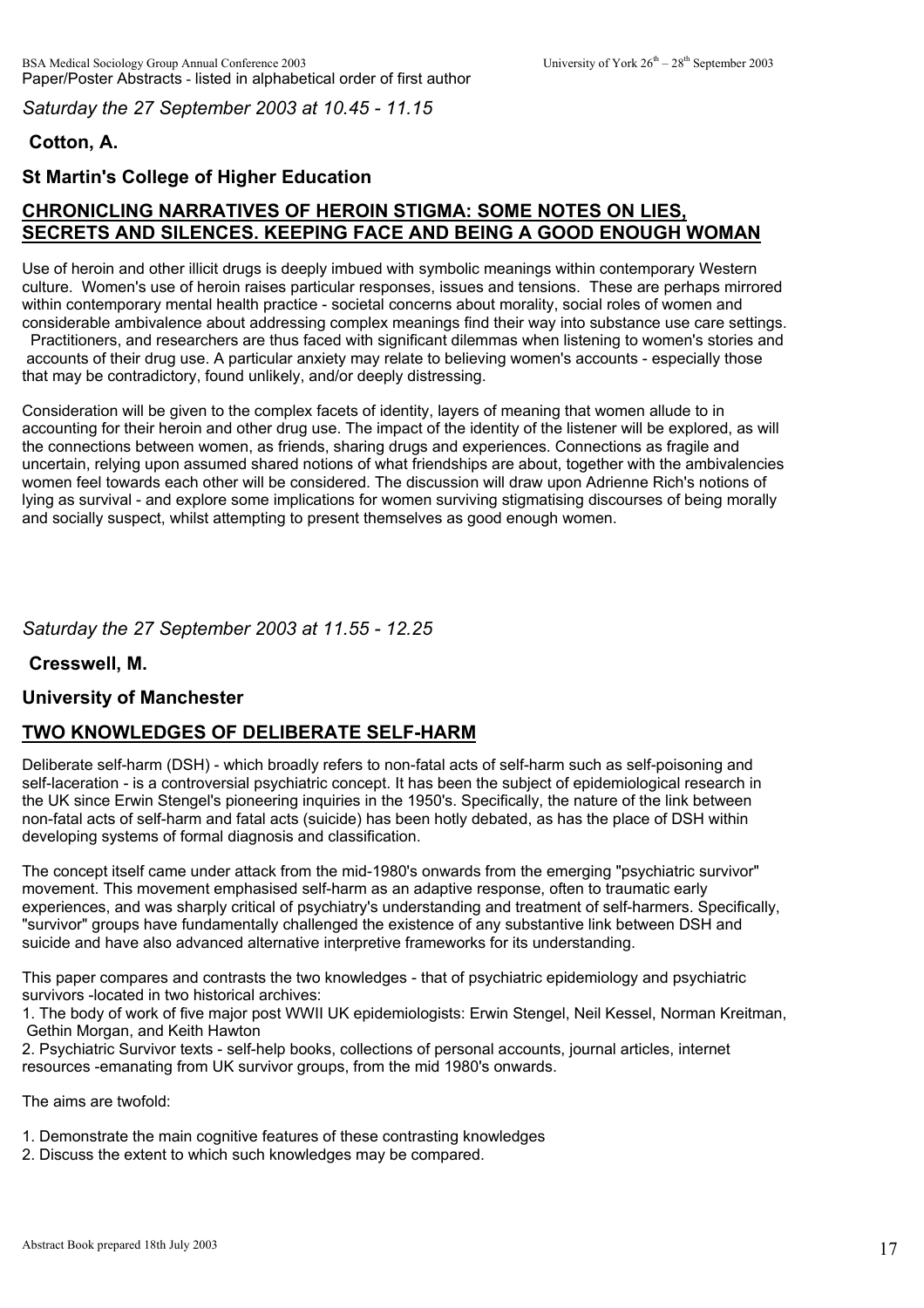*Friday the 26 September 2003 at 15.20 - 15.50*

# **Crinson, I.**

# **St George's Medical School**

# **IDEOLOGY AND PROFESSIONAL PRACTICE: NURSING IN THE MODERNISED NHS**

In its first annual report published in 2002, the NHS Modernisation Board which has the responsibility for overseeing the implementation of The NHS Plan, claimed that nurses were failing to embrace 'modernisation' because of old-fashioned 'working practices and attitudes, some unchanged since 1948'. This view reflects a well established pattern of governmental criticism, both Conservative and New Labour, directed at the perceived intransigence of the health professions in the drive towards rationalising the NHS. Whilst the medical profession has been the primary target of such criticism, nursing has not been immune to the accusation that it is holding onto an outdated ideology of professional practice. Drawing on the results of research undertaken for a PhD, this paper is concerned with the ways in which the transformational relationship existing between the organisational structure of health care and the material practice of nursing, serves to shape the discourses that nurses draw upon to inform their practice. Utilising a positive rather than a negative conceptualisation of ideology (conceived as a structural mediator of our shared representations of reality), these discourses can be seen as being both stratified and dynamic. Stratified in the sense that nursing practice is influenced by a wide range of often disparate ideas, many of which have their origins in very different sets of historical and social circumstances. Yet dynamic in the sense of reflecting the active response of nurses to the demands made upon their labour within the ever changing structural and organisational relations that characterise the modernised NHS.

## *Friday the 26 September 2003 at 16.00 - 16.30*

**Dhar, R.**

### **Institute of Applied Manpower Research**

### **DISASTER AND DOCTOR-PATIENT INTERACTION: SOME METHODOLOGICAL ISSUES**

Medical Sociologists have limited their studies on doctor-patient interaction to an institutionalised and formal setting (a hospital or a referral clinic). In these types of settings both the role players are aware of their role expectations and the interaction is more or less dictated by these roles. The field of study has however, remained oblivious to doctor-patient interaction in a setting which is both unfamiliar to doctor and the patient, as in the case of disasters.

A large number of people are physically and psychologically affected by disasters and require medical attention. The treatment that is given to them is in a makeshift set up where both the doctor and patient are in distress, the doctor because of limited resources available with him and the patients who not only suffer physical injuries but also loss of near and dear ones. A sociological interrogation-which may cast light on doctor-patient interaction in such a setting needs to be made to study the Psycho-social consequences of such interactions on both the role players. But before that one needs to address a number of issues like what aspects of doctor patient interaction to focus on (communication, decision-making), what techniques of investigation to adopt (interview, observation) and how to apply (if possible) the existing models of doctor-patient interaction to such a complex situation. To seek answers to these questions and to demonstrate whether the place and the situation where the treatment takes place has any bearing on doctor-patient interaction is the focus of this paper.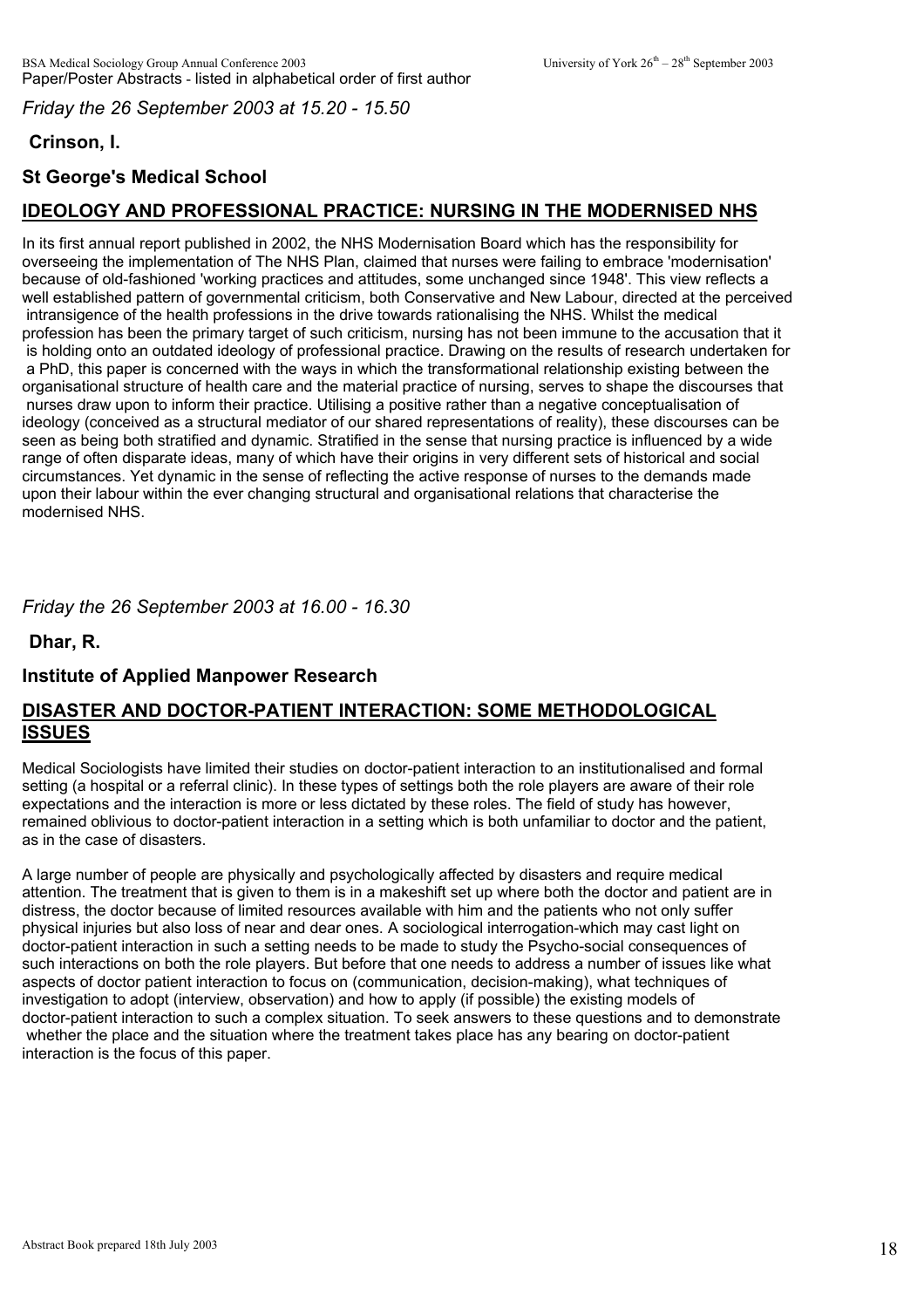*Sunday the 28 September 2003 at 10.20 - 10.40*

# **Dingwall, R.**

# **University of Nottingham**

# **THE POWER OF INSTINCT? BIOLOGICAL DETERMINISM AND THE SOCIAL SCIENCES**

This paper considers the debates between sociology, psychology and biology in the early years of the 20th Century and their implications for contemporary responses to the resurgence of biological determinism, particularly from behavioral genetics and evolutionary psychology. It will, in particular, be argued that the debate over the role of instinct in explaining human social behaviour, involving scholars like Mead, McDougall, Faris and Bernard, offers important resources for a debate that social scientists have been reluctant to take up. Social scientists need to re-engage with biology and to spell out the limitations of its determinism rather than

simply denouncing this or standing to one side of the arguments between biologists. Particular attention will be given to the explanation of forms of social deviance, such as crime and illness, and to the problems created by the idealist turn in contemporary sociology with its naïve rejection of realism.

# *Saturday the 27 September 2003 at 15.10 - 15.40*

**Dolan, A.**

### **University of Warwick**

## **EXPLORING THE MATERIAL AND PSYCHOSOCIAL INFLUENCES ON THE HEALTH OF WORKING CLASS MEN: A CASE STUDY OF TWO CONTRASTING URBAN AREAS**

This paper presents the findings of a qualitative study that set out to explore the effects of material and psychosocial influences on men's health. This study has been informed by recent debates from within a materialist/structural perspective on health inequalities. These have contested the extent to which the main effect of inequalities in income and other material goods is not directly material, but psychosocial, associated with the subjective appraisal of one's 'relative' position in an unequal society, which make it more difficult to maintain social networks and self-esteem. However, neo-materialist analysis counter these arguments with evidence showing the continuing significance of the lack of material resources held by individuals and the systematic under-investment across a wide range of community infrastructure, which result in greater social fragmentation and lower social cohesion. In exploring some of the mechanisms and processes by which material and psychosocial environments impact on individual health, it places 'real' men and their views and experiences at the forefront of the investigative process. The findings highlight the complexity of ways that working class men make sense of, and develop personal strategies for dealing with, the relative effects of indirect psychosocial and direct material circumstances.

It also shows the ways in which material circumstances and 'relative deprivation', together with dimensions of gender, interact to affect social cohesion within neighbourhoods and men's ability to maintain social networks and supportive relationships. It shows that the impact on health may vary according to variations in social and material circumstances.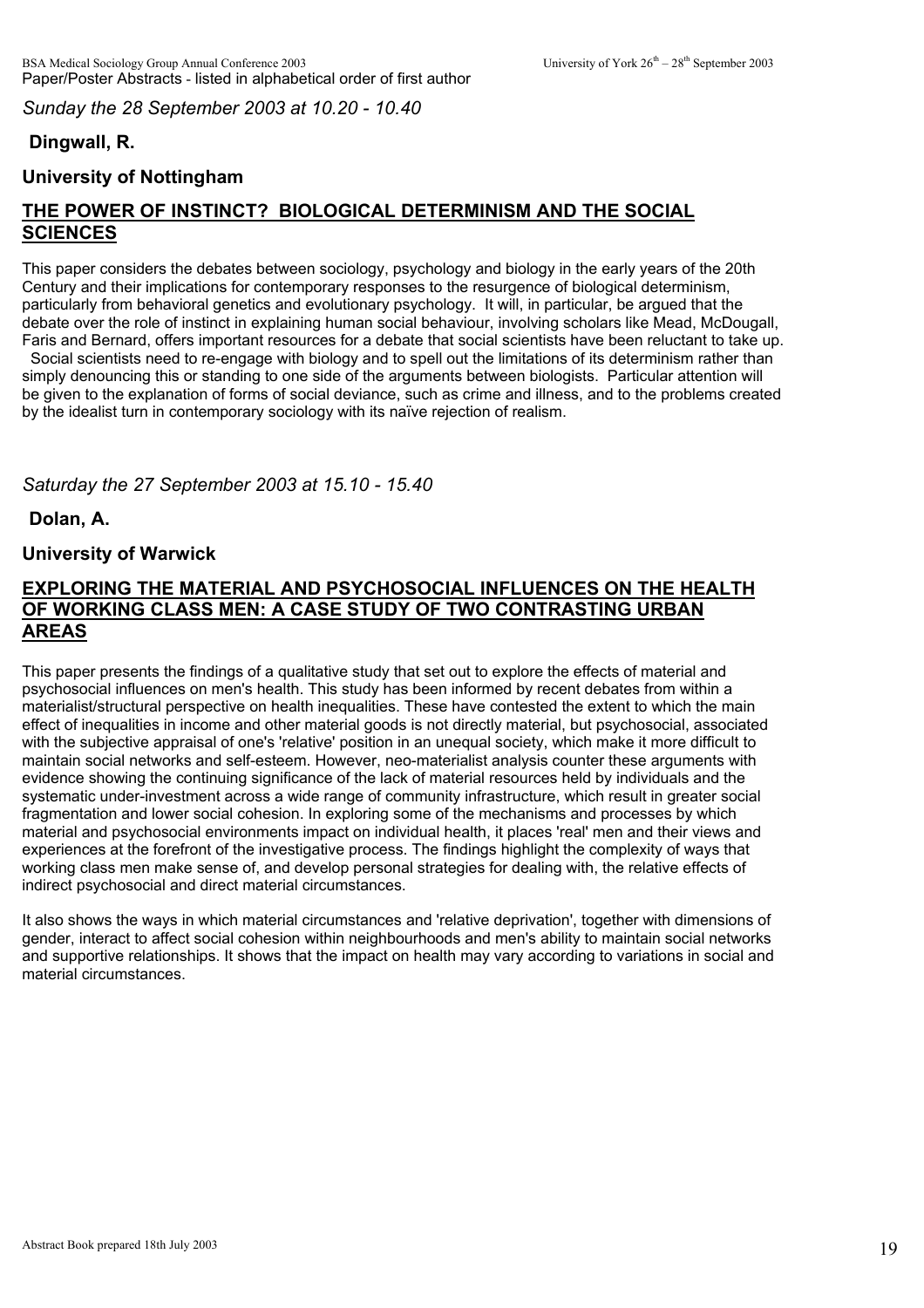*Sunday the 28 September 2003 at 09.40 - 10.10*

# **Doran, N.**

# **Rusholme Health Centre**

# **CHRONIC BACK PAIN - A MATTER OF SEMANTICS?**

'The point that I realised it was chronic pain urm was the point when I realised it wasn't actually stopping.......the pain was with me all day long and all night long......every waking, breathing, moving moment of my life'. (Extract from interview as part of PhD project).

According to the International Association for the Study of Pain (IASP), pain is considered to be chronic once it has exceeded three months. However a thorough search of the literature has revealed that in the case of chronic back pain, the term 'chronic' has come to take on more than a straightforward time dimension. While definitions of pain are manifold and culture specific, differences in meaning ascribed to key words such as 'chronic' may not be an issue of confined semantics, but rather, may actually predict attitudes, therapies and subsequent outcomes. Drawing on both the current literature, as well as some preliminary findings from fieldwork carried out as part of my PhD project amongst those attending a self management in pain group in central Manchester and a spinal clinic in Liverpool, this paper aims to explore how chronic back pain is currently classified and understood in research and practice and how this affects those living with long term pain.

### *Sunday the 28 September 2003 at 10.20 - 10.40*

**Dyson, S.E., Cochran, F., Kennefick, A., Kirkham, M., Morris, P., Squire, P., Sutton, F., Dyson, S.M.** 

### **De Montfort University**

# **SCREENING SELECTIVELY BY ETHNICITY FOR HAEMOGLOBIN DISORDERS: THE CURRENT STATE OF COMMUNITY MIDWIFERY**

As part of the NHS Plan, the NHS Haemoglobinopathy Screening Committee has commissioned projects to examine the issue of selecting women deemed to be at risk of carrying genes associated with sickle cell/thalassaemia by means of an ethnicity screening question. Around 160 observations of midwifery practice and about 100 short interviews with mothers and midwives in four contrasting areas of England have been conducted. The observations and interviews sought to shed light on the actual practices of asking an ethnicity question in clinical practice in the NHS. In this paper we report on the wider contextual features of current community midwifery that suggest reasons why community midwifery will be a very fragile platform upon which to try to impose screening programmes. From the observations made, it appears that there are numerous contextual issues that are likely to be playing a part in the possibility of asking an ethnicity question successfully as part of selective antenatal screening for sickle cell/thalassaemia. The lack of sufficient staff and the pressures under which community midwives currently operate have been well documented. In addition to these we report on other factors we were made aware of in the course of the research. These include the current state of midwifery; the pressures on, and priorities of midwifery managers; the contradiction between labour-intensive emotion work and the proceduralization of midwifery practice, and the uncertainty engendered by the particular topic of sickle cell/thalassaemia.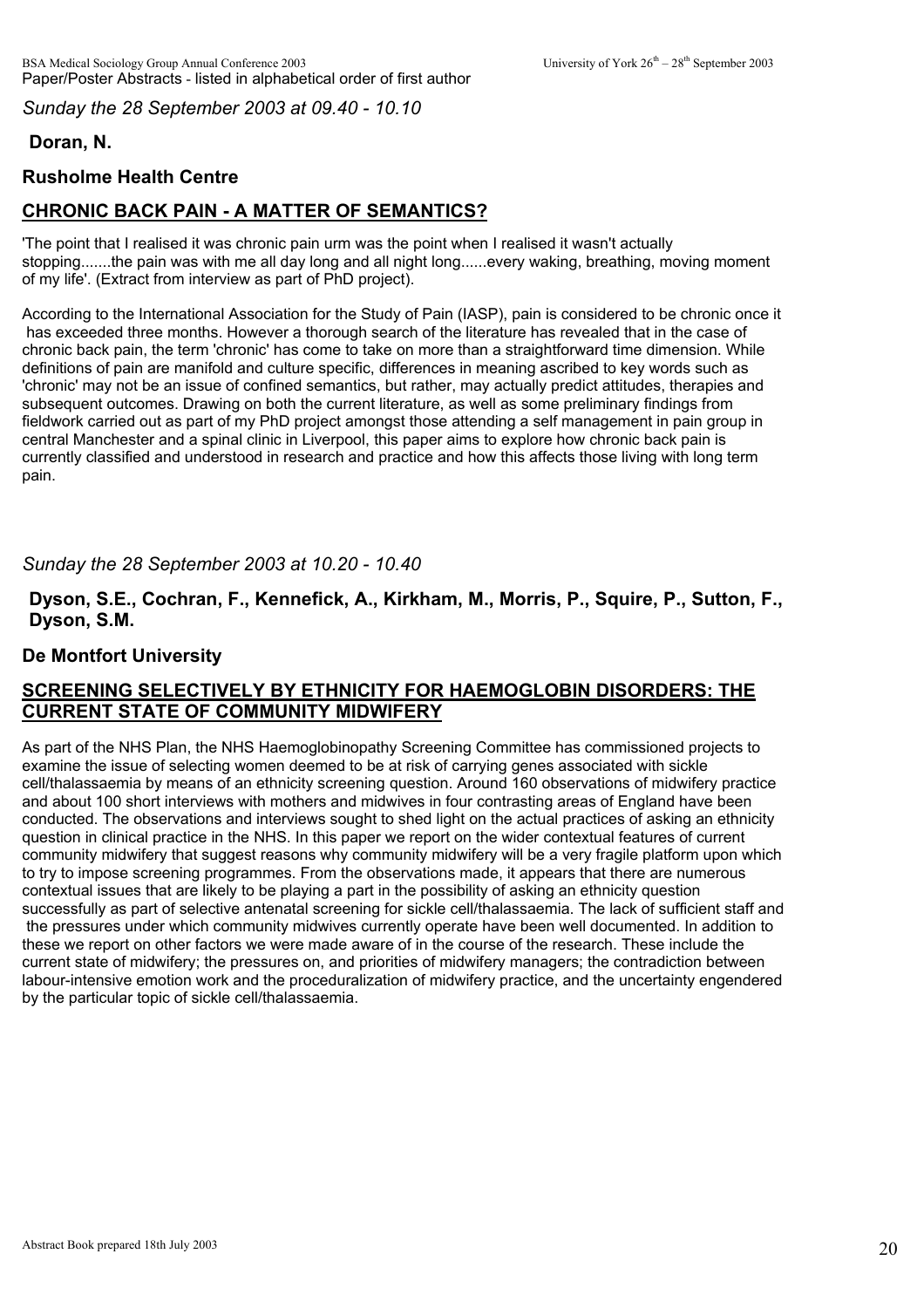*Saturday the 27 September 2003 at 11.20 - 11.50*

# **Dyson, S.M., Culley, L.**

# **De Montfort University**

# **NEGOTIATING ETHNIC/FAMILY ORIGINS: PERSPECTIVES OF HAEMOGLOBINOPATHY NURSE COUNSELLORS**

Fourteen depth interviews were tape recorded with 22 specialist sickle cell/thalassaemia nurse counsellors as part of a broader project examining selective antenatal screening by ethnicity for sickle cell/thalassaemia. Respondents recounted instances where attempts to target screening by ethnic selection had failed because of poor design of categories, lack of awareness on the part of midwives initiating the screening, unease with issues of ethnicity on the part of the midwife, client resistance to categories based on prior experience of racism, dual or complex ethnic identities on the part of the client and issues in ethnic identification following adoption. A minority of clients seen for counselling when identified by laboratory tests as carriers of genes associated with variant haemoglobins or thalassaemias describe themselves as 'White English'. In such cases clients are positioned in such a way as to require them to problematise their 'white' ethnicity. Counsellors (mainly of Black British: African/Caribbean descent) recount how they sometimes manage the emotion work of negotiating the client's ethnic/family origins.

This is achieved by a selective emphasis on those aspects of British history relevant to mixing of gene pools felt to pose the least possible threat to the self-image of the client.

*Friday the 26 September 2003 at 16.00 - 16.30*

## **Eborall, H., Cunningham-Burley, S., Fowkes, F.G.R.**

### **University of Edinburgh**

## **IS PREVENTION BETTER THAN CURE? LAY MEANINGS OF SCREENING, PREVENTION AND PREVENTIVE MEDICATION FOR HEART DISEASE**

#### Purpose

The present study aims to understand lay perceptions and meanings of the prevention of heart disease within the context of population screening and preventive medication.

#### Methods

Participants were members of a healthy population invited to attend screening for asymptomatic atherosclerosis, some of whom had subsequently been invited to participate in a large randomised control trial assessing the efficacy of low-dose aspirin in preventing cardiovascular events. Semi-structured qualitative individual interviews and focus groups were conducted with a range of participants. The interviews were fully transcribed and the transcripts analysed inductively and interpretatively for emerging themes.

#### Findings

A range of themes emerged from participants' accounts. Salient issues centred around the screening experience and preventive health practice, all relating to an underlying personal risk perception. For example, interpretations of the screening result were made in light of individuals' prior beliefs about their health. "Risk status" as ddefined by a 'novel' clinical measurement was interpreted differently to standard clinical measures, and both were interpreted differently to risk from lifestyle behaviours or family history of disease. Beliefs about aspirin as preventive medication were rooted in attitudes towards medication in general, aspirin-specific attributes, and doctor-patient relationships. Study participants often held contradictory beliefs and practices about prevention.

#### **Conclusions**

Qualitative research can complement results of larger RCTs; the success of preventive methods will depend on their perception and interpretation by the target population. This study suggests that screening for asymptomatic conditions may be difficult in the light of people's pre-existing beliefs.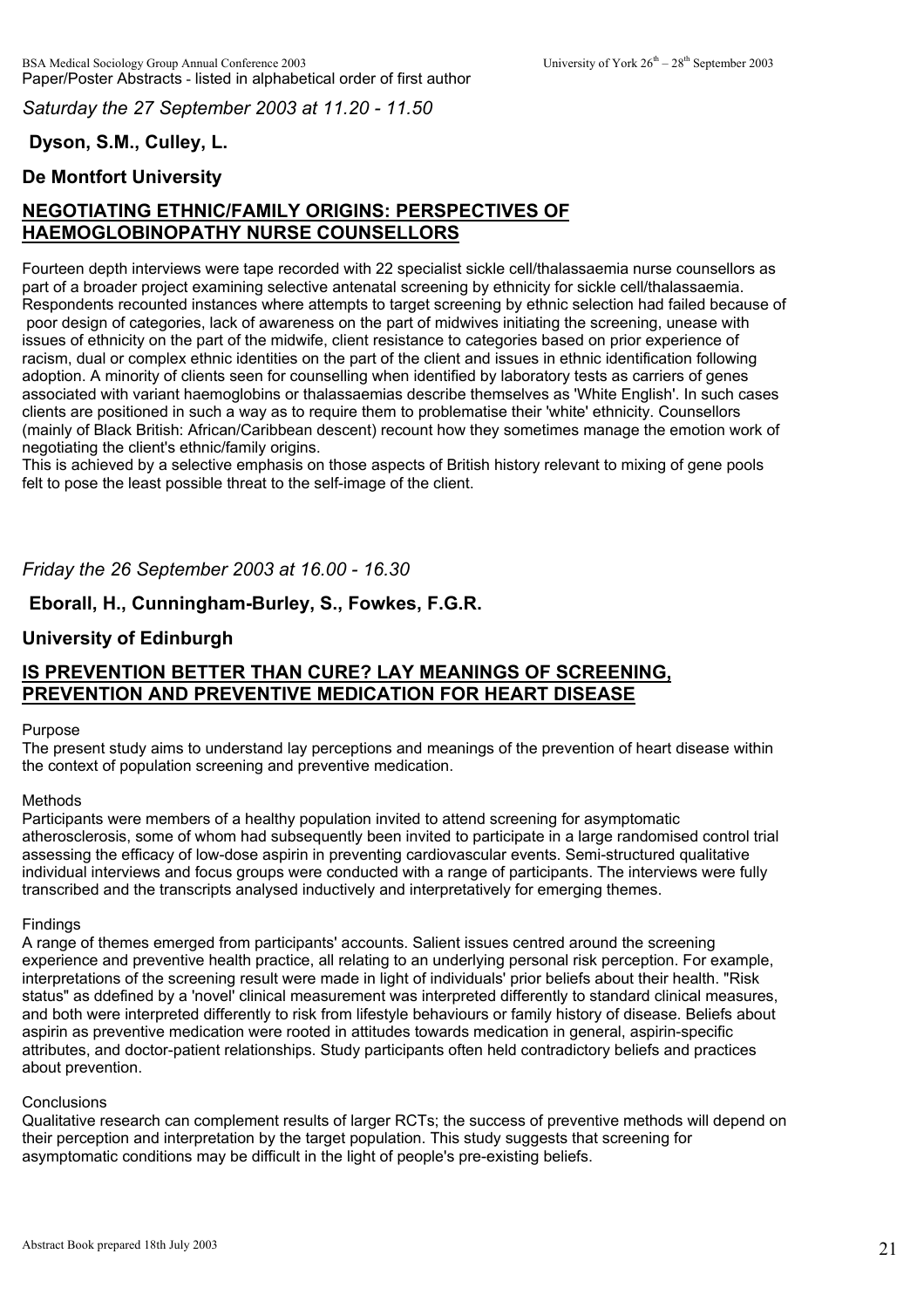*Friday the 26 September 2003 at 16.40 - 17.10*

# **Edgely, A., James, N., Murphy, E., MAUPH.**

## **University of Nottingham**

# **CONFLICT AND CONSENSUS BETWEEN PROFESSIONS AND STATE: THE CASE OF NURSE PRESCRIBING IN AUSTRALIA, BRITAIN, SWEDEN AND THE USA**

Nurse prescribing offers an interesting case study for examining the question of what conditions are conducive to enhancing professional collaboration in health service delivery. In the United States, nurse prescribing has generated considerable antagonism from physicians (Webb 1992), whereas in Britain the development has been largely welcomed by doctors (Luker et al 1997). This paper will begin by exploring the history of nurse prescribing in terms of patient access. It will then make a comparative analysis of the development of the ways in which policy initiatives have been framed by health care professions and management (Australia, Britain, Sweden and the US). In Britain and the United States the policy has been firmly framed in terms of the benefits to patient care, although in Britain the case has also been made for reducing workloads of highly qualified medical staff at the same time as throughput is increased. Alternative interpretations suggest Government and particularly fiscal interests offer a more powerful explanation for the policy development. Finally, the paper will compare the British and US experience within the context of their different health economies. We note the difference between regulatory regimes in unitary and federal state systems: highlight the different imperatives for deregulating professional boundaries: and identify the possibilities for consensus and conflict between professions, and between professions and the state.

### *Saturday the 27 September 2003 at 15.45 - 16.15*

**Ellins, J.**

### **University of Sussex**

# **THE POLITICS OF SICKNESS: ANALYSING THE POLITICAL ECONOMY OF MEDICALISATION**

The concept of medicalisation has been used by medical sociologists to explain the enlargement of the patient population. It describes the expansion of medicine's sphere of authority and the medical profession's motives within this expansion. This paper argues that the recent growth in the prescribing and consumption of medicines cannot be accounted for by the existing medicalisation literature. While recent research has pointed towards the pharmaceutical industry as an active participant in medicalisation, it has not fully integrated the process of medicalisation with the political economy of medicines development, marketing and regulation. The paper presents findings from documentary and empirical research examining the growth in the prescribing of three prominent pharmaceutical drugs: Prozac, Ritalin and Viagra, in the UK and USA. It outlines the role played by the pharmaceutical industry, and institutions of the state (principally drug regulatory agencies), in the process of medicalisation. In addition, analysis demonstrates how the corporate interests of pharmaceutical manufacturers can be subtly promoted through professional and patient organisations and actors. Finally the implications for the regulation and prescribing of medicines are considered.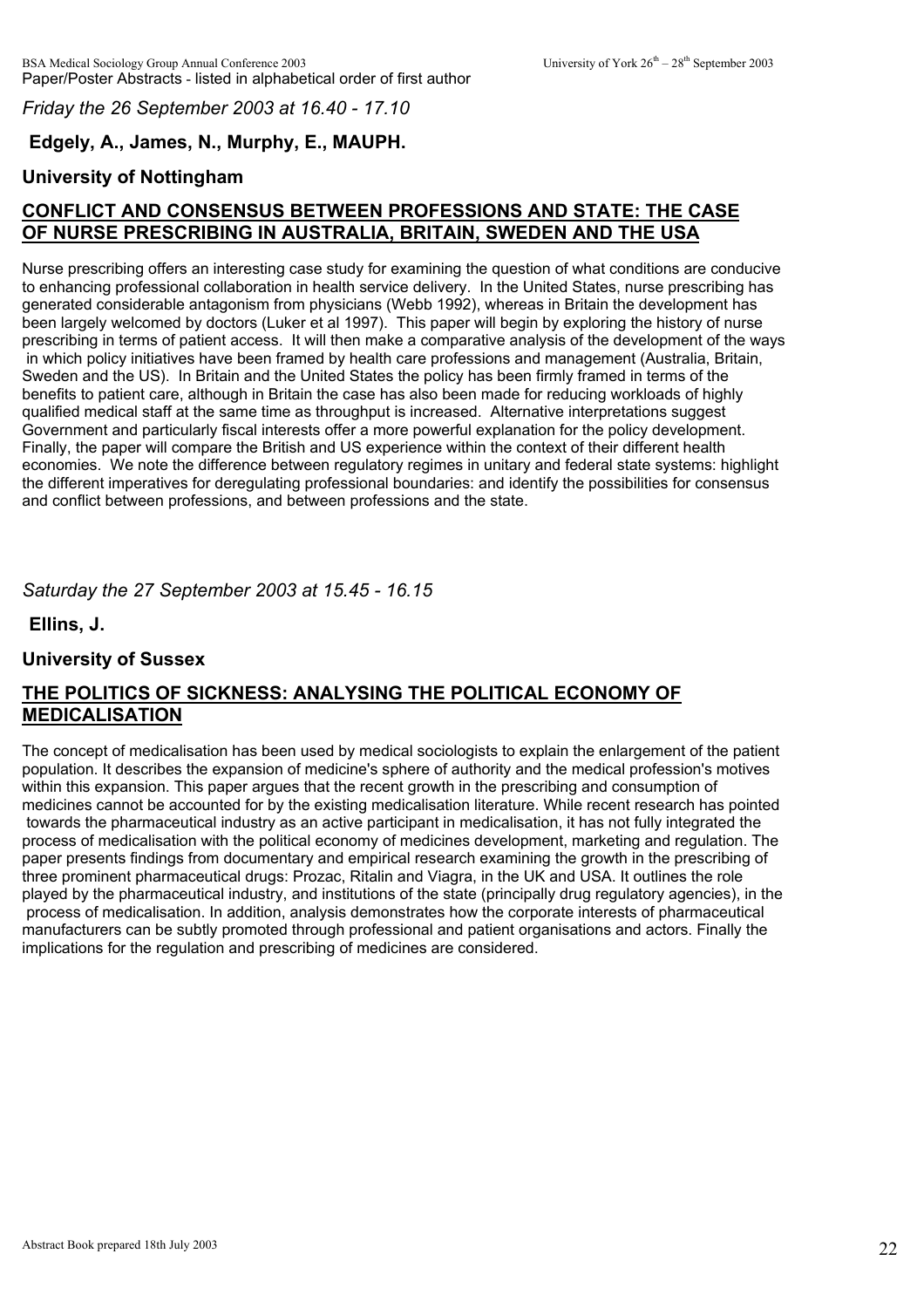*Sunday the 28 September 2003 at 09.40 - 10.10*

# **Flynn, R., Bellaby, P.**

# **University of Salford**

# **KNOWING THE UNKNOWN: ISSUES IN THE PUBLIC PERCEPTION OF RISK**

The debate about risk society and trust in abstract systems has intensified scrutiny of the relationship between lay and expert knowledge. There are important parallels between ideas about this relationship in the sociology of health and illness, and critiques of the public understanding of science and technology.

This paper explores some of these parallels and illustrates the problems of investigating public perceptions of risk in the development of the 'Hydrogen economy' (Rifkin) - a radically new energy system which could potentially transform economic and social structures. The paper reviews two different but related literatures: about lay or folk beliefs in health and medicine, the 'problem' of patient compliance and power of medical professionals (Bury; Gabe; Popay & Williams); and about the sociology of scientific knowledge and social studies of technology, particularly the 'problem' (or 'deficit model') of the public understanding of science (Irwin; Wynne). The latter suggests we must move beyond a realist versus constructivist dualism, and acknowledge the socially constructed character of scientific knowledge itself and the contextualised interpretation of risks. These approaches are used to address the question of how to investigate public awareness of, and attitudes to, the Hydrogen economy when it is largely 'unknown'.

*Saturday the 27 September 2003 at 16.20 - 16.50*

# **Gabbay, J., le May, A.C.**

# **Wessex Institute for Health Research & Development**

## **FROM EVIDENCE-BASED MEDICINE TO THE SOCIAL CONSTRUCTION OF KNOWLEDGE-IN-PRACTICE: AN ETHNOGRAPHIC STUDY OF PRIMARY CARE**

Evidence-Based Healthcare (EBHC) has been promoted for a decade as a model for improving clinical practice. Its proponents advocate importing explicit knowledge from the world of research and incorporating it into practice. This contrasts with the parallel vogue for Knowledge Management (KM), whose main aim in the industrial sector is to elicit and promulgate practitioners' tacit knowledge. Neither the EBHC nor the KM movements have addressed the need to understand the processes of collective sensemaking by which knowledge from whatever sources is negotiated, constructed and routinised in clinical practice. What are the social processes by which evidence/ information/ knowledge - tacit or explicit - becomes transformed into knowledge-in-practice?

In this study we explored how practitioners in a highly-regarded 8-partner GP practice use various sources of knowledge to shape their individual and collective healthcare decisions both at policy and at individual patient level. We employed standard ethnographic methods intermittently over one year and tested our emerging model, presented here, with the research subjects.

Clinicians rarely accessed and used explicit evidence directly, but relied what we have called "mindlines" internalized, tacit guidelines - that were informed by brief reading, but mainly by their own experience, their interactions with each other and with opinion leaders, patients, pharmaceutical reps, and other sources of largely tacit knowledge, mediated by organizational demands and constraints,. Mindlines were iteratively negotiated with a variety of key actors, often via a range of informal interactions in fluid "communities of practice", resulting in routinised practice based on socially constituted knowledge.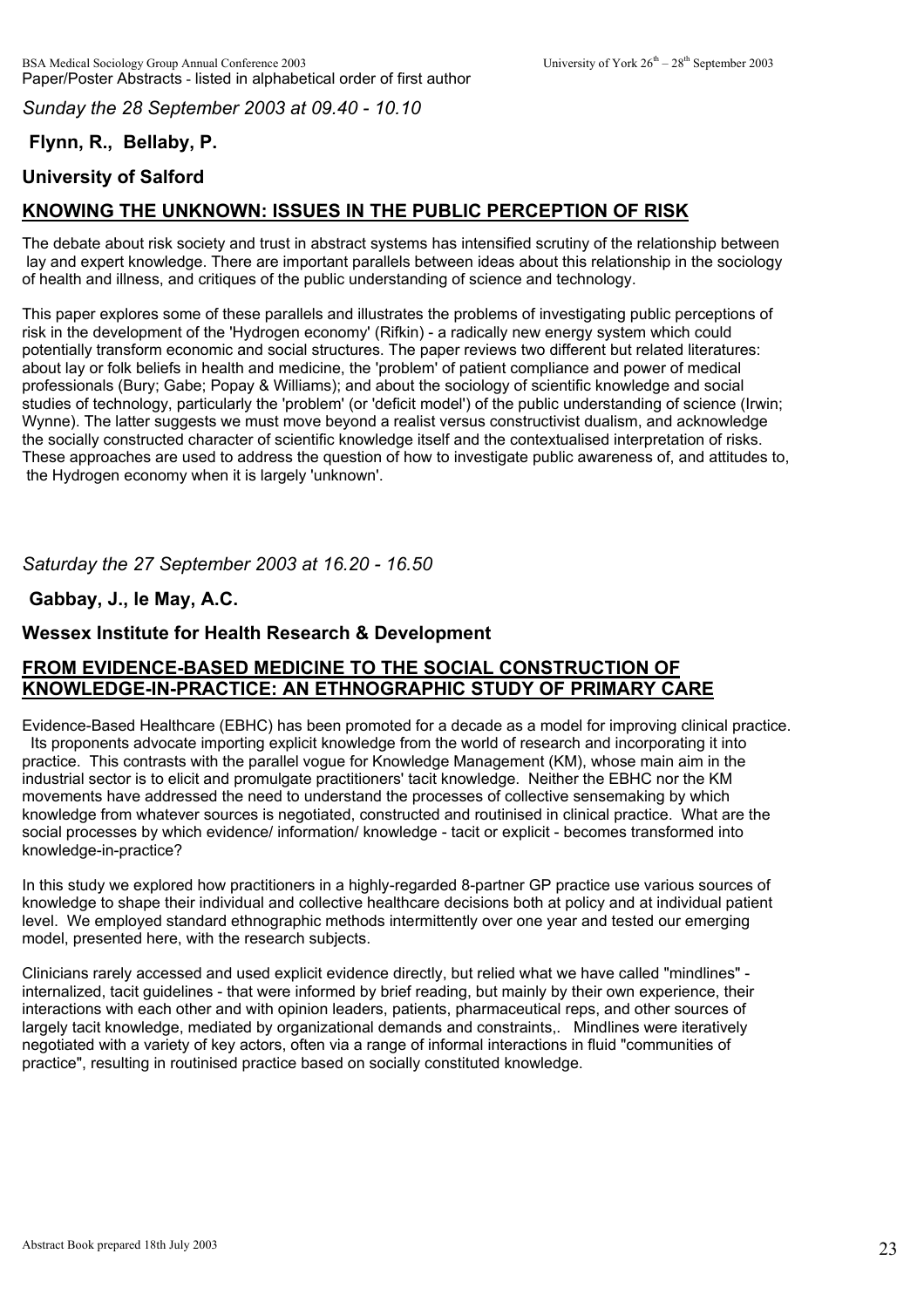*Sunday the 28 September 2003 at 09.40 - 10.10*

# **Gibbon, S.**

# **University College London**

# **BEYOND GENETICISATION: THE 'TRAFFIC' OF KNOWLEDGE TRANSMISSION IN CLINICAL BREAST CANCER GENETICS**

This paper is based on ethnographic research carried out in two cancer genetic clinics in the UK. It examines how new genetic knowledge associated with 'BRCA' genetics is transmitted at the interface between practitioners and patients. I suggest that such practices are constituted by a certain degree of multi-directional 'traffic'. For instance I show how a discourse of 'visibilty and voice' among predominantly female patients, in part a product of gendered health activism around breast cancer, is also an important component of clinical practice. At the same time, for practitioners, this entails a degree of sometimes uncomfortable 'code switching'. In a similar way the ethical value and morality of a notion of 'nurturance' towards others, itself a dimension of such gendered health activism, is an essential 'tool' and 'technology' for knowledge transmission in the clinic. Nevertheless this can have equally uneasy consequences for patients and practitioners. These complex entanglements raise questions about how the social impacts of new genetic knowledge are to be defined and investigated.

## *Saturday the 27 September 2003 at 16.55 - 17.25*

## **Glover, G.R**

## **University of Durham**

## **MAPS OF MENTAL HEALTH CARE: NEW DATA, NEW POSSIBILITIES**

National statistics about mental health care in England have advanced substantially in the last few years. Two new major data sources are now available which allow a far more detailed perspective of facilities available and the work that they do.

The Annual Mental Health Service Mapping collates an internet based inventory of all types of mental health facilities with relevant details concerning targeting, staffing and volumes. These data can be mapped to local government, primary care trust and national service framework implementation team boundaries.

The Mental Health Minimum Data Set is a patient based record of the care received by individuals from specialist mental health services. It is assembled by NHS Trusts, largely from data that has been collected for a number of years and returned quarterly to the Department of Health. Patient records include details of the individuals problem and sufficient keys to map them to general practices, primary care trusts, local authority electoral wards and, subject to restrictions relating to confidentiality, their exact residential location.

These data sources open a wide range of possibilities for geographical analysis of patterns of mental health problems and the way they are addressed by available services. The paper will present data from some selected areas and discuss the opportunities for research arising from the new data sets.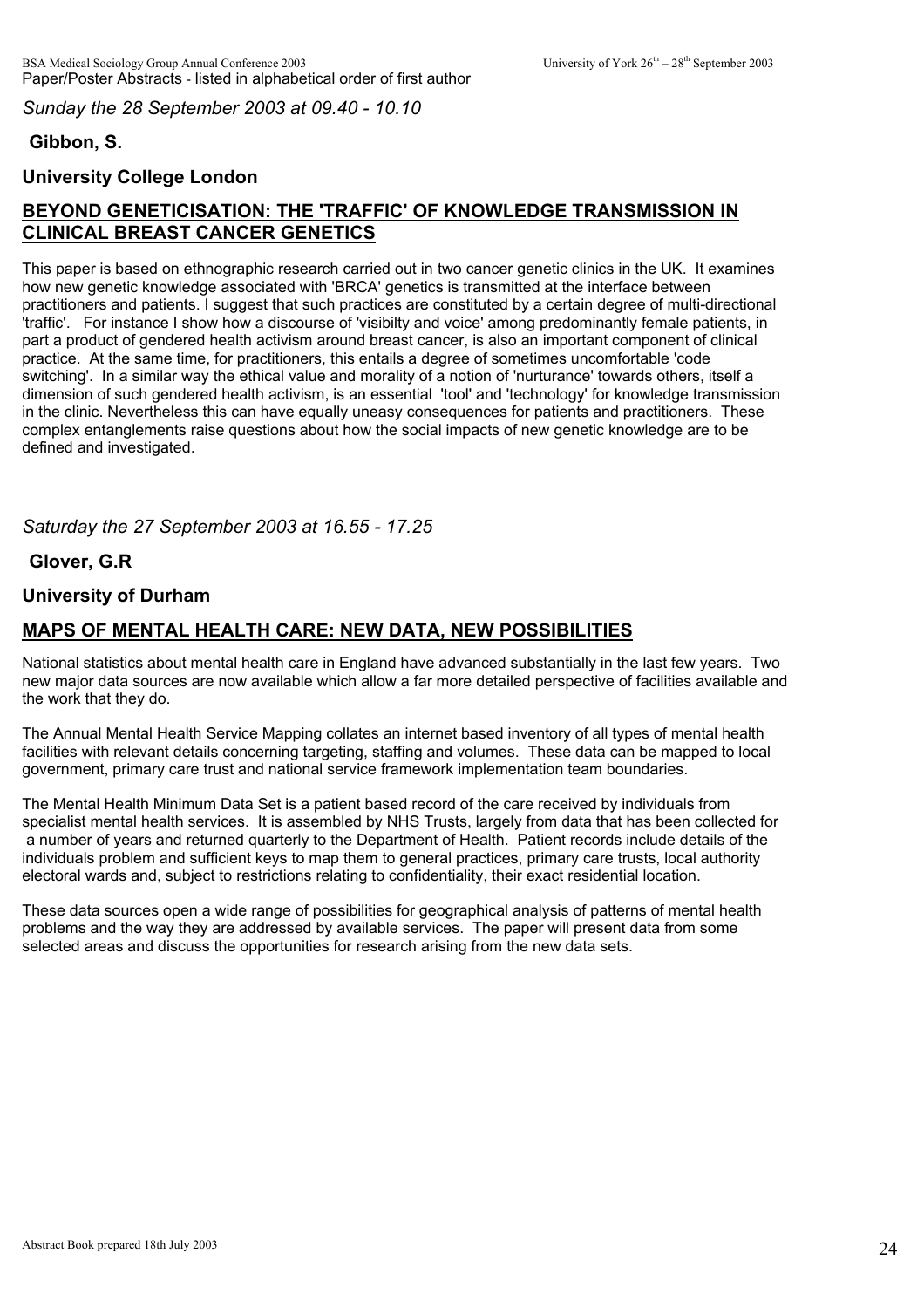*Saturday the 27 September 2003 at 14.00 - 14.30*

## **Godin, P., Davies, J., Heyman, B.**

## **City University**

# **UNDERSTANDING THE MANAGEMENT OF RISK AND DISORDERLY BEHAVIOUR WITHIN A FORENSIC MENTAL HEALTH CARE UNIT: A STRUCTURALIST APPROACH**

This paper is based on a qualitative research study of a forensic mental health care unit involving over 50 interviews with staff, 10 interviews with service users, fieldwork observations, staff feedback groups and workshops. In the course of the study we increasingly became aware of how differently people in different positions within the organisation understood and attempted to manage risk. We also became intrigued by the way certain risky and disruptive behaviour, identified as violence, manipulation, incontinence and promiscuity, provoked various responses attempting to maintain or re-establish order within the unit.

In this paper we explore how Mary Douglas's structuralist approach to understanding risk and blame, and purity and danger can be used to offer a reasonable explanation of these phenomena. Drawing on the work of Steve Rayner, we consider how Douglas's grid-group model of stratification and integration may be used to understand four cultural locations that give rise to different perceptions of and attitudes towards risk within one organisation. We also use Douglas's structuralist approach to consider why deviant behaviour that the staff could not easily associated with mental illness, as well as the incontinent and promiscuous behaviour of women service users, were regarded by staff as particularly threatening to what they believed to be the purpose of the unit.

#### *Saturday the 27 September 2003 at 15.10 - 15.40*

### **Goenka, S., Seeberg, J., Ammini, A.C., Patel, T., Dwivedi, S.N., Reddy, K.S., Sood, A., Sell, H., Shah, P.**

#### **Initiative for Cardiovascular Health Research in Developing Countries**

## **THE MAKING OF AN ACUTE DISEASE: DIABETES AND HYPERTENSION MANAGEMENT IN PRIVATE GENERAL PRACTICE**

In India, 60-80% of all health care is sought through the private general practitioners. India has the largest number of type 2 diabetes patients in the world. Diabetes and hypertension are chronic diseases where regular control of risk factors, co-morbidities and prevention of complications of the disease is an essential component of treatment and management.

#### Aims:

To describe the diabetes and hypertension related health care delivery in private general practice and factors that influence these practices.

#### Methods:

Ethnography (n=15) and ethnographically guided semi-structured interviews (n=70) with private general practitioners in south Delhi. Semi-structured interviews with 20 doctors representing different types of practices (specialists and general) in Delhi.

#### Results:

Tests for diabetes, its complications and co-morbidities were either rarely prescribed or prescribed much later than clinically desired. The GP's clinics were more like check stations for a service, which the patient (based on his/her own perception) bought, across the table, whether it is a blood pressure check or a blood glucose check etc.

The GPs were professionally isolated and operated amongst stiff competition in a commmodified health care market. This environment over time tended to wear away their scientific knowledge and hindered application and further acquisition of scientific knowledge. This was in a background where the GPs, to start with, felt inadequately trained on the practical aspects of diabetes and hypertension.

#### Conclusions:

The environment and the conditions of the GPs' practice were such that, over time, for all practical purposes, Abstract Book prepared 18th July 2003 chronic disease like diabetes and hypertension had been systematically reduced to acute diseases.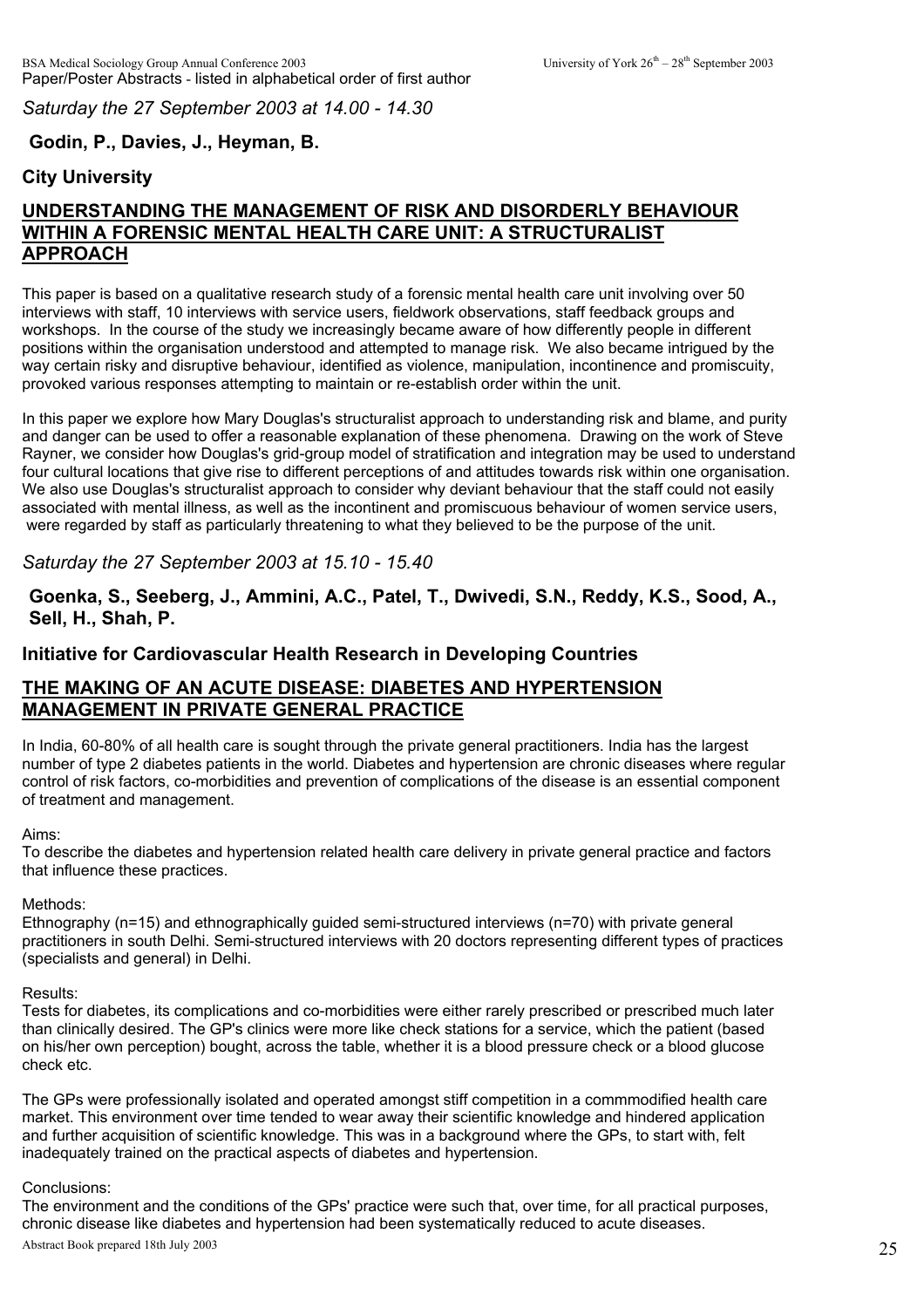*Sunday the 28 September 2003 at 10.20 - 10.40*

# **Goode, S.**

# **King Alfreds College**

# **BEING A SUBSTANCE-DEPENDENT MOTHER: RELATIONSHIPS WITH CHILDREN**

This paper will examine the everyday routines of being a substance-dependent mother, particularly a mother dependent on illegal substances such as heroin, crack-cocaine, and amphetamines. Life when substance-dependent can often be viewed as a constant negotiation of a chronic series of crises, in particular the daily round of obtaining first money and then drugs, in order to stave off withdrawals, while also evading detection and arrest. In many ways these endless minor crises do constitute the fabric of everyday life. Nevertheless, the mundane and unexceptional routines of life must also still be conducted - people must still eat, sleep, do housework, maintain a family life, and children must go to school, and be kept clean, clothed, and entertained. It is these everyday routines which this paper will bring to the fore, with a focus on how, given the constraints of substance-dependency, women do manage to raise their children, often well and often without assistance from any formal (or informal) support networks.

In order to illustrate this, the paper draws on a series of interviews with fifty substance-using women, conducted in the West Midlands area between 1994 and 1997. The specific areas that this paper will briefly cover will include:

- The concept of 'powerless responsibility'
- The general impact of substance-use on the mother-child relationship
- Children aware of drug-dealing
- Children aware of shoplifting
- Issues of gender
- Sexual abuse of the respondents' children
- The mothers' fears for their children in the future

### *Saturday the 27 September 2003 at 11.55 - 12.25*

### **Greenhalgh, J., Flynn, R., Long, A.F.**

### **University of Salford**

# **THE IMPACT OF STANDARDISED HEALTH STATUS MEASURES ON CLINICAL DECISION MAKING: LACKING AN EFFECT OR LACKING A THEORY?**

Systematic reviews have concluded that the use of standardised health status measures within routine clinical practice has little impact on the clinical management of the patient or on patient outcomes. However, the rationale and mechanism of any effect of this intervention have been left implicit or seemingly taken for granted.

 This paper aims to critically examine the empirical explanations for the lack of effect and provide a critique of the theoretical basis of the evaluations of this intervention. This draws on a comprehensive literature search of randomised and non-randomised studies of the impact of health status measures in clinical practice and of clinicians actual use of, and attitudes to, such measures. Two main conclusions can be drawn.

Firstly, the role that standardised health status measurement can play within clinical decision making is uncertain. Their influence depends on the aims of treatment, the particular domain of health status measured, patient characteristics and clinicians' attitudes to health status measures.

Secondly, the theoretical basis of the intervention within randomised controlled trials is often poorly defined. Its impact has been assessed using a number of disparate outcomes and no overall theoretical framework to delineate the relationships between these outcomes has been developed. The trials have focused on an assessment of whether the intervention 'works' but have paid less attention to understanding 'how it works'.

The paper ends by presenting an outline theoretical framework of how the use of health status measures could influence clinical decision making to guide future research in this area.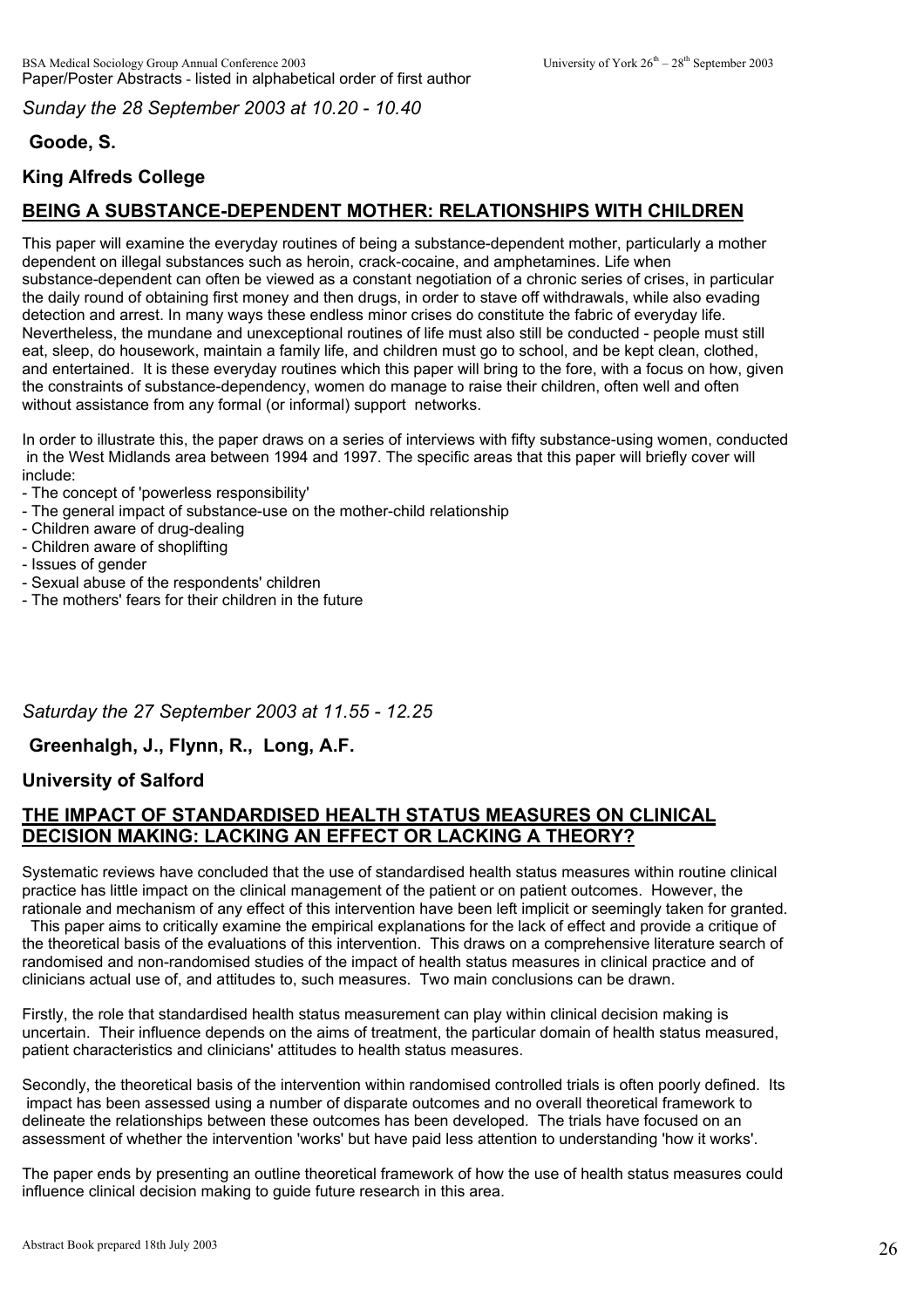*Saturday the 27 September 2003 at 11.55 - 12.25*

# **Gulbrandsen, P., Aasland, O.G., Hofoss, D.**

# **Centre for Health Services Research - HELTEF Norway**

# **THE DOCTOR AS GATEKEEPER - RELATION TO PERSONALITY, PATERNALISM, AND JOB SATISFACTION**

#### Background

In an era of rising expectations to health services and limited resources available, higher pressure has been put on doctors to act as gatekeepers. The gatekeeper role is one of potential conflict with the traditional medical role. We hypothesized that there could be an association between the doctor's gatekeeper style and his personality, degree of paternalism, and job satisfaction.

#### **Objective**

To assess the relation between gatekeeper style and personality (Eysenck & Eysenck 1971), degree of paternalism (Falkum & Forde 2001), and job satisfaction (Job satisfaction scale, Warr, Cook & Wall 1979).

#### Material and methods

Questionnaire survey to a representative sample of Norwegian physicians in 2002, with 967 responders. Five groups of doctors with different gatekeeper styles were identified: Doubters that did not feel the role as a burden (95), doubters that did feel the role as a burden (118), no-doubters of conservative (restrictive) attitude (90), no-doubters of liberal (permissive) attitude (76), and those that did not fit clearly into one of these categories (588). The relation between the described inventories and these subgroups were explored by standard bi- and multivariate (logistic) regression analyses.

#### Preliminary results

None of the gatekeeper styles were significantly associated with personality (extroversion, neuroticism), degree of paternalism, or job satisfaction.

#### Interpretation

When doctors complain about the burden laid on them in the rationing of limited resources, this does not seem to be related to important characteristics of the doctor. Possibly, the difficult part of the gatekeeper role is related to characteristics of the individual patient.

*Saturday the 27 September 2003 at 16.20 - 16.50*

### **Gundersen, T.**

### **SINTEF Unimed**

# **FEMALE SURGEONS - UNDER THE KNIFE? EXPERIENCES OF HOW GENDER IS MADE RELEVANT IN WORK SITUATIONS**

Studies show that fewer women than men complete specialist training in surgery. One common explanation is that working conditions make it difficult for women to combine home and job responsibilities. On the other hand studies also indicate that this factor is not sufficient to explain the loss of women in the course of specialist training. The main focus of this presentation is to give a broader understanding to those conditions that seem to influence a woman's choice to either complete her specialist training in surgery or consider abandoning the field.

The analyses are based on a qualitative study (combined observation and interview) of 6 female and 3 male physicians in junior positions in a surgical unit at a large Norwegian hospital.

Results will illustrate the various ways that women experience the relevance of the gender issue in the workplace. First by showing how the organisation of duties in a surgical unit can influence work opportunities differently for female and male surgeons. Secondly by assessing the role of gender (for women) in different types of interactions; with senior physicians, patients and nurses.

The way the women in this study interpret gender at work shows that surgeons are most often associated with being male. Women react to this in different ways, e.g. some develop strategies to neutralise the role of gender in work situations, while others consider leaving the field.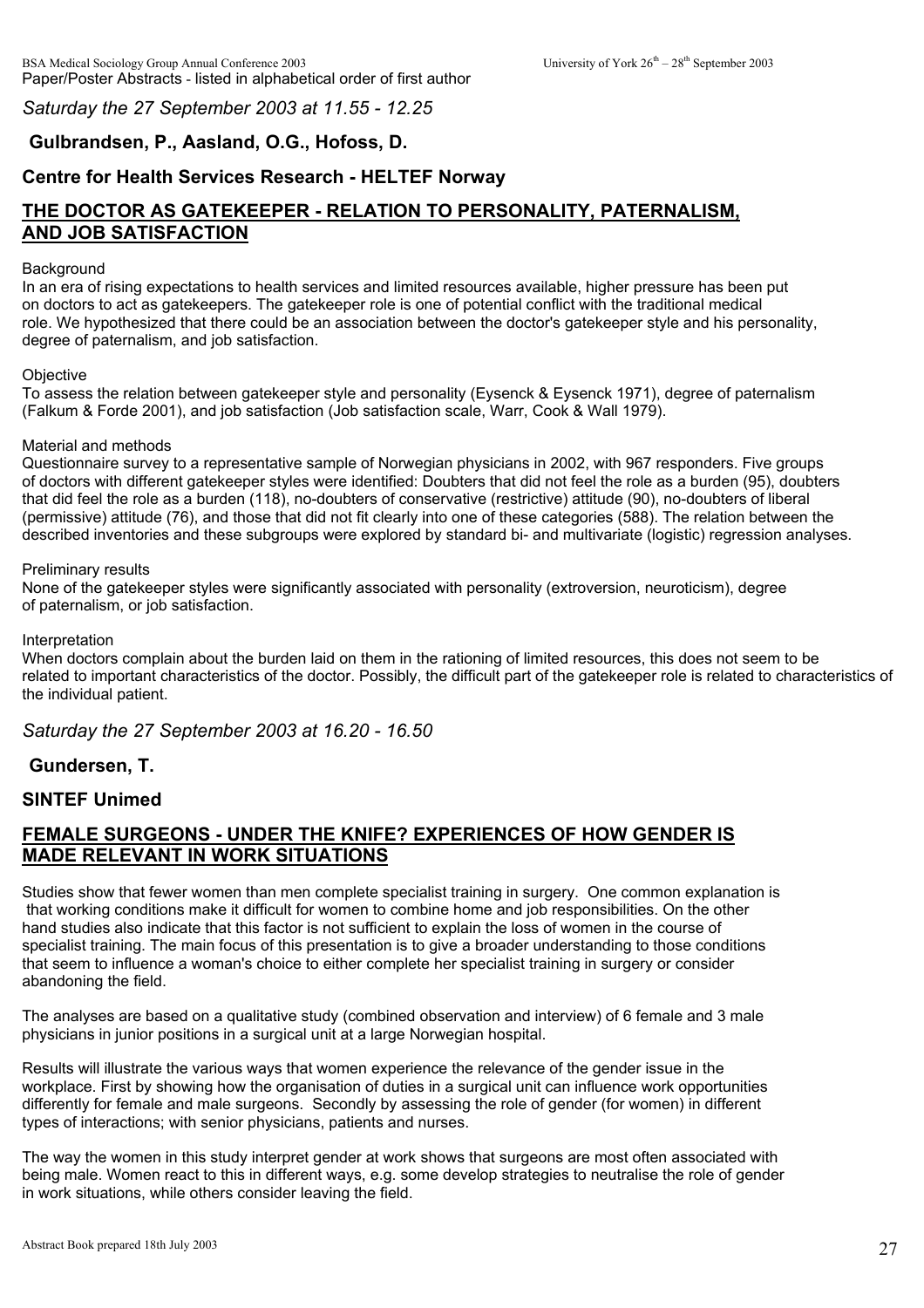*Friday the 26 September 2003 at 16.00 - 16.30*

# **Harris, F., van Teijlingen, E., Bryers, H., Caldow, J., Farmer. J., Hundley, V., Ireland, J., Kiger, A., Tucker, J.**

### **University of Aberdeen**

# **DELIVER US FROM 'RURALITY': MATERNITY CARE PROVISION IN 'RURAL' SCOTLAND**

This paper explores the impact of 'rural' versus 'urban' representations on the provision of maternity care in 'rural' Scotland. While the terms 'rural' and 'urban' are often used to denote particular locations and demographic 'types', in fact these labels are associated with a discourse of centre and periphery; marginality and power.

This paper is based on a project funded by NHS Education for Scotland. We conducted 70 face to face interviews in ten different areas of rural Scotland selected by purposive sampling. We explored the provision of sustainable maternity services in these areas with a particular emphasis on skill maintenance and best practice in the development and maintenance of these skills. Several key themes emerged, these included problems of maintaining skills in areas where there are low numbers of deliveries and problems around appropriate training for rural practitioners.

Interviews with maternity care providers in 'rural' locations also revealed some core ambiguities based on the gap between representation and practice. While rural health practitioners are often regarded as being less skilled than their urban, hospital-based counterparts, in practice they are highly skilled professionals with training needs which are specific to their rural practice.

### *Saturday the 27 September 2003 at 14.35 - 15.05*

**Hawkey, M.**

# **Florence Nightingale School of Nursing and Midwifery,**

# **GENETIC KNOWLEDGE; BURDEN OR OPPORTUNITY FOR HEALTHCARE CLINICIAN**

Along with advances in biology and medicine, the mapping of the Human Genome has led to an awareness that an individual's genetic information may have ramifications not only for themselves but also for their next-of-kin. As a result, traditional values in nursing and medicine, attuned to the needs of the individual patient, are increasingly tested by the tension between a duty to protect the confidentiality of such information and the desire to make it available to those within the wider family for whom it may have profound implications.

Even where patients are willing to consent to such disclosure, the problem posed for the health professional is whether family members who have not requested the information may actually want to receive it. This difficulty is further compounded in situations where patients refuse to consent to disclosure of their genetic information, even though such information - in the opinion of the clinician - will be of benefit to the patient's next-of-kin. In such a situation, not only does the clinician break faith with their patient, they are also at risk of doing more harm than good to the person to whom they feel obligated to pass the information.

My paper is a presentation of findings from PhD work in progress on the responses of both specialist and generalist clinicians to a series of vignettes which illustrated pertinent ethical dilemmas regarding the confidentiality of genetic information. What Andrews (1997) refers to as "the potential eugenic symbolism of breaching confidentiality" will be discussed.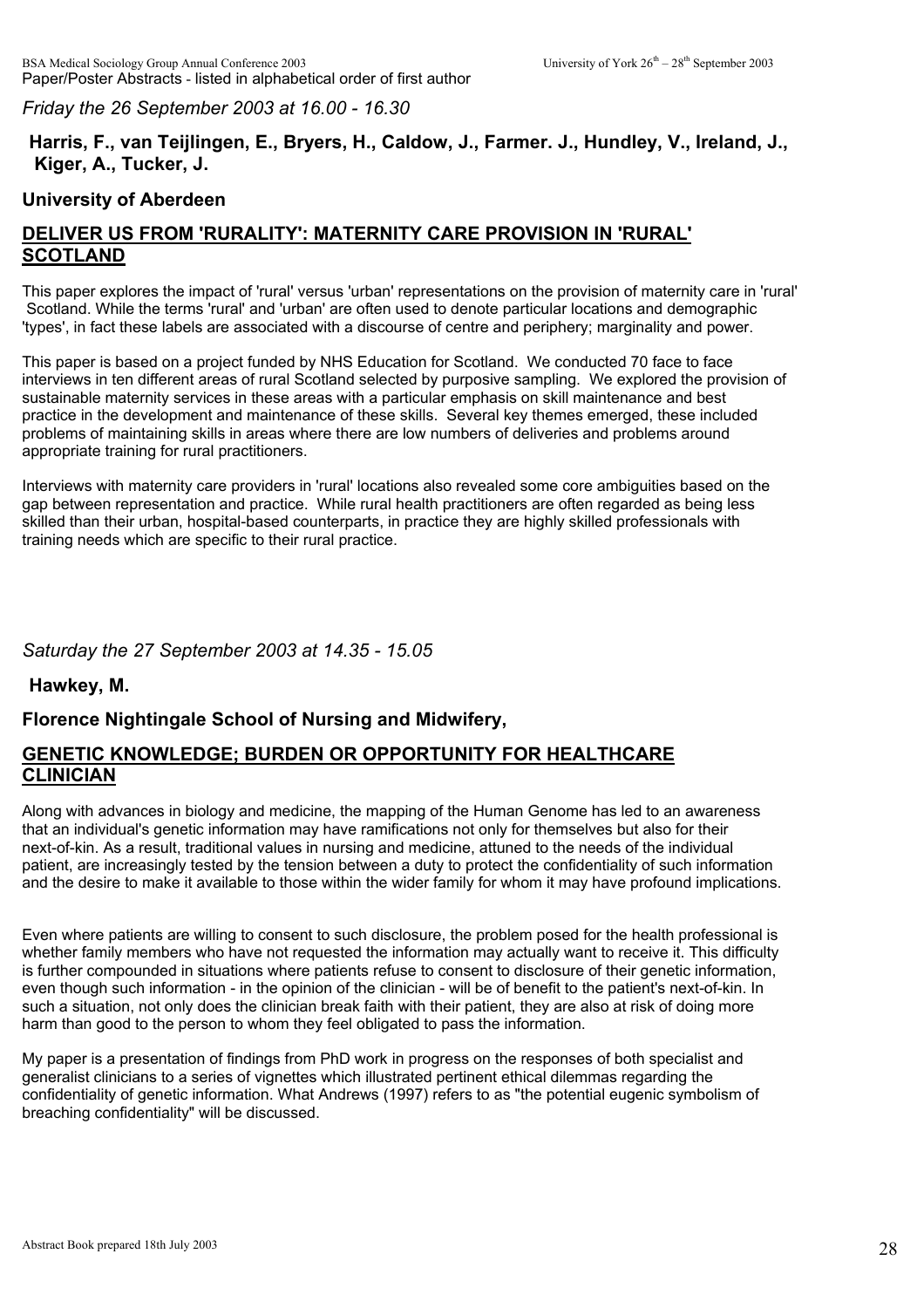*Sunday the 28 September 2003 at 10.20 - 10.40*

# **Hayter, M.**

# **University of Sheffield**

# **FOUCAULT IN THE FAMILY PLANNING CLINIC: DISCIPLINARY PRACTICES WITHIN THE NURSE/CLIENT CONTRACEPTIVE CONSULTATION**

#### **Background**

Family planning clinics provide contraceptive care and advice to thousands of women each year. Using contraception is part of many women's lives yet little research has been done into the way in which contraception is discussed with women in the clinical setting. This paper presents the findings of research undertaken in five family planning clinics in the north of England to explore the power relations operating within the nurse/client consultation.

#### Method

A grounded theory methodology was used. Data collection and analysis utilised the constant comparative approach. 52 nurse/client consultations were audiotaped and 15 semi-structured interviews with family planning nurses conducted.

#### **Findings**

Nurses utilised several discursive techniques to encourage women to effectively use and comply with a contraceptive regimen. This included teaching the woman about reproductive anatomy whilst utilising the discourse of risk. Women were subsequently encouraged to perform self-surveillance and occasionally selfexamination as part of using contraception. Additionally nurses undertook direct surveillance of the woman's body and contraceptive practices. Nurses also instructed women in the compliance with a contraceptive regimen.

#### Discussion

This process illustrates a clear example of the notion of productive power (Foucault 1984) operating within in the health care consultation. It provides an interesting example of the 'Foucault paradox' (Turner 1995) in that in order to enjoy control over fertility women are required to engage with medical discourse around reproduction and police their bodies closely. It also provides an illustration of the development of body techniques that are simultaneously enabling and constricting (Frank 1991).

*Friday the 26 September 2003 at 15.20 - 15.50*

# **Heaton, J., Sloper, P., Noyes, J., Shah, R.**

# **University of York**

# **THE EXPERIENCES OF SLEEP DISRUPTION IN FAMILIES OF TECHNOLOGY-DEPENDENT CHILDREN LIVING AT HOME**

This paper focuses on one of the key findings from a wider study of the temporal organisation and effects of the home care regimes for technology-dependent children and their families.

The experiences of a purposive sample of 36 families were examined using a variety of qualitative methods, including semi-structured interviews and time-line drawings. All the children in the sample used (or had recently used) one or more medical devices (such as artificial feeding, assisted ventilation and dialysis machines) on a daily basis.

In this paper we focus on the families' experiences of sleep disruption. We outline the extent to which family members' sleep was disrupted, the reasons for this and the impact on those concerned. We conclude by looking at the implications for policy and practice for this group.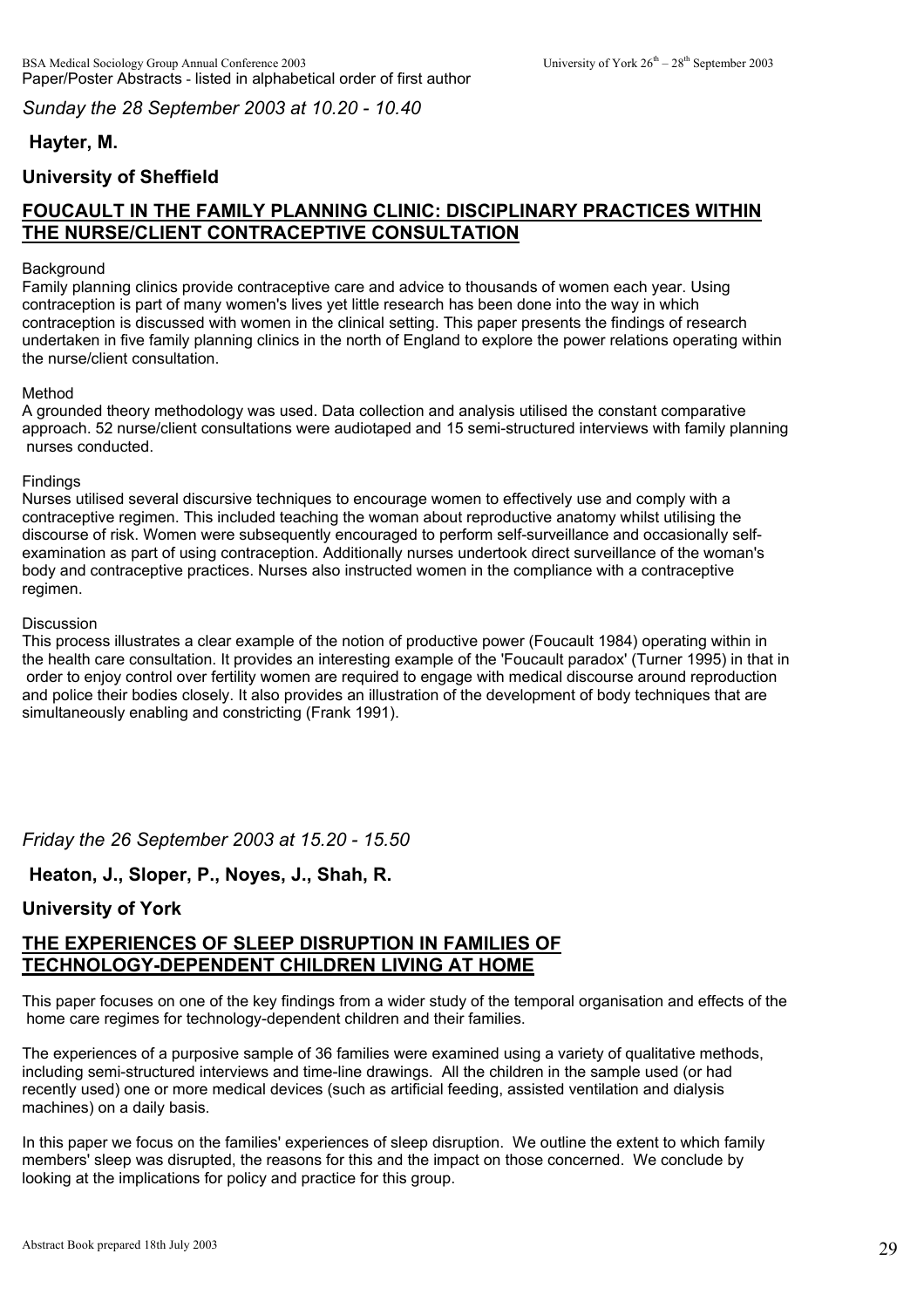*Saturday the 27 September 2003 at 09.35 - 10.05*

# **Heaven, B., Murtagh, M., Rapley, T., Kaner, E., May, C., Thomson, R.**

## **University of Newcastle upon Tyne University of Newcastle upon Tyne**

# **"YOU GO AND SEE A DOCTOR AT THE SURGERY, NOT AT RESEARCH": HOW 'PATIENTS' IN AN RCT UNDERSTAND THEMSELVES AS EXPERIMENTAL SUBJECTS**

The randomised controlled trial (RCT) is the 'gold standard' for the production of clinical evidence. Results from RCT's are commonly understood as providing definitive evidence for the efficacy of medications, therapies, clinical interventions, and form the basis of new evidence-based guidelines of practice. However the premise underlying such trials is that, intervention aside, the remaining system is a good proxy for real clinical encounters.

In this paper we explore accounts of older people included in an RCT of the efficacy of decision support tools intended for people with atrial fibrillation. Whilst the design of the RCT assumed a controlled study of patient behaviour, preliminary findings from this study suggest that participants (n=20) viewed their involvement quite differently, and often defined themselves as co-operative 'experimental subjects'.

Qualitative and quantitative techniques were used to examine both behaviours occurring within the trial's GP/patient interactions, and patients' post-clinic accounts. Qualitative techniques involved semi-structured face-to-face interviews in participants' homes, whilst the quantitative component of the study comprised content analysis of doctor-patient interactions.

Individuals participating viewed themselves as either patients, experimental subjects, or a combination of these roles varying in their patient/subject emphasis. In addition, subjects often changed their orientation at different points within their interaction with GPs.

Through this paper we demonstrate the value of linked qualitative work in understanding the experiences, motivations and overt behaviours expressed by participants within the setting of an RCT. We also point to the problems of interpretation posed by the hybrid identity of subjects within RCT's of 'complex interventions'.

*Saturday the 27 September 2003 at 15.45 - 16.15*

# **Hedgecoe, A.**

# **University of Sussex**

# **DISAPPOINTMENT AND DISCLOSURE IN THE PHARMACOGENETIC CLINIC**

This paper explores some of the issues for patients and doctors raised by the introduction of a new genetic technology, pharmacogenetics, into the clinic. Pharmacogenetics is the use of genetic tests to decide how to prescribe drugs, allowing doctors to focus treatments on those who will gain the most benefit, and avoiding unfortunate, and possibly lethal side effects. The pharmaceutical industry is currently showing a great deal of interest in pharmacogenetics, as are regulators, bioethicists and other commentators; unfortunately there are very few examples of this technology actually being used in the clinic.

This paper presents results from an empirical study of one of the few examples of pharmacogenetics currently in clinical practice; the drug Herceptin, used to treat the ~30% of women with metastatic breast cancer whose tumours over-express a gene called HER2. Using interviews with clinicians applying this technology, this paper shows how doctors limit disclosure about the nature of Herceptin and whether patients are being tested for their eligibility for treatment to avoid 'disappointment' about not being able to receive this new drug. This in turn raises issues about the duties of clinicians to provide information to patients, informed consent and broader issues about public awareness of new medical technologies.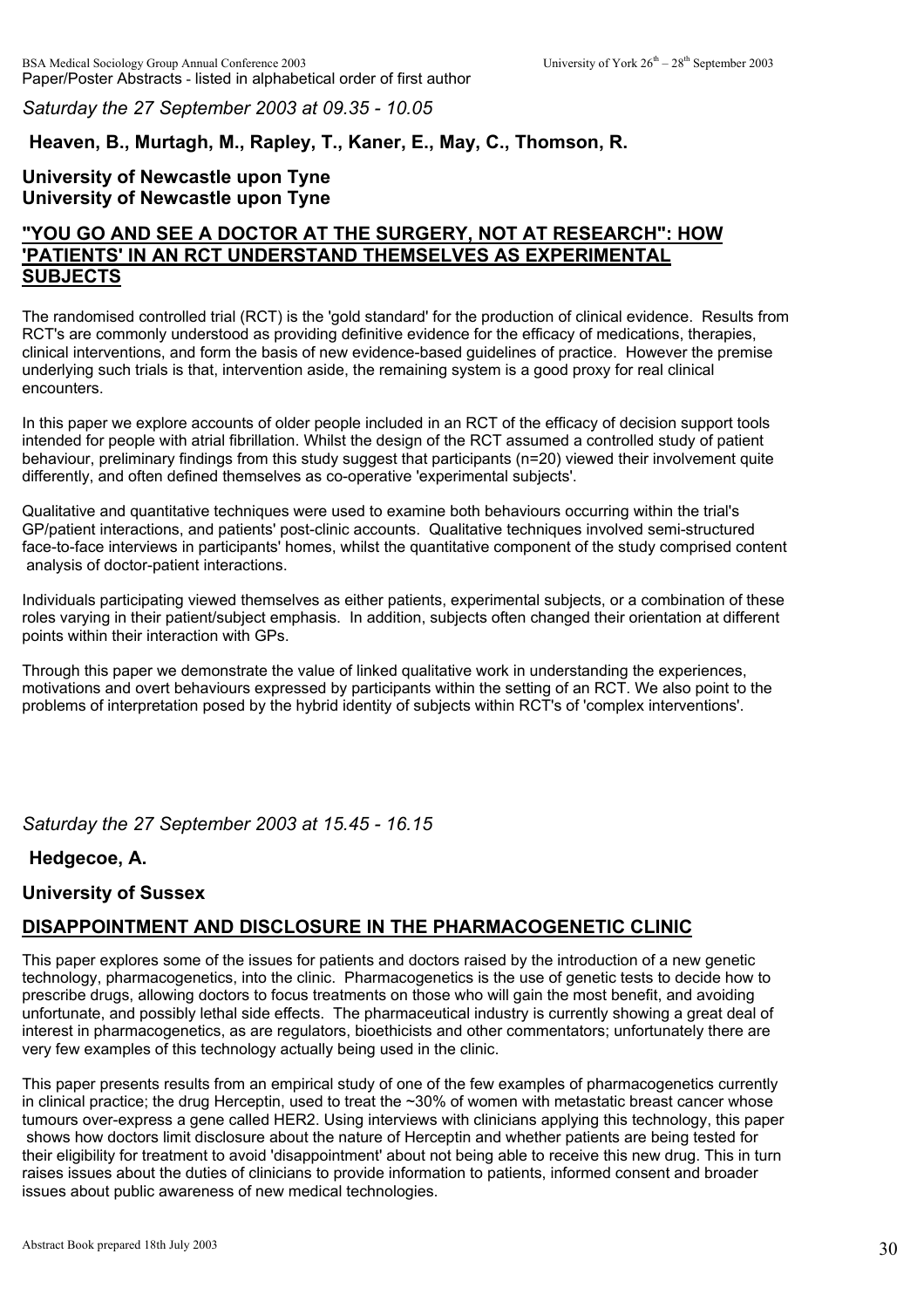*Saturday the 27 September 2003 at 10.10 - 10.40*

# **Hewison, A.**

# **University of Birmingham**

# **EVIDENCE-BASED MANAGEMENT IN HEALTH CARE AND THE ADVANCE OF RATIONALITY**

The rise of evidence-based medicine and more recently evidence-based policy reflect the enduring influence of rationality on the organization and delivery of health care. The latest manifestation of this process of rationalization is the emergence of evidence-based management in health care.

This paper examines the development of evidence-based approaches in health care. Recent reviews in the sociological literature (Davies 2003, Griffiths 2003) identified a relative neglect of the study of the organization and management of health care. It is suggested that recourse to the ideal type of rationality provides a useful means of addressing this imbalance. It provides an organizing schema which can inform the study of a range of related issues inherent in this development. These include the problematic nature of evidence, the social processes involved in the implementation of change on the basis of evidence, and the assumptions from which accepted definitions of management arise.

Evidence-based practice is central to the 'modernization' of health care in current UK policy. Sociological analysis of the origins and enactment of this dimension of the modernization agenda can provide insights on the policy implementation process, the contested nature of knowledge, and the use of evidence as an element in strategies for professionalization. It will be demonstrated that the work of Weber and Ritzer in particular can contribute to the development of a more complete understanding of the management and organization of health care.

# *Saturday the 27 September 2003 at 09.00 - 09.30*

**Hibbert, D., Mair, F., May, C., Boland, A., Angus, R.M., Capewell, S., Haycox, A., Roberts, C.** 

### **University of Liverpool**

# **SCIENCE AND SENSIBILITY: HIDDEN TECHNOLOGIES IN THE CONDUCT OF A RANDOMISED CONTROLLED TRIAL**

Our paper presents findings from an ethnography of a randomised controlled trial (RCT). The RCT was set up to compare a new telenursing service with an existing specialist nurse service offering home care for patients with acute respiratory illness. After running for eight months, the trial was halted due to disappointing recruitment.

The technical performance of the telecare equipment offers only a partial means to understand this apparent 'failure'. Rather, it is necessary to consider the interplay of various technologies performed in the trial setting, including those of the RCT and of nursing practice. The latter incorporates the specific protocols of the specialist service as well as the 'softer' technologies of nurse-patient relations.

The RCT constituted grounds for re-negotiating the meanings and importance of each technology within and between the actor groups. We illustrate this with two examples. One concerns a 'standard' measure of breathlessness used in the study (the Borg Score), and the attempts made to re-stabilise its content and meaning. The other is the issue of trial recruitment, where the debate between the science of the RCT and professional sensibilities was especially intense. Nuances in the responses (such as 'resistance') to the technologies are explained partly by the multi-faceted or 'hybrid' nature of actor roles and identities in the research setting.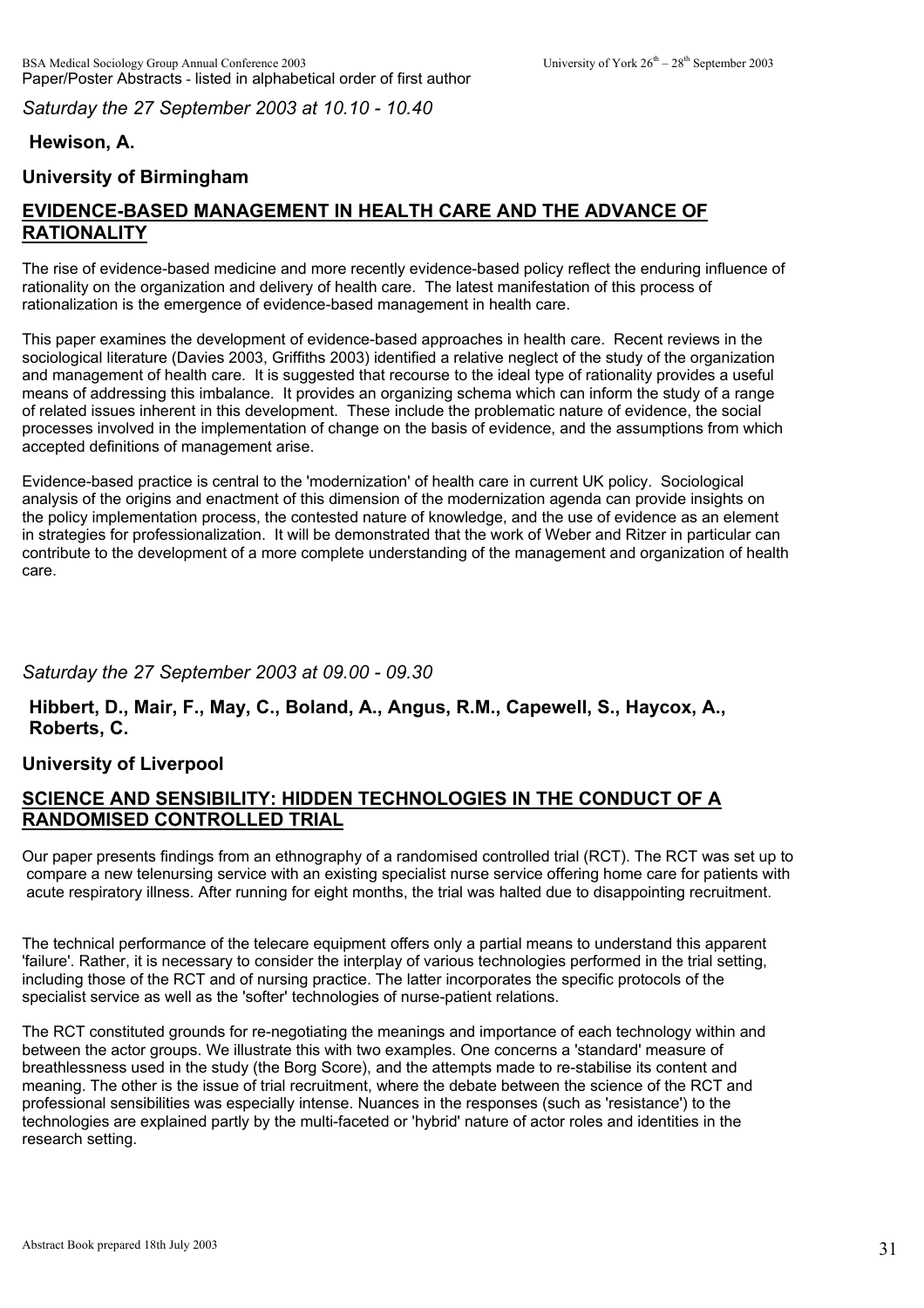*Sunday the 28 September 2003 at 09.40 - 10.10*

## **Hilton, S., Hunt, K., Petticrew, M.**

## **Medical Research Council Social and Public Health Sciences Unit**

# **COLLECTIVE ACTION VERSES SELF: PARENTAL ATTITUDES TO IMMUNISATION WITHIN THE CONTEXT OF THE MMR CONTROVERSY**

The past century has witnessed a huge decline in the mortality and morbidity from childhood infectious diseases. Whilst clean water and improvements in sanitation and living conditions have played a significant role in this major public health achievement, mass immunisation is widely credited as having eliminated the threat of many of these once-common diseases.

However, recent speculation about a possible causal association between the Measles, Mumps, and Rubella vaccine (MMR) and autism and bowel disease, coupled with a growing mistrust of public policy on immunisation, has led many parents to re-examine their once-unchallenged decisions to vaccinate. Parents' reactions to the controversy have led in some places to a drop in immunisation uptake, which has fuelled speculation about an impending measles epidemic.

Understanding parents' attitudes and experiences of childhood immunisation is of paramount importance if confidence is to be returned to the Childhood Immunisation Programme. However, very little published work to date has used a qualitative approach to examine parents' feelings about immunisation and perceptions about infectious diseases, within the context of the current MMR safety debate. This paper presents some of the findings from a qualitative study involving 15 focus groups, carried out with a range of parents living in Glasgow and the surrounding areas. The paper explores some of the issues that parents consider as part of the vaccine decision-making process, and examines how parents' perceptions on other high profile health debates have affected attitudes to immunisation.

### *Saturday the 27 September 2003 at 14.35 - 15.05*

### **Hirschkorn, K.A., Bourgeault, I.L.**

### **McMaster University, Canada**

## **REGULATING HERBAL MEDICINE AND ITS PRACTITIONERS: A COMPARATIVE LENS ON HEALTH POLICY AND PROFESSIONAL PERSPECTIVES**

The challenges that the rapid growth in the use of natural health products (NHPs) poses for both "alternative" and "conventional" health care professionals in Western nations is the focal point of this paper. Of particular interest are the roles that practitioners play in mitigating the risks associated with medicinal herbs, in ensuring accessibility, in bridging or resolving the discrepancies of knowledge between conventional and alternative medicine, and in fostering an informed public. With this in mind, I will report on interview and documentary data regarding the practices and regulation of herbalists in the Canadian context. This will be contrasted with data of the roles and views of mainstream health care providers -- namely pharmacists, physicians and nurses -- in regards to herbal medicine. The second part of this paper involves a comparative lens on health policy and professional perspectives in the United Kingdom and Germany. Particular attention will be given to trends and models that inform the integration of herbal medicine into the provision of mainstream health care services.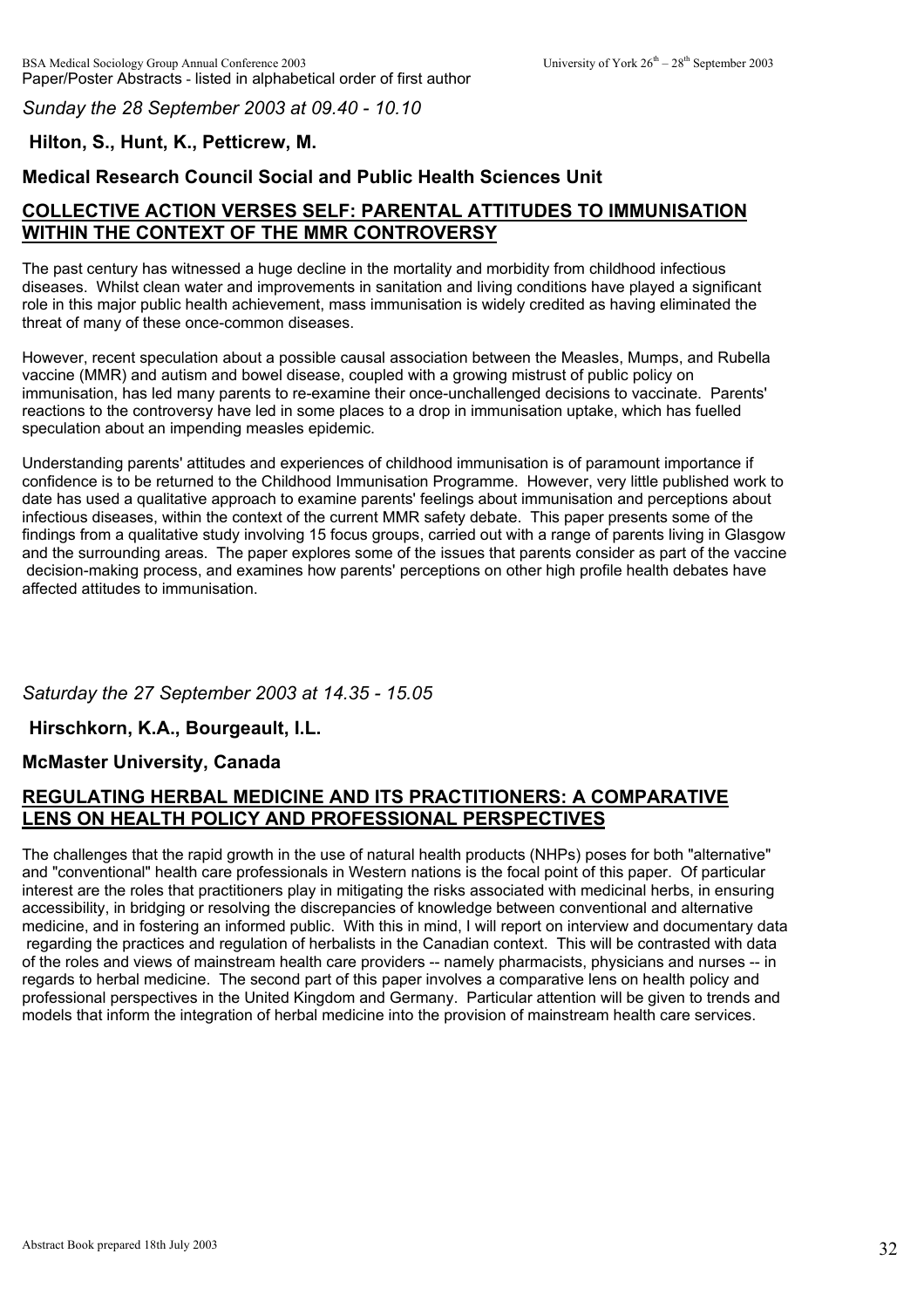*Saturday the 27 September 2003 at 14.00 - 14.30*

# **Holland, P., Whitehead, M.M.**

## **University of Liverpool**

# **SOCIAL AND ECONOMIC CONSEQUENCES OF CHRONIC ILLNESS: HOW DO THEY VARY BY GENDER AND SOCIAL CLASS?**

Reducing inequalities in health is a key priority in public health strategies at local, national and international levels. To devise effective policies and interventions, however, a better understanding is needed of the mechanisms which produce inequalities in health. Research has shown that adverse social circumstances create inequalities in health but little is known about the impact of ill health on socio-economic circumstances. Ill health itself may lead to poverty and other health risks, leading to more severe illness and disability for poorer groups and exacerbating existing social inequalities in health.

In our study we examine the impact of limiting longstanding illness and specific chronic diseases on employment and income. Using data from the British Household Panel Survey, we investigate whether, and how, individuals' employment and financial circumstances are altered after the onset of a chronic illness. We also examine whether employment and financial circumstances post-onset of illness vary by age, gender, and social class.

Understanding the nature and pattern of social and economic consequences of chronic illness will provide a starting point for future analyses of policies and interventions to address these adverse consequences.

#### *Saturday the 27 September 2003 at 15.10 - 15.40*

#### **Hollenberg, D.**

#### **University of Toronto**

# **A CRITICAL ANALYSIS OF INTEGRATIVE HEALTH CARE (IHC) IN CANADA: A MULTI-CASE STUDY EVALUATION**

#### Background/Rationale

This paper reports and critically discusses preliminary research findings from a multi-case study evaluation of three IHC sites in Canada. IHC is a worldwide phenomenon involving the coordination of care amongst culturally diverse healing traditions and practices (e.g. Western biomedicine and traditional Chinese medicine). The main purpose of the study was to understand how integrative health care delivery models are developing in Western-based health care settings. According to the WHO (2002), IHC occurs at various levels in 25 WHO member states. To date there have been few in-depth studies evaluating IHC as it pertains to health services and policy in Canada or elsewhere, leaving the "sociology" of IHC virtually unexplored.

#### Methods

Qualitative interviews, ethnographic observation, and document analysis were conducted with patients, practitioners and administrators at a cancer clinic; a pain clinic within an urban hospital; and a proposed hospital-based traditional Chinese medicine clinic. A "critical social science perspective" that views ideology and power as crucial to health care contexts was used to theoretically ground the research.

#### Preliminary Research Findings

1) Canadian IHC settings do not reflect proposed theoretical models of IHC (e.g. clear clinical guidelines and communication).

2) Privatization of "non-biomedical" healing practices is posing barriers to the development of IHC (e.g. restricting patient accessibility).

3) Biomedical institutions view non-biomedical health services as a revenue generating mechanism to address deficit reduction in health budgets.

4) Particular biomedical practitioners are appropriating non-biomedical philosophy and practice. Additional findings will also be discussed, forming the main body of this presentation.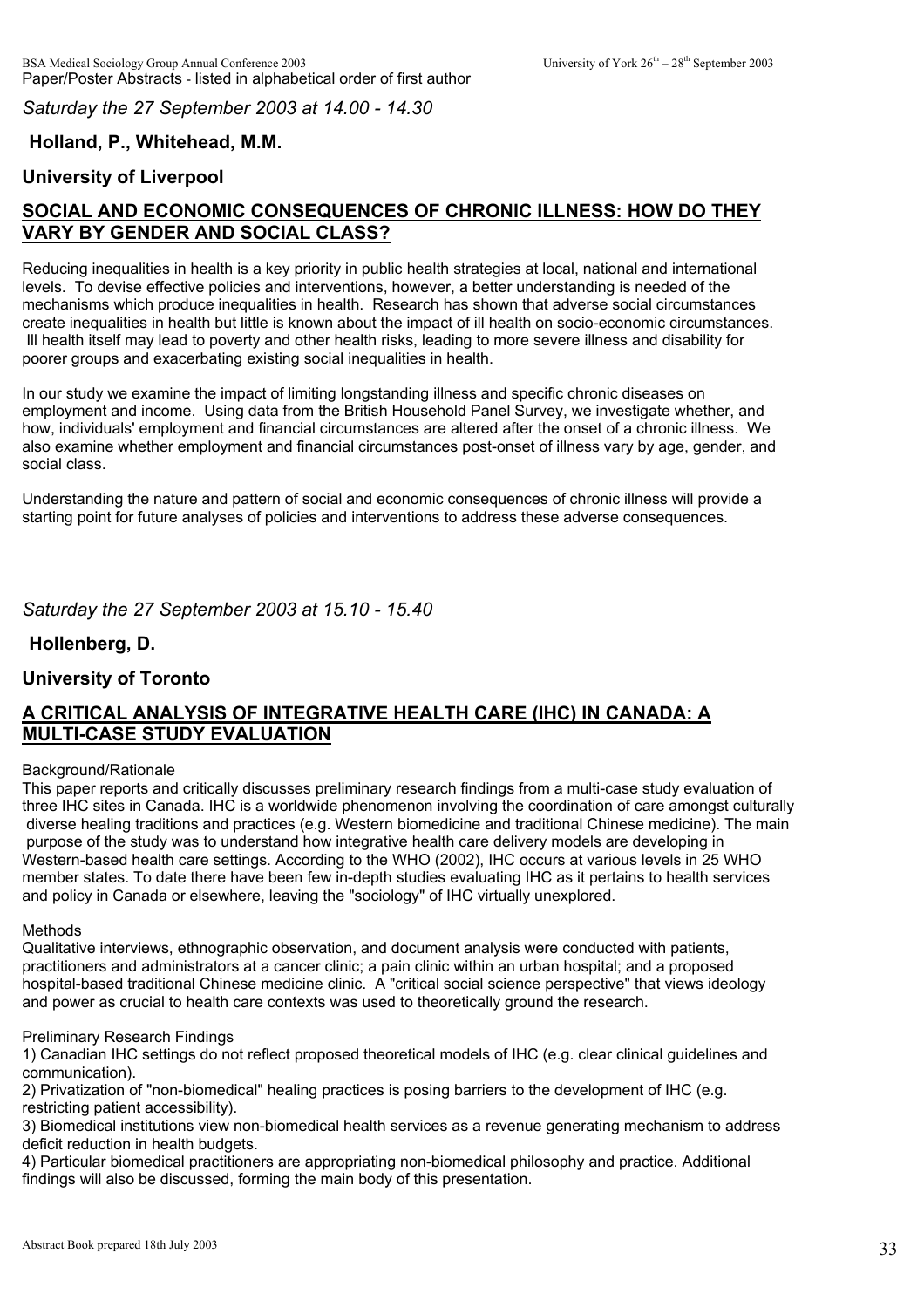*Friday the 26 September 2003 at 14.00 - 14.30*

# **Hooper, H., Ong, B.N., Dunn, K.M., Croft, P.R.**

### **Keele University**

# **WHEN HARRY MET BARRY, AND OTHER STORIES: A FOCUS ON RELATIONSHIPS IN BACK PAIN CARE**

This qualitative study forms part of a longitudinal investigation of pain, disability and healthcare use in primary care low back pain consulters. Sixteen purposively sampled patients and their healthcare professionals were interviewed about experiences with back pain and their therapeutic relationships. This case study draws on the accounts of one patient, his wife, and 3 matched healthcare professionals.

The interview with Barry and his wife Angela highlights the dynamics of a co-constructed narrative of back pain. Barry appears comfortable with Angela's control of the story-telling and usually defers to his wife's interpretations of events. The joint narrative is fundamentally supportive of Barry's condition and Angela is careful to portray Barry's suffering as genuine. Yet, her preference for a proactive approach to healthcare is undermined by Barry's unquestioning respect for health professionals-"he's worked hard [to] be in that job". Angela and Clare (physiotherapist) perceive that Barry's limited expression-of his suffering, his agenda, and his feelings regarding care received-result in less beneficial care where opportunities remain unfulfilled and problems unresolved. Yet, ambivalent feelings are shown towards Angela's role as narrator of Barry's pain. Analysis reveals a positive and mediating role for informal carers within the total provision of healthcare. However, the construction of Barry's limited expression in opposition to Angela as an expert patient raises issues around these roles in the therapeutic encounter that require further exploration.

### *Saturday the 27 September 2003 at 11.20 - 11.50*

**Humphrey, C.**

### **King's College London**

# **PLACE, SPACE AND REPUTATION: THE CHANGING ROLE OF HARLEY STREET IN ENGLISH HEALTH CARE**

By 1948 when the NHS began, Harley Street already had long-established iconic status as an elite environment where aristocratic patients received individual attention from the 'great names' in English medicine. Subsequently the street came to symbolise the continuing availability of private, personal medical care and all that represented - a haven of traditional values and relationships or an undesirable and dangerous anachronism, depending on your point of view. In the present day, the term 'Harley Street' remains a convenient cipher for private medicine, used by the media, in academic texts, House of Commons debates and commercial adverts and often tilted by context to imply either high quality or inferior care. But over the century since its fame/notoriety began, what actually happens in Harley Street (who does what for whom behind its fine Georgian facades) has changed considerably, as has its role in the wider health economy.

Starting with a brief account of Harley Street in the early 20th century, this paper will use data from three sources (recent interviews with doctors in private practice, documents in the Wellcome History of Medicine library and a search of current internet sites) to map its development until now. Analysis of the identity of its occupants, their patterns of practice and patient/client groups will be used as a focus to explore continuity and change in the nature of, and relationships between, public and private health care, orthodox medicine and complementary health care, medical knowledge, health policy and wider social change.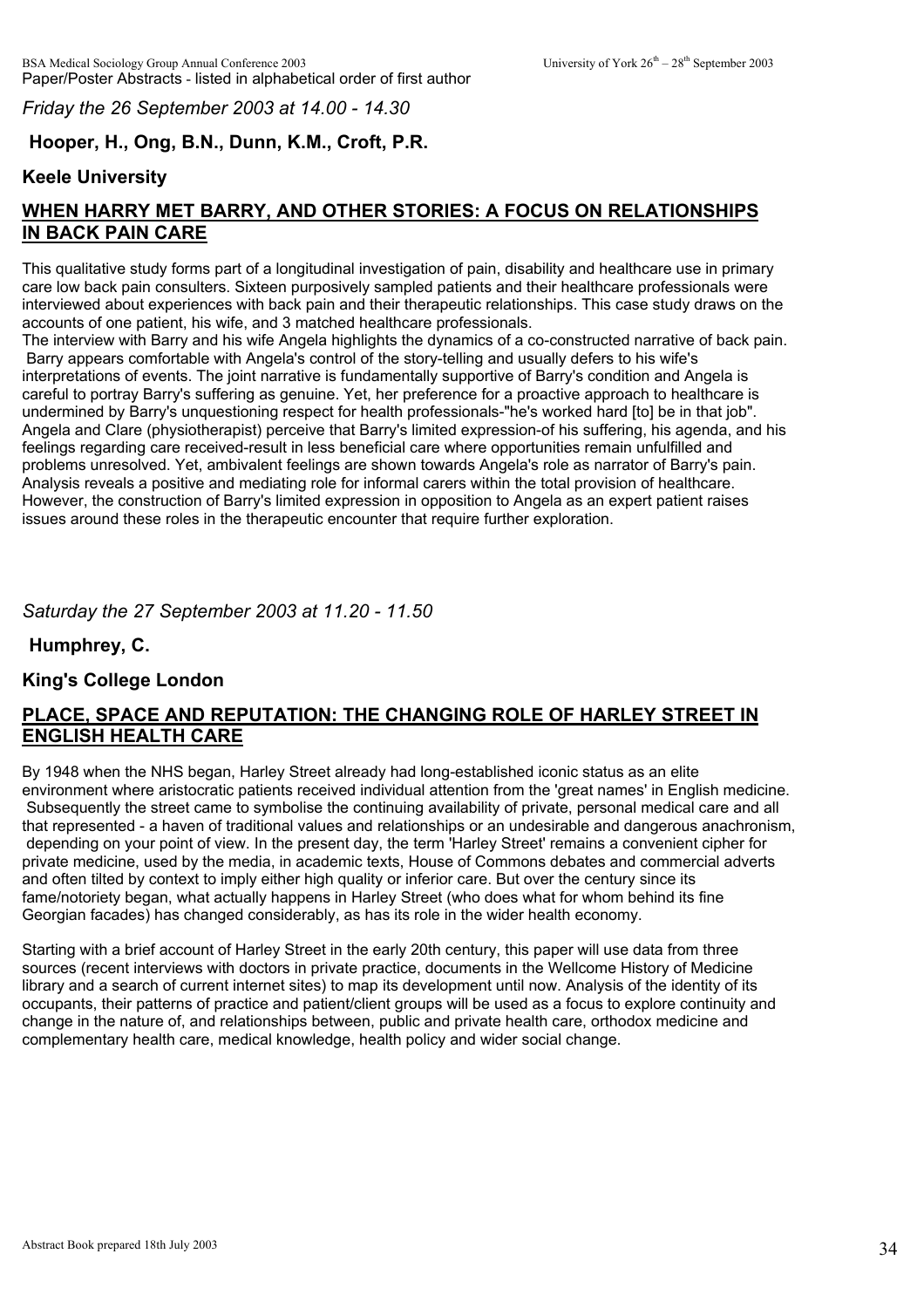*Saturday the 27 September 2003 at 10.10 - 10.40*

# **Hunter, B.**

# **University of Wales Swansea**

# **CONFLICTING IDEOLOGIES AS A SOURCE OF EMOTION WORK IN MIDWIFERY**

This completed doctoral study explored how midwives in an area of Wales experience and manage emotion at work. A multi-method ethnographic approach was used, incorporating focus groups, participant observation and interviews. A purposive sample of student and qualified midwives ( $n = 67$ ) was accessed, representing a broad range of clinical locations, length of experience and occupational status. Transcribed data and field notes were analysed thematically.

Findings indicate that community and hospital environments present midwives with fundamentally different work settings that have diverse values and perspectives. The result is two primary occupational identities and ideologies, which are in conflict. Hospital midwifery is dominated by meeting service needs, via a universalistic and medicalised approach to care; the ideology must by necessity be 'with institution'. Community-based midwifery is more able to provide an individualised, natural model of childbirth reflecting a 'with woman' ideology. This ideology is officially supported, both professionally and academically. However, there is no clear match between ideology and context. This is problematic for occupational identity, resulting in the need for emotion work. This is particularly significant for integrated midwives, who work in both institutional and community settings. A theoretical framework is proposed, which identifies relationships between context, occupational identity, occupational ideology and emotion management.

This study extends our knowledge of emotion work in health care. Whereas past studies have located emotion work primarily within practitioner/client relationships, these findings suggest that a more open-minded approach to investigation is needed in order for other sources of emotion work to be identified.

# *Saturday the 27 September 2003 at 11.20 - 11.50*

### **James, V., Williams, J., Hampshire, M., Whynes, D.**

### **University of Nottingham**

## **TENSIONS OF TRADITIONAL BUREAUCRACY AND ENTREPRENEURIAL GOVERNANCE: A CASE STUDY IN PRIMARY CARE**

From traditional bureaucracy to entrepreneurial governance, primary health care delivery in the UK provides insight into the changing mores of public sector management. It exemplifies modernisation strategies designed to meet consumer expectations for a health service of the 21st century, and illustrates impacts felt by professionals, managers and consumers.

Intra- and inter- professional tensions between positive, caring, individuals (nurses, doctors, managers, patients), and between new and established primary care delivery systems, were revealed by a case study of an innovative primary care PMS (Primary Medical Services) project. Many of those involved reporting feelings of marginalisation and unjust treatment as the project continued, with the Health Authority required to assist the new (PMS) project while continuing with the established GMS (General Medical Services) systems. It is argued in this paper that re-evaluations of the relevance of Weber's work on bureaucracy, with a focus on substantive rationality and emotion in organisations, helps explain how those involved appealed to different rule systems - traditional bureaucracy and entrepreneurial governance - as the pressures of competing norms were personally experienced. In comparing the two approaches, Du Gay (2002) contrasts the benefits of empowerment, customer focus, decentralisation, organisational vision and market mechanisms of entrepreneurial governance, but also notes the fragmentation, loss of accountability, loss of common patterns (e.g. recruitment, rules of procedure), and the institution of personality brought about.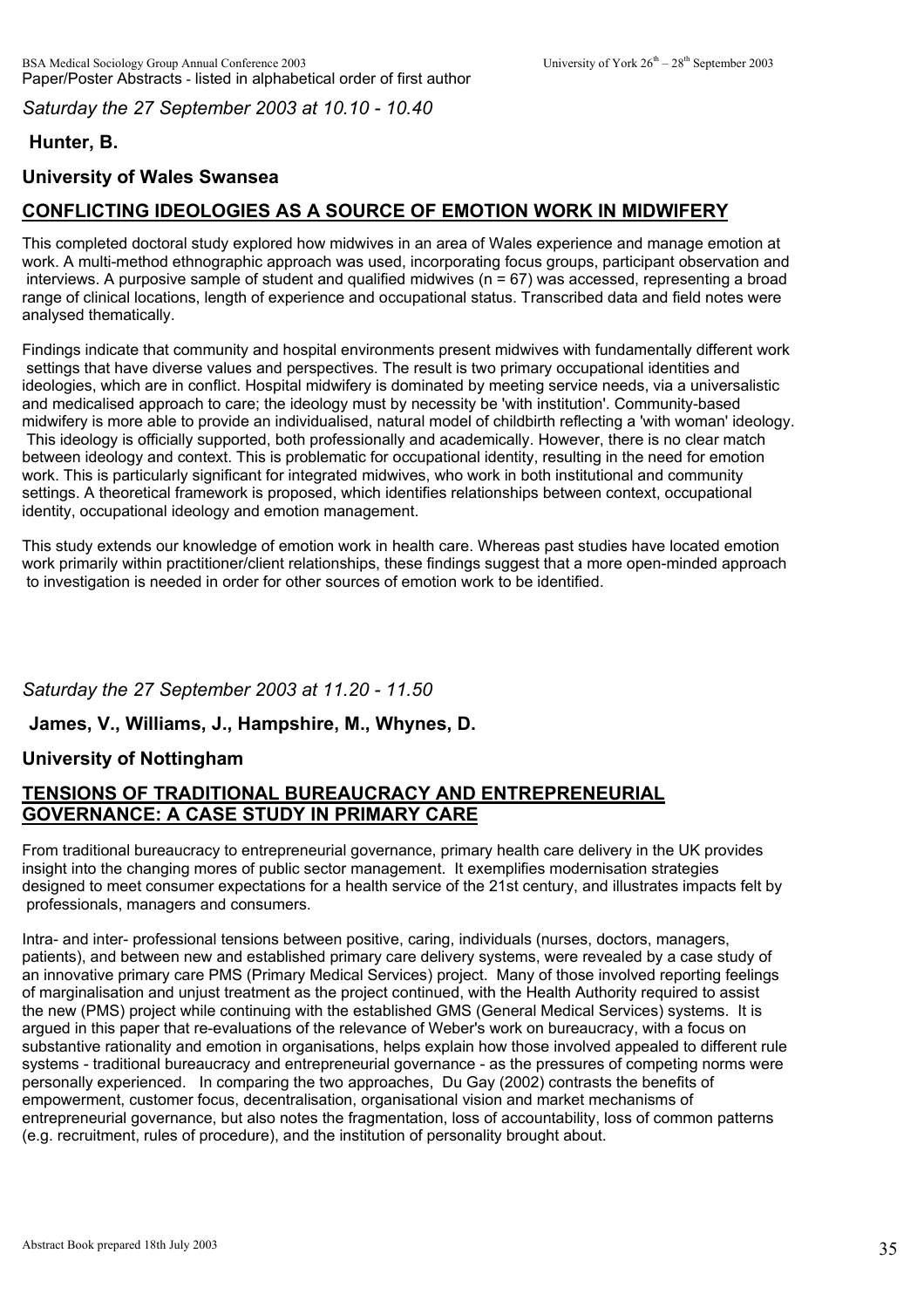*Friday the 26 September 2003 at 16.40 - 17.10*

## **Kanaris, A., Kelly, M.P., Speller, V.**

## **Health Development Agency**

# **MOVING TOWARDS EVIDENCE BASED PRACTICE: THE WORK OF THE HEALTH DEVELOPMENT AGENCY**

In April 2001 the DH published its Research and Development Strategy (DH, 2001), which endorsed the HDA's role as laid out in the White Paper, Saving Lives: Our Healthier Nation, (DH, 1999), of 'maintaining an up to date map of the evidence base of public health and health improvement.. and effective and authoritative dissemination of evidence to practitioners'.

This paper will present an overview of the objectives of the HDA's Evidence into Practice activities and will also discuss the three distinct phenomena involved in moving towards evidence based practice, namely building the public health evidence base, the process of which involves addressing a range of epistemologies and the legitimacy of various types of learning and of finding ways of synthesising them and turning them into agents for change; developing guidance and resources; and bringing about changes in practice. It will also confront some of the practicalities involved in applying the evidence into practice, the complexities involved in the process and the ways of working with the different logics involved.

*Saturday the 27 September 2003 at 09.35 - 10.05*

### **Karlsen, S., Nazroo, J., McKenzie, K., Bhui, K., Weich, S.**

#### **University College London Medical School**

# **RELATIONSHIP BETWEEN PSYCHOSIS, COMMON MENTAL DISORDERS AND RACISM AMONG ETHNIC MINORITY GROUPS IN THE UK**

Several studies of treated populations have found higher rates of psychosis among people from ethnic minority groups in the UK. Speculative explanations for these ethnic differences suggest that the stress associated with living in, in this case, England promotes the development of psychosis and potentially other mental health problems among people from ethnic minority groups. One possible cause of such stress that has remained largely unexplored is the impact of racism outside mental health services: whether the experience of racism in everyday life may predispose an individual towards mental health problems.

This paper presents findings from secondary multivariate analyses of the Ethnic Minority Psychiatric Illness Rates in the Community (EMPIRIC) study. EMPIRIC is a population-based study developed to explore differences in mental and physical health and other indicators among Caribbean, Indian, Bangladeshi, Pakistani, Irish and 'white' people in England. These analyses explored the impact of experienced interpersonal (verbal, physical and work-related) racism, perceptions of racism in wider society and socio-economic status on the likelihood of reaching the case threshold for common mental disorders and psychosis. The findings suggested that each measure of racism had an independent effect on health. There was some consistency, and also some variation, in the findings when the different ethnic minority and gender groups were explored separately. These findings suggest that a comprehensive understanding of the relationship between ethnicity and health requires an appreciation of the influence of racism.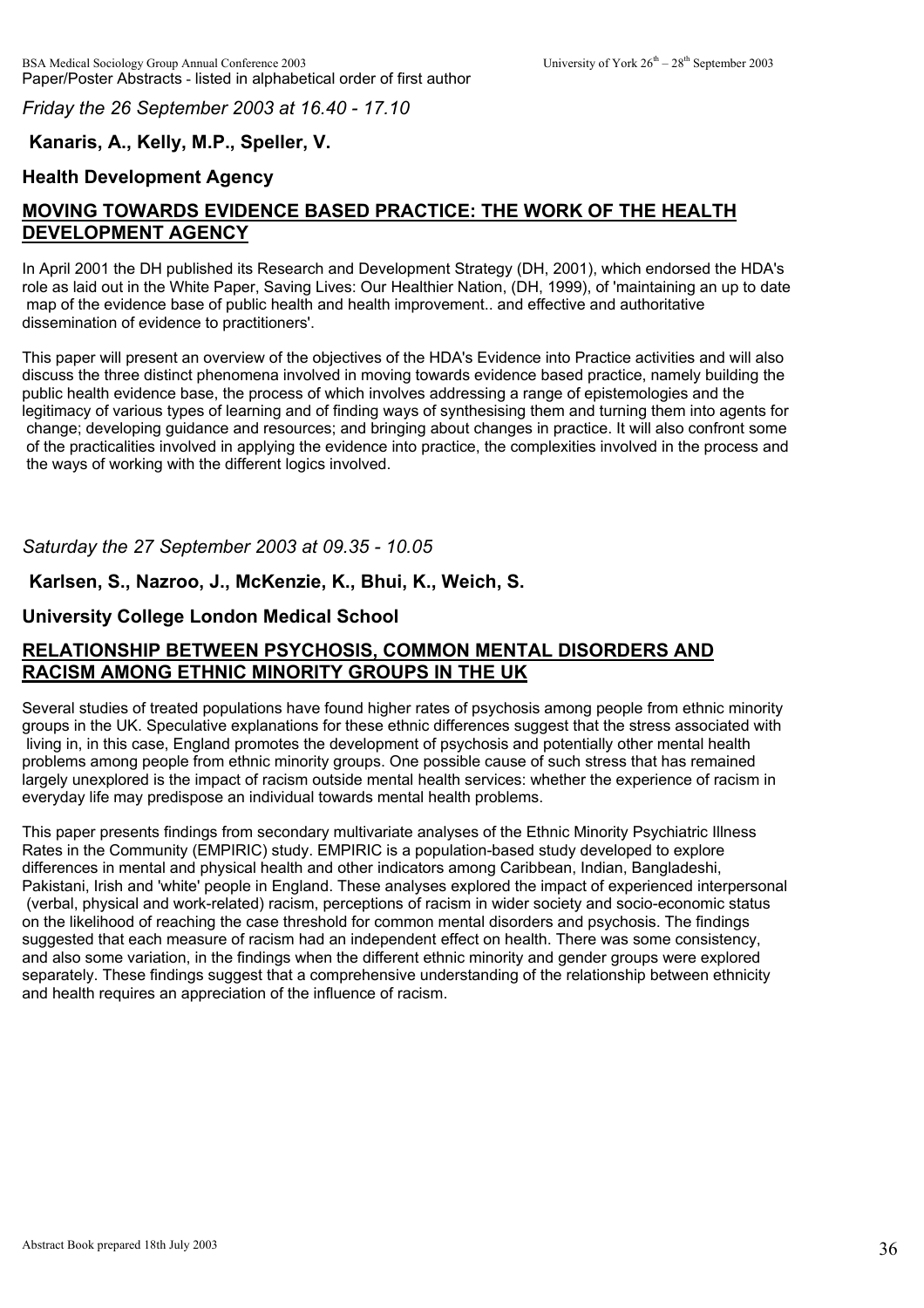*Saturday the 27 September 2003 at 16.20 - 16.50*

# **Kennedy, A., Gask, L., Nelson, E., Reeves, D., Richardson, G., Roberts, C., Robinson, A., Rogers, A., Sculpher, M., Thompson, D.G.**

### **National Primary Care Research and Development Centre, Nottingham**

# **TRAINING SPECIALISTS IN GASTROENTEROLOGY TO CONSULT IN A PATIENT-CENTRED STYLE**

We have investigated an approach to improve patients' ability to self-manage chronic illness. We believe such patients need to work in partnership with their doctor; patient-centred consultations are one way to achieve this. Patients are experts in the experience of living with their illness, this is complementary to the professional's knowledge about disease. This report describes our experience of training specialists in gastroenterology to consult in a patient-centred style. The training session aimed to recruit specialists for an RCT of an intervention to promote shared care in inflammatory bowel disease and provide them with the basic skills to carry out the intervention. The training sessions lasted for two hours and included: use of a champion; details of the research; the skills necessary for patient-centred working; demonstration video; role-play and video feedback training. The two major components of a patient-centred consultation for IBD were taken to be: Addressing the impact of the disease on the patient; and Establishing with the patient what treatment works. These were demonstrated using a video of a model consultation. The participants then took part in a role-play, using a patient-centred consultation to introduce specified changes in management. One pair's role-play was recorded on a video and utilised in a video feedback session. All participants remained fully signed up to the trial. It is unusual to introduce this type of training to a senior group of consultants. Presenting the package as part of a research programme may have made the procedure more acceptable.

*Saturday the 27 September 2003 at 11.20 - 11.50*

## **Kent, J., Faulkner, A., Geesink, I., FitzPatrick, D.**

# **University of the West of England, Bristol**

# **THE SOCIAL SHAPING OF REGULATORY POLICY RELATING TO HUMAN TISSUE ENGINEERED PRODUCTS**

This paper describes emerging regulatory policy relating to innovation in human tissue engineered technologies (HTEPs). It outlines the development of a growing number of healthcare products that apply cell and tissue technologies in novel ways. The emergence of these technologies, situated in the context of wider debates around the governance of biotechnology, raises important issues. It has been suggested that we are witnessing changes in the political culture of 'red' biotechnology governance in the EU and that relationships between EU institutions may be characterised by competitiveness. Suggestions that we are moving away from a model of technocratic decision-making based on regulatory science towards 'a participative ethos' have identified changing relationships between science, industry and state regulation and growing attention to ethical concerns. In the area of pharmaceutical regulation despite consumers' growing activism it has been argued that there is minimal decline in producer power or medical authority and Europeanisation of regulation has led to a form of highly organised neo-liberal corporatism. We may be witnessing a more user-oriented approach to medical device regulation. Thus it may be that different forms of governance and participation are associated with different types of technology. We analyse current initiatives at the EU level to develop new legislation that aims to protect public health and regulate the market for HTEPs. We report on preliminary data from a research project that is part of the ESRC Innovative Health Technologies Programme.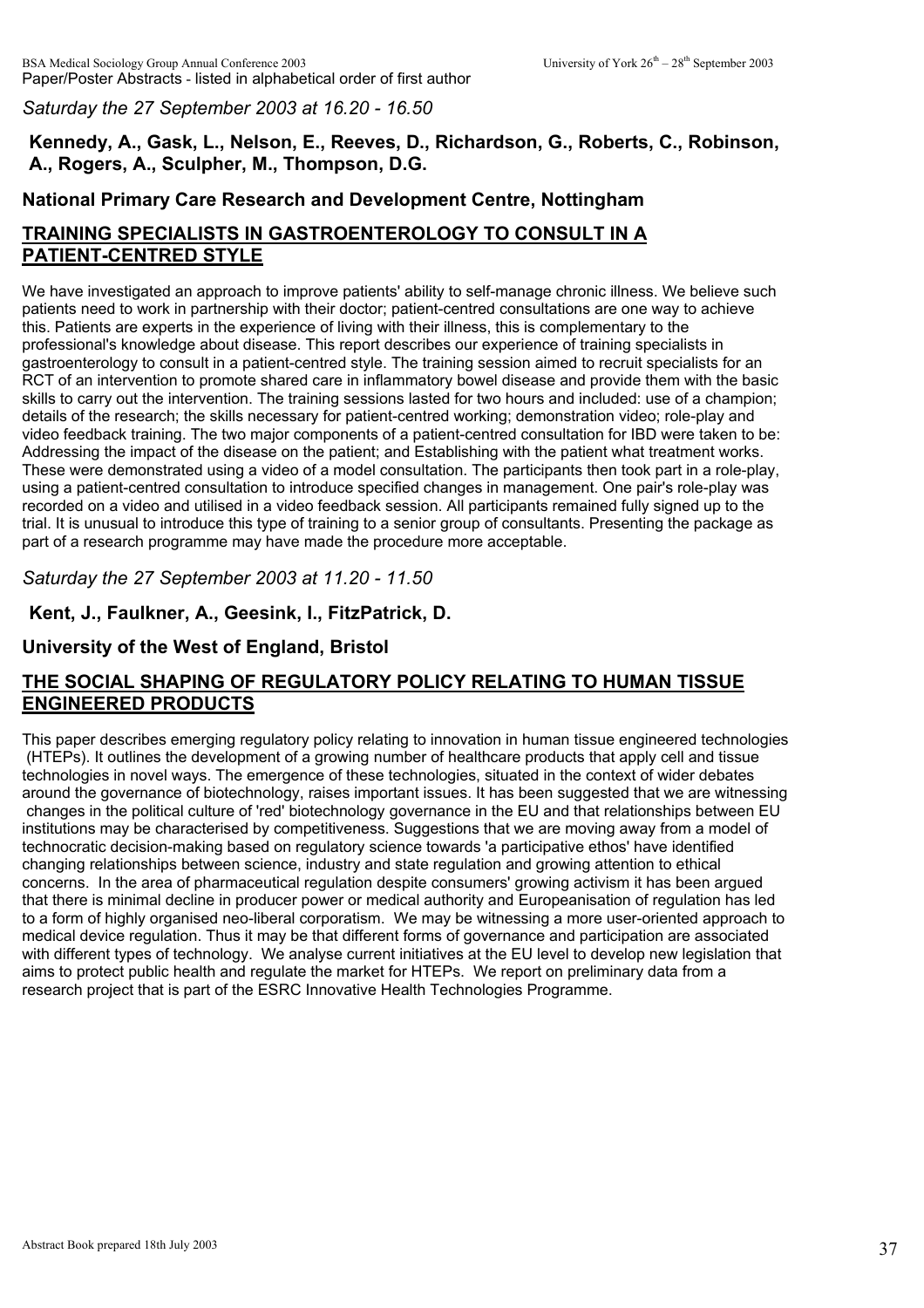#### *Friday the 26 September 2003 at 16.40 - 17.10*

# **Killen, M.M., Alderson, P.A., Hawthorn, J., Warren, I.**

### **Institute of Education, University of London**

# **RESEARCHING INTERPRETATIONS OF CARE IN NEONATAL UNITS**

Researching interpretations of care in neonatal units `Foretelling futures: dilemmas in neonatal neurology' is a current study in four neonatal intensive care units (NICU). We are investigating how staff and parents share information about the babies' care and development, and their uncertain futures (funded by the Wellcome Trust 2002-2004). The care for these babies is complicated in severral ways: by the setting, and by the relationships that parents, nurses and doctors have with the babies. NICUs can be more like science labs than nurseries. Parents' access to their child is limited, and many feel fraught and anxious. The staff perform frequent painful interventions as well as caring ones. Medical care of babies with brain injury is largely limited to efforts to relieve and control problems that occurred before admission to the NICU, and to predict uncertain futures. This paper presents the reported views and interpretations, and the observed experiences, of those involved in these complications of care. It will briefly review connections between the ways that staff and parents share in the practical care of the babies and how they share information about the babies' potential futures.

(Research in progress)

*Sunday the 28 September 2003 at 10.50 - 11.20*

### **Lankshear, G., Ettorre, E., Mason, D.**

### **University of Plymouth**

### **PROFESSIONAL PERCEPTIONS OF RISK AND ACCOUNTABILITY IN A MATERNITY DELIVERY SUITE**

#### Introduction

Using the results of a study to investigate the implementation of a computerised decision support system in a maternity delivery suite, this article explores decision making, uncertainty and professional perceptions of risk and accountability.

#### Methods

Qualitative research techniques were used in three NHS sites. Data was gathered during set weeks over two years (1999-2000) in the first site; during one month (2000) in the second site and for four weeks (2002) in the third site. Field notes and interview tapes were transcribed and analysed through the use of Atlas.ti.

#### **Findings**

Although professionals, in interviews, said that 'risk' and 'thoughts of litigation' were not a worry to them, remarks and comments made during their work communications with colleagues, showed that these thoughts were present, and that they sometimes impacted on their behaviour and practice. There was also evidence that discerning who was actually responsible and accountable for decisions made was not always easy. Repeatedly, all levels of staff thought themselves accountable for decisions made about any patient with whose care they were involved.

#### **Conclusions**

The hospital setting, which is publicly presented as a 'safe' and controlled environment where technology and expertise can give a definitive answer to all problems, by these very claims, opened up professionals to risk. The reality was that in spite of technology, uncertainty continues to surround decision making related to the birthing process. The research has relevance for academic debates around risk, professional accountability and responsibility, professional boundaries and decision-making.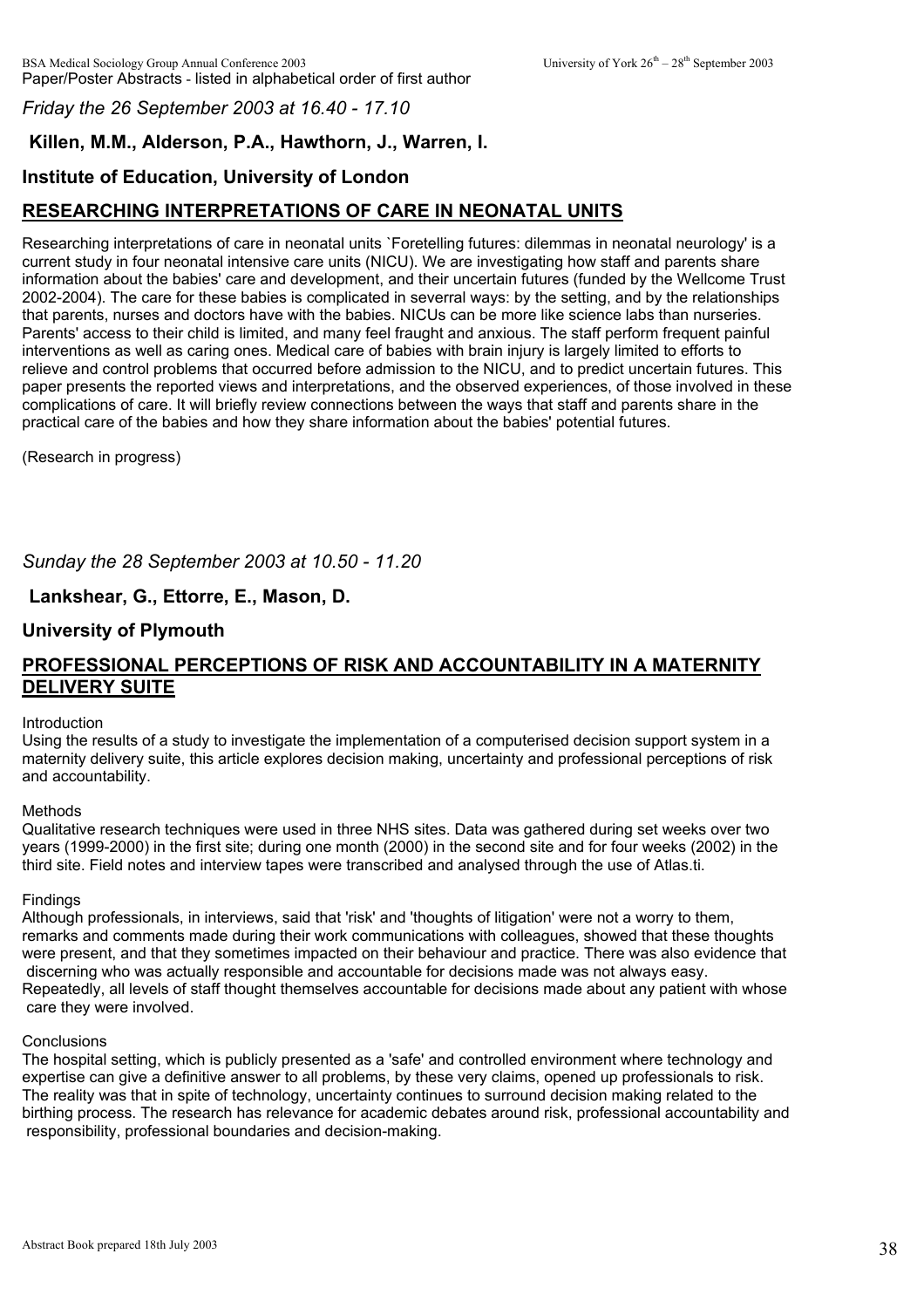*Saturday the 27 September 2003 at 14.35 - 15.05*

# **Larsen, J.A.**

# **University of Surrey**

# **SCIENCE AS A SOCIAL MYTH: SYMBOLIC HEALING IN CONTEMPORARY DANISH MENTAL HEALTH TREATMENT**

The paper discusses how the theories and language of science is used in contemporary mental health treatment and it examines individuals' attempts to generate meaning following their experiences with psychosis. The enquiry is based on an ethnographic study of a Danish early intervention community program in mental health and it involves longitudinal interviews with fifteen of its users. This paper directs attention to the social dynamics of the intervention and it analyses the symbolic meaning involved in the healing process. Anthropologists have demonstrated how symbolic healing operate in various cultural contexts to influence processes of recovery from illness by the means of language, ritual and the manipulation of powerful cultural symbols. For example, shamanism in 'primitive societies' and psychoanalysis in modern societies. Generally, instances of symbolic healing have represented alternatives to modern, scientific and medical based treatment techniques. However, recent mental health treatment for people suffering from severe mental illnesses, such as schizophrenia, is combining therapeutic approaches with biomedical theories and, thus, integrates biomedicine and symbolic healing. This paper examines 'psychoeducation' in the Danish community mental health early intervention programme for young people diagnosed within the 'schizophrenic spectrum'. It is demonstrated how symbolic healing operates in this context by means of scientific language and theories.

## *Sunday the 28 September 2003 at 10.50 - 11.20*

**Lawler, D.**

### **Coombe Women's Hospital**

## **"GRIEVING FOR MYSELF": WOMEN'S LIVED EXPERIENCES OF POSTNATAL DEPRESSION**

#### Aim of the Study To investigate women's subjective experiences of living through postnatal depression.

Objectives of the study

Gain an insight into women's lived experiences' of postnatal depression. Gain entry into their world and gain an understanding of the basic social processes that illuminate human health and illness.

**Methodology** 

A qualitative hermeneutic approach was chosen to conduct the study.

A purposive sample of 7 - 5 primiparous and 2 multiparous women participated in the study. Data collection consisted of audio-taped unstructured interviews conducted by the researcher in participant's own homes over a four-month timeframe. Thematic analysis of transcribed text began once the first interview was completed. The hermeneutic circle, dialogue and the fusion of horizons were used as metaphors to understand informants' experiences of postnatal depression and were adapted from that of Diekleman et al (1989). Findings of the study were presented within the framework of the four existential life worlds - lived space (spatiality), lived body (corporeality), lived relations (relationality) and lived time (temporality).

#### **Findings**

The core finding to emerge from this research was that all the women experienced a sense of self-loss after the birth of their baby. It is hypothesised that this loss of self-concept propelled the women consciously or subconsciously into a process of grieving. Postnatal depression was a stage in their grieving process that was influenced by extraneous variables. Viewing postnatal depression in this way may also help reduce the stigma surrounding the concept.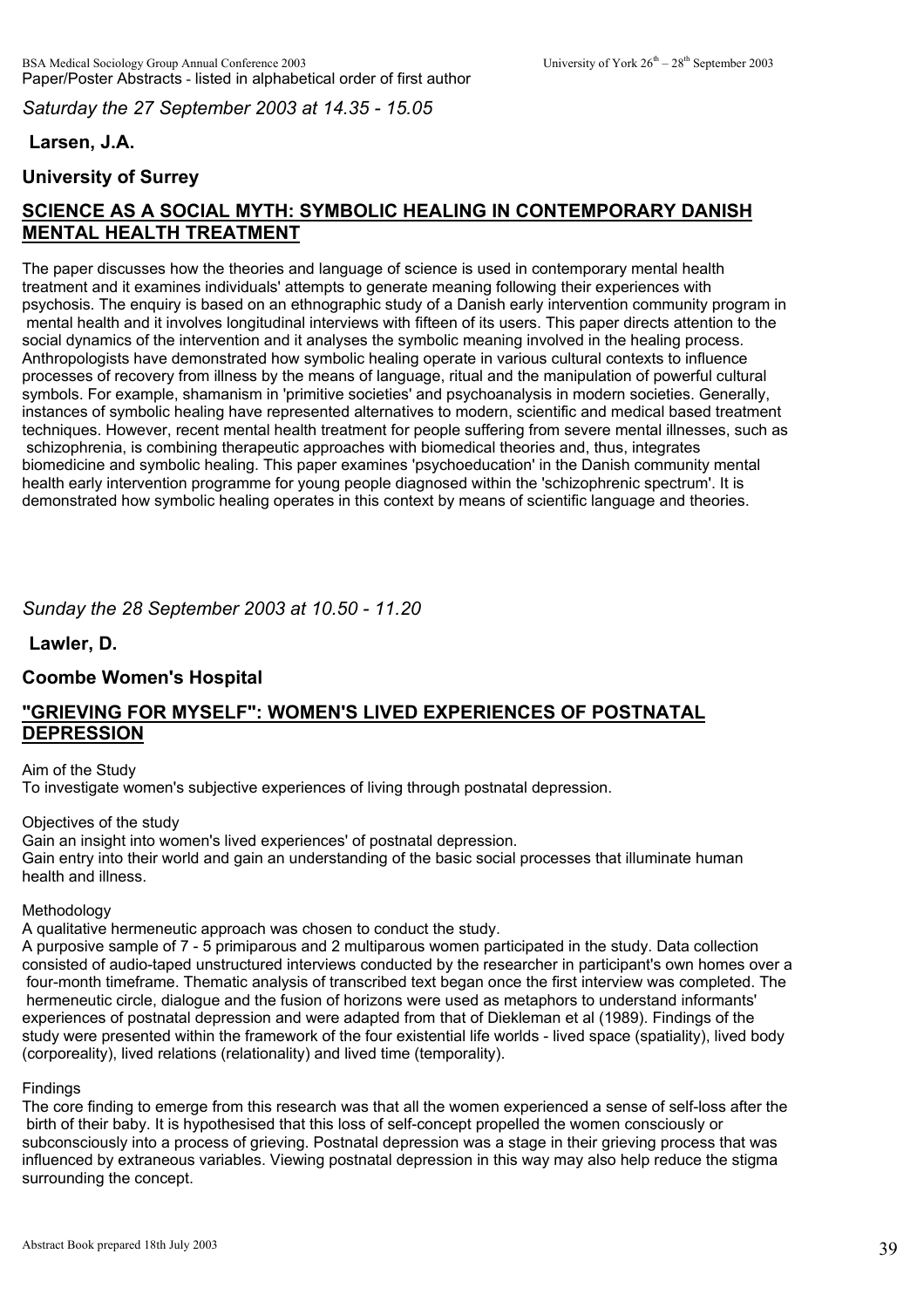*Saturday the 27 September 2003 at 14.35 - 15.05*

# **Lawrie, T., Matheson, C., Bond, C., Roberts, K.**

# **University of Aberdeen**

# **PHARMACY CUSTOMERS' EXPERIENCES AND VIEWS OF USING PHARMACIES WHICH PROVIDE DRUG MISUSE SERVICES**

### Background

In Scotland community pharmacy services to this client group are advanced and well developed. However, some pharmacists are concerned that drug misuse services might discourage other customers particularly needle exchange services and do not offer drug misuse services for this reason. The purpose of this study was to examine the views of pharmacy customers to the provision of drug misuse services by community pharmacies.

#### Methods

The study was qualitative in nature. Ten pharmacies participated: 5 in Aberdeen and 5 in Glasgow, both cities with large drug misusing populations. 8 pharmacy customers were interviewed in each pharmacy. Interviews were conducted in pharmacies with high involvement with drug misusers and low/no involvement with drug misusers and pharmacies were located in city centre, suburban and rural locations. This purposive sample was intended to cover a range of different factors, which might affect the views of customers.

#### Results

The vast majority of customers were supportive of pharmacies offering these services although many would prefer methadone to be consumed in a private area of the pharmacy. Customers were more knowledgeable and supportive of needle exchange services than they were of methadone services. People tended to be supportive of these services regardless of age, gender, social class or location.

#### Conclusion

Concern was not as high as many pharmacists perceived. Customers were very supportive of needle exchanges services. A private area would address customer concerns. These findings should ally the fears of pharmacists and encourage more of them to offer drug misuse services particularly needle exchange, which is currently under provided.

*Saturday the 27 September 2003 at 09.00 - 09.30*

**Lees, S., Papadopoulos, I., Ridge, M.**

### **Middlesex University**

### **BELIEF AND EXPERIENCES IN RELATION TO CANCER OF THE CHINESE LIVING IN SOHO, LONDON**

There is very little known about the cancer information needs of the Chinese community who live and work in Soho, London. This is particularly the case with asylum seekers and refugees who often lack social networks and support and have poor access to health services. The Chinese are an established and significant ethnic group in England making up approximately 220,000 (0.45%) of the population in 2001. There are a large number of Chinese people resident within Westminster (7,740) and Soho and West End has the largest concentration of Chinese people within Westminster. There is no information about the cancer needs and problems accessing cancer information and services of this Chinese population. In the light of this the Research Centre for Transcultural Studies in Health, Middlesex University in collaboration with Macmillan Cancer Relief have conducted a study to explore Chinese cultural-based beliefs about cancer and Chinese experiences of cancer in order to develop culturally sensitive cancer information, particularly for the diverse and heterogeneous Chinese community who live and work in Soho. Focus groups were conducted with Chinese health experts, young Chinese, older Chinese, asylum seekers and 'below stairs' workers living or working in Soho in order to elicit their meanings and experiences of cancer with the context of their every day lives. The presentation will discuss the findings from this study and issues around accessing hard to reach communities for research.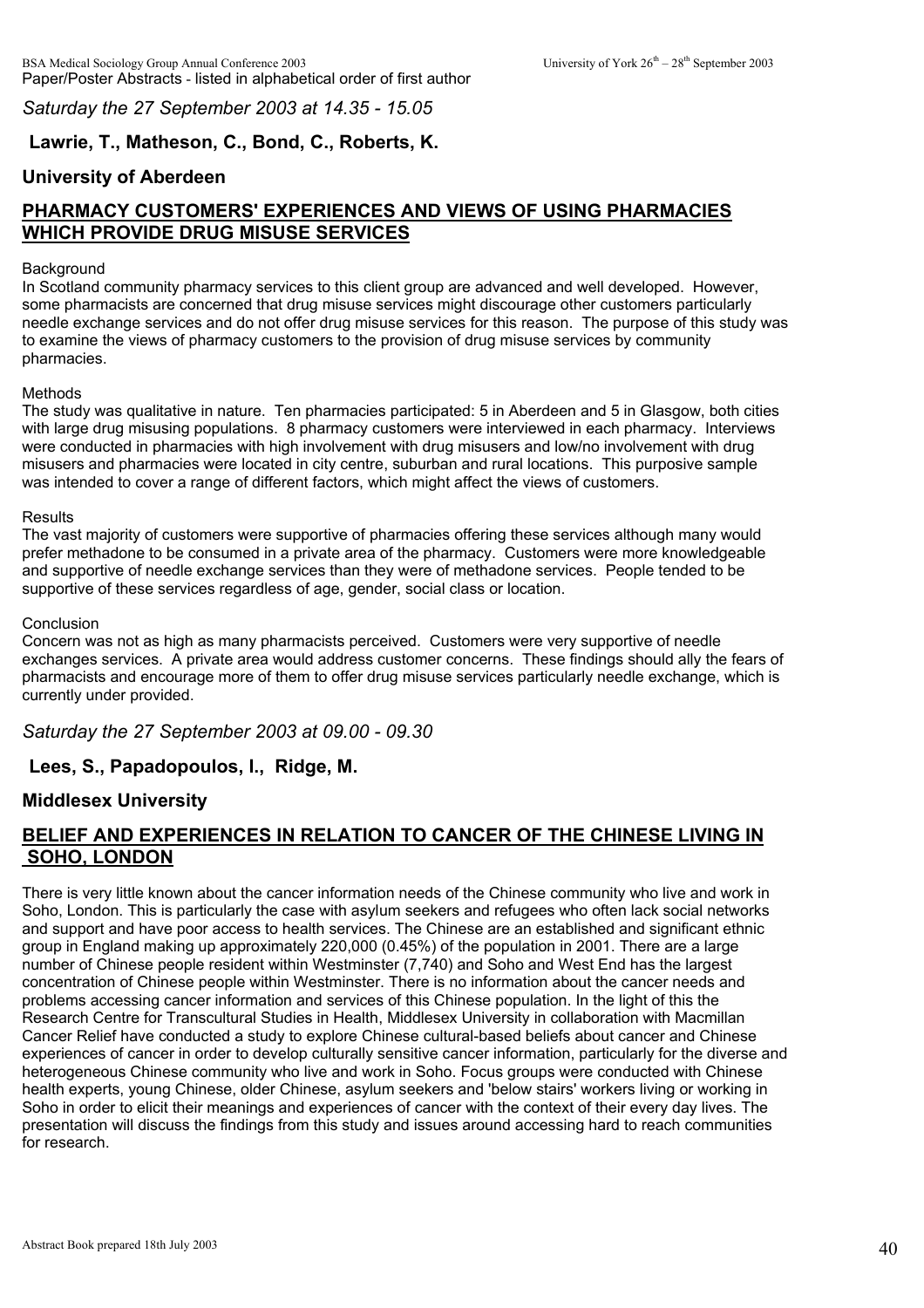*Saturday the 27 September 2003 at 14.00 - 14.30*

# **Levitt, M., Weldon, S.**

# **University of Central Lancashire**

# **GENETIC DATABASES: PUBLIC PERCEPTIONS OF PRIVACY AND TRUST**

An EC funded project has been planned to provide knowledge about the Ethical, Legal and Social Aspects of population-based human GENetic databases (ELSAGEN 2002-2005). Part of the project involves a programme of qualitative and quantitative research, on public views and perceptions of privacy and trust in relation to personal medical and genetic data. This has been carried out in UK, Estonia, Iceland and Sweden. The paper will briefly examine the existing UK research on public perceptions of biobanks, justify the need for further qualitative research and present findings from focus groups held in different parts of the UK. As opposed to questions more tightly framed in answers to specific questions on biobanks, that exclude ambivalence and wider concerns about privacy and trust in institutions governing databases, in the focus group discussions participants were able to provide a context for their views in personal stories and to raise broader issues. We will be drawing on the findings from our focus groups to explore what appears to be a relative lack of public trust in the frameworks for governance of genetic databases in the UK, in comparison with results from the (quantitative) sociological data from Estonia, Iceland and Sweden.

*Saturday the 27 September 2003 at 11.20 - 11.50*

**Li, S.**

# **Kingston University and St. George's Hospital Medical School**

# **'CENSORED TALK'**

This paper examines how palliative care nurses manage interactional difficulties in their daily practices in three palliative care settings in the UK. Accounts of trouble-talk are produced which constitute patients as not 'nice' individuals who are 'undeserving' of nurses' niceness. Examination of nurses' talk reveals that 'undeserving' individuals can destroy opportunities for nurses to produce a feeling of themselves as 'nice' and competent professionals. The data analysis identifies an instance of talk which is 'censored' by nurses when they actually became very critical of their patients in one setting. 'Censored talk' refers to parts of talk which are 'edited out' from the parts that are 'edited in' or 'approved'. The significance of this 'censored' talk is discussed reflectively. This paper suggests that 'censored talk' in my data serves as a self-preservation device for palliative care nurses to prevent disclosure by other sources such as researchers from exposing their embarrassment because of its serious nature. It serves to protect and preserve their professional image from being harmed and to re-constitute themselves as 'professionals' who are morally accountable and responsible people in their talk. This paper argues that 'censored' data is as valid as 'approved' data.

*Saturday the 27 September 2003 at 11.55 - 12.25*

**Lian, O.S.**

## **University of Tromsoe, Norway**

## **CONVERGENCE OR DIVERGENCE? A CROSS-NATIONAL STUDY OF PRIMARY HEALTH CARE IN NORWAY, BRITAIN AND THE CZECH REPUBLIC**

We are said to live in the age of globalization. In a globalized world there will be a single society and culture occupying the planet. This perception of contemporary society is also reflected in the area of health service research. The dominating theory is as follows: Many countries are currently reorganizing their health services in response to cultural, economic, and technological changes. Because the changes are global, and because ideologies are global, different countries are drawn toward similar reform programs. This is the convergence thesis. It implies that different countries are moving from different positions toward some common point. The alternative thesis is that each country has unique cultural, economic, political and historical traditions that are likely to override global changes, and thus create patterns of divergence. In this paper I discuss the convergence/divergence theses by comparing recent changes in primary health care in Norway, Britain and the Czech Republic (the period from 1990 to 2003). The empirical data consists of political documents, as well as scientific articles and reports. To understand the dynamics of change, recent developments in each country are compared and discussed in relation to their economic, cultural, political and historical context (i.e. an institutional approach). The main purpose is to understand and explain rather than to evaluate or advise.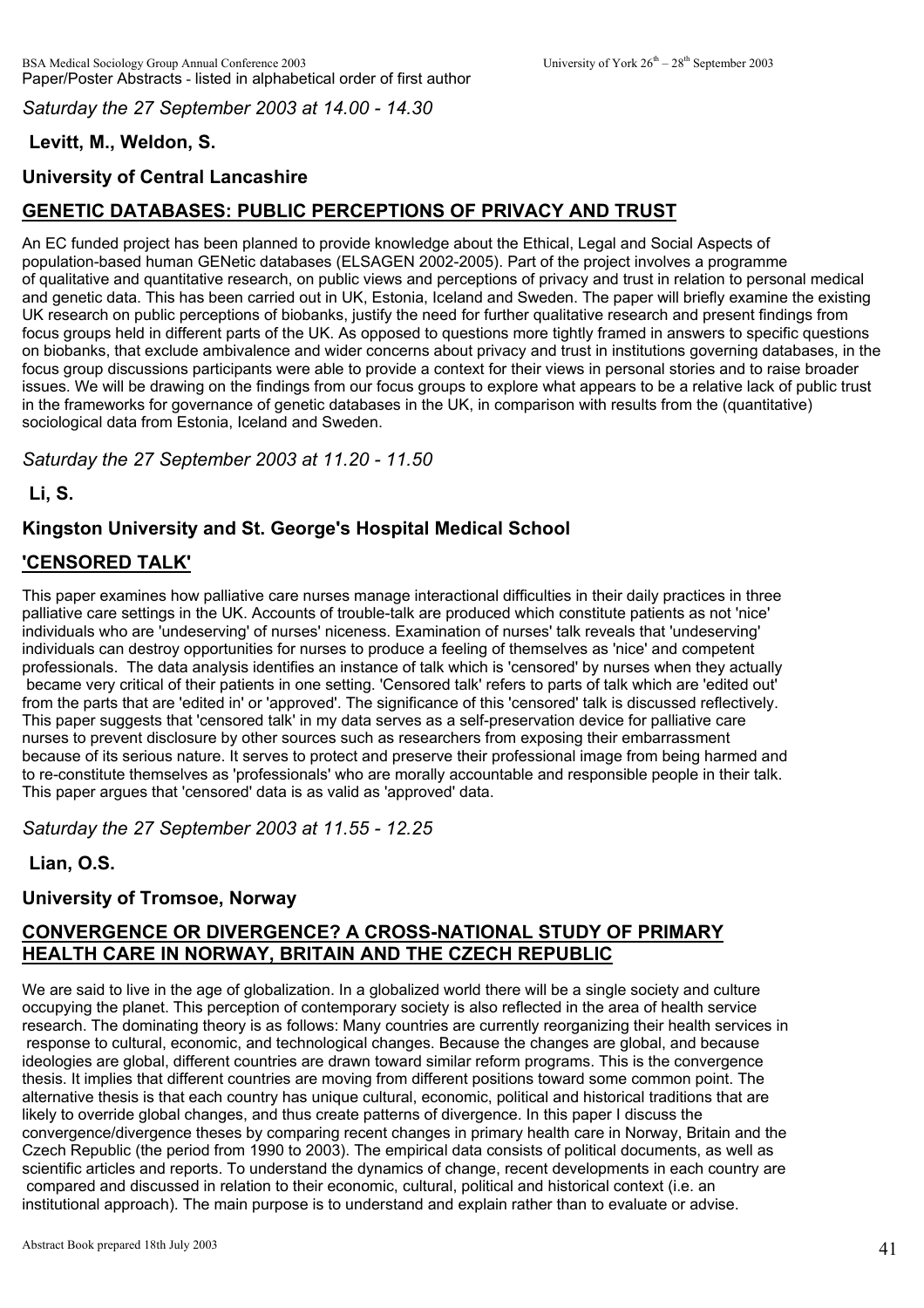*Saturday the 27 September 2003 at 11.20 - 11.50*

# **Lillrank, A.**

# **University of Helsinki, Finland**

# **IS INTERSUBJEKTIVE UNDERSTANDING POSSIBLE?**

My recent analysis shows how diagnosing back pain is an uncertain process that ranges from several years, up to twenty years. This process profoundly challenges the individual identity and both the doctor-patient relationship and employer- employee relationships.

Intersubjectivity is defined as the interplay between subject and object. Social interaction, shared experience and empathic understanding are not synonyms for intersubjectivity. Instead, intersubjectivity is ambiguous because the interplay may allow both constructive and destructive interaction.

My data consists of 165 individually written autobiographical narratives, obtained in Finland in 1999 through an autobiographic writing competition called "The Back Bone in Your Life". To illustrate my points I use one woman's narrative as an example of the complex interaction between patient trust and medical misdiagnosis.

Since back pain is a baffling problem and challenges the central biomedical epistemology - objective knowledge and measurable findings separate from subjective experience, - it allows doctors to show a disrespectful attitude toward back pain sufferers. Back pain sufferers with a medically invisible disability face ongoing demands to establish trust between the body, the self and the health care professional.

Hence, it has motivated me to continue further with my research into key issues relating to individual, social and moral problems impacting on back pain sufferers: how do they make efforts to reach intersubjectivity in the social interaction between patient trust and medical misdiagnosis?

## *Saturday the 27 September 2003 at 09.00 - 09.30*

### **Litva, A., Canvin, K., Gabbay, M., Bell, P., Jacoby, A.**

## **University of Liverpool**

### **"IT'S BETTER IF PATIENTS DO COMPLAIN": LAY INVOLVEMENT IN THE QUALITY OF HEALTHCARE DELIVERY**

Currently the NHS is undergoing changes that affect how Primary Care is monitored and delivered. These changes aim to make the healthcare system trustworthier by increasing accountability and responsiveness to local healthcare needs. Initially Primary Care Groups (PCGs) were created but these have evolved into Primary Care Trusts (PCTs) who are now responsible for the purchasing primary healthcare services and monitoring them including a framework called Clinical Governance. The Government has stated that the public are to participate in Clinical Governance particularly with regards to identifying which services need to be improved and how to improve them.

The aim of this study was to explore and compare lay and professional perceptions of public involvement in clinical governance. The informants were drawn from 5 PCGs located in the North-west of England. In-depth interviews were used to explore 32 PCG board members (professionals) perceptions while 10 focus groups with conducted with different types of lay informants (n=60).

Lay and professional differ in their ideas about who the 'public' are and what their role should be. Neither supported a 'public' representation, with professionals referring to patients and users and lay informants preferring the concept of lay representatives to act as overseers. Whilst there was a recognised need for cultural change amongst healthcare professionals to involve users in healthcare decision-making, the findings show a need for 'society' to shift from being consumers of their own healthcare to becoming producers of collective healthcare.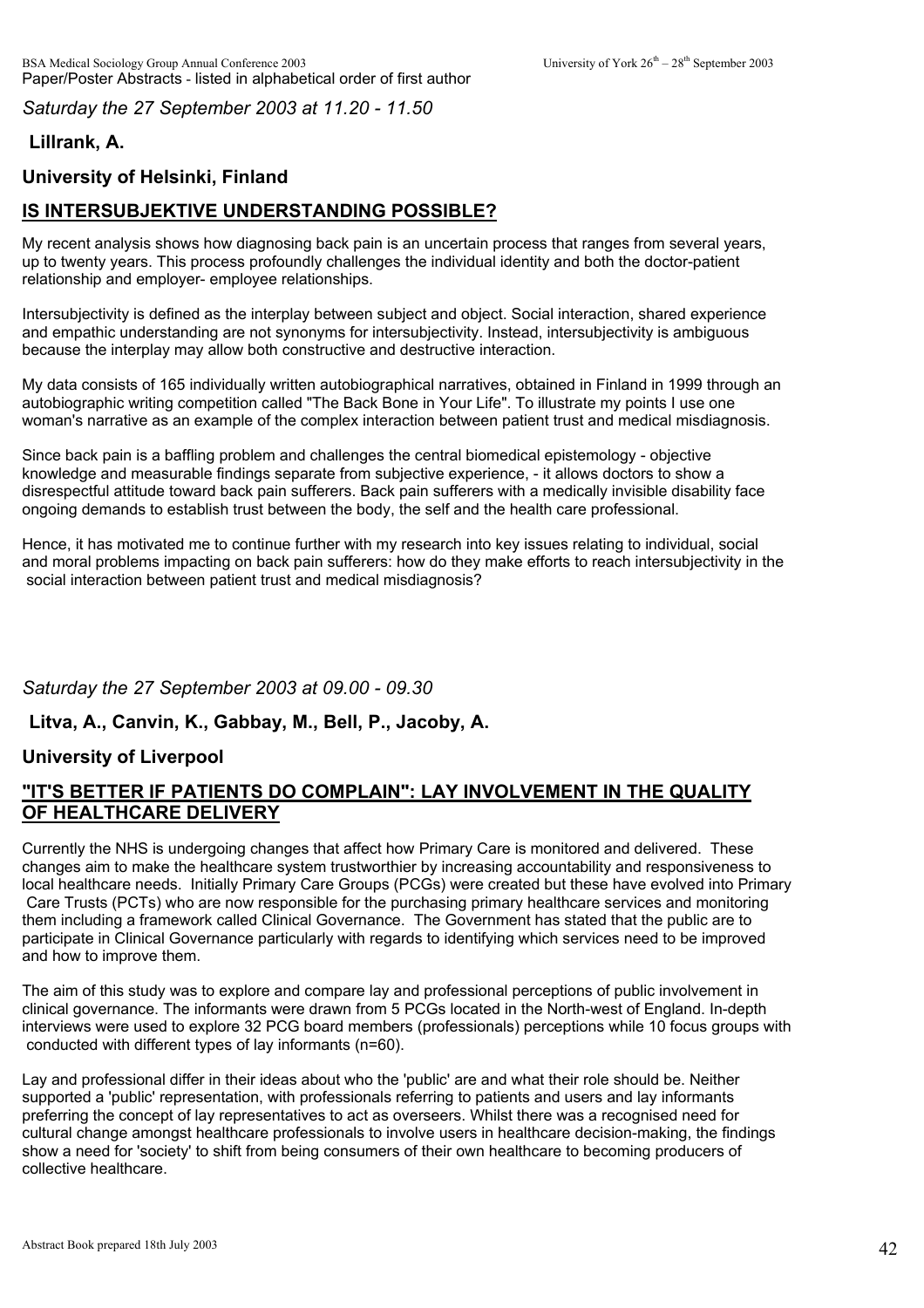*Saturday the 27 September 2003 at 09.35 - 10.05*

# **Lyons, S., Clarke, A.T.**

## **University College Dublin**

# **CEAD MILE FAILTE\* OR NOT? PERCEPTIONS OF HEALTH WORKERS TO ETHNIC MINORITY WOMEN IN IRISH MATERNITY SERVICES.(\*100,000 welcomes)**

Ireland has experienced a massive increase in the numbers of new immigrants to the country in the past 10 years, notably the number of asylum seekers has risen from merely a handful in the early nineties to well over 10,000 per year by 2002. Unlike our other European neighbours, Ireland has always been a homogenous nation and the country has struggled to accept, and provide for, multi-culturalism, especially within the health services. The maternity services have appeared to be particularly under pressure. Non-national births made up 13% of all births in the city for 2002 and it is estimated that over half of asylum seekers arriving into Dublin are already pregnant. In the largest qualitative study to date in the capital, focus groups and semi-structured interviews were conducted with service providers within the maternity services in relation to their experiences caring for this new population. One of the major themes to emerge was that of difficulties of language and communication. Other problems, perceptions and solutions to caring for ethnic minority women in the maternity services are explored from an Irish perspective.

*Saturday the 27 September 2003 at 09.00 - 09.30*

### **Macnaghten, E.**

### **Lancaster University**

# **THE IMPERATIVE OF WELLBEING: A CRITICAL ANALYSIS OF CHANGING DISCOURSES OF WELLBEING**

Wellbeing is a quality in demand in today's society. It is a virtue that is much desired, much promoted, and much debated. Yet, wellbeing is not a concept set in stone. Rather, conceptualisations and experiences of wellbeing are produced in and through wider social perceptions and practices. This paper highlights prevalent contemporary conceptualisations of wellbeing and suggests that present day quests for wellbeing reflect emergent and immensely important shifts in social perceptions of individual agency and responsibility. In particular, dominant discourses of wellbeing appear to be related to changes in subjectivity; they manifest a move from subjects as citizens to subjects as consumers. Simultaneously, prevailing ideas of wellbeing are increasingly drawing on wider social discourses of interconnectedness and networks as wellbeing comes to be explicitly described as contentment through well-functioning connections. The discussion in this paper is informed by a media analysis of newspaper reports from 1984 to 2003 and by qualitative interviews with practitioners and users of alternative health practices.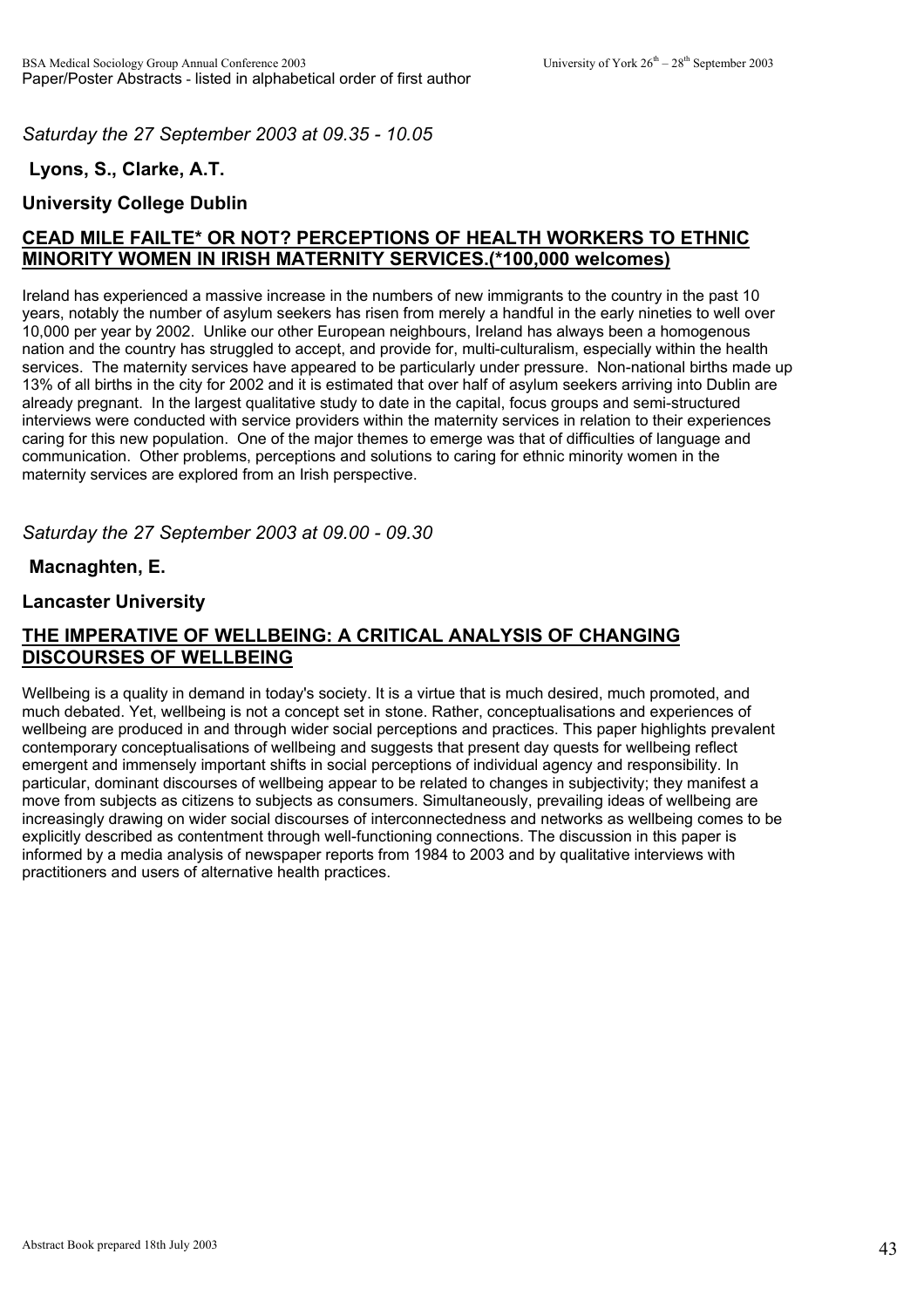### **Madden, S., Sim, J.**

# **Oxford Brookes University**

# **THE RELATIONSHIP BETWEEN THEORY AND DATA IN QUALITATIVE DATA ANALYSIS: THE EXAMPLE OF INDUCTION-ABDUCTION ANALYSIS**

The traditional assumption within qualitative research is that it is an inductive process. However, it has been argued that researchers always bring their own thoughts, concepts and theories to the research process, which is thus necessarily driven and informed by previously-held theoretical constructs. However, few data analysis approaches deal specifically with the relationship between previously-held theoretical concepts and those that emerge from the data. The aim of this paper is to present our experiences of using a relatively unknown approach which addresses such issues: the induction-abduction method, originally described by the philosopher Peirce. Drawing on a study of the diagnostic process in fibromyalgia syndrome, data analysis was facilitated by heuristic categories: a priori categories, first order constructs and second order constructs. This process is evolutionary, which ensures the coding is informed by theory, and as the analysis continues, the data informs and refines the hierarchical coding. The paper will argue that such an approach allowed previously developed theories, which in the case of diagnosis included labelling theory and negotiated order, to provide a framework to the study. However, data-driven themes allowed such theories to be refined, with new theoretical concepts emerging. We believe that such an approach should be considered when exploring complex issues, such as diagnosis, within an existing theoretical context.

### *Saturday the 27 September 2003 at 14.00 - 14.30*

### **Brooks, F., Magnusson, J., Kendall, S., Smith, H., Bell, J., Coggins, A., Oakley, L.**

### **University of Hertfordshire**

## **PHYSICAL ACTIVITY AND ADOLESCENTS: WHY A WINNING TEAM ISN'T HEALTHY**

Although the detrimental impacts on health status of low levels of exercise in young people are recognised few exercise promotion interventions for this age group have been implemented or evaluated in the UK. This paper reports on a qualitative component of a larger intervention study concerned with assessing ways of getting teenagers to become more active. Focus groups were undertaken with young people aged 13-17 to obtain their perceptions and experiences of taking part in physical activity.

This paper sets out to explore the motivators and barriers for young people to engaging in physical activity. The discussion will focus on the meaning and value of physical activity as perceived by adolescents and on gender differences. The discussion will identify how the social aspect of engaging in physical activity is highly important as a motivator for both boys and girls. While embodied discourses relating to weight maintenance is also a particularly strong motivator and conversely also a barrier amongst girls. The discussion will then explore how school based sports are perceived by young people as being detrimental to both the continued pursuance of physical activity and also their emotional well being and self-esteem. In particular the relationship of the discourse of 'competitiveness' to the cultural norms of school based physical activity will be examined.

Finally the attention will be given to the implications of the findings for schools as sites of health promotion and for the implementation of the core principles of the forthcoming NSF.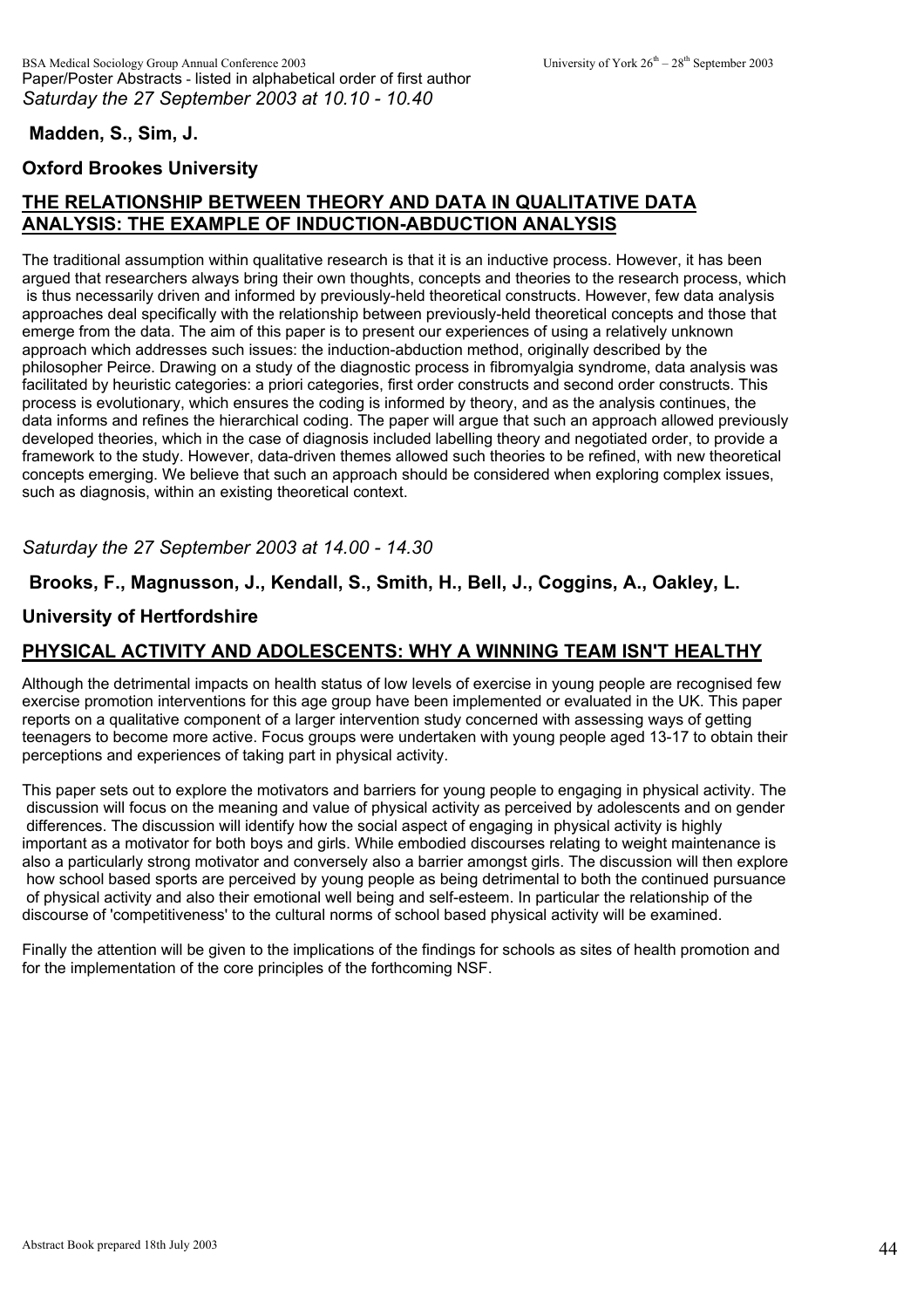# **Markham, W.A., Aveyard, P., Bullock, A., Thomas. H.**

# **University of Warwick**

# **A PRELIMINARY INVESTIGATION INTO FACTORS THAT INFLUENCE LIMITING LONGSTANDING ILLNESS AMONGST UK GRADUATES USING A RETROSPECTIVE COHORT STUDY**

This investigation paper focuses on self-rated limiting longstanding illness amongst UK graduates and was driven by two hypotheses. Hypothesis 1 was that childhood social class influences adult health independently of educational attainment and adult income. Hypothesis 2 was that typical committed graduates would enjoy better health than atypical middle class detached graduates, typical working class detached graduates and atypical working class detached graduates independently of educational attainment and adult income. Hypothesis 2 is based on the belief that whereas the values of committed graduates facilitate good human functioning and good health, the values of the three types of detached graduates do not. Commitment and detachment were identified through childhood social class and typical/atypical life choices.

Graduates in 1985 (n=5093) and 1990 (n=8147) were recruited from 20 UK higher education institutions in 1996. The influence of childhood social class was examined as a linear trend in a binary logistic regression equation predicting the outcome in 1996 after adjustment for age and adult income. This process was repeated replacing childhood social class with childhood social class, atypical graduate status and their interaction.

Hypothesis 1 was not confirmed. As predicted by Hypothesis 2, typical middle class committed graduates enjoyed better health than atypical middle class detached graduates and typical working class detached graduates independently of educational attainment and adult income. Contrary to Hypothesis 2, atypical working class detached graduates enjoyed the best health in early adulthood but this advantage over typical middle class committed graduates may not continue throughout adulthood.

*Saturday the 27 September 2003 at 14.35 - 15.05*

### **McCarthy, J.**

### **Trinity Collge, Dublin**

## **THE POLITICS OF DISABILITY- A POLITICS FOR ALL?**

Within the last four decades the field of disability research has undergone significant changes. Both in Ireland and abroad the issue of disability is no longer conceptualised as an individual tragedy, but rather presented as a discourse of social exclusion. According to this critical approach 'disability' is a product of economic, material and social inequality. Within this framework the individual experience of disability in itself becomes political, offering a critique of social barriers that deny people with impairments full integration into the social world.

This paper examines the implications this contemporary discourse has on the lives of Irish people with disabilities. Specifically, this work considers the tensions created in the interface between this new political discourse and the traditional practices of disability management. Conventionally, people with disabilities were either cared for in the home or provided for within State institutions. According to such responses, people with impairments were segregated from 'the normals' in the areas of education, employment and social life. Predicated on the ideology of individualism disabled people were viewed as dependent and tragic. By drawing on data generated from interviews with participants from a sheltered workshop program this paper questions how the politics of social exclusion has effected the lives of people with impairments within these remaining traditional enclaves of the disability community.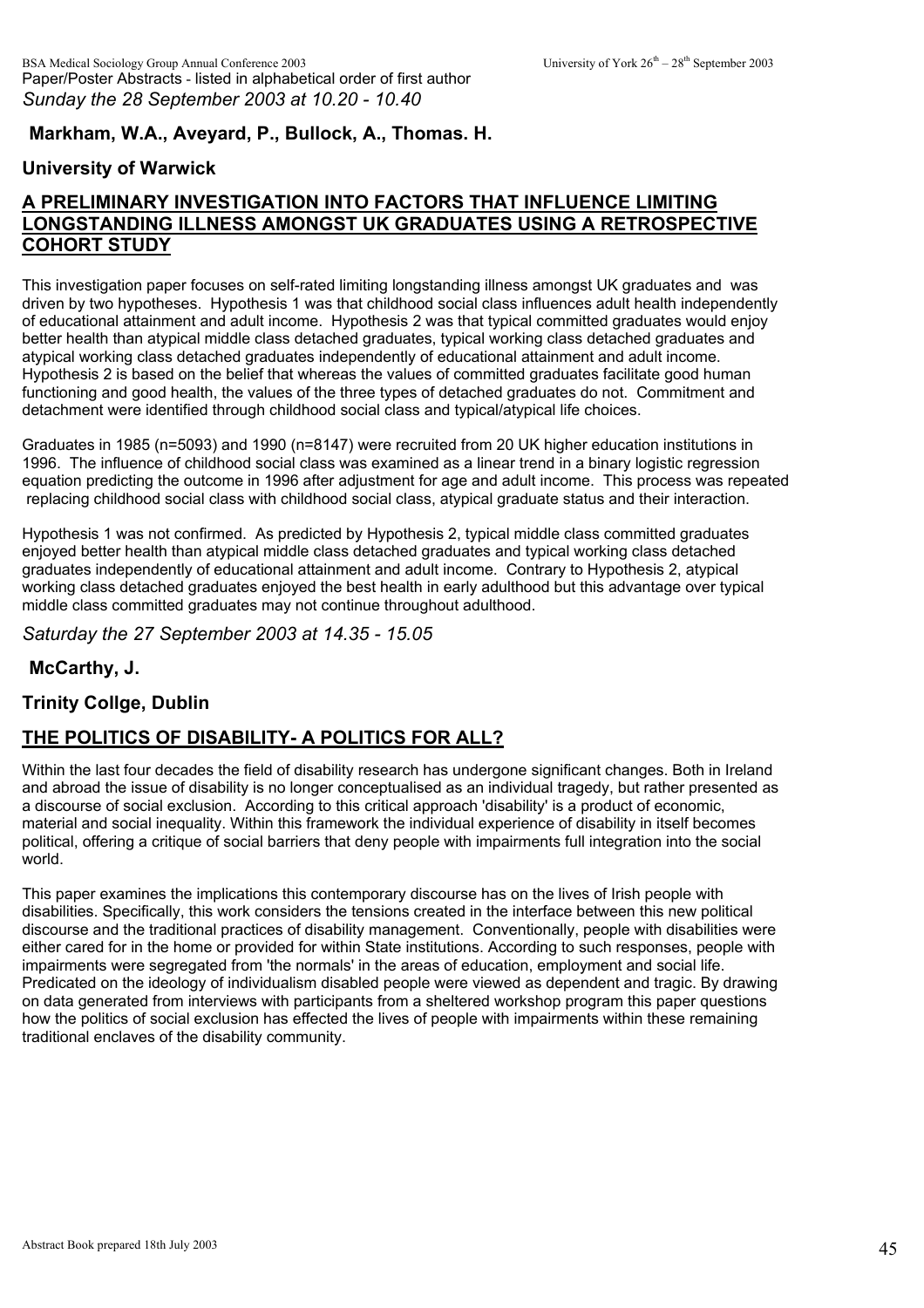### **McCourt, C., Morgan P., Youll, P.**

## **Thames Valley University**

# **OPENING ACCESS TO DECISION MAKING ABOUT HEALTH RESEARCH FUNDING? A CASE STUDY OF SOCIO-TECHNICAL TENSION IN 'VIRTUAL' GROUPS**

This paper will report the findings of a DoH funded project that aimed to increase the open-ness, transparency and effectiveness of the health research funding process, through from setting priorities to awarding research funds. The DoH, particularly through its London Regional Office, has experimented with innovative approaches to research commissioning in recent years with the twin aims of improving the inclusiveness and quality of the process. One such experiment piloted the use of a 'virtual' rather than face-to-face decision-making process, using a bespoke website. Our evaluation utilised the quasi-experimental nature of the project to compare the experiences of participants and outcomes of the process in both 'virtual' and face-to-face commissioning groups within a single funding programme. Action research principles were also utilised to feed learning back into the process, and to benefit fully from the insights of participants. A range of methods, including non-participant observation, interviews, documentary analysis, questionnaires and collaborative enquiry groups were used to track the process. The study showed that using novel technologies had the potential to meet the aims of increasing access to participation that was not fully realised in practice. Our findings indicate that while novel technologies may have a role to play in facilitating the desired outcomes - such as inclusion - technical solutions are not sufficient, and attention must be paid to the wider structures and relationships within which the uses of technology are embedded. We develop the concept of socio-technical tension as a means to describe the complexity of social relationships surrounding uses of technology.

*Saturday the 27 September 2003 at 15.45 - 16.15*

**McGowan, F.**

#### **University College London**

## **SHAPING THE MALE BODY: THE ROLE OF SPORT AND MILITARY EXPERIENCE IN THE DEVELOPMENT OF A 'PHYSICAL' MASCULINITY**

This paper presents findings taken from a larger qualitative study which explores perspectives of health and experiences of embodiment among Dutch men at different stages of the life course. In depth interviews with twenty men whose ages ranged from 20 - 40 revealed the importance of sport in the construction of masculine identity and show how involvement and ability in sport is unquestionably accepted and endorsed as a measure of manhood. Although the importance and role of sport changes and/or lessens over the life course, it is shown to be a central and determining characteristic of growing up, as an important expression of male physicality socialising boys to be men. As National Service remained compulsory in the Netherlands until 1996, some interviewees also recounted time spent in military service, where physical exercise and endurance featured prominently in the daily regime. Both the organised culture of the military and the institution of organised sport serve to produce and endorse Connell's (1995) notion of hegemonic masculinity defined as "the culturally idealised form of the masculine character". The findings are further related to the defining characteristics of this ideal and dominant form of masculinity as the accounts of the respondents show how this representation continues to shape and discipline both masculine identities and male bodies.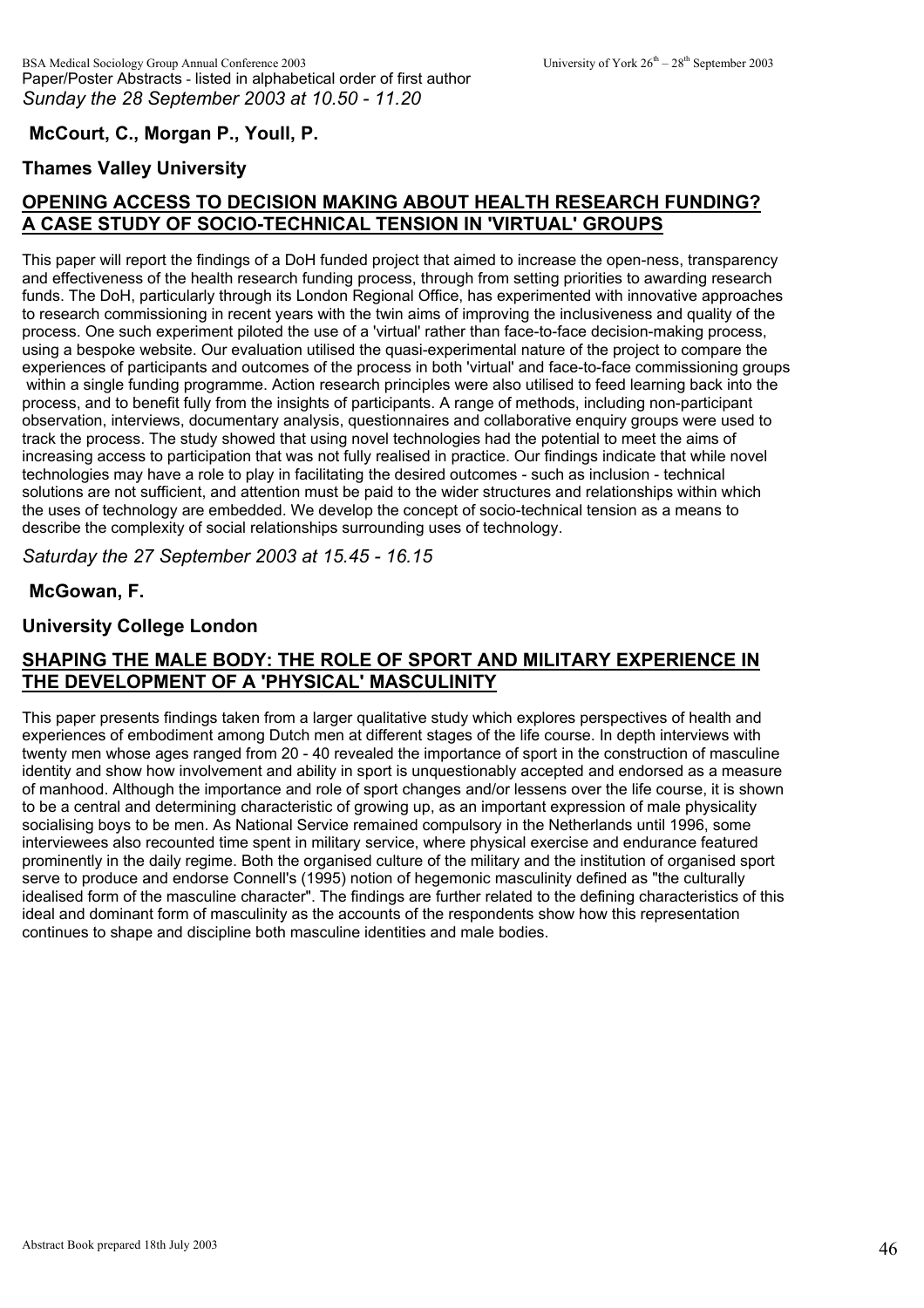## **McKie, L., Hughes, B., Hopkins, D., Watson, N.**

### **Glasgow Caledonian University**

# **THE REVOLT OF THE PATHOLOGICAL: MEDICAL KNOWLEDGE AND THE CHALLENGE OF NEW SOCIAL MOVEMENTS**

Professions, in general, and the medical profession, in particular, were described by George Bernard Shaw as a, 'conspiracy against the laity'. If this is the case, then one can argue that the new social movements that champion the cause of women and disabled people specialize in bringing the laity together in order to expose the conspiracy and to challenge the negative representations about the laity which are embedded in medical knowledge.

This paper has as its objective the clarification of the different ways in which new social movements have contributed to the de-professionalization of knowledge. It will address, through a comparative analysis, the different ways in which the Disability Movement and the Women's Movement have contributed to this epistemological revolution. For early second wave feminism, medicine was a player among many in an oppressive partriarchal web which could be detected in the organisation of family life, welfare policy, the labour market, educational opportunities and so on (McKie et al., 2003). For disabled people medical surveillance was far more ubiquitous, more central to their experience of oppression and exclusion, pivotal in their construction as dependents in need of care (Watson et al 2002: Hopkins et al 2002) and most significant in both their representation and 'invalidation' (Hughes 2000). These histories are important to the different ways in which the revolts of the pathological have developed.

*Saturday the 27 September 2003 at 16.55 - 17.25*

#### **McMunn, A., Kuh, D., Bartley, M.**

#### **University College London**

### **SOCIAL ROLES AND WOMEN'S HEALTH: NEED SATISFACTION OR NORMATIVE SATISFACTION?**

Women's increased labour force participation in the 1970s triggered debate into the relationship between women's social roles and their health, leading researchers to role quality as a potential explanatory concept. Three main gaps in this research have been identified. First, only subjective measures have been used as physical health outcomes. Second, work has mainly been limited to cross-sectional data sets. Third, the concept of role quality remains undeveloped and a-theoretical. This thesis uses longitudinal prospective data on women from the MRC National Study of Health and Development, a cohort of people who were born in 1946 and have been followed since that time. This paper examines:

1. whether social role patterns in adulthood vary between subjective health and an objective measure of health, namely obesity.

2. whether educational attainment or poor health in early adulthood account for the relationship between social roles and adult health.

3. whether social roles act as a marker for adult socio-economic circumstances.

4. and whether a theory of role quality based on need satisfaction or normative satisfaction appears to be useful in explaining relationships between social role patterns and adult health outcomes among women in this cohort.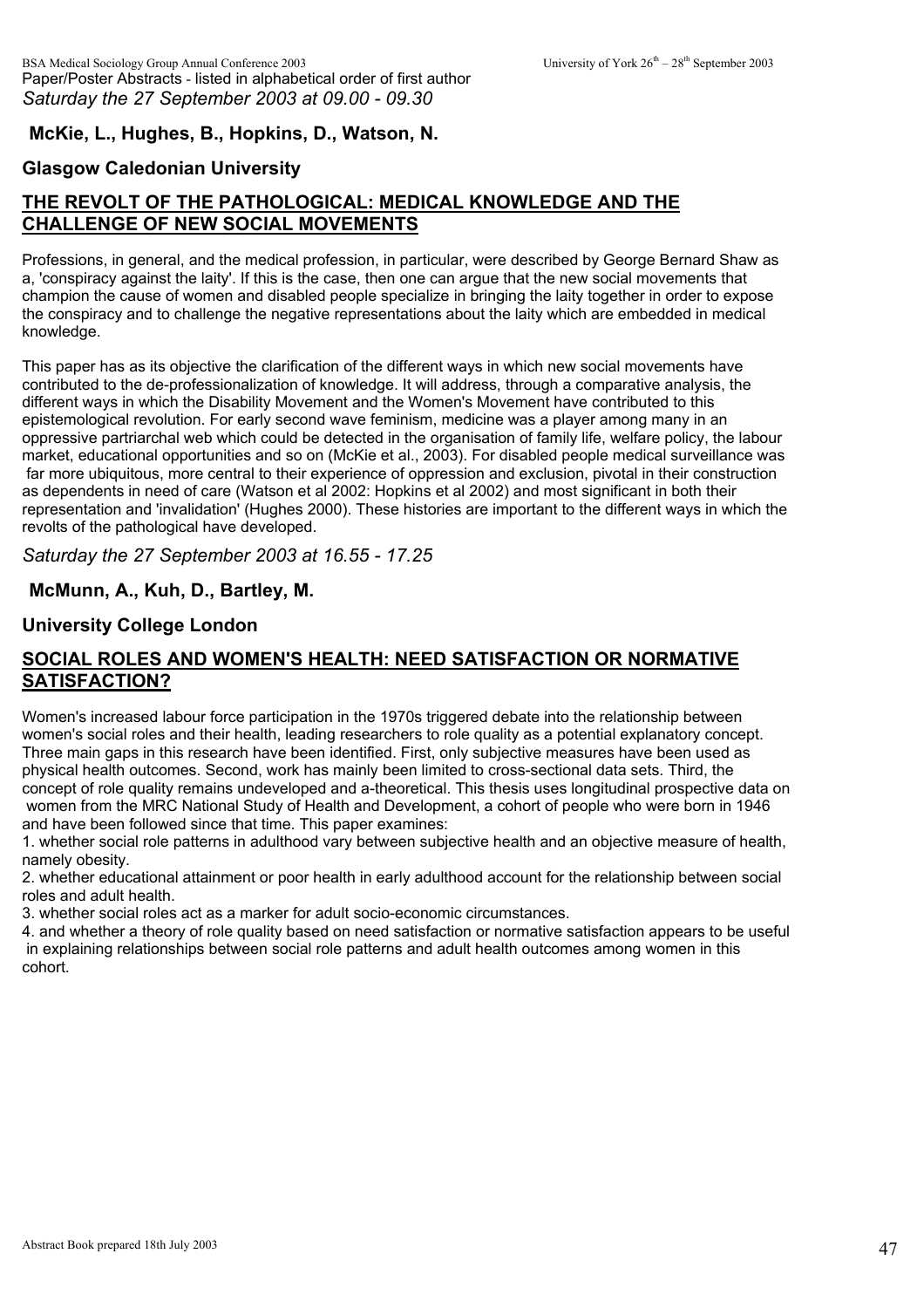### **Meetoo, V., Papadopoulos, I., Lees, S.**

### **Middlesex University**

# **THE ROLE OF THE ETHNIC MINORITY VOLUNTARY SECTOR IN PROMOTING SOCIAL CAPITAL: A CASE STUDY OF THE LONDON BOROUGH OF ENFIELD**

There is a paucity of research on the role of the voluntary sector in countering social exclusion, poor health and quality of life, in particular the black and minority ethnic (BME) voluntary sector, which tends to include smaller, less established and poorer organisations than the wider voluntary sector. In light of this The Research Centre for Transcultural Studies in Health (RCTSH), in collaboration with Enfield Voluntary Action (EVA) and Enfield Racial Equality Council (EREC), have undertaken a study to explore the role and scope of the black and minority ethnic (BME) voluntary sector in Enfield in promoting social capital with its subsequent impact on quality of life and health.

A sample of voluntary organisations providing services for BME communities in Enfield were selected in order to explore how the organisations promoted participation, trust and safety, social networks, co-operation, as well as regeneration, health improvement and quality of life. Data was collected by conducting: i) documentary analysis of organisational materials; ii) semi-structured interviews with key informants from each organisation; iii) focus groups with service users and iv) an extensive literature. This presentation will discuss the findings of this study.

*Friday the 26 September 2003 at 16.00 - 16.30*

**Melia, K.M.**

### **University of Edinburgh**

### **NHS MODERNISING AND THE NURSING PROFESSION**

The central concern of this work is the place of nursing within the new NHS. This paper presents work in progress in the form of the main themes from empirical work undertaken as an ESRC Research Fellow. The overall aim of the project was to contribute to the understanding of the place of nursing in the new NHS, through an examination of the NHS modernisation process from the various perspectives of service provision, higher education and professional regulation.

The work has entailed examining discussion documents, proposals and reports on government consultations on health service modernisation. The data comprise transcripts from interviews with key people in the service and education sectors, the Scottish Executive and bodies concerned with quality assurance and professional regulation.

Emerging from the work are a number of issues for the nursing profession. These concern shaping of the nursing agenda by the demands of medicine and service managers nursing's position in Higher Education, control of the curriculum and so on issues for professional regulation (post Kennedy, Redfern) team-working, extended roles and professional boundary blurring

Concluding remarks: few would dispute the benefits of modernising, but from nursing's viewpoint the possibilities are mixed. Nursing is the largest group in healthcare and only recently fully established in higher education. Funding issues for postgraduate education in health care cast the old medical dominance arguments in a different light. What kind of change is this - Everett Hughes revisited?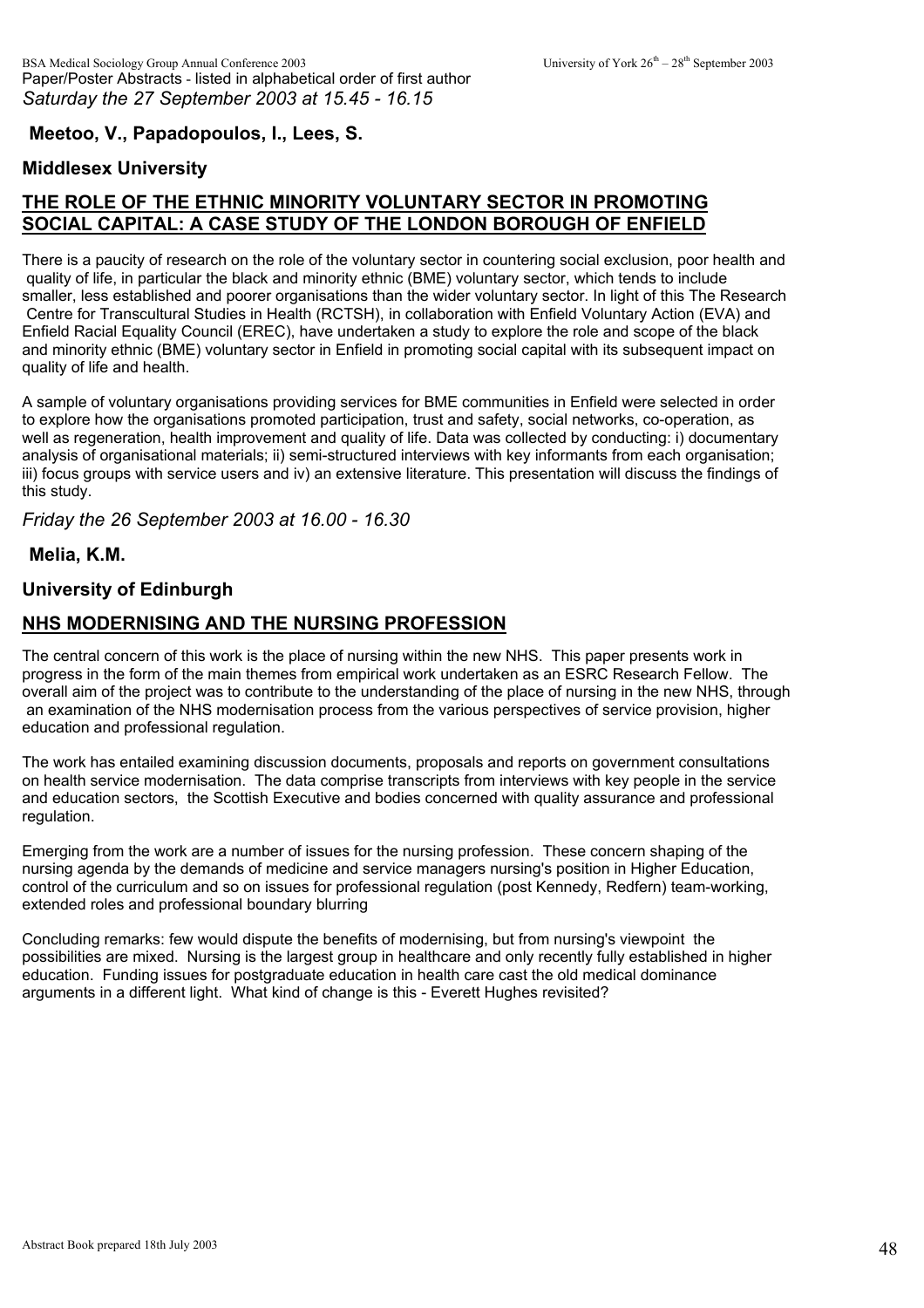# **Miers, M., Pollard, K., Clarke, B., Means, R., Ross, K., Thomas, J.**

# **University of the West of England Bristol**

# **INTERPROFESSIONAL EDUCATION IN HEALTH AND SOCIAL CARE: LEARNING FROM A REALISTIC EVALUATION**

In 2000 the Faculty of Health and Social Care, UWE, Bristol, introduced a pre-qualifying curriculum which provided interprofessional learning opportunities for all its ten professional programmes. An evaluation of the curriculum, utilising Pawson and Tilley's (1997) model of 'realistic evaluation' began in September 2001. The evaluation programme comprises a series of linked studies collecting data concerning outcomes, mechanisms and context through a longitudinal study of two student cohorts (n=852), case studies of learning groups and observation and documentary sources concerning faculty and placement environments. Initial assumptions about learning, teamwork and collaboration, change management and about professional practice and relationships contributed to the design of the curriculum and the evaluation. These are being tested and reformulated during the course of the research.

This paper identifies the initial assumptions about professional practice and relationships that informed hypotheses at the start of the research, outlines relevant preliminary findings and explains the refinement of the researchers' assumptions and the reformulated hypotheses. The findings come from the longitudinal study of student cohorts, which has shown that students on some professional programmes have pessimistic views of interprofessional working on entry to pre-qualifying programmes, from case studies of learning groups and from pilot work studying student learning in placement settings.

The paper reflects on the contribution of a realist approach to evaluation of interprofessional education and on the significance of diverse discourses about professional and interprofessional practice for all contributing to the education of health and social care professionals.

*Saturday the 27 September 2003 at 16.55 - 17.25*

### **Milton, B., Whitehead, M.**

### **University of Liverpool**

### **SOCIAL AND ECONOMIC CONSEQUENCES OF CHILDHOOD ASTHMA ACROSS THE LIFECOURSE: A SYSTEMATIC REVIEW OF THE EVIDENCE**

There is a socio-economic gradient in the prevalence of many childhood conditions, and two mechanisms have been identified which generate this social inequality in health. Firstly, disadvantaged socio-economic conditions may have an adverse impact on health. Secondly, ill health may have an impact on subsequent socio-economic circumstances to exacerbate the experience of ill health across the lifecourse. This paper presents the findings of a systematic review that examines the second of these mechanisms.

The review describes and explains the socio-economic consequences of childhood-onset respiratory disease by synthesising existing evidence on the effects of asthma on children's life trajectories. The synthesis maps the ways in which asthma affects academic attainment and experiences of education, labour market participation, occupational trajectories and income. The review also examines the differential consequences of asthma for different social groups, and the impact of this social patterning on the pathways that lead to health and social inequalities at the adolescent transition and beyond into adulthood.

A comprehensive search strategy was used to identify primary studies from the medical and social science literature. The review found that the existing literature is dominated by cross-sectional studies that focus on children's experiences of education, particularly on the effects of school absence on academic achievement. Although the review took an inclusive approach that aimed to locate studies with a variety of research designs, few qualitative studies were identified. The paper will outline the principal findings of the review, together with recommendations for further research on the social outcomes of childhood asthma.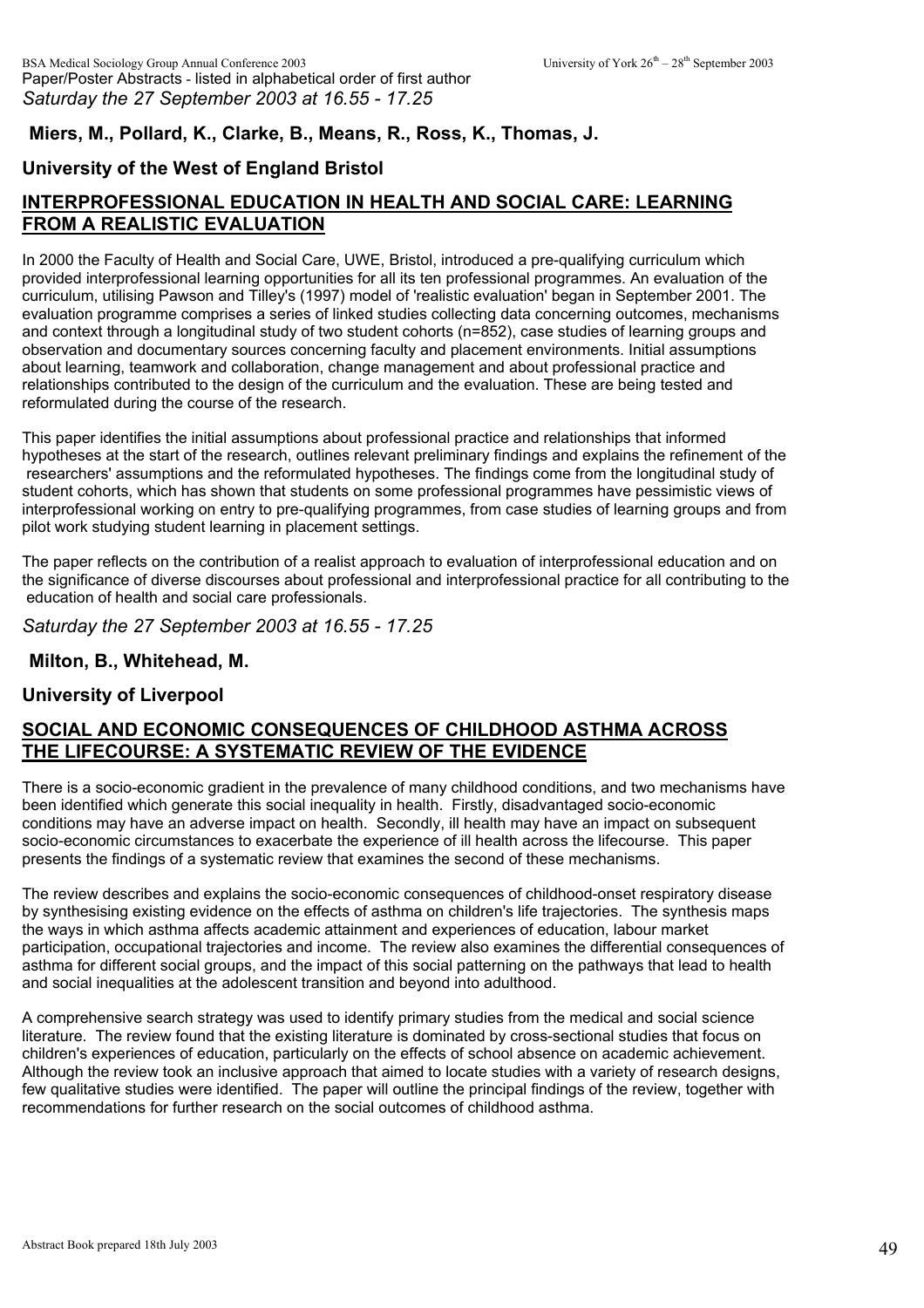### **Mobasheri, M., Teijlingen, E., Smith, W.C.S.**

### **Medical School, Aberdeen**

# **TO WHAT EXTEND DO SOCIODEMOGRAPHIC FACTORS EXPLAIN DIFFERENCES IN THE TREND OF OBESITY IN THE UK**

#### Introduction

Obesity is an increasing medical and social problem, which affects all ages, both genders and all socioeconomic groups in both developing and developed countries. WHO has reported (2002) that it is one of the top health priorities. It leads to adverse metabolic changes, raises the risk of heart disease, stroke, diabetes and many forms of cancer.

#### Aim

To establish the contribution of sociodemographic factors as explanation for the increase in Body Mass Index (BMI) in England (1991-2000) and Scotland (1995 & 1998).

#### Method

Statistical analysis of the above data sets, using Chi squared and regression analysis.

#### **Results**

The percentage of people with BMI who are overweight and those who are obese has increased between 1991 and 2000 in England and between 1995 and 1998 in Scotland. This increase is greater in women compared to men. The age groups 65-74 and 55-64 for both genders have the highest proportion of overweight and obese people. Chi squared test shows a relationship between BMI and sociodemographic and social class. Linear regression between BMI and age, gender and social class explains only some of the differences.

#### **Discussion**

In all of these surveys gender, age and social class only account for a small component of the BMI trends. Further investigations are required to access the impact of other lifestyle factors.

*Friday the 26 September 2003 at 15.20 - 15.50*

#### **Monaghan, L.**

#### **Newcastle University**

### **DOORWORK, VIOLENCE AND RISK: EMBODYING HEALTH AND ILLNESS IN THE NEW NIGHT-TIME ECONOMY**

Work impacts upon the body, health and illness in a myriad of ways. Correspondingly, medical sociologists have explored many work-related issues, including: the patterning of morbidity and mortality by occupation; lay epidemiology among workers; gendered risk-taking and risk management; macro-economic and organisational level constraints on health-related practices; and, the relation between work, lifestyle and identity. Contributing to the sociology of health, illness and work, this paper provides an overview of a recently completed ethnography of doorwork, violence and risk. Using an embodied sociological perspective, which is attentive to the flesh and blood dimensions of social life, it provides an empirically grounded knowledge of nightclub and pub security work in Britain's new night-time leisure economy.

Doorwork is a masculinist, working-class practice that deals with and in physical violence; it is undertaken in an alcohol-fuelled domain that must be surveyed and controlled by workers who place their 'disposable' bodies in the front line of danger. Doorwork therefore represents an interesting case for exploring, among other things, the embodiment and enactment of plural workplace masculinities in a risk environment; the significance of gendered bodily capital (body build and acquired techniques of the body) in attenuating, minimising or amplifying physical risk to self and others; and, the impact of intra-group relations on dealing with occupational danger. Finally, in recognising that work, leisure and pleasure are blurred in the new night-time economy, sociological attention is briefly directed at workplace sexual opportunity, pleasure and risk.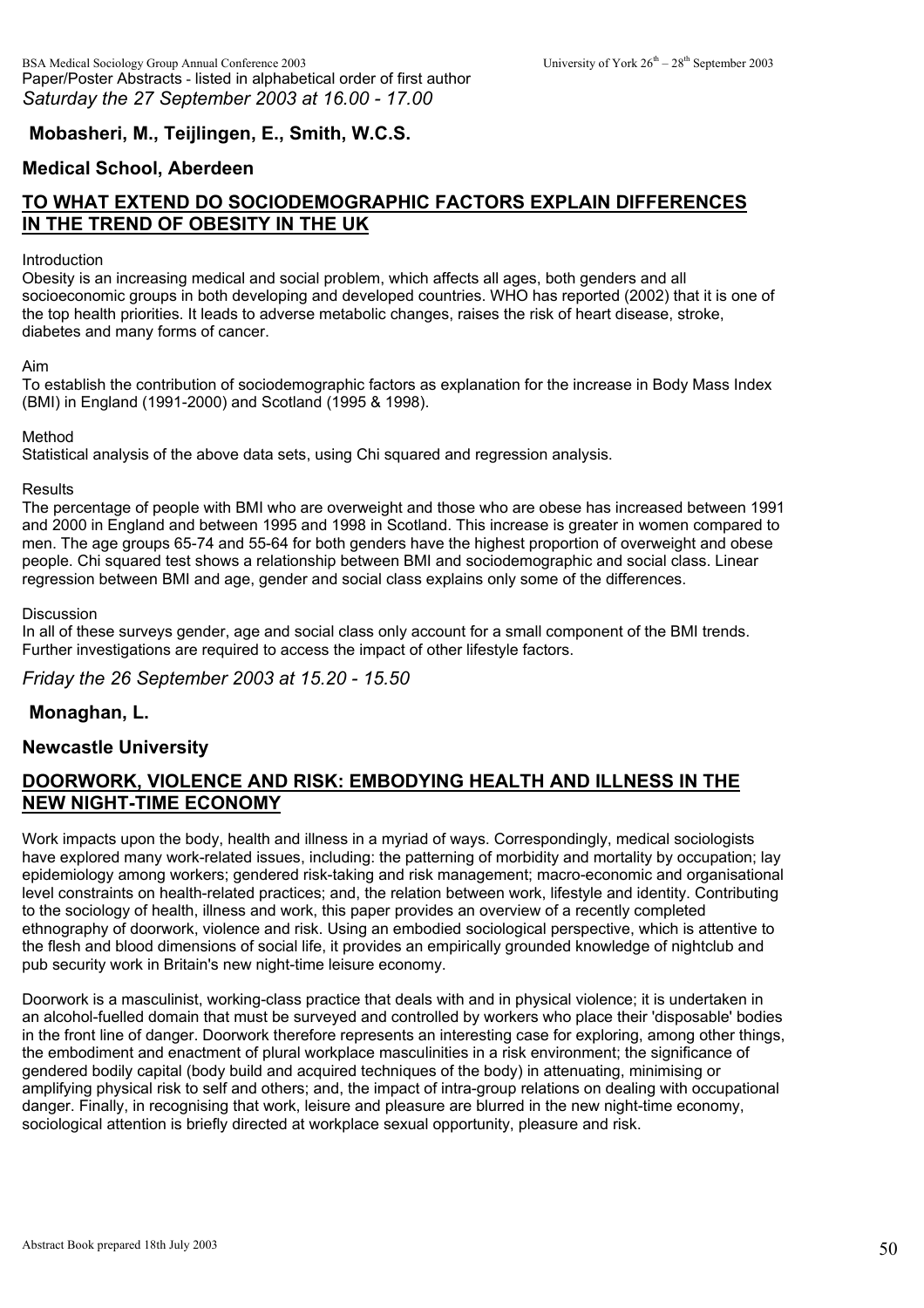### **Moore, R.**

## **University College Dublin**

## **LAMBEGS AND BODHRANS: RELIGION, IDENTITY AND HEALTH IN NORTHERN IRELAND**

Northern Ireland is held by current Western world leaders (perhaps prematurely) as an exemplar of how peace can work. Since 1969 the Province has been synonymous with extreme social division. The basis of this lies in religious affiliation. A striking feature of Northern Irish society is that while religion may be seen as the generic cause of segregation and conflict, it is also tied in to lifestyle, beliefs and wider notions of identity. While in a general sense Catholics and Protestants have a common culture in terms of sharing many of the basic features of modern living in the West, historic beliefs and practices operate to divide this small society. In addition there are other important nuances. Ethnic culture, hinged around religious identity, influences social organisation and everyday life in profound ways. Importantly it can affect potential for assistance from family and friends and the willingness and ability to tap into important resources and information networks. This paper draws on ethnographic research conducted in 1996 and discusses how this significantly influences health and health chances.

*Friday the 26 September 2003 at 15.20 - 15.50*

**Moore, L., Campbell, R., Starkey, F., Sidaway, M., Holliday, J., Audrey, S., Parry-Langdon, N., Bloor, M.** 

### **Cardiff University School of Social Sciences**

### **MRC CLUSTER RANDOMISED TRIAL OF A SCHOOL-BASED, PEER-LED, ANTI-SMOKING INTERVENTION (ASSIST PROJECT)**

#### Intervention

The peer-led intervention is based on a diffusion of innovation approach, in which the most popular and influential pupils in Year 8 are identified, and given training to provide them with the knowledge and skills to intervene with their peers in everyday situations to discourage them from taking up smoking.

#### Methods

59 participating secondary schools were randomly allocated whether or not to receive the intervention in addition to normal smoking education. All 10889 pupils in these schools were asked to complete a baseline questionnaire and to provide a saliva sample. Follow-ups are being undertaken immediately post-intervention, and at one and two years post- intervention.

#### **Results**

Response rates at baseline and first post-intervention follow-up were 93.7% and 91.0% respectively. 27% of pupils in intervention schools reported that they had had a conversation with a peer supporter. The proportion of pupils reporting at first follow-up that they smoked at least one cigarette per week was 6.5% in intervention schools and 8.8% in control schools. Among pupils experimenting with smoking at baseline, 8.5% were weekly smokers at first follow-up in intervention schools and 9.7% in control schools. The paper will also present the results of analyses of data on smoking attitudes, norms and future intentions.

#### **Conclusions**

Results from the first post-intervention follow-up suggest that the intervention has had some effect on the rate of smoking uptake by Year 8 pupils. However, the longer term follow-ups will be the true test of the potential of this approach to reduce smoking uptake in adolescence.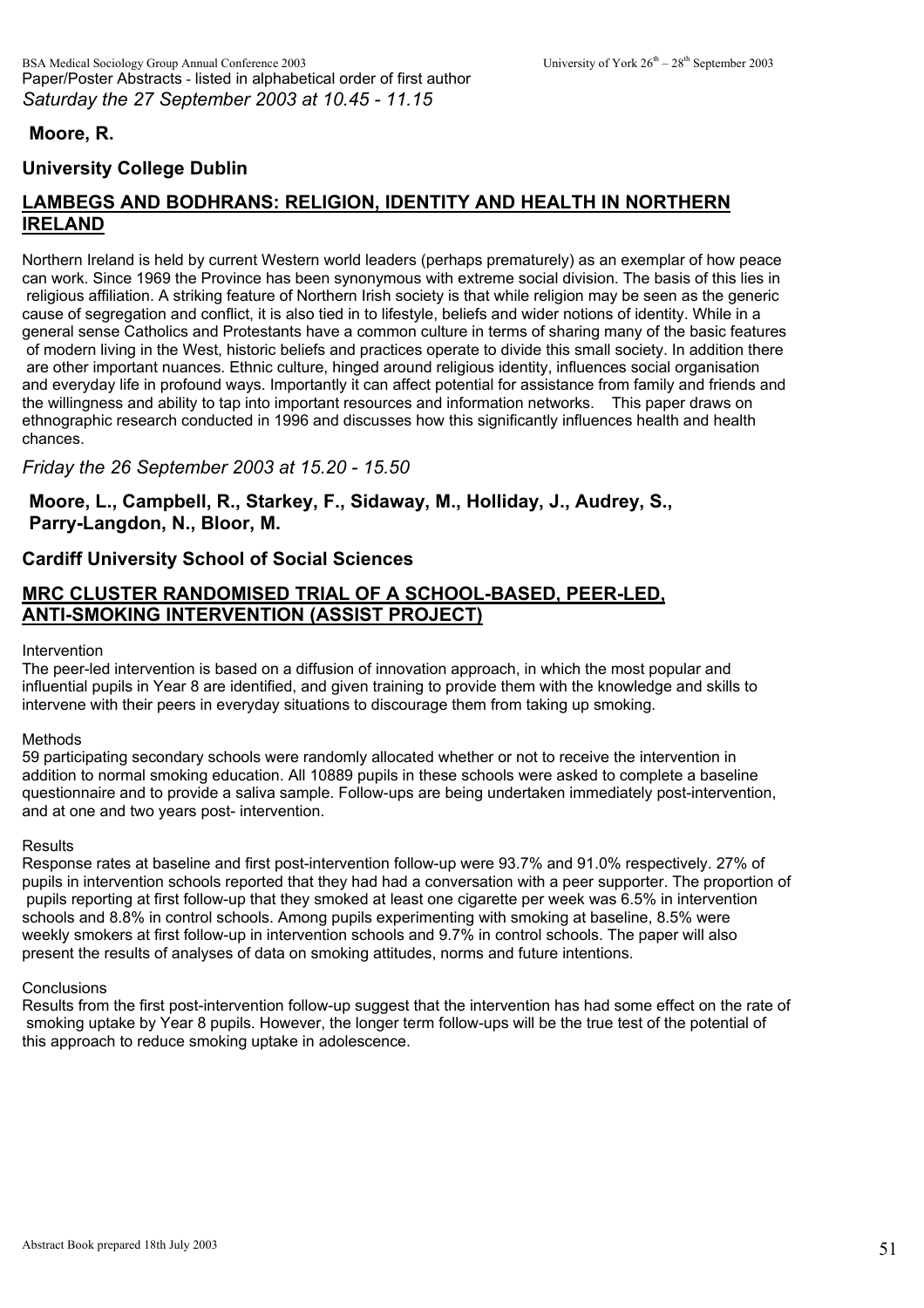### **Moreira, T.**

## **National Guidelines Research and Support Unit, University of Newcastle**

# **COMBINING REPERTOIRES OF EVALUATION IN THE CONSTRUCTION OF CLINICAL GUIDANCE: AN ETHNOGRAPHIC STUDY**

This paper aims to describe and understand the social organisation of knowledge within clinical practice guideline development processes through ethnographic research. It focuses on the types of judgments used by members of guideline development teams.

Ethnographic observation focused on three main sites: two multidisciplinary guideline development groups composed of consultants, GPs, nurse practitioners, pharmacists, patient representatives and a guideline methodologist - and the everyday work of the guideline research and support team - methodologist, statistician, systematic reviewers and secretarial support. The 'social career' of guidelines was followed from the moment when the disease/condition was, as the methodologist put it, "possibly connected to everything" to it becoming a bounded set of relationships, flows and exchanges between different actors relevant for the disease's management.

The paper argues that guidelines groups articulate clinical guidance by working in four different repertoires of collaborative evaluation - agonism, contingency, politics and process - which they constantly confront and combine in the construction of the document. It is argued furthermore that to understand the practices of combination of repertoires it is necessary to observe how group members construct boundary relations between these different forms of judgement.

*Friday the 26 September 2003 at 14.40 - 15.10*

### **Murphy, E.**

### **University of Nottingham**

## **ANTICIPATORY ACCOUNTS: VOCABULARIES OF MOTIVE AND THE ANTICIPATION OF FUTURE HEALTH-RELATED CONDUCT**

C. Wright Mills's called for a truly sociological analysis of actors' 'motive talk', which de-couples the commonsense link between reasons actors give for their actions and their mental state prior to those actions (Mills 1940). Previous theoretical and empirical work in this field has been restricted to just one part of Mills's agenda - the reasons that actors give for untoward acts they have already committed. However, Mills was equally concerned with the reasons which actors offer for potentially untoward future conduct. He hypothesized that the availability of an acceptable 'vocabulary of motive' for future, potentially untoward, conduct might be a determinant of its enactment. In this paper I seek to rehabilitate this lost dimension of Mills's program through an analysis of the talk that women produced during a longitudinal, qualitative interview study of their infant feeding choices. The mundane activity of infant feeding offers an excellent opportunity to examine how actors anticipate and account for possible future untoward action and how such accounts are related to future conduct. The analysis confirms Mills's claim that justifications and excuses may precede as well as follow action, and shows that such anticipatory accounts bear a strong resemblance, in form and content, to the post hoc repair work that actors engage in as they defend untoward action that has already been carried out. It also offers empirical support for the Mills's claim that the ability to generate anticipatory accounts of this nature is a determinant of the enactment of potentially untoward conduct.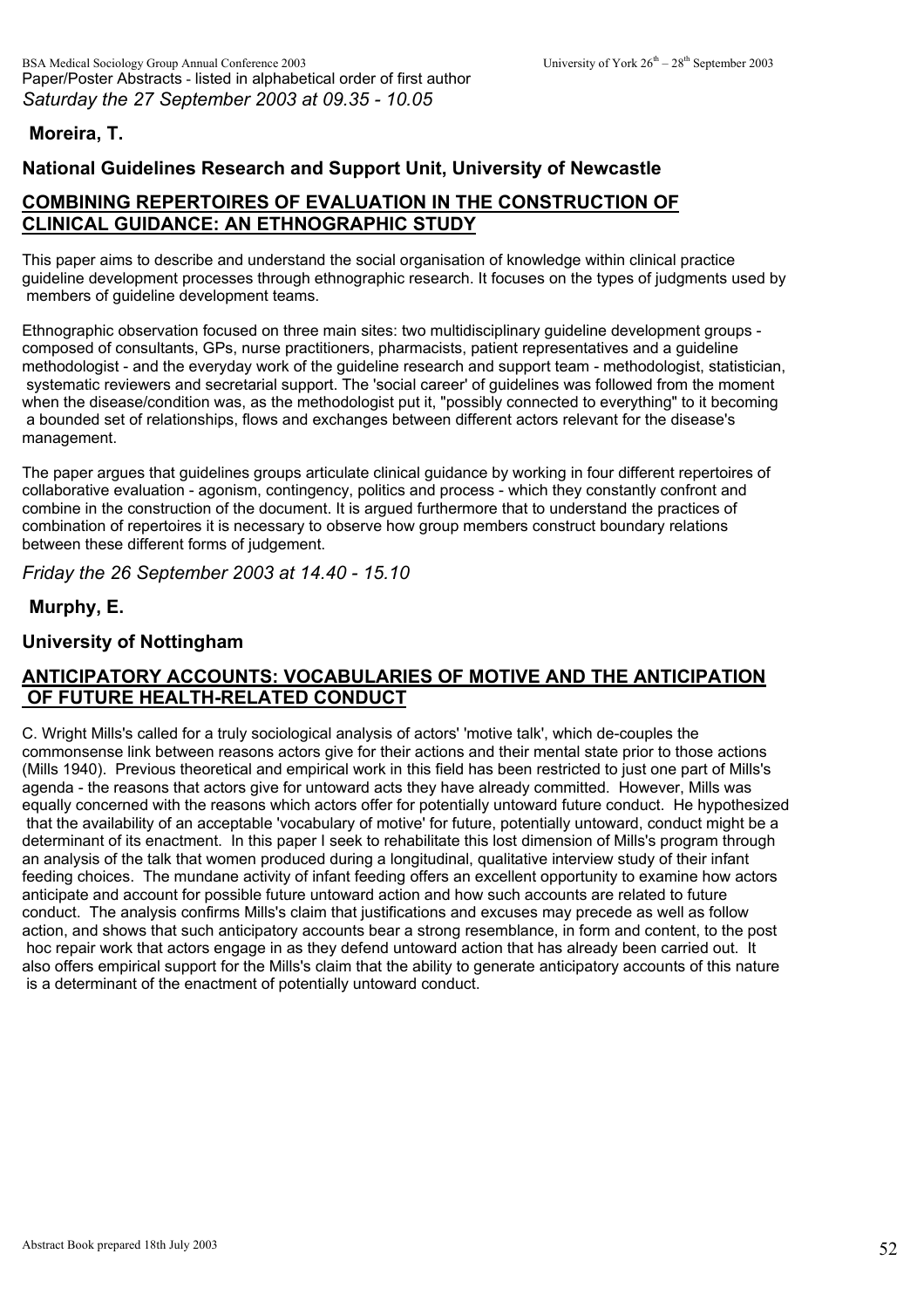### **Nathoo, T., Shoveller, J.A.**

### **University of British Columbia**

# **BUILDING STABILITY: MOTHERING, MENTAL ILLNESS, AND THE RESPONSE OF THE PROFESSIONAL SYSTEM**

Mothers with mental illness are often involved in numerous professional systems, including mental health, health care, child protection, welfare, and family services. Drawing upon in-depth interviews with mothers with chronic and persistent mental illness, this paper describes women's experiences of mothering and mental illness and the ways in which the professional system responds to women, their children, and broader families. Women described the ways in which they attempted to build a stable environment in which they felt supported in managing their mental health and in their parenting. However, many mothers in this study experienced numerous challenges to the process of building stability, including stigma, single parenthood, poverty, and illness-related disruptions such as child apprehension and hospitalisation.

This paper also examines how the professional system influences outcomes for women. As women come into contact with a number of different areas of the professional system, have different experiences and social locations, possess a range of abilities to function, and require different kinds and levels of support, mothers with mental illness present numerous complexities to the professional system. In order to manage these complexities, the system uses the strategies of adapting, decontextualising, and simplifying. As well, women's experiences are shaped by the broader socio-cultural context, including societal views on mothering and mental illness. Although mothers with mental illness can present challenges to the professional system, the system can support women as they strive to develop stability for themselves, their children, and families.

*Friday the 26 September 2003 at 14.00 - 14.30*

**Nazroo, J., McCaffrey, K., Waller, J.**

#### **University College London**

### **BEING CONFRONTED BY THE SEXUALLY TRANSMITTED NATURE OF CERVICAL CANCER: THE IMPACT OF SCREENING POSITIVE FOR HUMAN PAPILLOMAVIRUS**

Human papillomavirus (HPV), a sexually transmitted infection, is accepted to be the primary cause of cervical cancer. Clinical trials are now underway in the UK to evaluate the effectiveness of using HPV testing in routine cervical cancer screening, amid a growing demand to include it in the national cervical screening programme. The research on which this paper is based set out to investigate: how HPV testing and testing positive for HPV influenced perceptions of cervical cancer, how the meanings attached to cervical cancer change if it is conceived as a sexually transmitted infection, perceptions of risk of HPV and cervical cancer, and the consequences of being identified as 'at risk'.

This study uses qualitative methods to explore the beliefs and feelings of women testing positive for HPV in the context of cervical cancer screening. In-depth interviews were conducted with women participating in clinical trials of HPV testing. Purposive sampling was used to ensure that the sample was heterogeneous in terms of age, ethnicity, socio-economic position, marital status, and cytology screening result. Verbatim transcripts were analysed using the framework approach.

Findings reported on here will focus on how and in what ways women acknowledged the sexually transmitted nature of HPV and their status as HPV positive, and how this both shifted their perceptions of cervical cancer and impacted on their identities and biographies.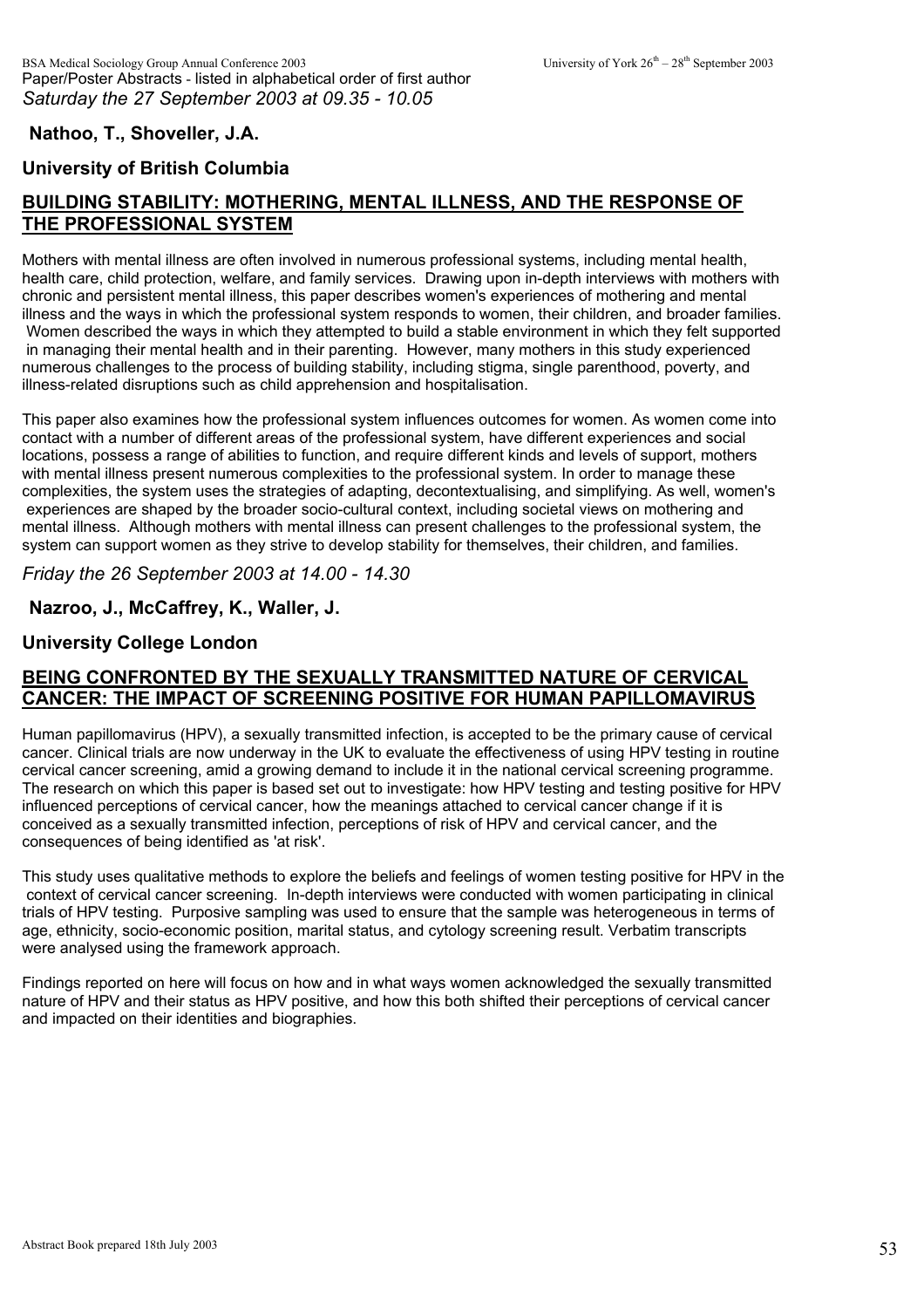## **Nettleton, S., O'Malley, L., Watt, I.**

### **University of York**

# **"I JUST WANT PERMISSION TO BE ILL": A NARRATIVE ANALYSIS OF PEOPLE LIVING WITH MEDICALLY UNEXPLAINED SYMPTOMS**

How do people make sense of, and learn to live with, symptoms of illness which are medically unexplained or remain undiagnosed? This paper reports on an ongoing analysis of the narrative accounts provided by neurology outpatients in England who have long endured profound illness symptoms and yet are living in 'diagnostic limbo'. In common with other chronic conditions, the data reveal that these patients experience 'uncertainty', 'meanings at risk', stigma and so on. However, these dimensions of their experience appear to be intensified by their lack of 'categorical identity'. The stories told by the men and women in this study are perhaps, best typified as ' chaos narratives' (cf Franks) in that they have no clear cut genesis, progression, prognosis or plot. Furthermore the discursive and cultural resources available to them to try and make sense of their symptoms are limited, because symptoms that are not perceived to have a legitimate physical basis tend to be regarded as psychological in origin. Thus those who live in 'diagnostic limbo' hover precariously between partial and provisional psychological and physical explanations for their illness. Maintaining or resurrecting one's sense of self and one's social identity is extremely difficult within the context of the discursive and diagnostic limbo.

*Friday the 26 September 2003 at 16.00 - 16.30*

**Northrop, M.**

### **Anglia Polytechnic University**

### **REPORTING RISK; NEWSPAPER COVERAGE OF OBESITY**

The concept of risk and the formation of the new public health approach have been widely discussed. The role of the media in risk amplification is also a recurrent theme.

This article examines the above issues in relation to newspaper coverage of obesity. Using the "fishing expedition" approach to content analysis, (Krippendorf 1980), Articles from three newspapers were collected for a period of one month, (February 1999). They were then analysed in relation to what information was included and how this was presented.

The analysis was carried out initially by the author and then checked for reliability by colleagues reading the original newspaper articles and comparing their interpretation with that of the author.

*Saturday the 27 September 2003 at 09.00 - 09.30*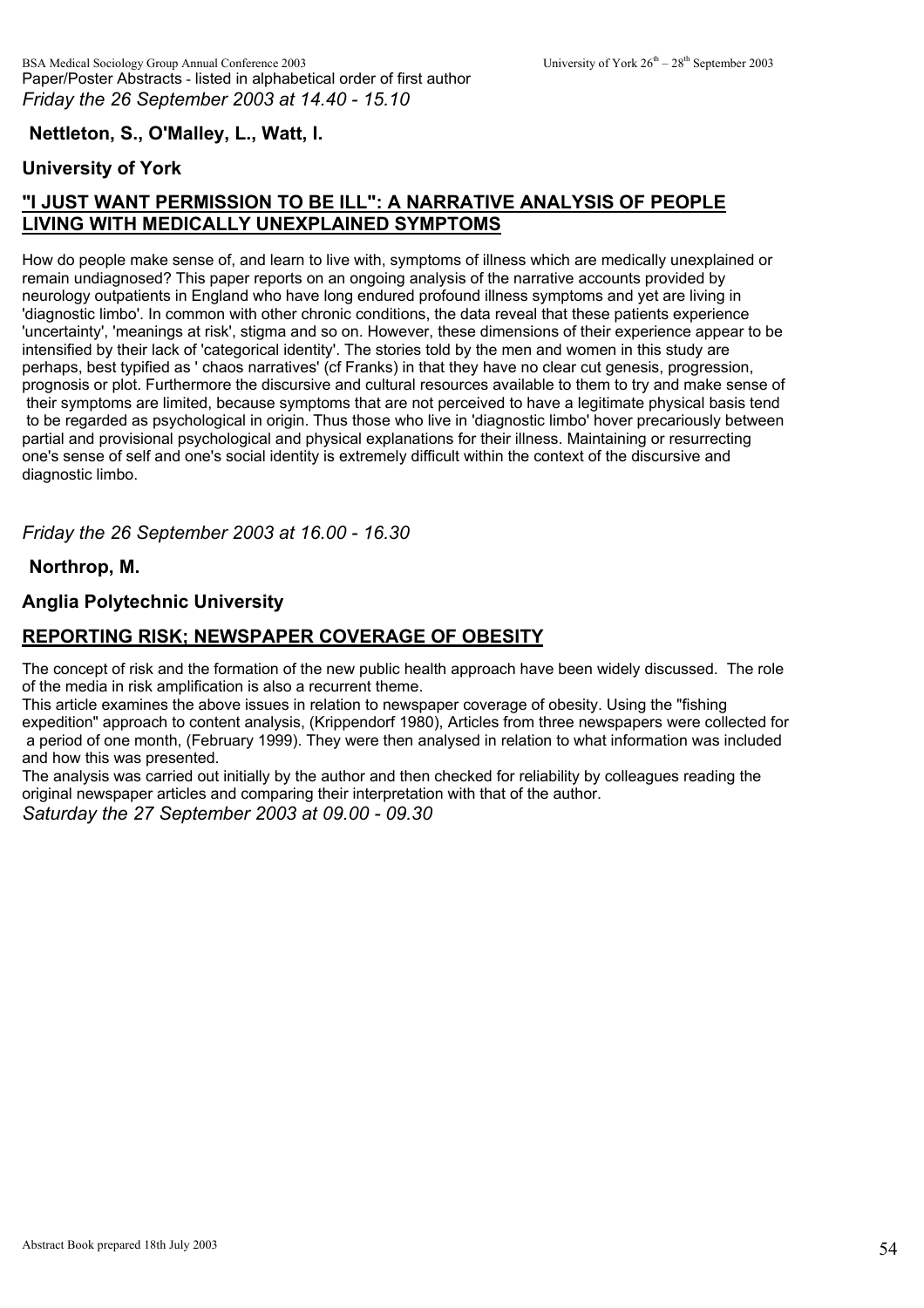# **O'Farrell, B.**

# **Trinity College Dublin**

# **RECOVERING FROM EATING DISORDERS, ESTABLISHING A TRUST BOND WITH AN EMBODIED SELF**

This paper explores the embodied strategies, which are used in recovery from eating disorders. Critically evaluating the available discourses of recovery, including its theorisation, this paper will argue for an embodied understanding of eating disorder, oppositional to medically sanctioned understandings. I will argue that an embodied understanding of Eating Disorder must be the foundation from which to formulate strategies and frameworks for recovery.

My contention is that mistrust, especially the mistrust of the body, which intensifies in modern contexts, is fundamental to eating disorder. Conversely, recovery is contingent upon the development of a trust bond with the body, a trust bond with an embodied self.

I will argue that this approach to eating disorder demands a critique of conventional medical treatment options. Employing the theories of Foucault (1990), Turner (1987) and Hepworth (1991) to point up conventional medicines involvement in the maintenance of social order with respect to the controlling of bodies, I will argue that conventional medicine consolidates mistrust of the body and that furthermore that the "lines of force" operating discursively through the institution of conventional medicine perpetuate this mistrust. Since establishing a "recovered" self is contingent upon the formation of a trust bond with an embodied self I propose that the Natural/Alternative Medical perspective provides a more suitable foundation for the formulation of strategies to help people with eating disorders.

#### *Sunday the 28 September 2003 at 09.00 - 09.30*

#### **O'Malley, L., Nettleton, S., Burrows, R., Leader, B., Watt, I., Muncer, S.**

### **University of York**

### **TECHNOLOGY, INEQUALITY AND HEALTH: THE EXPERIENCES OF PARENTS AND CHILDREN IN THE MANAGEMENT OF CHRONIC ILLNESS**

This paper draws on data derived from qualitative interviews with parents who are involved with the daily management of childhood asthma, eczema and diabetes to explore the meanings and use of e-health information. The paper examines whether having access to the internet makes a difference to the day to day management and lived experiences of these chronic conditions. The study was carried out in three localities in the UK which differ in terms of their social deprivation and the proportions of households which have internet access. The findings contribute to ongoing debates regarding inequalities arising from the 'digital divide'. These arguments resonate with the notion that 'digital exclusion' is not just a

function of access, but perhaps one of the 'better equipped' being able to engage with these technologies in ways that may advantage them further. Such assertions add weight to the assumption that the 'information rich' will invariably achieve better health and welfare outcomes than the 'information poor'. The data presented in this paper enable us to throw light on what it means to be information rich or poor. It reveals the ways in which people use, access, and interpret information and the extent to which they act upon it. It becomes apparent that the relative merits and demerits of being able to access on-line health information are not straightforward and consequently we can begin to question the extent to which the internet places patients in an advantageous position when it comes to the everyday, routine management of chronic illness.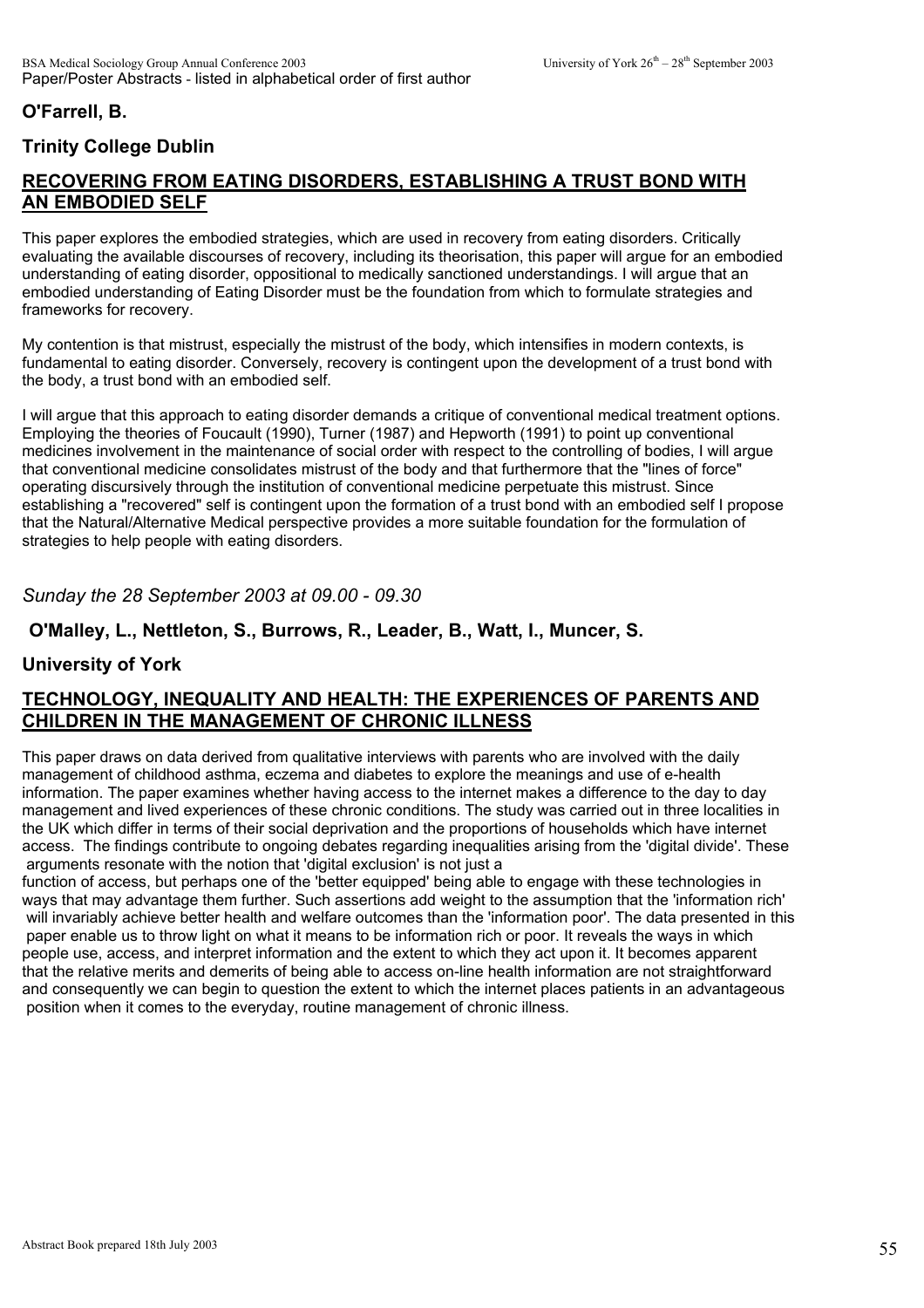# **O'Neill, M., Williams, G.**

## **Cardiff University**

# **METHODOLOGY IN PARTICIPATORY ACTION RESEARCH: ANYTHING GOES?**

One of the defining attributes of participatory action research (PAR) is that it involves turning "lay" people into researchers. The ethos that informs this approach is that people learn or understand best, and more willingly apply what they have learned, when they do it themselves. However, an integral part of the PAR approach, as in any other research, is the collection of data. Social science data collection principles and methods are often alien to lay people who lack specialist expertise. If people are to take ownership of "doing it themselves" there is a need to utilise and develop indigenous forms of knowledge collection in partnership between academics and lay people in order that all participants can contribute to the PAR process. As in most other areas of this type of research this approach can challenge established ways of doing things and so, in relation to data collection methods, the process may contest what have traditionally been characterised, by academics, as 'rigorous', 'robust' and 'validated ' forms of data collection. This paper discusses the development of new, innovative and reciprocal action research models and methodologies, which have transcended the inherent tensions in the action research process. Theses issues are illustrated with reference to PAR with 'hard to reach' populations in South Wales.

*Sunday the 28 September 2003 at 09.00 - 09.30*

**Owen, C.**

### **University of Derby**

## **RISK, MORALITY AND PLEASURE IN PRACTICE: THE CONSTITUTION OF NARRATIVES OF RISK IN PUBLIC AND IN PRIVATE**

This empirical study uses a discussion group and in-depth semi-structured interviews to explore how discourses around the concept and management of risk are taken up, internalised and interpreted by a sample of health promotion professionals and how narratives of risk are constituted and operationalised within the reflexive project of self-construction. This endeavour, the research suggests is not so much driven by the imperatives of discourse, expert knowledges and threats but by the imperatives of self-construction. An explanatory insight is offered into the ways in which the power relations between the reproducers of institutional health risk imperatives and the individuals who are also produced by them are managed in the same body; that is a phenomenology of power relations and risk narrative.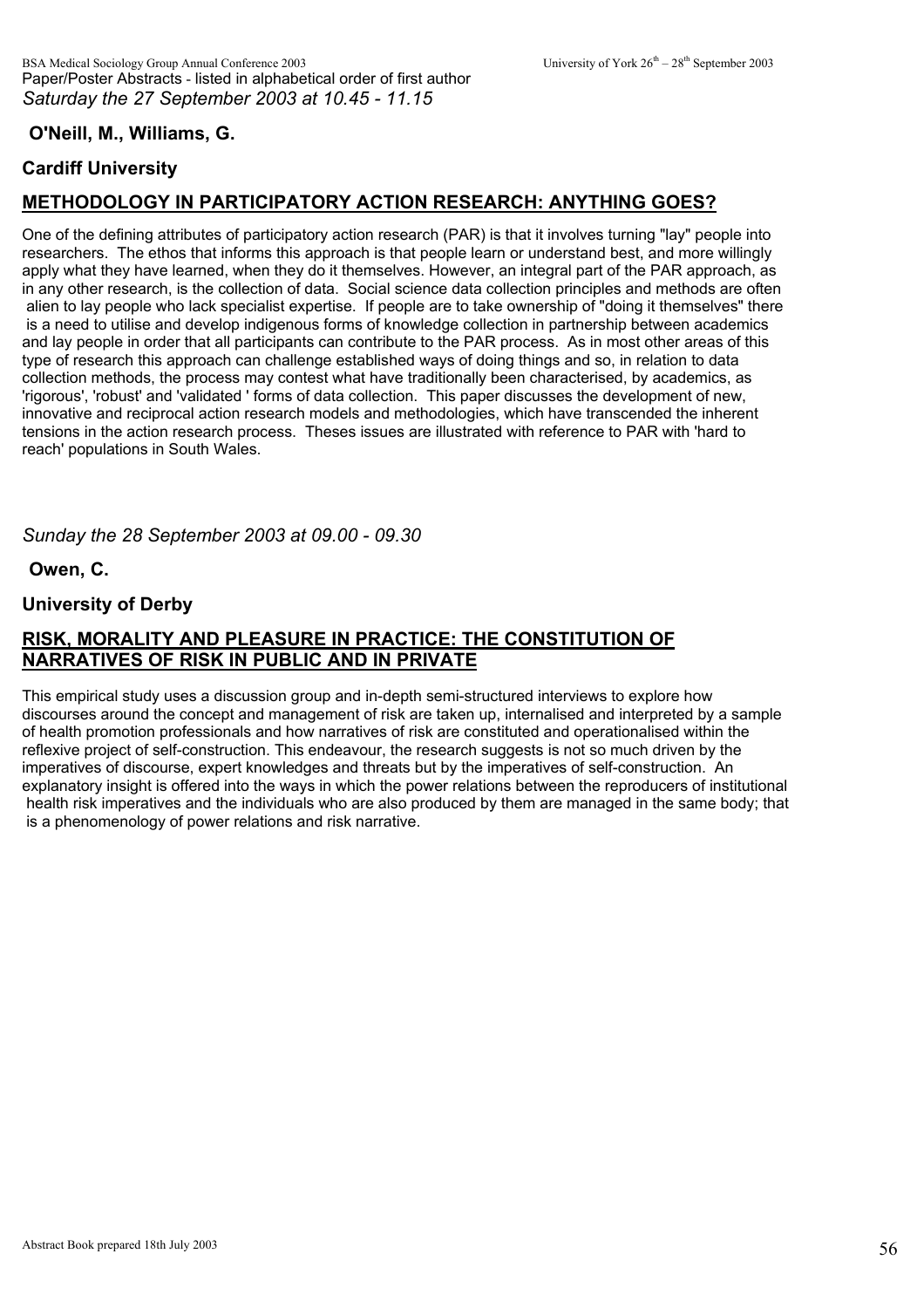### *Saturday the 27 September 2003 at 16.00 - 17.00*

# **Panagos, M., Haimes, E., Richardson, D.**

## **University of Newcastle upon Tyne**

# **PARENTAL RIGHTS OF WOMEN WITH HIV SEROPOSITIVE STATUS**

This poster draws on empirical research undertaken on women affected and infected by HIV/Aids in relation to their perception of reproduction within an HIV testing context. The primary objective is to address how decision-making is socially constructed, to report some findings of the study undertaken throughout different parts of the UK and to conclude with a discussion of psychosocial and ethical implications raised on a family social policy level relating rights of 'informed consent', 'privacy and confidentiality', and 'public order' to that of the 'principle of finitude' while living in a 'risk' society to male and female reproductive rights, such as that of knowing of one's HIV status as opposed to not, and that of HIV parenting. The sample was drawn from a variety of settings, including an academic setting, self-help groups and governmental and non-governmental organisations throughout the country. Data was drawn from a questionnaire evaluated by SPSS and twenty-four in-depth semi-structured qualitative interviews in the UK among women of an unknown or a known positive or negative HIV serostatus. The method of membership categorization device {MCD} was employed to analyse women's responses and to examine the way in which they make sense of daily phenomena and interpretations of notions of 'reproduction', 'rights' and 'HIV testing' by attaching to categories assumptions about their characteristics. Grounded theory and phenomenology were adopted into my data analysis. Women linked HIV infection with notions of 'stigma' and 'risk' in relation to reproductive choices in both everyday life and an HIV testing context.

### *Saturday the 27 September 2003 at 14.35 - 15.05*

#### **Papadopoulos, I., Lees, S., Tilki, M.**

#### **Middlesex University**

### **CHALLENGES TO CULTURAL COMPETENCE TRAINING WITH HEALTH CARE WORKERS**

The authors have conducted training courses with health care workers in a variety of settings and disciplines. Drawing on their experiences and a research study this presentation will discuss the barriers and enablers to conducting such training. Whilst the research study focused on providing cultural competence training to mental health care workers, training has also been provided to a range of teams from physiotherapists, to transcultural community mental health workers who specialise in providing services to refugees and people from minority ethnic groups and to student nurses from different European countries. The training is based on the Papadopoulos, Tilki, Taylor and Lees model for developing cultural competencies. Cultural competence is now considered essential for all health care professionals; however, despite the considerable effort being invested in this currently up and down the country, there is no common agreement as to its definition, or the best ways to promote it. The presentation will outline the approaches used by the authors and will discuss the impact of variables such as context, professional background, years of professional experience, nature of clients, peer influence, etc in order to highlight the challenges which such training may pose.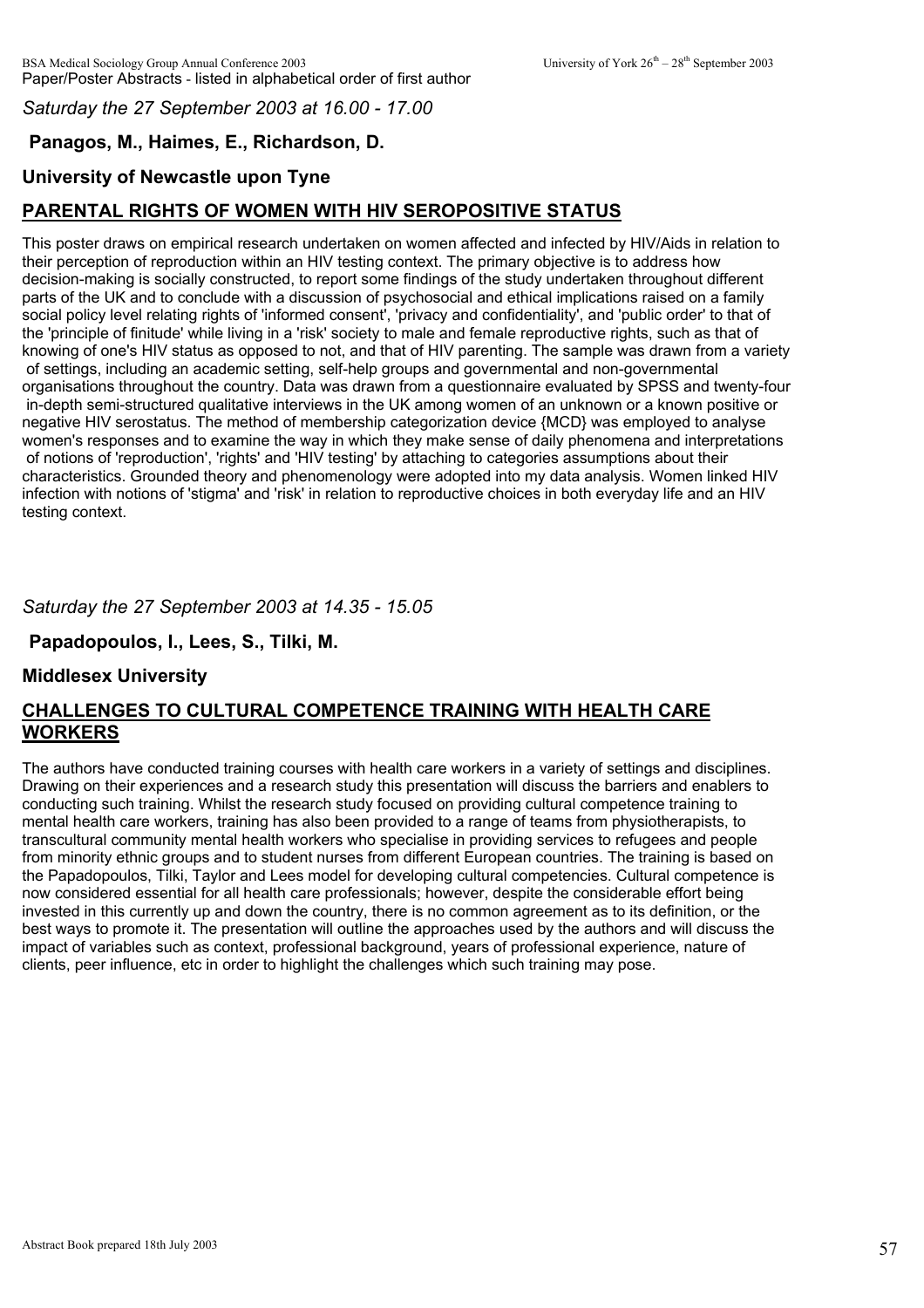*Saturday the 27 September 2003 at 16.00 - 17.00*

# **Ali, A., Kinsella, F., Merrell, J., Murphy, F., Philpin, S.**

# **University of Wales, Swansea**

# **IDENTIFYING THE HEALTH AND SOCIAL CARE NEEDS OF INFORMAL CARERS WITHIN A BANGLADESHI COMMUNITY IN SOUTH WALES**

#### **Objective**

To identify the health and social care needs of informal carers caring for an adult dependant within a Bangladeshi community in South Wales.

#### Method

A qualitative study was conducted using focused interviews with a sample of 20 Bangladeshi informal carers, who were caring for an adult dependant. A combination of purposive and snowball sampling was utilised. Interviews were conducted in the carers' preferred language and were audiotaped, transcribed and translated into English. Verification of the translated transcr ipts was conducted. Thematic analysis was used to analyse the data.

#### Findings

The findings indicate the complexity of informal carers' needs and the following key themes were identified: carers' perceptions and experiences of their role, including carers' understanding of their dependants' conditions; the influence of cultural factors on informal carers' needs and carers' experiences of health and social care provision.

Carers reported that caring for their dependants was an 'honour and aprivilege'. The caring experience was mediated through a number of cultural elements including religious beliefs, caring obligations, language and isolation as a result of migration. The carers demonstrated limited knowledge regarding health and social services available and a perceived lack of understanding of the Bangladeshi culture by service providers was identified. Material issues related to socio-economic status, housing and social exclusion compounded carers' experiences.

#### **Conclusion**

Health and social care needs of the Bangladeshi informal carers interviewed are not being met. Recommendations to improve the accessibility, acceptability and appropriateness of health and social services to improve future provision are proposed.

*Saturday the 27 September 2003 at 11.55 - 12.25*

# **Pitson, L., Williams, C., Hundt, G., Spencer, K., Heyman, B., Sandall, J.**

# **James Clerk Maxwell Building,**

# **PERCEPTIONS AND KNOWLEDGE OF DOWN'S SYNDROME, AND DECISIONS ABOUT SCREENING IN PREGNANCY**

Following the publication of national guidelines for antenatal screening, most expectant parents in the UK can expect to be offered a screening test to determine the probability of the foetus having Down's Syndrome. If they choose to have this test and the foetus is found to be at 'increased risk' of having Down's Syndrome, invasive diagnostic testing is offered. If this offer is accepted and the foetus is diagnosed as having Down's Syndrome, parents then face the choice of continuing or terminating the pregnancy.

Decisions by prospective parents about screening, invasive testing and termination for Down's Syndrome are shaped by personal and social circumstances, together with an often complex set of moral beliefs, perceptions and attitudes. In this paper, I will focus on and explore the particular influence of perceptions of the nature and implications of Down's Syndrome itself. I will link this discussion with wider sociological debates about the social meaning and perception of disability, as recently explored in similar contexts by thinkers such as Priscilla Alderson.

I will draw on data from a study of innovations in prenatal screening, funded by the MRC and the ESRC under the Innovative Health Technologies Programme and carried out in two NHS Trusts. Data include in-depth interviews with pregnant women and their partners, and a postal survey of 1,000 pregnant women receiving maternity care across both Trusts.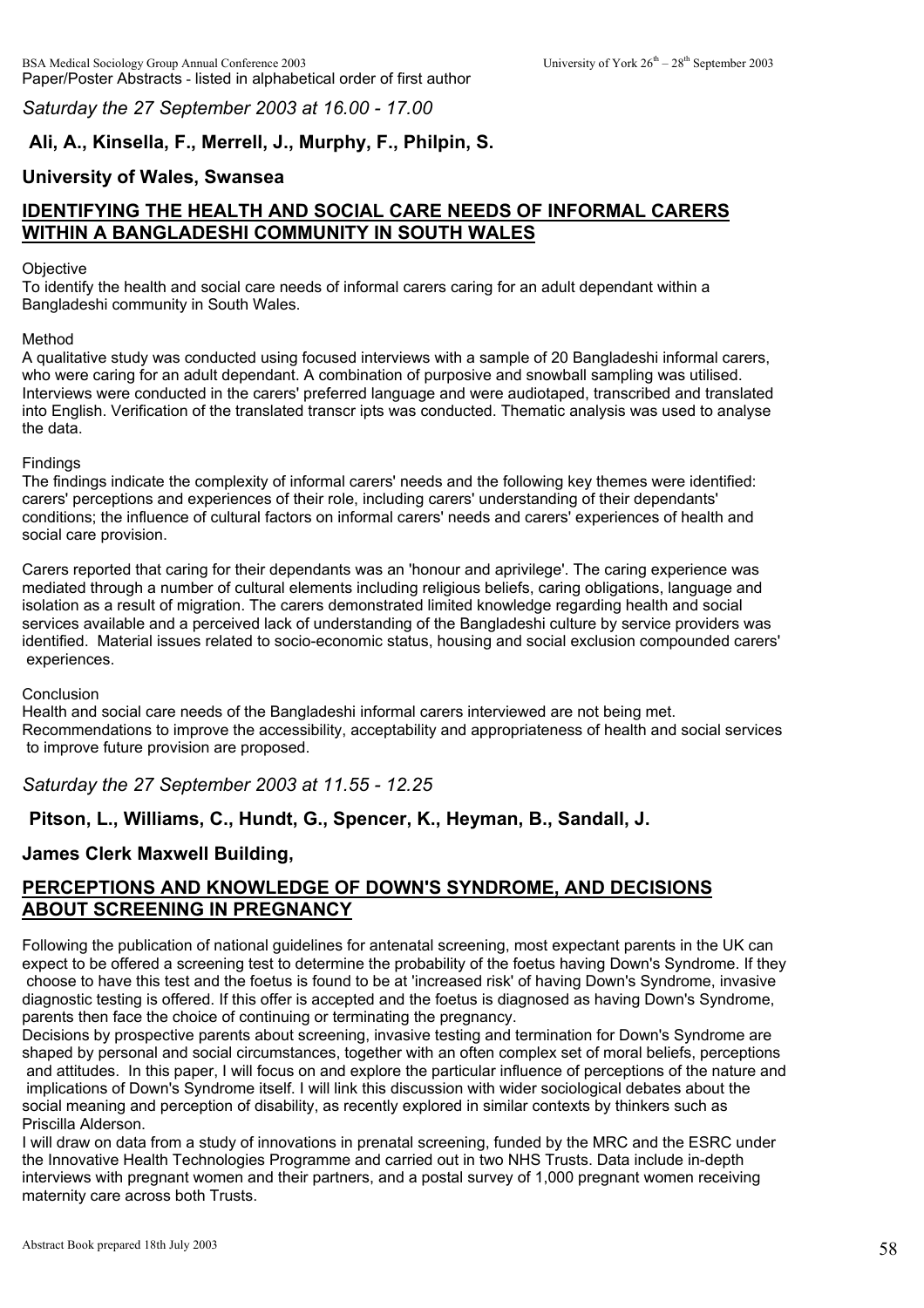*Saturday the 27 September 2003 at 09.00 - 09.30*

# **Pope, C., Goodwin, D., Mort, M., Smith, A.**

## **University of Bristol**

# **DOGS THAT DON'T BARK IN THE NIGHT - ANAESTHETIC MANTRAS AND WHAT HAPPENS IF THEY ARE NOT SAID**

As part of a large qualitative study of expertise in anaesthesia we gathered data relating to the induction of, and emergence from, general anaesthesia. The data presented in this paper are taken from observations of, and interviews with, anaesthesia personnel, supplemented by other material drawn from the personal experience of the authors. What anaesthetists say to their patients as they go to sleep and wake up again and the functions of this talk has not, to our knowledge, been explored. From our observational work, we noted distinct patterns of speech that were often repeated in a soft, rhythmical manner. We called these 'anaesthetic mantras' and delineated three broad categories of mantra: functional, descriptive and metaphorical. Mantras appear to serve many purposes, for example they reassure the patient whilst also signalling to others that induction is taking place, thus helping to ensure that it is accomplished successfully. Some of the interview data suggested that a failure to deliver the appropriate mantra during induction disrupts the smooth, predictable sequence of events. Our question is, given the important differences between interview and observational data, do these interview accounts provide a negative case (like Sherlock Holmes' "dog that did not bark") or should they be treated as stories that anaesthetists tell?

### *Saturday the 27 September 2003 at 10.45 - 11.15*

### **Porter, M., van Teijlingen, E., Bhattacharya, S., Campbell, D., Hall, M., Mollison, J., Templeton, A.**

### **University of Aberdeen**

## **CHOOSING TO HAVE ONE CHILD: DEFENDING THE INDEFENSIBLE**

Falling birth rates throughout the developed world including the U.K., have prompted media interest in women who choose to be childless or to have only one child. Only children are widely perceived as selfish, spoilt and lonely and their parents as selfish and irresponsible. Existing research does not support these views of only children or of their parents.

This paper is based on tape-recorded interviews with 49 women who had only one child or who had left a gap of five or more years before having another child. They were a representative sample of a wider cohort of 1117 women giving birth by caesarean section in Aberdeen between 1980 and 1995 who responded to a postal questionnaire about their experiences.

The paper discusses respondents' reasons for having only one child and their views of the advantages and disadvantages of being an only child. It shows that where women deliberately chose this course of action they tend to be defensive, possibly because of others' reactions to this non-normative choice. Most women in stable relationships had experienced some social and/or medical pressure to have more children. Those who had a large gap between children also tended to be defensive, arguing that the gap was not an issue. When there were problems, however, they often attributed them to the larger than average age gap.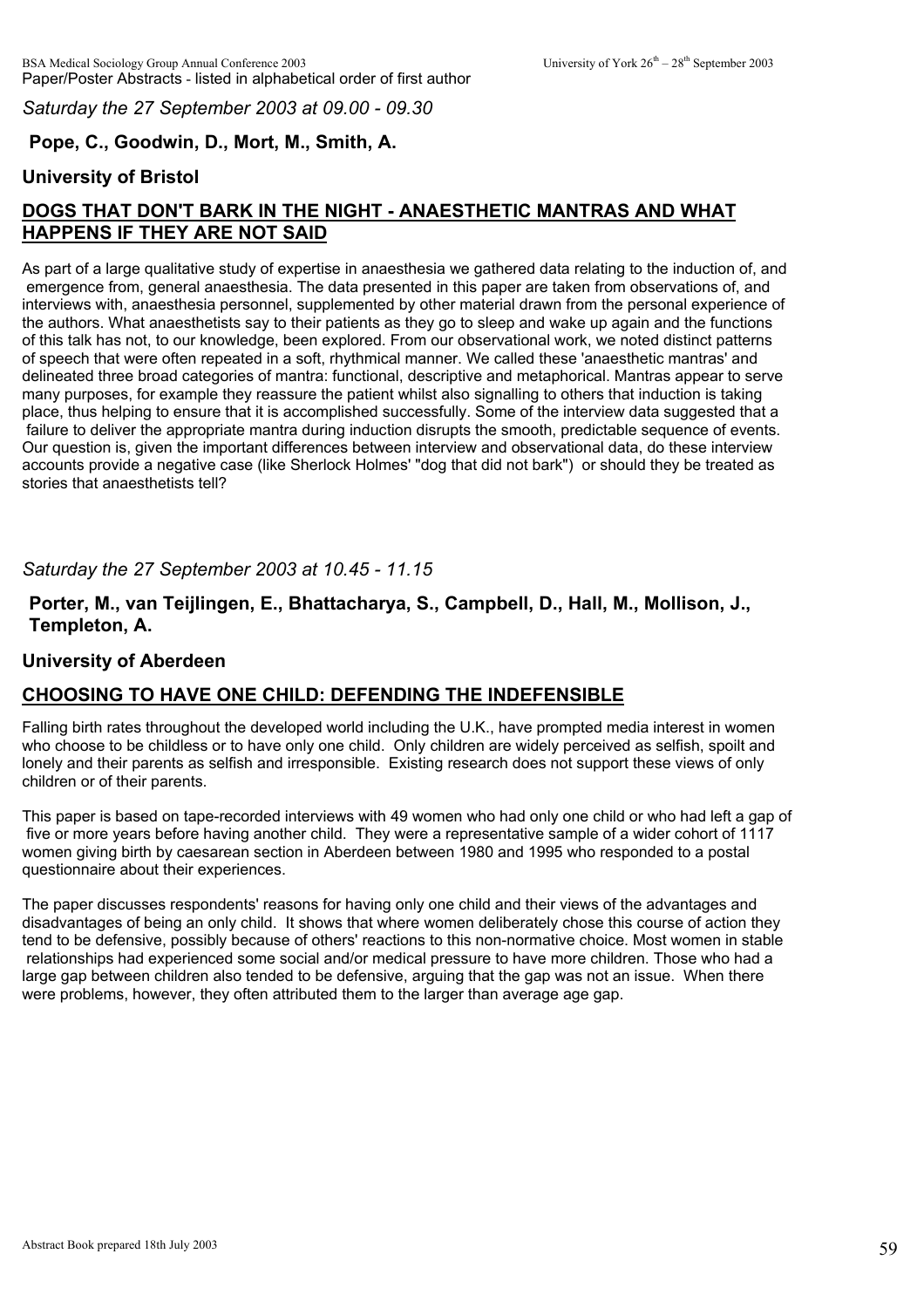*Friday the 26 September 2003 at 14.40 - 15.10*

# **Potts, L.K.**

## **York St John College**

# **'HARNESS THE POWER OF A NUMBER OF BRAINS': RETHINKING AETIOLOGY OF BREAST CANCER**

Recent research (part of the ESRC 'Science in Society' programme) considers the legitimate/authoritative understandings of breast cancer aetiology, from health policy makers and epidemiologists, alongside women's perceptions of local environmental risks. The project combined a collective mapping exercise with individual life-narrative recounting, by inviting stories of participants' lived environment around times of life believed to be of particular vulnerability to environmental hazards. Interviews with the 'professional experts' revealed the normative paradigm of breast cancer aetiology, and a diffuse, disembodied knowledge of local environmental hazards. Local women's perceptions of hazards were more specific, and informed by a different discourse of risk; there were also marked differences between women who had had breast cancer, and those who had not, suggesting how issues of trust and embodied knowledge are significant here. The potential for dialogue between these different knowledge discourses, generates, I suggest, a substantive epistemological challenge to current epidemiological thinking and practice. This work also demonstrates the usefulness of a technological tool, GIS-P (geographical information systems for participation), as a means for community engagement in scientific decision making, and so to a dynamic citizen engagement with governance. As a participatory approach to public health, the tool could usefully be applied more extensively, and in relation to many other health issues. And since the approach demands a broad, holistic understanding of health determinants in a community, it has the potential, too, to re-frame traditional policy paradigms and to yield a deeper ecology of health.

### *Sunday the 28 September 2003 at 09.00 - 09.30*

## **Prout, H., Evans, M., Prior, L., Tapper-Jones, L., Butler, C.**

## **Health Centre, Maelfa Cardiff**

### **BARRIERS TO INFLUENZA IMMUNISATION IN OLDER PEOPLE (PRELIMINARY FINDINGS)**

Influenza in older people is a major cause of hospitalisation and mortality during winter months. In spite of studies, which show that influenza vaccine is both safe and effective, vaccine uptake in older people still remains sub-optimal. This study investigated beliefs regarding flu and the flu jab of older people and primary care staff in the Bro Taf area of South Wales to promote flu vaccine uptake in older people.

Stage one of this study used in-depth interviewing with 54 people aged 65 years and over, while stage two used in-depth interviewing with 27 primary care staff; 9 GPs, 9 Practice Nurses and 9 receptionists.

Results of stage one identified that the majority of those interviewed did not feel at risk from flu whilst potential and actual side effects of the flu jab were reasons for low uptake. Preliminary results of stage two indicated that many staff felt that flu is serious for older people although not a major problem for healthy older people. Moreover, many staff felt that if flu jab payments to practices were terminated, then flu jab uptake would decrease.

To conclude, clear communication of the risks of flu, particularly to healthy older people are an important determinant of flu vaccine uptake. Health professionals can promote immunisation both by personalising the risk of catching flu and by tackling misconceptions about side effects. Primary care staff need also recognise the risks of flu to healthy older people, while financial reimbursement for flu jab administration should still be prioritised.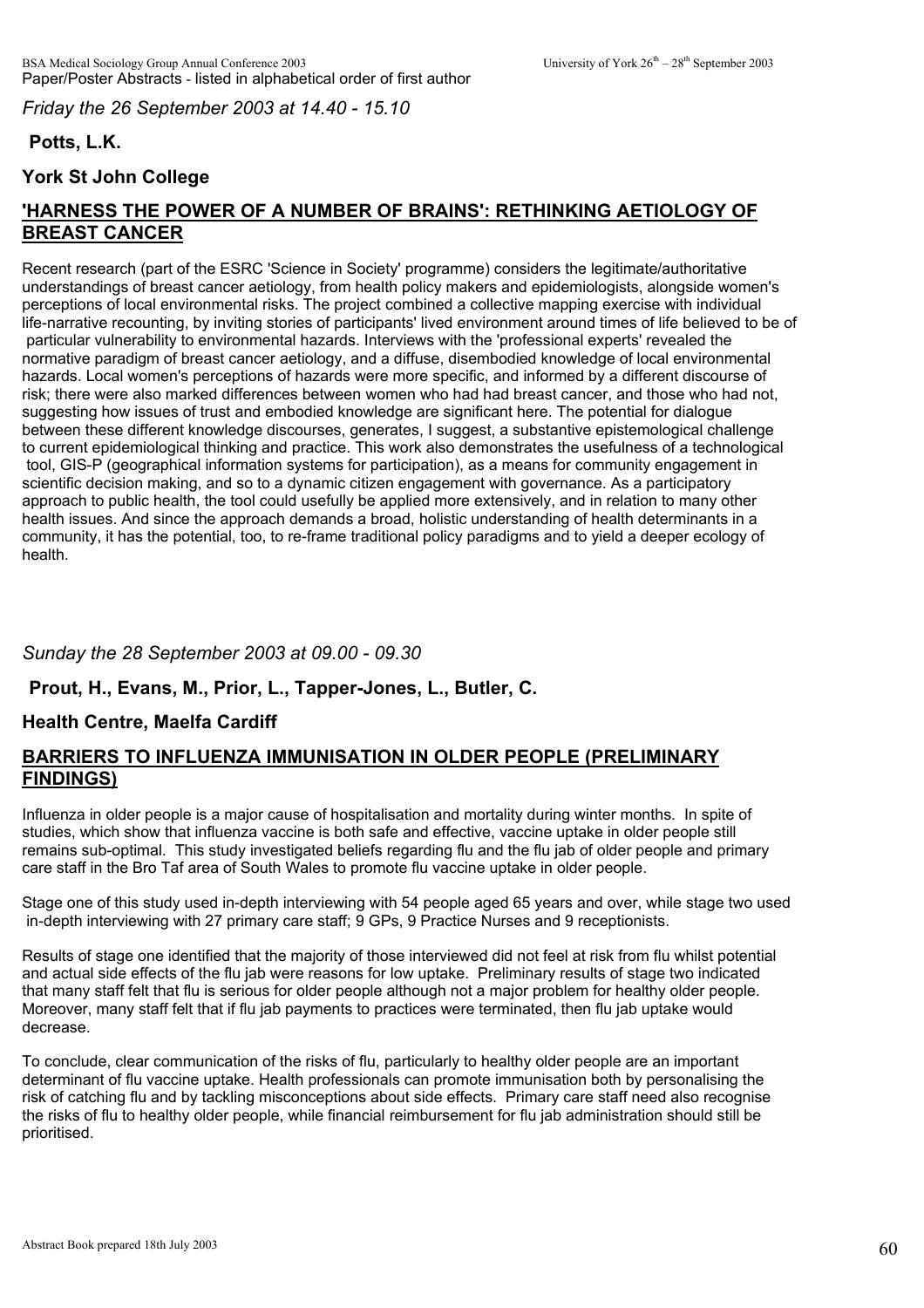*Saturday the 27 September 2003 at 09.35 - 10.05*

# **Rapley, T., Finch, T., May, C., Moreira, T., Heaven, B.**

# **University of Newcastle upon Tyne**

# **HYBRID MEDICINES: TECHNOLOGIES AND SUBJECTS IN PRIMARY CARE**

Technological solutions to problems of knowledge and practice in health care are routinely advocated. Drawing on a series of empirical studies of new technologies of practice, this paper explores the ways that these new systems of practice are being deployed as intermediaries in interactions between clinicians and their patients.

Central to this analysis is the apparent conflict between two important ways of organising ideas about practice in primary care. First, a shift away from the medical objectification of the patient, towards patient-centred clinical practice in which patients' heterogeneous experiences and narratives of ill-health are qualitatively engaged and enrolled in decisions about the management of illness trajectories. Second. the mobilisation of evidence about large populations of experimental subjects revealed through an impetus towards evidence-based medicine, in which quantitative knowledge is engaged and enrolled to guide the management of illness, and is mediated through clinical guidelines.

The tension between these two ways of organising ideas about clinical practice is a strong one, but both impulses are embodied in new 'technological' solutions to the management of heterogeneity in the clinical encounter. Technological solutions themselves, we argue, embody and enact these tensions, but may also be opening up a new array of hybrid practices \* technogovernance \* in which the heterogeneous narratives of the patient-centred encounter can be resituated and guided.

### *Saturday the 27 September 2003 at 10.10 - 10.40*

**Redley, M.**

## **The University of Edinburgh**

## **DELIBERATE SELF-HARM THE PATIENT AND PSYCHIATRIST ENCOUNTER**

The presentation is based upon 2 data sets, 31 qualitative interviews with hospital based psychiatrically trained medical personnel and 50 qualitative interviews with non-psychotic self-harm patients (by overdose). The psychiatrically trained medical personnel have assessed the non-psychotic self-harm patients and in both data sets the reasons why the overdose was taken are discussed.

Using a social constructivist methodology that enables the patients' and the psychiatrically trained medical personnels' accounts to be given equal ontological status the analysis discusses some striking parallels between how these lay and professional accounts explain why an overdose was taken: both psychiatrically trained medical personnel and patients see self-harm as environmentally determined. Both psychiatrically trained medical personnel and patients see themselves as powerless to change the determinating environment.

Both psychiatrically trained medical personnel and patients see the other as morally deficient: medical personnel don't listen and self-harm patients are not motivated to take medical advice. Self-harm patients seek to avoid moral responsibility for self-harm (putting the responsibility else where) and psychiatrically trained medical personnel do not hold self-harm patients morally accountable for taking an overdose (though they do hold them morally responsible should they cause 'trouble' on the hospital ward).

The paper discusses these parallels by considering why psychiatrically trained medical personnel do not appear to credit self-harm patients as theoretic actors (morally responsible agents) and how this might explain the absence of empathy in these patient-psychiatric encounters: listening out for risk factor but not listening to the patients.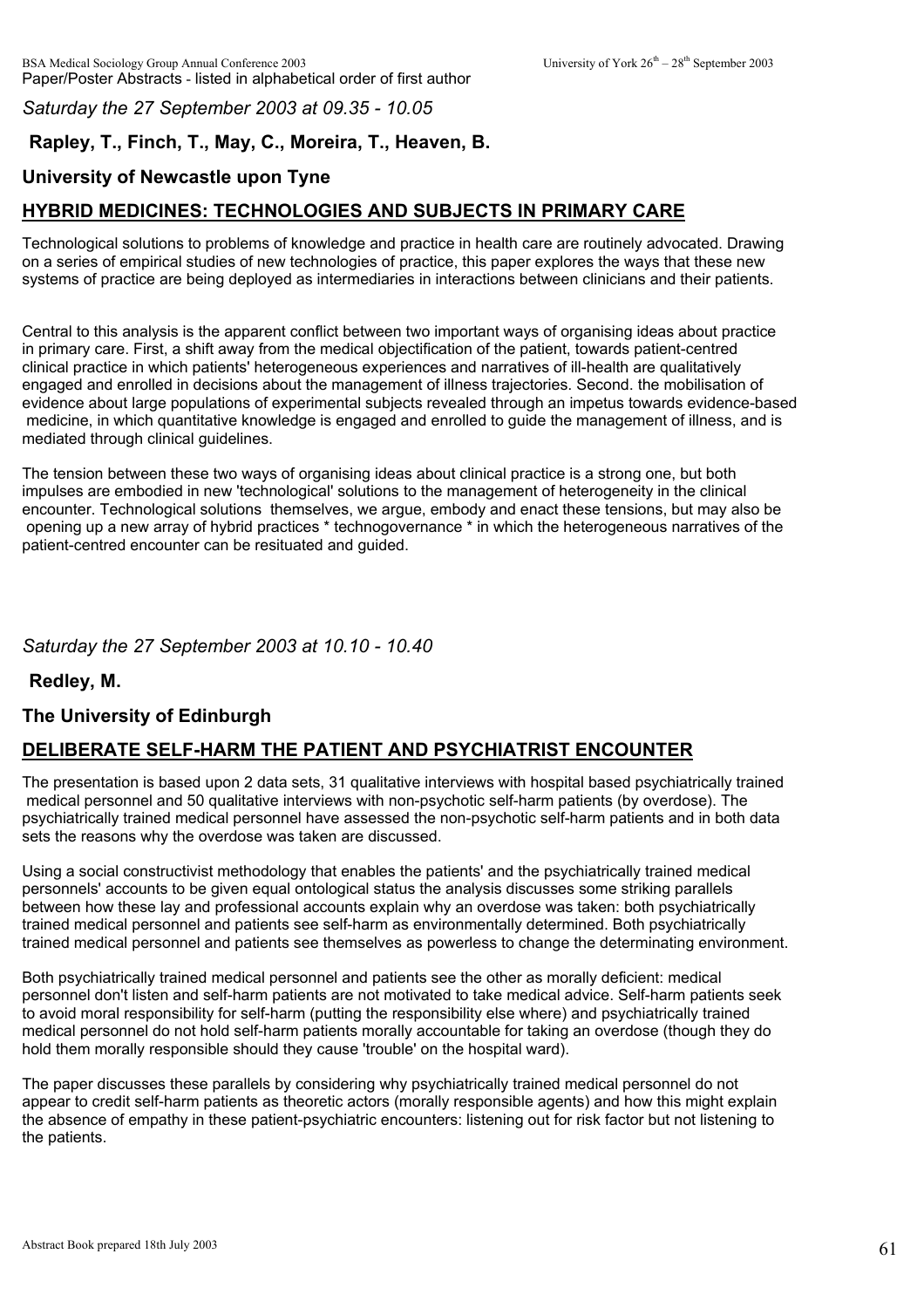*Friday the 26 September 2003 at 14.00 - 14.30*

## **Regan de Bere, S., Britten, N., Petersen, A.**

### **University of Plymouth,**

## **OUT OF THE DISSECTING ROOM: IMAGES OF THE BODY, LIFE AND DEATH IN MEDIA DEBATES ABOUT THE NON-USE OF CADAVERS IN MEDICAL EDUCATION**

Using dissection to understand anatomy has long separated medicine from other established sciences, and provided it with a distinct sense of professional identity. However, recent high profile and controversial media coverage (e.g. the 'Alder Hey affair', unethical organ bio-banks and alleged trafficking of body parts, diseased corpses and so on) has questioned the autonomy of the medical profession in using cadavers for dissection, prompting more public debate about anatomy teaching. At the same time, moves towards using new technologies to simulate or replicate living bodies have also come under harsh media criticism, this being most often based on cultural, (rather than purely pedagogic) arguments. These dissection/non-dissection debates emphasise the ways in which our bodies, even in their inanimate states, have significant cultural relevance in human societies.

This paper considers the use and non-use of cadavers in the teaching of anatomy and relates this to cultural interpretations of bodies, health and illness. It considers recent media coverage in terms of: i) the ways in which the various media present certain definitions and meanings relating to the use or non-use of cadavers; ii) their use of cultural and historical references to the dissection room, the medical profession and ethical traditions, and; iii) what we can learn from media analyses about people's changing constructions of the body, life and death.

*Saturday the 27 September 2003 at 11.20 - 11.50*

**Rivers, C.**

### **South Bank University**

#### **INTERROGATING PATHOLOGY: AN EXPLORATION OF THE EXPERIENCES OF LESBIAN, GAY AND BISEXUAL PEOPLE WITH EXPERIENCE OF MENTAL DISTRESS**

The last thirty years have witnessed significant cultural changes in perceptions of lesbian, gay and bisexual sexuality as an illness. For most of the twentieth century, medical theories viewed lesbian, gay and bisexual sexuality as inherently pathological. Viewed by psychiatry as individuals in whom desire had been directed towards the 'wrong' object, lesbian, gay and bisexual people have been prescribed medication, psychosurgery and aversion therapy in attempts to alter their sexual desires. Subsequent political struggles have reworked and reclaimed lesbian, gay and bisexual sexualities as alternative, equal and healthy lifestyles.

However, the experience of mental distress re-engages the vulnerable lesbian, gay or bisexual self with discourses of illness and mental pathology. This paper will explore the contemporary interface between mental distress and lesbian, gay and bisexual sexuality, and will explore the negotiation of lesbian, gay and bisexual identities with mental health professionals, family members and heterosexual mental health service users.

This paper is based on a study using semi-structured interviews with lesbian, gay and bisexual people who have experience of mental distress (n=23) and with mental health service providers (n=25).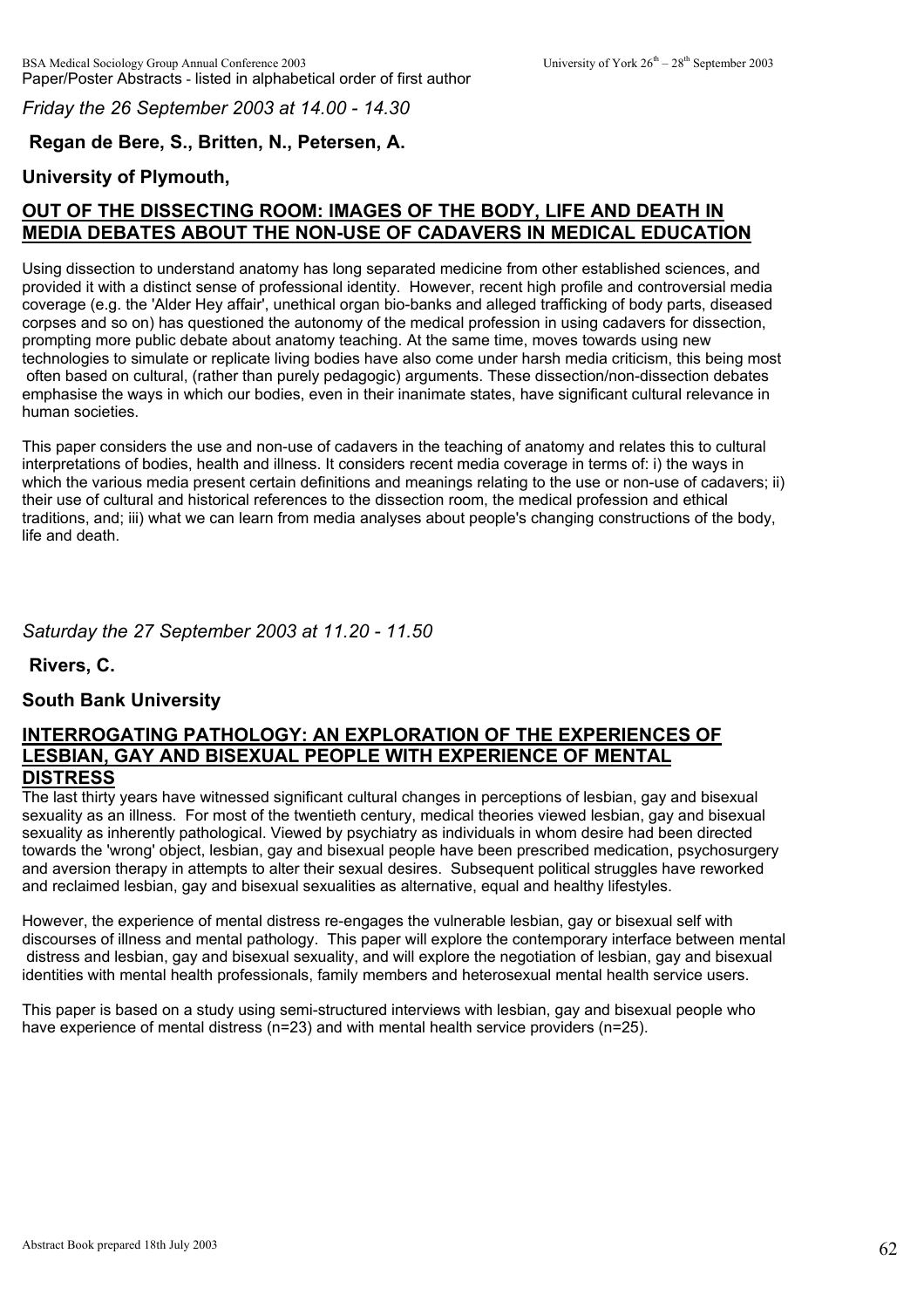*Saturday the 27 September 2003 at 11.55 - 12.25*

# **Roberts, R., Pfeffer, N.**

# **London Metropolitan University**

# **EXTENDING THE CLINICAL GAZE: THE JOURNEY(S) OF A HOSPITAL SAMPLE**

This paper explores laboratory technicians' understandings of hospital samples. It focuses on pregnancy related material. It draws on participant-observation and focus group data collected during a two-year project exploring ethical and social issues in the collection, use, storage and disposal of pregnancy-related tissue samples. Collection, exploitation and disposal of pregnancy related material is highly controversial: for different related reasons, why and how it is acquired, the ways in which it is handled, its storage and disposal, provoke strong feelings. There have been a limited number of explorations into how people directly concerned with its collection, that is, medical professionals and women in the clinic, understand this material. Much of this research is polemical. What people in the hidden 'backstage' of NHS hospitals think about it has largely remained unexplored. Yet laboratory and mortuary technicians, porters, people working in refuse collection, and manufacturers of laboratory consumables routinely handle, process, transform, investigate, store and dispose it. This paper will suggest some ways in which their relationship to the material is structured socially, legally, physically and symbolically.

### *Saturday the 27 September 2003 at 15.10 - 15.40*

### **Robertson, S.**

### **Lancaster University**

### **"I'VE BEEN LIKE A COILED SPRING THIS LAST WEEK": EMBODIED MASCULINITY AND HEALTH**

This paper presents a critical exploration of the relationship between masculinity, embodiment and health by reporting part of the findings from a qualitative study on lay men's and health professionals' beliefs about masculinity and preventative health care.

Following an historical 'absent presence' in sociology, there has been a current surge of popular and academic interest in 'the body' moving it from this place of implicit invisibility to a place requiring explicit consideration. In these considerations embodiment has become politicised and what constitutes the body, whether physical or social, material or cultural, experiential or representational, has become hotly contested. Empirical studies of health and illness have provided fertile terrain for helping ground such debates about the nature and function of embodiment. Yet, whilst much 'men's health' writing has focused discussions on male bodies, particularly how men take an instrumental approach to body maintenance, little empirical work has been carried out in exploring a more fully embodied approach to understanding masculinity and health.

A series of focus groups and interviews with health professionals and lay men, including gay and disabled men, were undertaken and, through a process of narrative analysis, the gendered nature of the lived body in everyday life and its relationship to health emerged as a major theme. Both socially constructed and objectively real elements to embodiment were apparent in the empirical data and the integrated nature of these elements, and their implications for health promotion work with men, form the basis of this paper.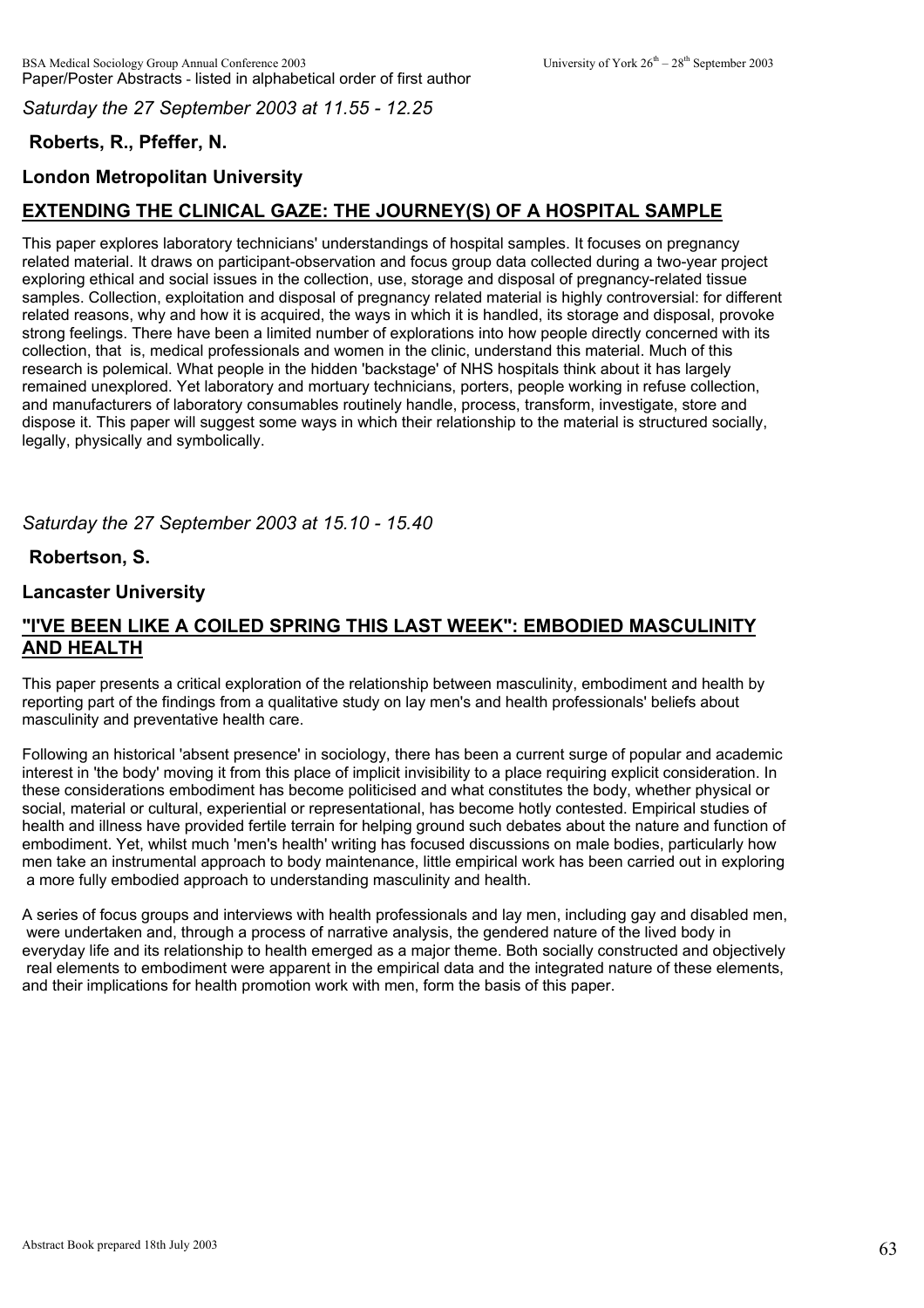*Friday the 26 September 2003 at 16.40 - 17.10*

# **Robling, M.**

### **University of Wales College of Medicine**

# **THE IMPACT OF KNEE PROBLEMS UPON QUALITY OF LIFE: CHANGE AND ACCOMODATION WITHIN THE PATIENT 'BIOGRAPHY'**

An ongoing trial of patients with internal derangement of the knee (i.e. meniscal and ligament damage) is evaluating the impact of different management strategies upon quality of life. Quantitative assessment of change assumes stability over time of the construct under consideration. However, a recent theoretical model of response shift describes how self-evaluation of quality of life may change due to changes in patient evaluation of the importance of component domains and redefinition of the target construct.

A purposive sample of patients (stratified by age, gender and stage of management) were interviewed. The interview followed a semi-structured schedule, incorporating an individualised quality of life assessment (SEIQOL) which allows patients to describe areas of life important to them. The second half of the interview explored in-depth, patient understanding of disease causation, its affect on their daily life, their expectations for the future and their experience of the health care system.

39 patients were interviewed and are currently being followed up after six months with a second interview. On both occasions a quantitative assessment of quality-of-life will also be conducted (EQ-5D). Analysis of the SEIQOL data will primarily compare changes in elicited quality-of-life domains and patients' evaluation of such changes. The analysis of the second half of the interview will use a grounded theoretical approach to identify recurrent emerging themes. The paper will describe the role of the knee problem within the individual patient 'biography' as they accommodate to their knee problem and its potential impact upon quantitative assessment of quality-of-life.

### *Saturday the 27 September 2003 at 16.20 - 16.50*

**Rowley, E.**

### **University of Nottingham**

### **"THEY'RE TIMEBOMBS STUCK TO THE MIDDLE OF YOUR CHEST". THE MEDICALISATION OF WOMEN'S HEALTHY BREASTS**

Women's bodies have become increasingly medicalised (Kohler Riessman, 1983). Normal processes such as childbirth, menstruation and menopause have arguably been taken away from the individual woman's control (Kaufert and Lock, 1997), and placed into the hands of doctors. Consequently, women and normal life events have been constructed as diseased and in need of medical management.

The medicalisation of women's bodies has recently amplified. Women at risk of hereditary breast and ovarian cancer can decide whether or not they wish to know if they have a mutated gene. Upon receipt of a positive test result, women are routinely offered screening in the form of annual mammograms or prophylactic surgery (oophorectomy and/or mastectomy). These two prevention strategies are radically different. Each have their own implications for the women involved, and these procedures may potentially contribute to the extended medicalised gaze that has fallen upon women's bodies. For instance, women's healthy, non-cancerous breasts are being subjected to mammography or radical surgery even though no cancerous cells are likely to be found.

This paper offers preliminary analysis of a small number of in-depth interviews conducted with women who are at risk of breast and ovarian cancer. A common theme emerging from these interviews is the threat that healthy non-cancerous breasts pose to these women, and how and whether this threat should be medically managed.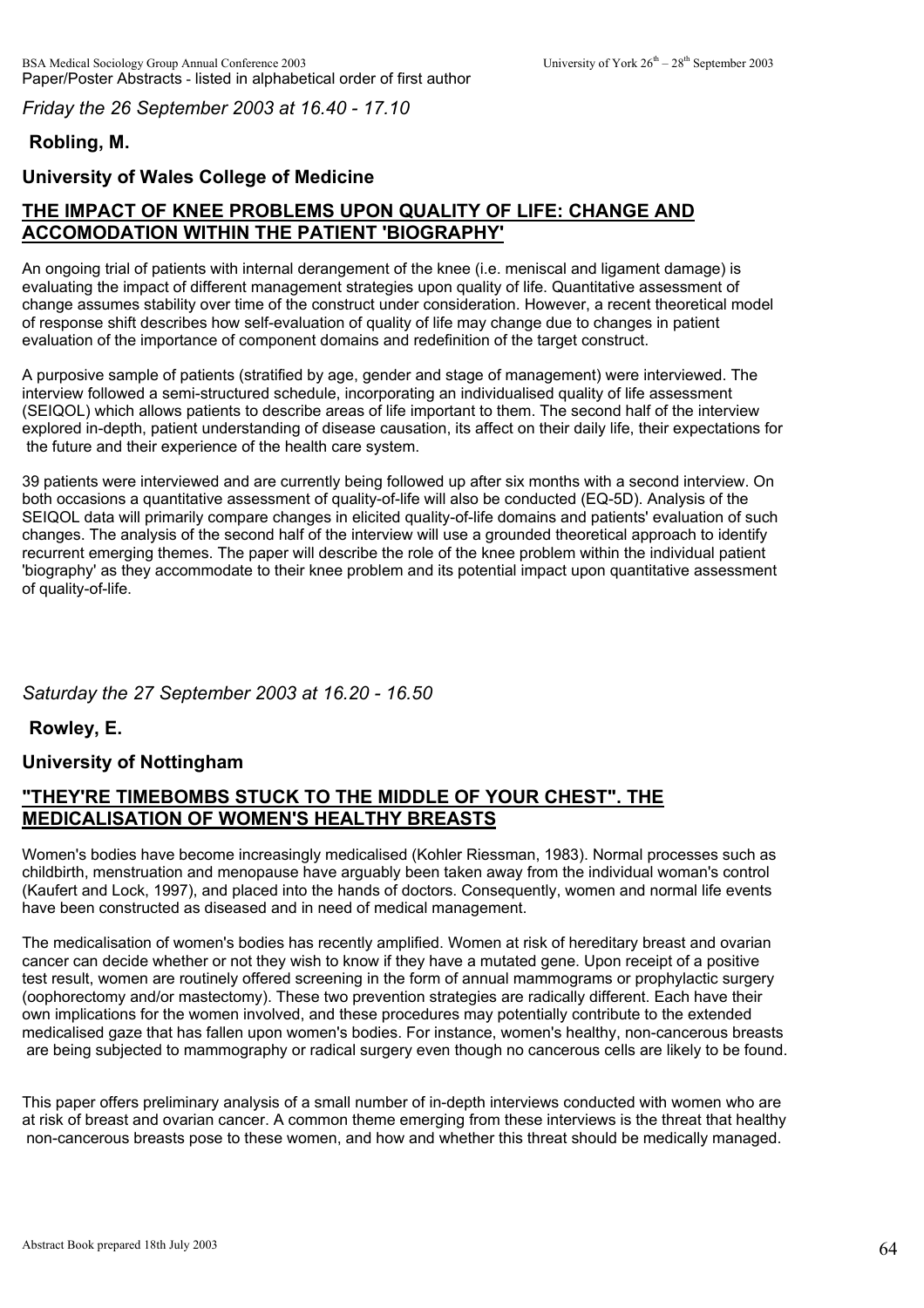*Saturday the 27 September 2003 at 16.00 - 17.00*

# **Ruston, A.**

## **University of Greenwich**

# **BUREAUCRATIC CONTROL VERSUS PROFESSIONAL AUTONOMY: DECISION MAKING IN NHS DIRECT**

NHS Direct is a 24hour telephone helpline with a remit to provide easier and faster health advice and information to the public. The NHS plan envisions that it will become the gatekeeper for all GP out of hours calls by 2004. If this policy is to be successfully implemented it is essential that the target of 90% of calls being completed within twenty minutes is met.

Lipsky (1980) argues that professionals exercise wide discretion in decisions about their clients and that when taken in concert, their individual actions become agency behaviour. Prottas (1979) suggests that they can thwart the attempts of their employers to define their responsibilities and observe their behaviours which would be pre-conditions for effective control.

Nurses working in NHS Direct are, however, subject to a considerable degree of control from the use of a computerised decision support system to calls being recorded, call times and deviations from recommended dispositions being monitored.

Nevertheless routinely collected data shows variation between nurses in lengths of calls and the extent to which they deviate from the recommended dispositions.

This paper reports on a qualitative study which used in depth interviews and observation to examine the behaviour of 30 nurses in one NHS Direct site. The data was analysed using ATLAS.

In spite of considerable bureaucratic control over their behaviour nurses still exercised discretion and developed patterns of practice which had the effect of limiting the number of calls taken. This has implications for the Government's plans for expanding the service.

*Saturday the 27 September 2003 at 09.00 - 09.30*

## **Sandall, J., Heyman, B., Hundt, G., Pitson, L., Spencer, K., Williams, C.**

## **King's College**

# **FEARING THE WORST? WHAT DO PREGNANT WOMEN FEEL AT RISK FROM?**

Risk is a pervasive concept in the organisation of perinatal services, and women and their unborn babies are increasingly being reconfigured as objects of surveillance rather than recipients of care. One example is the introduction of a policy of universal prenatal screening for Downs Syndrome in the UK, of which the social and ethical implications remain to be explored. The majority of research on prenatal screening has focused on broader societal implications of routine screening for Downs Syndrome, or aspects of the testing process such as informed choice, and the psychological sequelae of screening and testing. Most of this latter work has measured levels of anxiety, but cannot tell us what women feel at risk from, or the relative importance of these concerns. While pregnancy and birth are routine life events, they can also be filled with uncertainty and a feeling of being 'at risk'. What do pregnant women fear in pregnancy, and what are the implications of this?

This paper explores women's beliefs and fears in pregnancy and birth and contextualises their perceptions of antenatal screening tests within this broader framework. We explore notions of risk as perceived by these women, whether it is associated with personal history and identity, and the implications for the reproductive choices that are made. Data is drawn from a cross-sectional survey of over 1,000 women in two sites in England which is part of a study investigating the implications of innovative methods of prenatal screening funded by the ESRC/MRC IHT programme.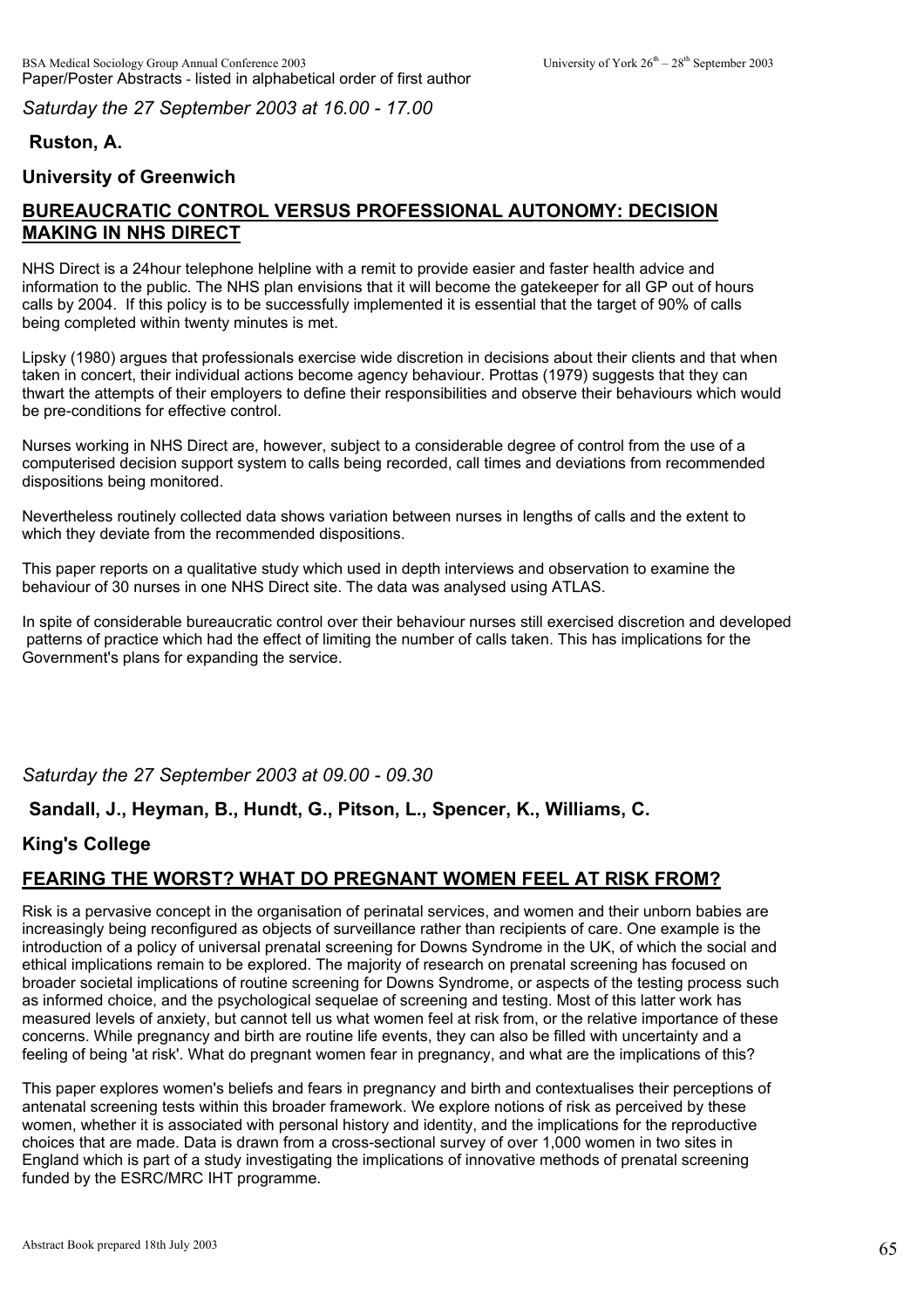*Sunday the 28 September 2003 at 09.00 - 09.30*

### **Sanders, T., Cobley, C., Coles, L., Kemp, A.**

#### **The University of Manchester**

## **FACTORS AFFECTING CLINICAL REFERRAL OF YOUNG CHILDREN WITH SEVERE HEAD INJURY ('SHAKEN BABY' SYNDROME) TO CHILD PROTECTION AGENCIES**

#### Aims

The research, on which this paper is based, aimed to identify the social and legal consequences when young children sustain a suspected non-accidental subdural haemorrhage; and to examine the clinical and social factors that impact on clinical referral decisions.

#### Methods

Data were collected from medical, social services, police and court files for information on the management of children with these injuries by various agencies in the South West of England and South Wales. Data were collected on the case management of young children from time of presentation to hospital, through to referral to police and social services.

#### **Results**

The paper shows that children who are most at risk of shaking injuries are likely to be very young babies between three and five months of age. They are most likely to come from deprived households where parental stability is weak and where social support for the carers is limited. Referral of children by paediatricians to child protection agencies is not always carried out, in cases where coexisting signs indicate a strong reason for referral.

#### Conclusion

It is recommended that paediatricians and other clinicians involved in the care of young children should embark on a multi-disciplinary process of assessment and training in the identification of non-accidental head injury in very young children and babies, to reduce their risk of future harm.

*Friday the 26 September 2003 at 15.20 - 15.50*

### **Scambler, G., Kelleher, D.**

### **University College London**

### **SOCIAL AND HEALTH MOVEMENTS: PROSPECTS FOR CHANGE**

For many theorists the transition from organized to disorganized capitalism dating from the 1970s has witnessed a decline in old class-based movements focused on issues of material distribution and their displacement by new social movements focused on issues of lifestyle and identity. This paper reviews recent social movement literature and considers the repertoire of social and health movements extant in the UK. The source material ranges widely between transnational anti-capitalist and anti-corporate protests at one end of the spectrum to self-help groups in relation to particular conditions, like diabetes or epilepsy, at the other. A typology is developed of movements either directly or indirectly implicated in issues of health and health care. Each category of movement in the typology is anchored empirically. Finally, the paper reflects on the likely trajectory of movements pertinent to health and health care in the short- and medium-term and their potential to accomplish change.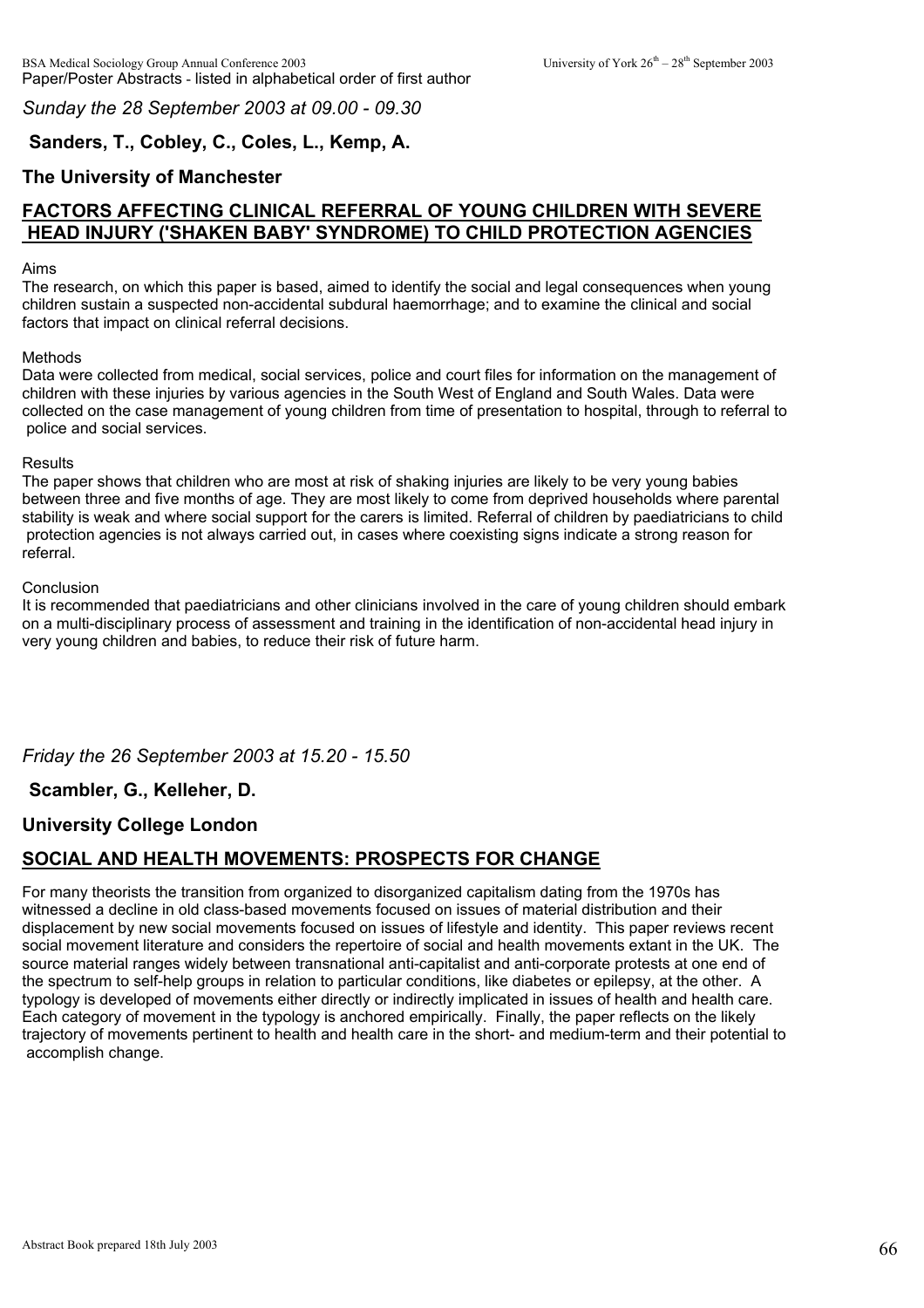#### *Saturday the 27 September 2003 at 10.10 - 10.40*

## **Scanlon, K.A., Harding, S., Hunt, K., Petticrew, M., Rosato, M., Williams, R.**

### **Medical Research Council, University of Glasgow**

### **INVESTIGATING CANCER RELATED KNOWLEDGE, BELIEFS AND ATTITUDES AND MEANS OF RAISING AWARENESS AMONG PEOPLE OF IRISH ANCESTRY LIVING IN BRITAIN**

#### Aim

To gain an understanding of the knowledge base, beliefs and attitudes of Irish people to cancers and to adapt successful health promotion materials accordingly.

#### **Background**

First generation (Irish-born) and second generation (UK-born with Irish-born parents) Irish people living in Britain experience high incidence of and mortality rates from a range of cancers compared with the national average. Socio-economic position is an important predictor of these patterns but does not explain all of the excess.

#### Method

This is a qualitative study using focus groups and individual interviews with Irish people and with a comparison group of indigenous white British people in London, Manchester and Glasgow. Quota sampling is used to ensure representation across key variables including deprivation and migration status.

#### **Findings**

Fieldwork has been completed and formal analysis is ongoing. The main themes emerging so far appear to be an overall understanding of life style factors that influence susceptibility, experience of close relatives or friends who have had cancer, a possible lack of awareness of early signs and symptoms for cancers other than breast and lung cancer, and a general pessimism towards treatments. These factors are relevant to both the Irish and comparison groups but may disproportionately affect the Irish group.

#### **Conclusion**

Though preliminary, these findings suggest that factors amenable to modification may play an important role in explaining differences in cancer experiences between Irish people and the local population.

*Saturday the 27 September 2003 at 16.20 - 16.50*

#### **Secker, J., Benson, A., Balfe, E., Lipsedge, M., Robinson, S., Walker, J.**

#### **Anglia Polytechnic University**

### **PEELING THE ONION FROM THE INSIDE: UNDERSTANDING THE SOCIAL CONTEXT OF VIOLENCE & AGGRESSION IN A MENTAL HEALTH INPATIENT UNIT**

The English National Service Framework for Mental Health stipulates that the highest quality of health care should be provided for mental health service users in the most efficient and effective manner. Incidents of aggression and violence militate against achieving that goal, yet such incidents are frequently reported in inpatient settings. For the most part previous research reflects a dualistic, perpetrator/victim conceptualisation of incidents. The study described in this presentation aimed to take a more systemic approach by treating violent and aggressive incidents as social interactions and by seeking to understand the social contexts in which they took place. Semi-structured interviews were carried out with 14 staff and two service users involved in a consecutive sample of 12 incidents. The results of two 'layers' of analysis will be presented and compared: a discourse analysis focusing on the function of the discursive devices used by two staff members and one service user in accounting for incidents in which they were involved; and a thematic analysis of 13 staff accounts focusing more broadly on the social context of the incidents they described.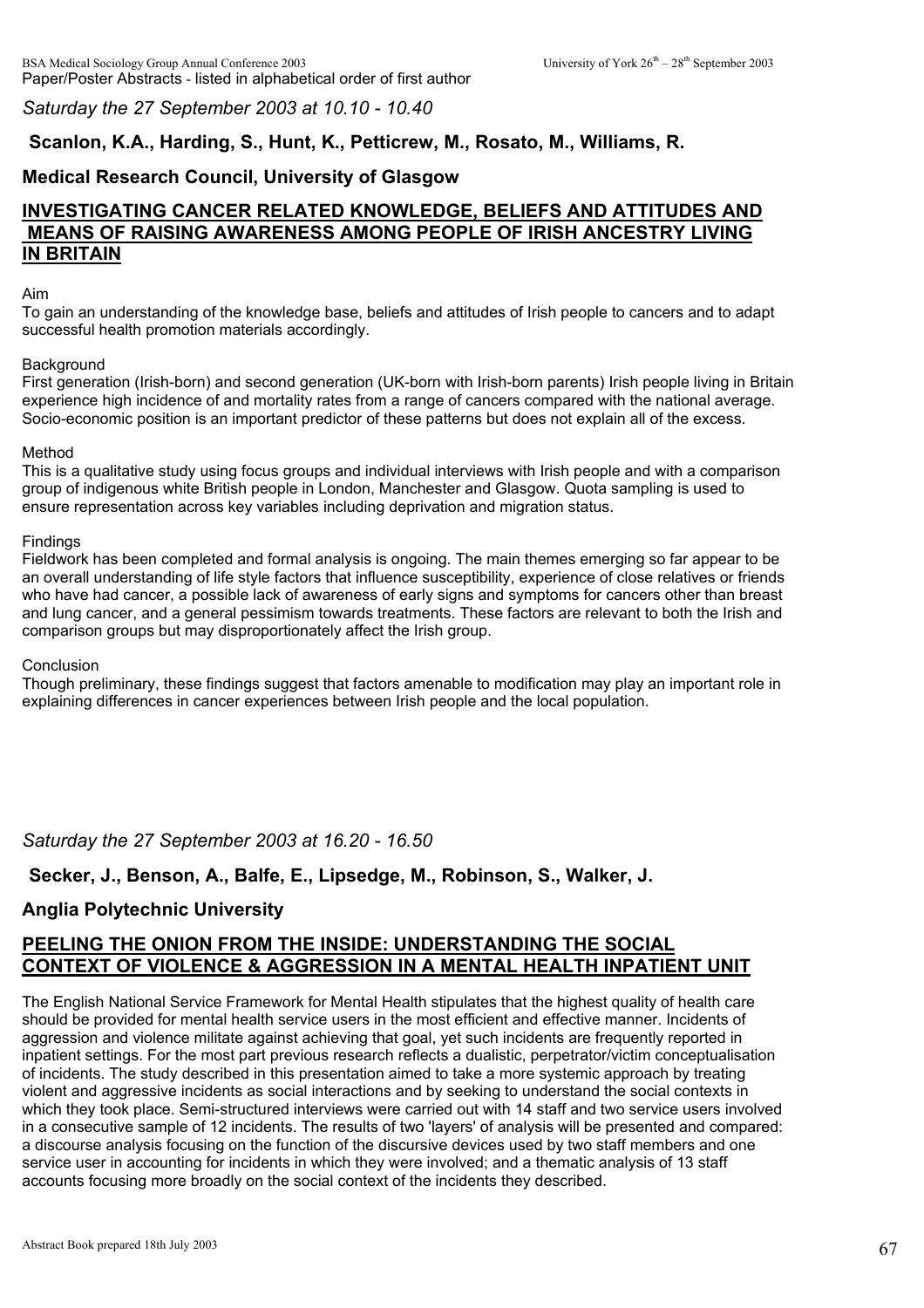*Friday the 26 September 2003 at 16.40 - 17.10*

# **Seymour, W., Lupton, D.**

# **DISABILITY AND TECHNOLOGY: NEGOTIATING FREEDOM AND RISK**

Technology offers the potential to free people with a disability from dependence on others by enabling them to participate more fully in society and to take an active and creative role in their own embodiment. However, both citizenship and social relationships involve reciprocal responsibilities, duties and obligations. While technology can enable participation and strengthen embodiment in significant ways, it may also increase susceptibility to a range of risks and dangers. On line relationships may fragment rather than consolidate and confirm the embodied self. Disconnected from the immediacy of corporeal participation, on line communication can intensify exclusion and deepen disadvantage.

Yet the promise of technology is more than a siren's song. By facilitating active participation, technology enables people to reposition themselves in relation to social structure. The expansion of spatial and personal boundaries can free people to reflect and question current attitudes and practices. In providing the opportunity to escape the narrow dimensions of disability identity, technologies may enable people to create innovative relationships and identities. Technical familiarity and competence engenders confidence in the ability to manipulate and control the environment and diminishes reliance on others. Released from the vagaries of bodily unreliability and dependence, people with disabilities may explore hitherto unimaginable opportunities.

### *Saturday the 27 September 2003 at 10.45 - 11.15*

**Shaw, S., Carter, Y.H.**

## **Queen Mary, University of London**

### **BUREAUCRACY GONE MAD? THE IMPACT OF GOVERNANCE ON RESEARCH IN PRIMARY CARE**

#### Background:

Concern over pharmaceutical company sponsored research and the need to ensure high clinical standards in respect of the testing of medical products is one of the key drivers behind the development of research governance. This has led to the introduction of new procedures for all research undertaken within health and social care. In primary care, this is facilitated via a national network of Research Management and Governance (RM&G) Primary Care Trusts (PCTs). However, questions remain as to the effect that increasing management and administration will have on future capacity for research.

#### Methods:

Evaluation of a purposive sample of eight pilot PCT RM&G sites reflecting a range of geographical locations and organisational models. Semi-structured interviews with key informants (e.g. PCT R&D Lead, Board level representative) were audio-taped with consent, transcribed and analysed using Framework (Ritchie & Spencer,  $1994$ ).

#### Results:

Implementation of PCT RM&G systems was facilitated by the support of senior management in developing a research culture and linking this with commissioning / service development. By placing research governance within the context of the R&D facilitation, emphasis was also shifted away from any perceived administrative burden. However, there were persistent concerns about the potential effect of bureaucratic systems, such as issuing honorary contacts to non-NHS researchers, on research capacity.

#### Conclusions:

Bureaucracy surrounding the implementation of research governance in PCTs has led to anxiety that researchers may fail to address important questions. Administrative processes may overload a system that is still coming to grips with the effect of rapid organisational change.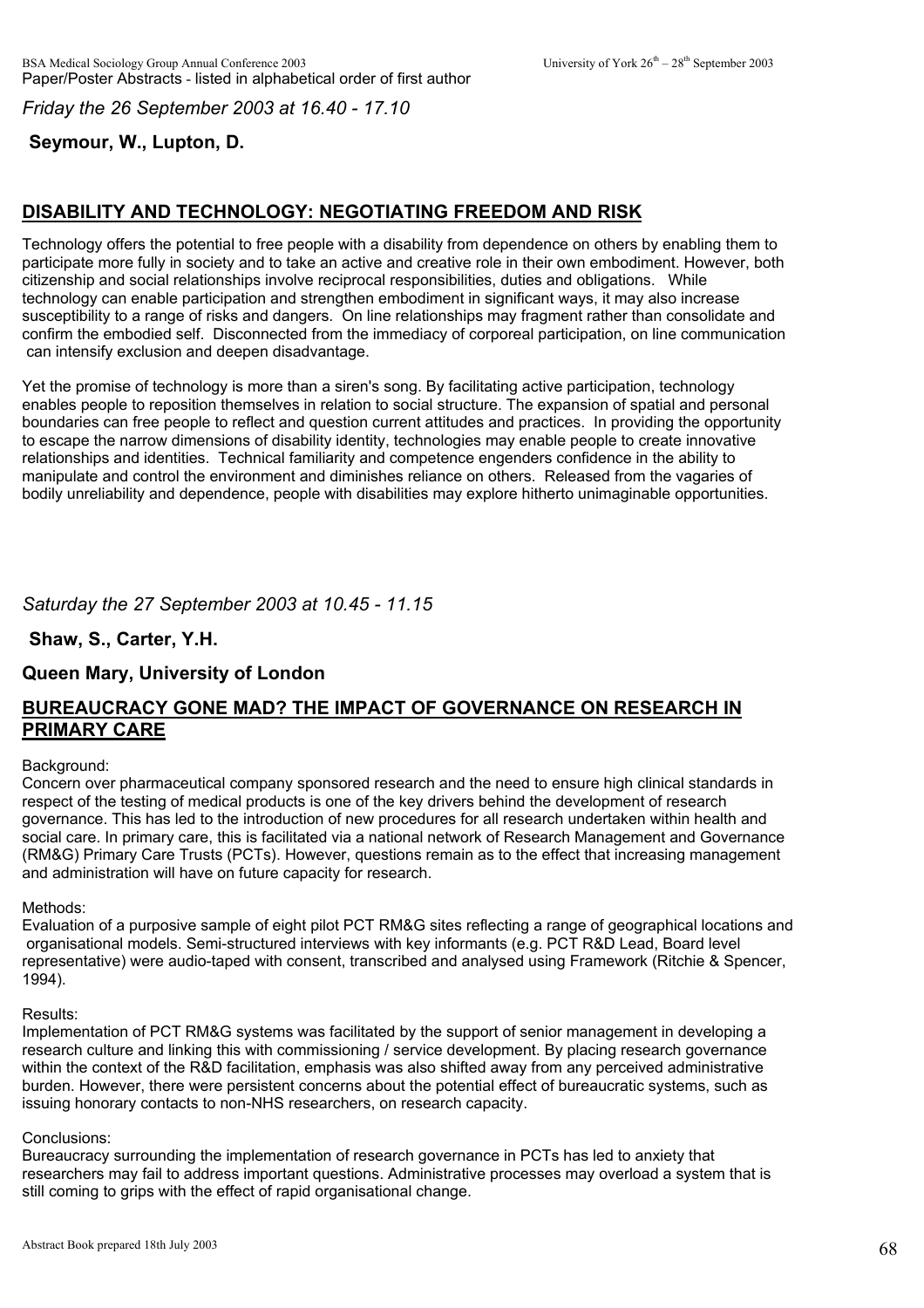*Saturday the 27 September 2003 at 15.10 - 15.40*

# **Shelton, P.**

# **University of Central England, Birmingham**

# **THE APPLICATION OF SOCIOLOGICAL KNOWLEDGE TO NURSING PRACTICE FOR PRE-REGISTRATION NURSES**

Sociological and policy dimensions of health and health care are important and well established components of the education of healthcare professionals including nurses. Students often have difficulty with the forms of conceptualisation in sociological and policy discourse and often express doubts about the relevance of even highly applied knowledge to their experience (Cooke,1993, Porter1996 and Sharp, 1995). Changes to the structure of the curriculum on the pre-registration diploma mean that students will have the benefit of initial practice experience before they undertake the sociological/policy module in future. The research will take the opportunity to explore how such experience might be effectively utilised in enabling students to apprehend practice through relevant and accessible sociological reasoning.

In keeping with the exploratory nature of the study a qualitative methodology would be the most appropriate to encompass the multidimensionality of health care work, by revealing the ways student nurses make sense of applied sociological knowledge in the context of practice experience. A qualitative approach would also reveal how perception relates to practice, by enabling respondents to map out the territory under discussion in their own terms.

*Saturday the 27 September 2003 at 16.55 - 17.25*

**Smith, S.R.**

## **University of Nottingham**

## **IS GENETIC INFORMATION EXCEPTIONAL? THE COMPEXITY OF THE GOVERNANCE OF DNA-BASED DIAGNOSTICS FOR COMMON DISEASES**

Within the next decade it is predicted that an increasing number of DNA-based diagnostic tests for common conditions with a genetic component, such as cancers and heart disease, will enter clinical practice. However, there is debate about how these tests should be governed, with a number of commentators suggesting that regulation should be based on an assumption that the information produced by these technologies is 'exceptional', as it raises a number of important social, ethical and legal issues. Measures such as genetic counselling have been introduced to protect patients from the potential misuse of this data. In contrast, it has been argued that genetic information is not intrinsically 'different from other diagnostic data, and that new genetic tests should be handles in a similar fashion to established diagnostics. The manner in which genetic information is defined within a clinical setting therefore has major implications for related policy formation. Governance of current genetic technologies and medical diagnostics is based on a complex framework, combining levels of international, national, regional and local regulation and oversight. It is based on interactions between a variety of different institutions, including both governmental agencies, and clinical-professional oversight regimes. This paper argues that the way in which genetic information is constructed depends on the context of its production and use within specific clinical settings. Only by understanding the different forms of genetic knowledge will it be possible to develop suitable governance frameworks for these new clinical technologies.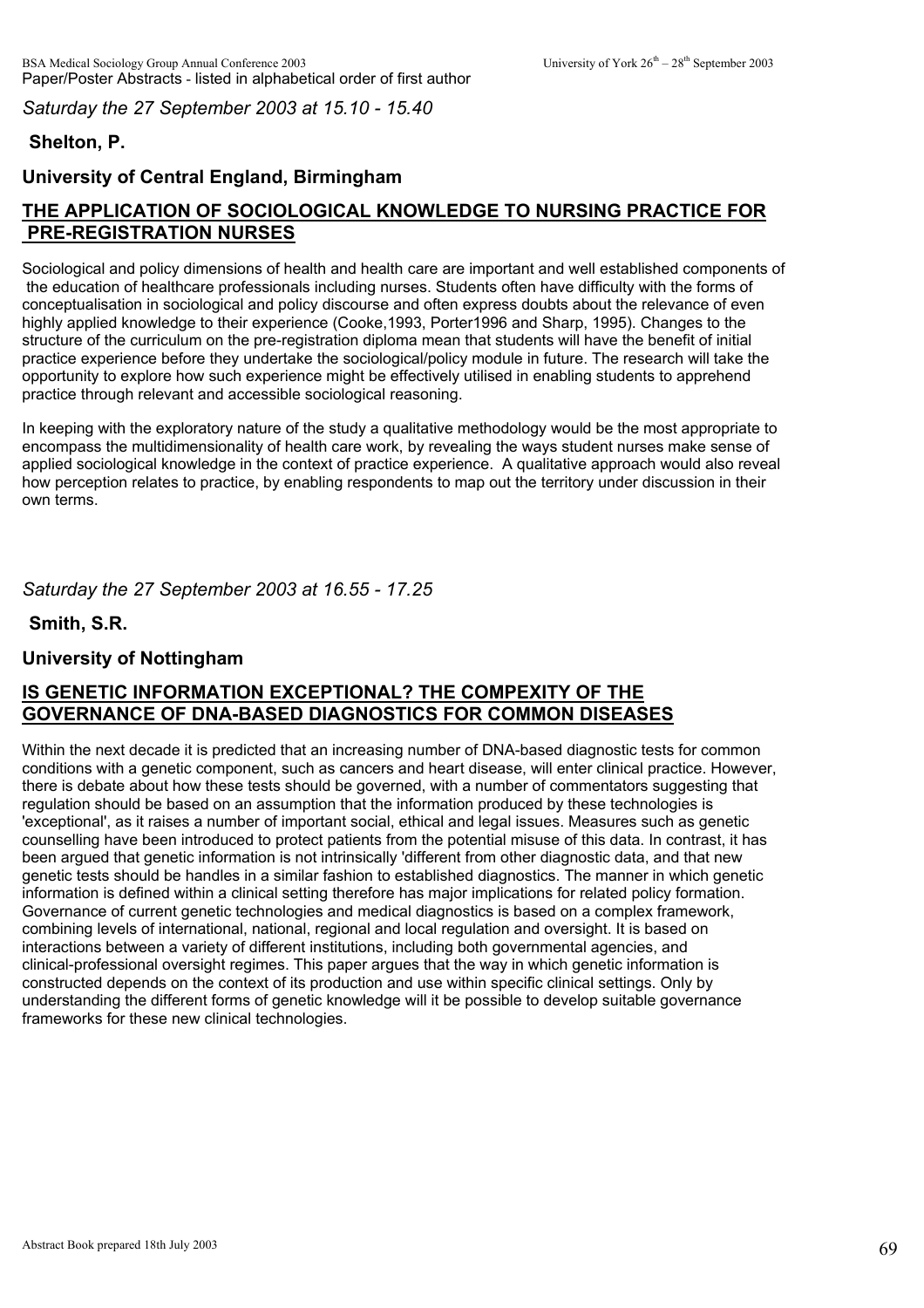*Friday the 26 September 2003 at 14.00 - 14.30*

# **Spilsbury, K.**

# **St Bartholomew School of Nursing & Midwifery**

# **WHO CARES? EXPLORING HEALTH CARE ASSISTANTS' WORK IN A UK NHS TRUST**

The roles of registered nurses (RNs) are changing due to professional and policy imperatives. Existing research on the changing roles of RNs focuses on the roles and responsibilities they are acquiring, and in particular the progressive developments of specialist and advanced practice. However, research often fails to explore activities RNs are discarding as a result of these changes, the effect of these changes on patient care and nursing teamwork. In the modern health service, RNs cannot practice without the support of Health Care Assistants (HCAs). HCAs make up 2 0-40% of the nursing workforce (Thornley, 2000), their numbers are increasing (Buchan and Seccombe 2002), and a commensurate level of influence seems likely in the future.

This paper presents the findings of a three-year study exploring the boundaries of HCA practice in one NHS Trust. A case study approach with mixed methods of data collection (interviews and observation) provides the framework for describing HCAs' work and the role negotiations that surround this crucial component of NHS service delivery. An interactionist lens is used as a framework for analysis of HCAs' work, drawing particularly on Abbott's (1988) concept of occupational jurisdiction. Findings include the jurisdictional claims of HCAs, their social location in the workplace, HCA work content, and the competing tension between supervision of HCA practice and HCA claims on nursing's craft knowledge base.

This study is an exemplar of the methodological complexity of mixed method case approaches to complex social phenomena and their relationship to nursing practice and service delivery and organisation.

## *Friday the 26 September 2003 at 14.00 - 14.30*

**Staniland, K.**

## **University of Salford**

### **WILL THE RHETORIC OR REALITY OF CLINICAL GOVERNANCE HELP IN THE MEASUREMENT OF QUALITY NURSING CARE?**

Medicine and nursing aspire to the highest standards of professionalism but it is evident that the new wave NHS management is bypassing traditional professional hierarchies. There is a strong current of opinion that the world of self-regulation is no longer tenable for health care professionals, as in the government White Paper 'A First Class Service' (1998), where it is stated that clinical governance would provide a framework to continuously improve the quality of the NHS. Ellis (2001) suggests that the modern health service by introducing the notion of clinical governance, is proposing that quality in this context can be identified, evaluated and managed and one way to measure it is through the process of clinical practice benchmarking.

In the consideration of the above, Mullally (2000) Chief Nursing Officer for England believes that the quality of the nursing care that our patients receive is fundamental to their health and well-being and to their experience of the health Service. A statement such as this raises questions as to what is meant by the nature of 'nursing care' the issue of 'quality' and best quality care and its measurement.

This paper will analyse and debate the proposal to measure the essence of care within a nursing context, presenting different viewpoints as to the possible success or failure of such a venture, against the rhetoric and reality of professionalism, clinical governance and current literature.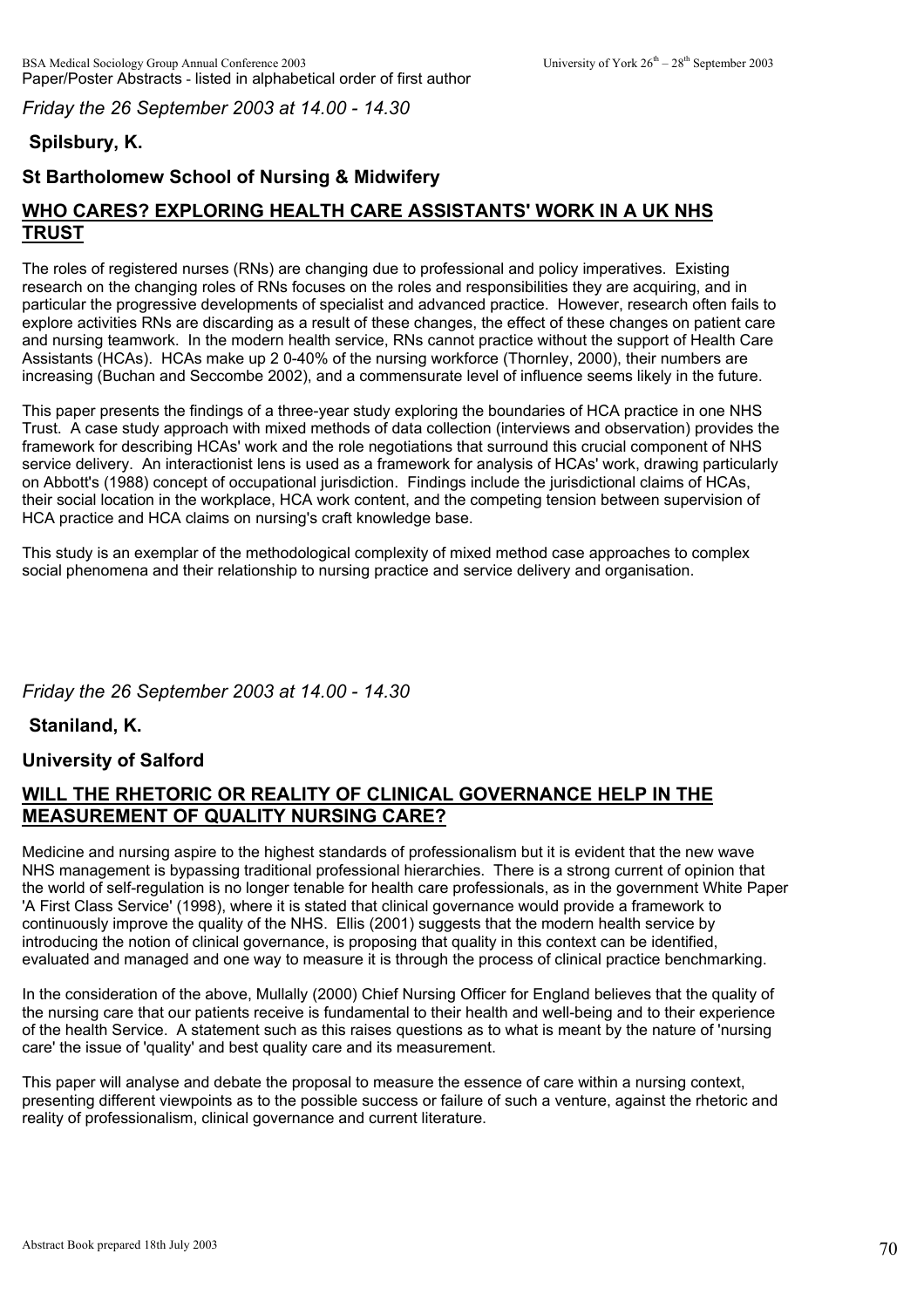*Friday the 26 September 2003 at 14.00 - 14.30*

# **Stevenson, F.**

# **University College London**

# **PARTICIPATION: WHAT DOES IT MEAN FOR PATIENTS?**

The issue of participation is very timely given the current political and research agenda. Although it is clear that participation is perceived as important in current policy, what is less clear is whether this issue is perceived as important by patients. This paper seeks to explore both the idea of what participation means to patients, as well as their perspectives about participating. It is based on a data set consisting of 53 interviews.

 The data draws specifically on responses to the questions: "thinking in general, what do you think make a good consultation with a doctor?" and "What about a bad one?" The questions came at the end of an interview focusing on a specific consultation about which the patient had also been interviewed before the consultation. In addition the consultation had been audio-taped. The responses received are explored in order to consider what people think about the issue of participation and their general preferences concerning participation in consultations. The findings are then considered in relation to the current research and policy focus on participation.

## *Saturday the 27 September 2003 at 14.35 - 15.05*

### **Summerville, L.**

### **University of Newcastle**

# **GETTING ON: AN ETHNOGRAPHIC STUDY OF 'ORDINARY AGEING'**

This paper presents data from work in progress. The research is an ethnographic study centred on a drama group of eight women aged between sixty-four and eighty years old, working in their local community in the field of health promotion orientated towards older people. The aim of the project is to explore older people's definitions of what is 'natural' and 'normal' in relation to ageing and later life and the impact these definitions and perceptions have on the establishment and maintenance of social relationships. The data highlights the importance of recognising the role of the body as both social construct and as agent of social generation and reproduction in the experience of ageing and later life. It draws our attention to the significance of the relationship between the physiological process of ageing and socio-cultural definitions of this period of the life course, illustrated by the symbolic use of the body in the creation of marginality, the use of the body as communicative currency during expressions of the experience of ageing, and the ritualistic and conscious positioning of the body in space as a means of communicating power and status. The project demonstrates the value of using participant observation as a means of exploring the experience of ageing and later life. The access to spontaneously generated data this approach offers allows the production of a comprehensive account of day-to-day experience that recognises the importance of non-vocal communication and context in the interpretation of inter-subjective relations.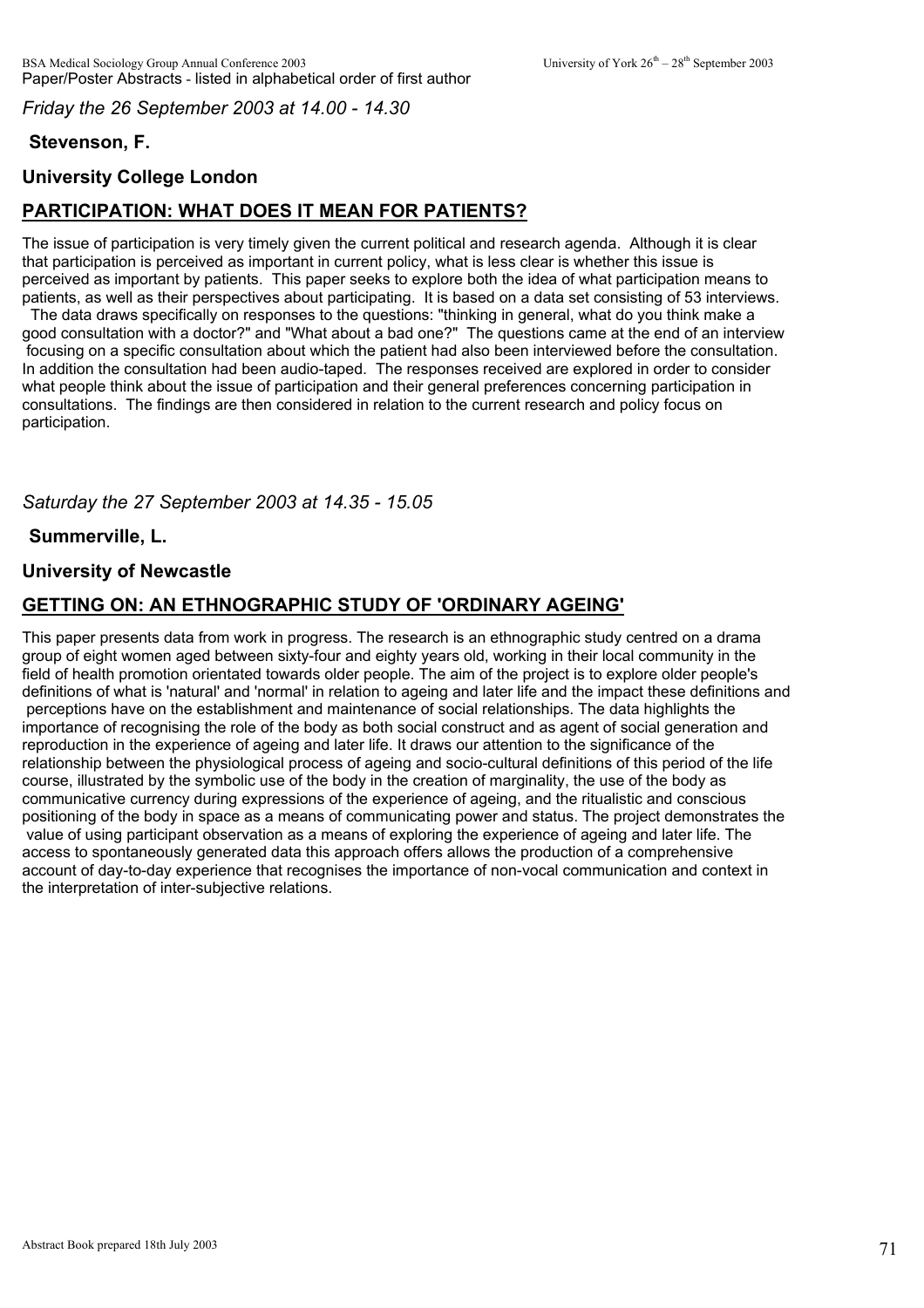*Friday the 26 September 2003 at 14.40 - 15.10*

# **Tanner, J., Timmons, S.**

# **Derby City General Hospital,**

# **OPERATING THEATRE NURSING; EMOTIONAL LABOUR AND THE HOSTESS ROLE**

Emotional labour has been established as a significant factor in nursing work, though no studies have been done looking at emotional labour specifically in an operating theatre nursing context.

#### Design and Methods

20 theatre staff (16 nurses and 4 Operating Department Practitioners (technicians), from 5 UK NHS hospitals were observed in practice over a period of nine months by one of the authors. A second observer was also used on two occasions. Each of the staff were subsequently interviewed. The transcriptions of the observation fieldwork notes and the semi-structured interviews were analysed for themes and content using QSR NUD\*IST.

#### **Findings**

The (predominantly female) nurses perceived that one of their responsibilities was 'looking after the surgeons'. We have described this as the 'hostess' role. This role consisted of two major areas of activity: 'keeping the surgeons happy' and ' not upsetting the surgeons'. Examples are given of how this was accomplished through talk and actions. The (predominantly male) Operating Department Practitioners did not see this as part of their work.

#### **Conclusions**

This 'hostess' role is a kind of emotional labour, though performed with co-workers rather than patients. Like other forms of emotional labour it is strongly gendered. The emotional labour performed by the theatre nurses was necessary to maintain what Glaser and Strauss (1968) call the sentimental order. The performance of the 'hostess' role and the emotional labour that it entails can take its toll on operating theatre nurses though the nurses observed and interviewed did not necessarily see it like that.

*Saturday the 27 September 2003 at 11.20 - 11.50*

### **Taylor, A.**

### **University of Newcastle, New South Wales**

### **CHALLENGING MEDICAL DOMINANCE? DIVERSE MIDWIFERY IDENTITIES IN AN AUSTRALIAN PUBLIC HOSPITAL**

The management of childbirth in Australia has been under review since the challenges of the 'natural childbirth' movement in the 1970s and 80s. Various government reports have addressed the issue and there have been limited moves to promote a 'midwifery model' of care. This paper draws on an ethnographic study of a maternity unit which used case studies, interviews and observations in order to understand the impact of the changing professional and policy context on the routine care of childbearing women. In Australia, midwifery autonomy has been subject to competing discourses, firstly one of professionalisation, from Britain, where midwifery has limited autonomy in the public health system and secondly of radicalism from the USA where the previous exclusion of midwifery has created opportunities for lay midwives in private practice. This paper seeks to contextualise midwifery care and highlight its diversity, rather than seeing it a single 'midwifery model' in opposition to medical ddominance. In this Australian hospital midwives operated with different models of midwifery identity and practice, drawing on conventional, alternative and professionalising discourses. Midwives operate within the complex mixture of public and private funding and service provision which is a characteristic of the Australian health system. The paper looks at the diversity of ways in which midwives in this hospital moderated the public/private divide, their views on the possibilities for increasing their scope of practice and the extent to which they are able to provide individualised care to childbearing women in the Australian public health system.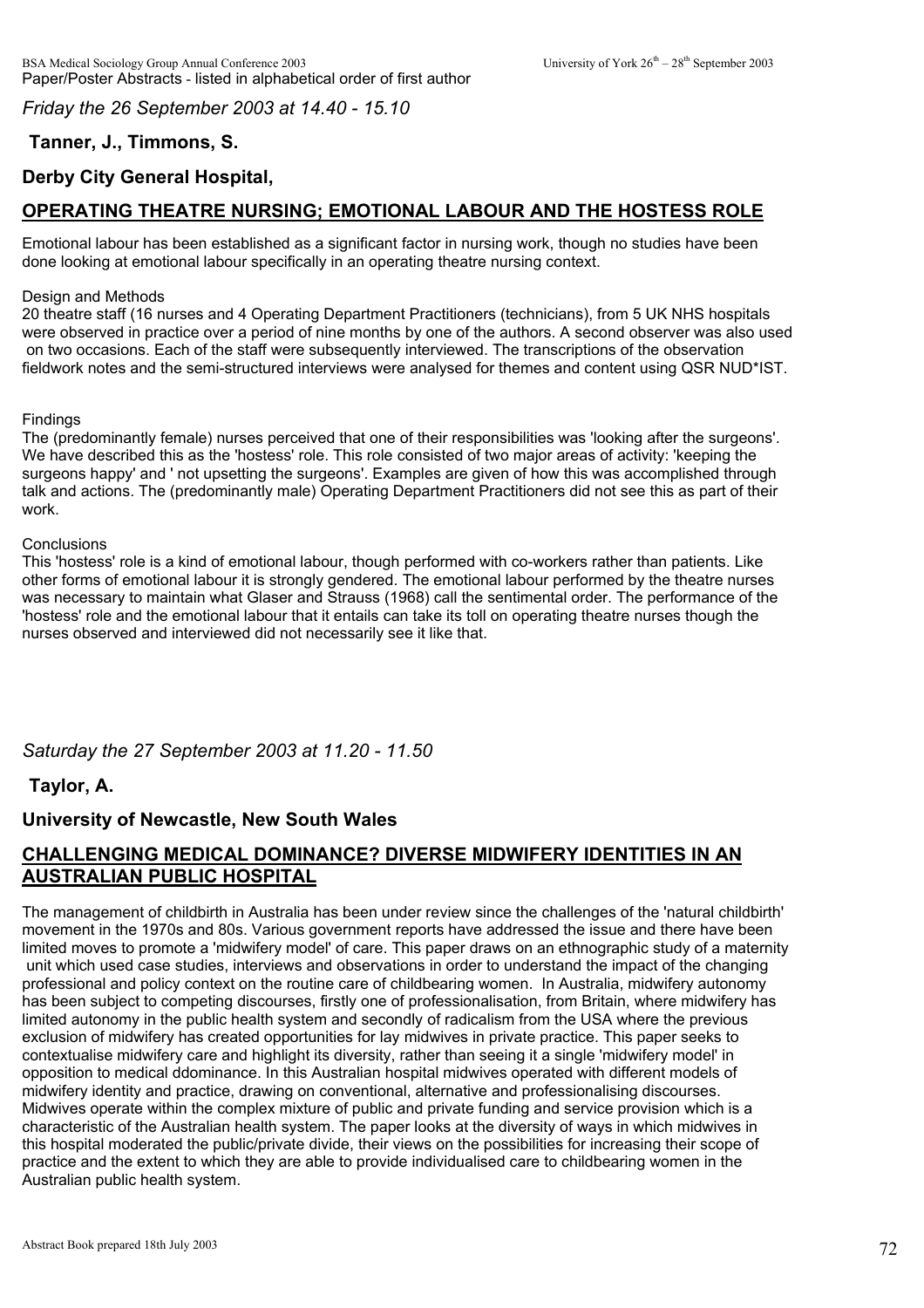*Friday the 26 September 2003 at 14.40 - 15.10*

# **Thoutenhoofd, E.**

#### **None**

# **SITUATING OUTCOMES OF PAEDIATRIC COCHLEAR IMPLANTATION**

This presentation considers the nature of benefit in paediatric cochlear implantation. Research in this area draws upon a wide range of possible outcomes, including personal and social development, communication and language development, educational placement and achievement, and quality of life and health economics assessments.

Although successes in cochlear implantation are publicly celebrated in their strongest formulations as victories of science over deficiency, the extent to which post-implantation outcomes are both demonstrable and persuasive critically depends on how deafness is to be defined, on theories of and approaches to natural language development, and on assumptions concerning the relationship between sensory experience and language modality.

In addition, any overall judgment concerning paediatric cochlear implantation needs to balance the implant professionals' practice-based resolution of deafness as hearing loss with (a) hearing parents' acutely felt responsibility to accurately identify potential life trajectories and future life-styles available to their deaf child, and with (b) deaf people's continuing experience of linguistic discrimination, educational underperformance, and social inequality.

In sum, research into outcomes of cochlear implantation reflects dichotomies that are profoundly social, centering on spoken/sign language status, social/medical projections of deafness, inclusion/exclusion in education, and social equality/inequality.

*Saturday the 27 September 2003 at 10.10 - 10.40*

**Tjora, A.H.**

## **Norwegian University of Science and Technology**

#### **LOCAL LUXURY OR DECENTRALISED DEMOCRACY? 3D TELERADIOLOGY AS ROUTINE**

The development of telemedicine has until now been driven forward as a result of technology-developers' need for testing and evaluation. Telemedicine is an example of the quite typical case of "technology-seeking-solution" and the economic and medical potential is uncertain, at the best.

This paper presents a case in Mid-Norway where teleradiology is applied to 3D CT-scan images in routinised (yearly) check-ups of patients with aorta implant. A user (practitioner and patient) evaluation of the case is presented.

The paper questions the value of user evaluations of telemedical solutions as contrasted with medical and economic assessments. Can the fact that any patient will appreciate advanced medical services in the neighbourhood be used as an argument for telemedicine?

The paper concludes with a discussion of the factors behind a "technologisation" of health care services and how patient satisfaction is used as argument for relatively marginal changes, but with advanced technology and high cost.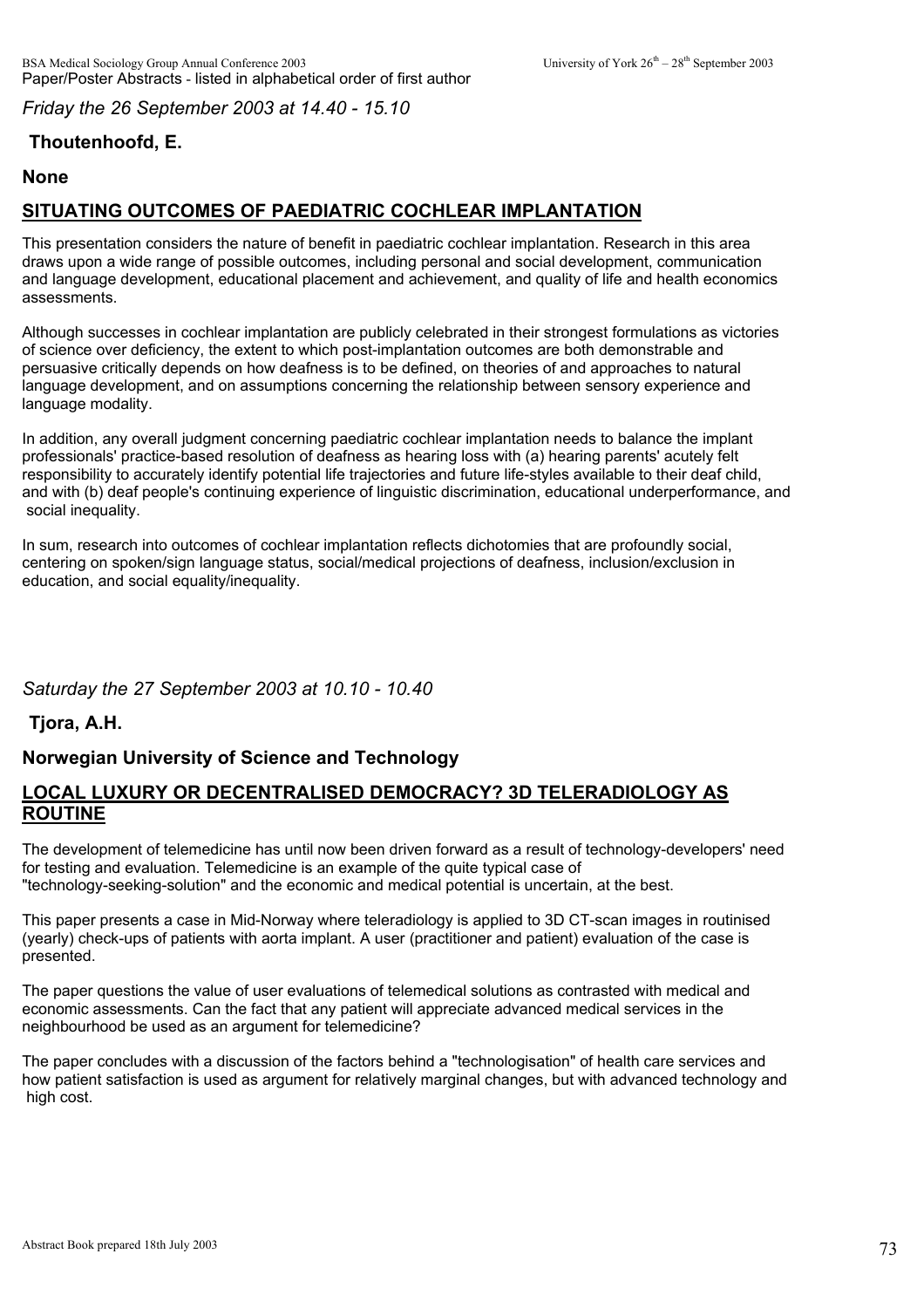*Friday the 26 September 2003 at 16.00 - 16.30*

#### **Townsend, A., Hunt, K., Wyke, S.**

#### **University of Glasgow**

# **MANAGING MULTIPLE MORBIDITY IN MID-LIFE: CONTRADICTIONS AND TENSIONS AROUND MEDICATION USE. A QUALITATIVE STUDY**

Research suggests that 50% of patients with long term illness do not comply with prescribed medical regimens. The cost of this is potentially huge in financial, practical and emotional terms. This has led to a concern that the relationship between health professional and patients should be re-assessed and based more on shared decision-making, the illness experience of the individual taking 'centre-stage'. In order for this to be successfully accomplished, a more complete understanding of the chronic illness experience and medication use needs to be addressed.

This qualitative study explored the experiences of 23 people with chronic multiple morbidity and the place medication use plays in their overall management strategies. In the face of considerable illness people expressed ambivalence to taking medications in a range of ways.

Individuals used both drill-like routines to remind them to take medications, and self-regulated their use in an attempt to gain equilibrium, relief from distressing symptoms or some sense of a 'normal' life. They expressed both a reluctance to take medicines and an inability to be 'free' of them. Medications both enabled people to continue to function in social roles and acted as marker for their inability to perform such roles. They could validate and stigmatise.

These findings suggest that medication use carries meaning far beyond the simple management of physical experience and disease and can have an impact upon how people are viewed, and view themselves as morally competent in the face of illness.

#### *Saturday the 27 September 2003 at 15.45 - 16.15*

#### **Traynor, M., Rafferty, A.M., Solano, D.**

#### **London School of Hygiene and Tropical medicine**

## **CAN FEMINIST THEORIES OF KNOWING AND LITERARY THEORY EXPLAIN THE APPARENT RELUCTANCE OF NURSES TO IMPLEMENT RESEARCH FINDINGS?**

This research aims to understand the problem of apparent reluctance to implement research among nurses through an empirical study based upon two related theoretical areas: feminist epistemology and feminist literary theory. The overall analytical orientation is discourse analysis, influenced by poststructuralism. These theoretical areas provide a context for understanding how nurses respond to the call to identify with scientific products. Feminist thought is turned to not with an assumption that it is applicable to nurses because the majority are women, but because such theories make it possible to investigate how different groups may have differing ways of knowing and reading.

The research is based on analysis of the transcripts of three focus groups carried out with qualified nurses from different practice specialities in which influences on practice were discussed. The analysis gave rise to a picture of nurses responding to an ideological dilemma between professionalising expectations that nursing practice should be based on sound science and an alternative discourse that emphasises nursing's orientation to the highly individualised context of the patient encounter. Through a number of discursive moves, nurses problematised the usefulness of research outputs in a way that supported their assertion of the use of experience and intuition as complementary to the use of research rather than in tension with it. The present research helps us to understand the complexity of the response of this group of clinicians to the drive for evidence based practice and moves us on from an understanding of nurses as poor implementers.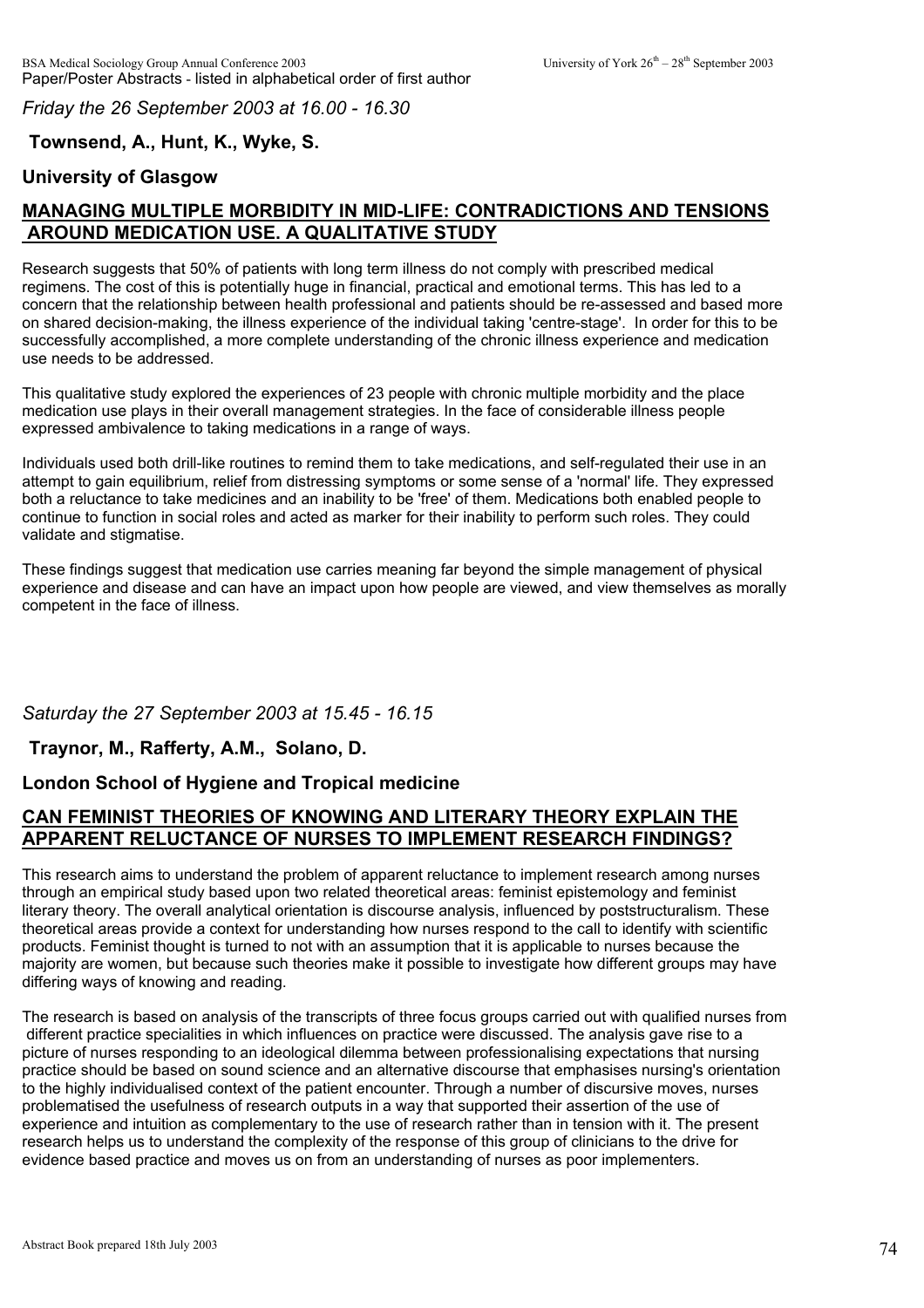*Sunday the 28 September 2003 at 10.50 - 11.20*

# **Tritter, J., Sanidas, M., Daykin, N., Turton, P.**

#### **University of Warwick**

# **TO BE INVOLVED OR NOT TO BE INVOLVED: THE QUESTION FOR USERS OF NHS CANCER SERVICES**

A key cornerstone of the Labour government's model of the NHS is the extension of involvement by the public and patients across all aspects of healthcare from treatment decision making to evaluating and developing services. Despite the legal requirement to involve users there has been little consideration of the barriers facing this radical reorganisation of power and transformation of the professional cultures within healthcare. This paper presents findings from a three-year study of user involvement in cancer services funded by the Department of Health. We draw on a range of different data including case-studies of multidisciplinary cancer teams, interviews with users, surveys mapping user involvement experiences across all the Trusts and cancer voluntary sector organisations in Avon, Somerset and Wiltshire and a cancer patient population survey. Our findings suggest that while most NHS staff are committed to the idea of user involvement there are significant differences between categories of health professionals in their definition and willingness to actually engage with users. More importantly, our survey of a representative random sample of people diagnosed with cancer, indicated that 52% would be willing to be involved but that 29% of those that had been involved previously would not do so again. We go on to explore some of the factors that are linked to a willingness to be involved and discuss the larger implications of these for the pursuit of a model of empowered patient consumerism as a primary driver for health reform in England.

#### *Saturday the 27 September 2003 at 14.00 - 14.30*

#### **Truman, J., Rankin, D., Backett-Milburn, K., Platt, S., Petticrew, M.**

#### **University of Edinburgh Medical School**

#### **'DROP-IN' SERVICES IN SCOTTISH HEALTHY LIVING CENTRES: WHAT DO THEY MEAN AND HOW DO THEY OPERATE?**

The provision of New Opportunities Fund grants has led to the creation of 45 Health Living Centres (HLCs) in Scotland and a further 300+ in the rest of the UK. The HLC programme has been devised broadly to address the health needs of socially excluded people and populations. The programme advocates that HLCs establish a basis for partnership working whilst encouraging active user involvement in the design and delivery of services to tackle health inequalities amongst target populations.

This paper draws on the Scottish Executive funded process evaluation of HLCs, which involves the examination of six purposively selected sites on the Scottish mainland and islands. HLCs are employing a number of methods to attract their individual target audiences. One tool used in many HLCs, is the "drop-in" service, which is utilised to encourage user uptake of services and increase community consultation and involvement. Qualitative analysis of the development of "drop-in" services reveal that when bids are submitted in funding applications such services are poorly defined. Furthermore, it seems that HLCs may often not be aware of the operational characteristics prior to implementation. A further analysis of in-depth interviews and observations show that tensions exist between professionals' views of the utility and operation of such services and user-perceived utility. Secondly, changes in resources required for "drop-ins" can impact on the ability to deliver other elements of HLC services.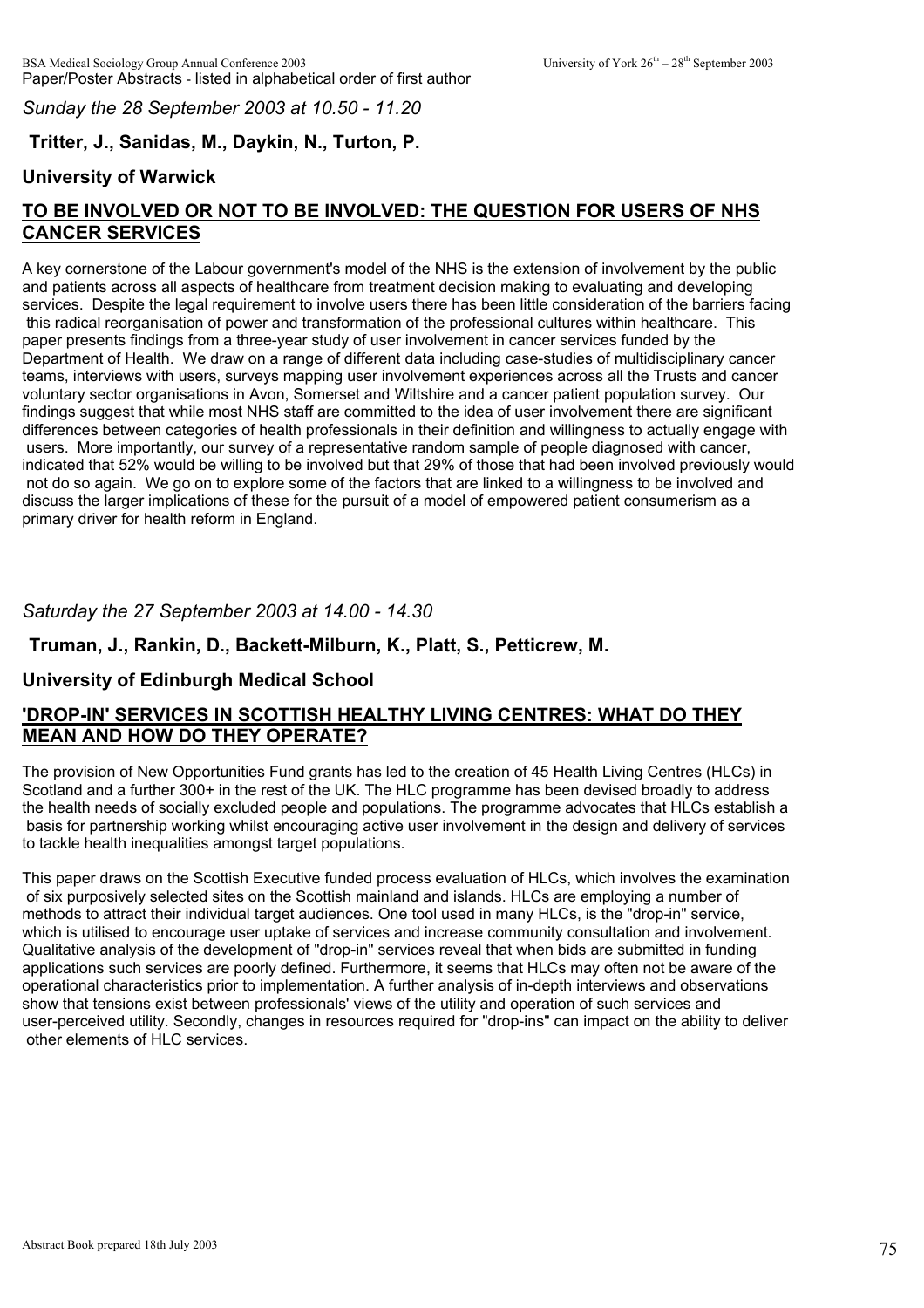*Friday the 26 September 2003 at 15.20 - 15.50*

# **Tutton, R., Kerr, A., Cunningham-Burley, S.**

# **University of York**

# **POSITIONING EXPERTS: BEYOND THE LAY-EXPERT DIVIDE?**

Recent work in STS and sociology has investigated the changing dynamics of professional and lay knowledge and expertise about genetics, especially with respect to public consultation exercises and the role of patient support groups. A plurality of expertise can be found in a variety of new hybrid discussion fora where experts and publics engage with each others' views on the social implications of genetics. Yet other evidence suggests patients and publics are still in dependent positions in relation to experts, when they rely upon their guidance and advice both in the clinic and in wider policy making circles. This paper examines how groups with contrasting experiences of disability, disease, policy-making, genetic research and services, appeal to certain forms of knowledge and experience as they discuss the social aspects of genetics. We argue that expertise is a relational concept so that when people position themselves as particular kinds of experts, either implicitly or explicitly, they often position others as non-experts. However, people's multiple identities and the different contexts in which these discussions take place, means that expert positioning is both flexible and contingent. We examine expert positioning in different contexts where professionals and publics talk about the social aspects of genetics: in organised focus groups and in public debates and events in which professionals and publics participated. We conclude by considering the implications of our analysis for the lay-expert divide and the construction and use of expertise as developments in genetics and health are rolled out at population and individual levels.

#### *Friday the 26 September 2003 at 14.40 - 15.10*

#### **van Teijlingen, E., Hundley, V., Rennie, A-M, Fitzmaurice, A., Graham, W.**

#### **Centre for Research on Women's Health, Aberdeen**

#### **MATERNITY SATISFACTION STUDIES AND THEIR LIMITATIONS: WHAT IS, MUST STILL BE BEST**

#### **Background**

Health policy-makers world-wide are paying closer attention to factors in maternity care, which may influence women's satisfaction. This paper will examine some factors in the light of observations from previous studies of satisfaction with health services.

#### Design

National questionnaire survey.

#### **Participants**

All women in Scotland delivering during a 10-day period (n=1639). A total of 1,137 women completed and returned questionnaires, giving a response rate of 69%.

Data Collection

A self-complete questionnaire to assess whether recommendations for the maternity services in Scotland were being adopted in practice. Data were analyzed using SPSS.

**Findings** 

Women were overwhelmingly satisfied with their prenatal, intrapartum and postnatal care. Reports of dissatisfaction were relatively low. However, there were differences in satisfaction levels between subgroups, e.g. the fewer the number of carers the woman had during childbirth, the more likely she was to be satisfied with the care received. Other factors appeared to influence reported satisfaction levels, such as characteristics of the care provided and the woman's psychosocial circumstances. The policy that a maternity unit operated had a significant effect on the value that women placed on some aspects of care. **Conclusions** 

Problems that may arise if satisfaction surveys are used uncritically to shape the future provision of maternity services. Service users tend to value the status quo, the implications are that innovations, of which users have no experience, may be rejected. Therefore, while satisfaction surveys have a role to play, we argue that they should only be used with caution, and preferably as part of an array of tools.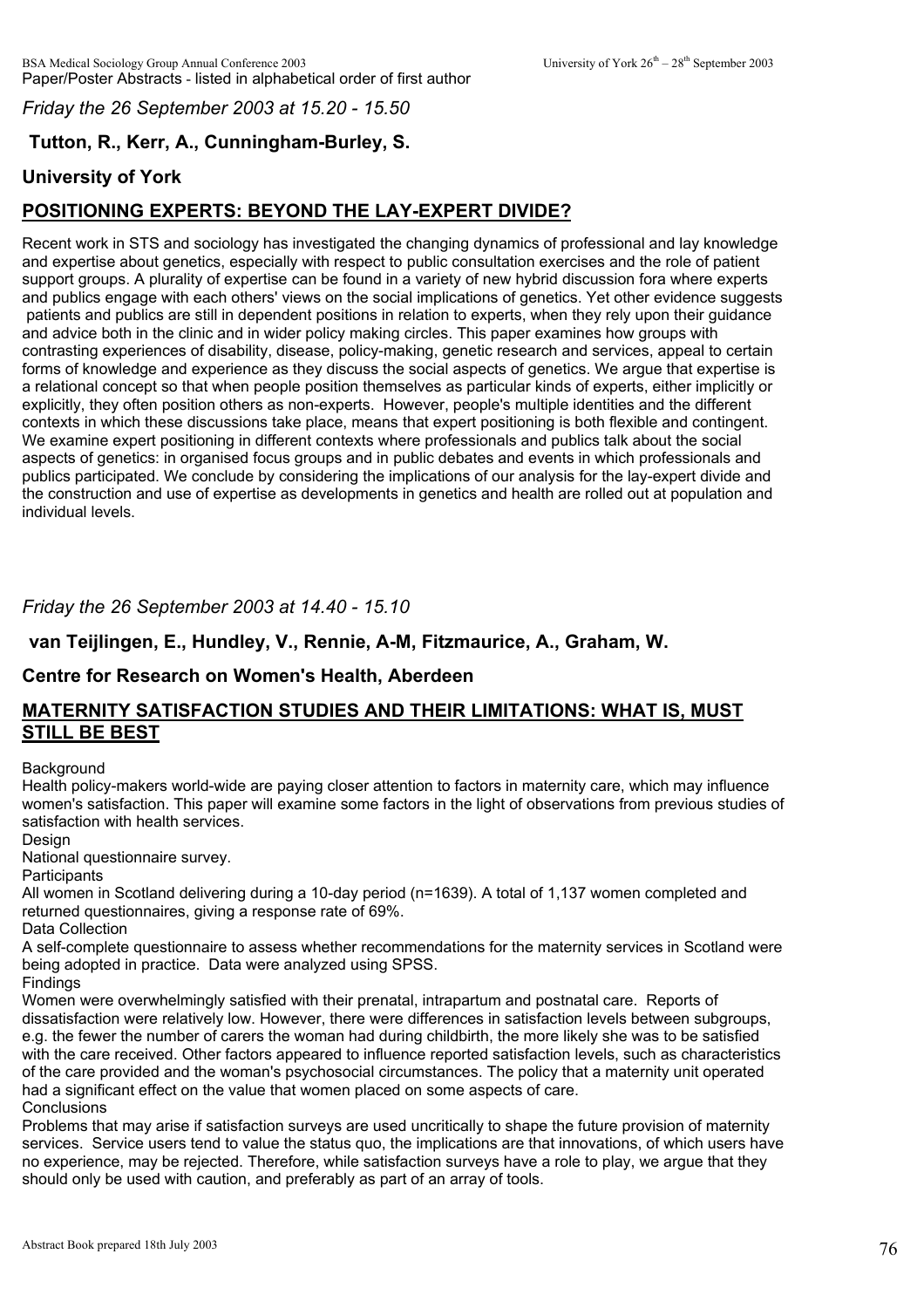*Saturday the 27 September 2003 at 15.10 - 15.40*

# **Vassy, C.**

# **University of Paris 13/University of Nottingham**

# **FROM GENETICS TO PUBLIC HEALTH: DOWN'S SYNDROME SCREENING POLICY IN FRANCE**

Down's Syndrome prenatal diagnostic and screening techniques have spread widely and rapidly in France over the last 30 years. This spread occurred in a context of scientific controversies about the effectiveness and the harmlessness of these various techniques and has triggered a debate about eugenicism among French philosophers, doctors and politicians. How did the knowledge about Down's Syndrome testing that was known only by a few geneticists at the end of the 1960's transfer from the laboratory into routine clinical practice? Why did the researchers invest in the development of these tests rather than others? Which political and administrative decision making processes have influenced the implementation of the tests? How has the access of a progressively widening public to prenatal testing been organized and funded? What has been the role of users in this diffusion?

This research study is based on the analysis of scientific papers, administrative reports, and legal texts analysis, and on semi-structured interviews with key players (geneticists, obstetricians, other healthcare professionals, decision makers in the Department of Health and the National Health Insurance System, users associations etc). The results highlight both the scientific and the political role of the researchers, the hesitations and the late involvement of the health authorities, the passive participation of the users and the social construction of the demand by healthcare professionals. This leads to questions about the contradictions and ambiguities of the various definitions of public health used during the whole process.

#### *Saturday the 27 September 2003 at 14.35 - 15.05*

**Walker, L.**

## **University of the Witwatersrand Johannesburg**

## **CONFRONTING THE CRISIS OF MASCULINITY: NEW MASCULINITIES AND THEIR MEANING FOR MEN'S HEALTH IN SOUTH AFRICA**

Recent sociological research argues that masculinity has become a 'problem': that men are seen to be in trouble collectively and by implication that men's health is in crisis. This is evidenced through increased eating disorders among men, men's falling fertility rates, higher rates of motor vehicle accidents, greater morbidity and mortality rates in relation to various diseases . . .a proclivity for domestic and sexual violence; overindulgence in drugs and alcohol; and increasing problems among young men in relation to alienation and suicide ideation (Dowsett 2002). In South Africa the transition to democracy has precipitated a 'crisis of masculinity'. Liberal versions of sexuality, which mark South Africa's new democracy, have had a number of highly contradictory consequences for women and men, as old notions of masculinity and male privilege have been destabilised. Orthodox notions of masculinity are being challenged and new versions of masculinity are emerging in their place. Some men are seeking to be part of a new social order while others are defensively clinging to more familiar routines. This paper explores how new masculinities are being constructed in contemporary South Africa and the effects of these on men's health. It does so through an analysis of in-depth interviews with men who have sought to create alternative versions of their own masculinity through participation in an organisation that brings together men who have been the perpetrators of sexual and domestic violence.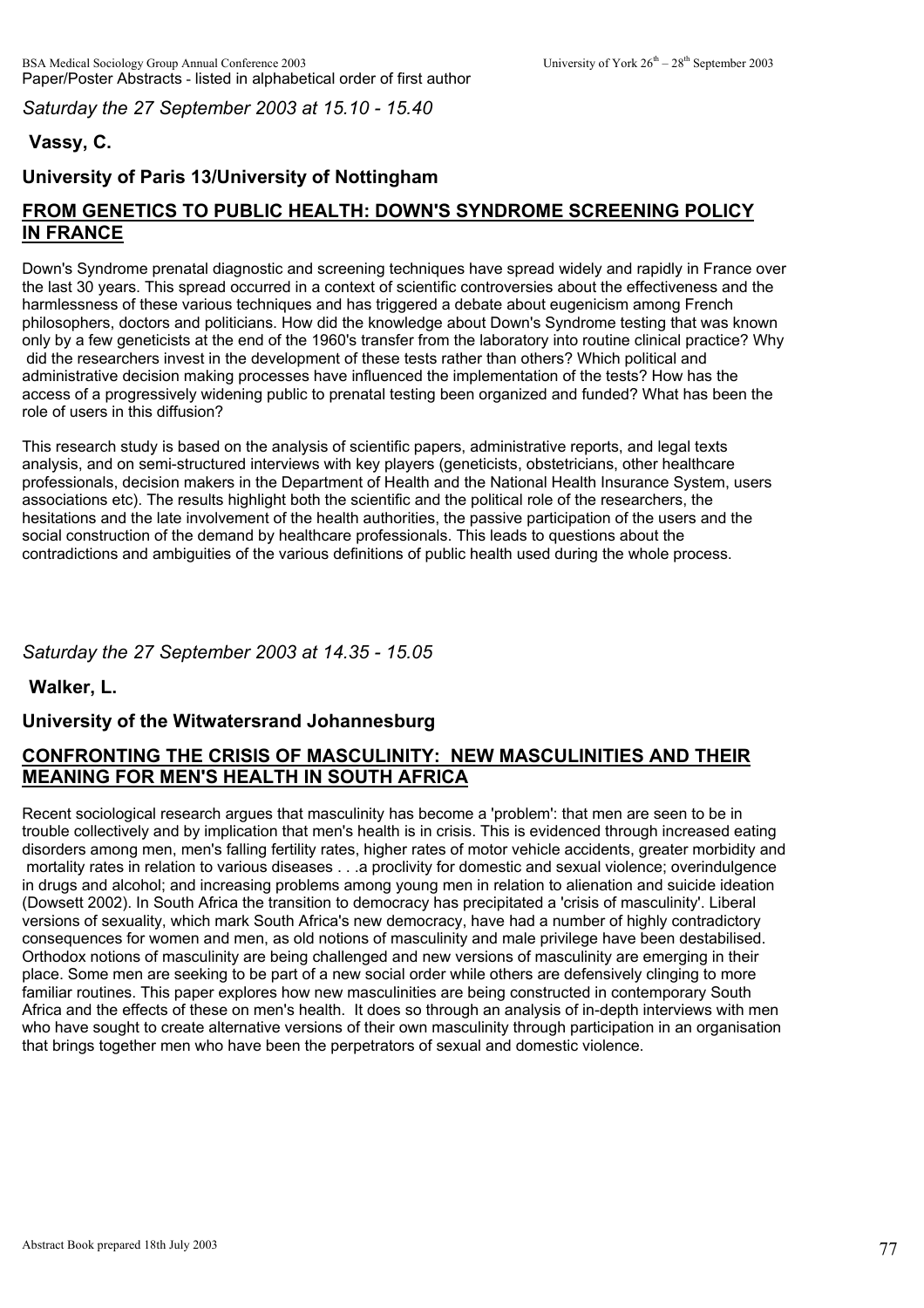*Saturday the 27 September 2003 at 10.45 - 11.15*

# **Watson, N., Woods, B.**

# **University of Edinburgh**

# **"SITTING AT THE TABLE DOESN'T NECESSARILY MAKE YOU A DINER": A HISTORICAL ANALYSIS OF SPECIAL SEATING IN WHEELCHAIRS**

The design and the use of wheelchairs changed throughout the last century. One such change has been the development of special or adaptive seating. These seats are individually formed, closely fitting, supportive seats designed as wheelchair inserts and aimed at people with severe postural impairments.

The seats aim to promote function and maximise comfort, thus improving the "quality of life" of the user. Special seating emerged in the last quarter of the 20th century from a multifaceted and multidirectional movement that transformed wheelchairs from simple tools of mobility into postural aids. The technological development of special seating afforded the possibility for people with learning disabilities and/or severe physical impairments to leave the confines of institutional life and access the wider community. On the surface, this would appear a classic case of technological impact: developments in special (or adaptive) seating resulting in social changes for disabled people. However, the social and technical processes involved in this movement and in the resulting technology were complex. Developments in special seating both arose from and influenced social change. In this paper, we examine the socio-economic and political processes that shaped the emergence and development of special seating along with an exploration of the impacts this technology had and the part it played in the shaping of disability politics.

#### *Saturday the 27 September 2003 at 10.45 - 11.15*

**White, P.J., Latimer, J.E.**

#### **Cardiff University**

## **BREACHING ORALITY: AN ETHNOGRAPHY OF VOICELESSNESS IN THE INTENSIVE CARE UNIT**

Drawing on an ethnography of the intensive care unit, the paper explores the social significance of intubation (passing of a breathing tube). We show how intubation breeches orality, examining the effects of the infraction of the mouth for identity. The mouth is both the most sacred and yet the most profane bodily organ: we ingest, explete, suck, vomit, kiss, consume, collaborate, profane, theorise... Thus our humanness is partly accomplished through our mouthwork. Through analysis of bedside interaction we identify how an identity of the voiceless is accomplished. On the one hand medical and nursing management of the mouth effaces its civilising function and reconstructs the silent mouth as a life-sustaining passage and source of polluted risk. However, the patient as person rather than body is still ascribed an identity. Their current physical and physiological reaction is observed and interpreted by staff as an intrinsic aspect of who that person now 'is'. The family performs the patients identity by proxy, bringing into play past attributes to explain present reactions. Meanwhile the patients, whilst conscious, have ways of participating in interaction, but these are thwarted by the contingencies of their voicelessness. When other modes of communication are introduced, such as writing, there is a partial rescue of an untenable identity, but the 'real time' nature of communication is lost, recasting those at the bedside as interactional dopes. We end by breaching the notion that orality is essential to the performance of identity, but recognise how marginal the identity is of the voiceless.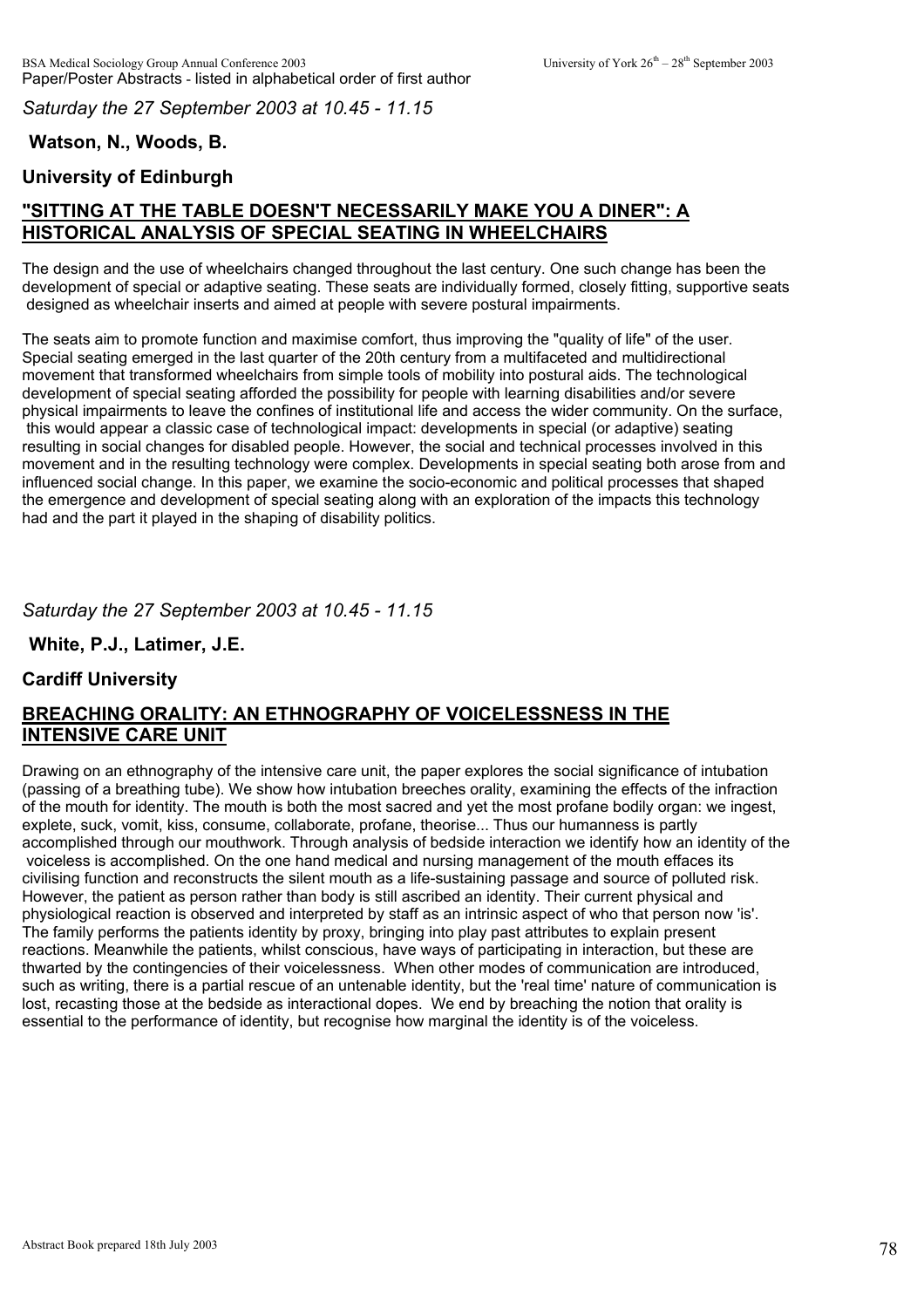*Friday the 26 September 2003 at 14.00 - 14.30*

## **Will, C.**

# **University of Essex**

# **RISK CALCULATORS AND THE PREVENTION OF CORONARY HEART DISEASE. LEARNING TO LOVE A MEDICAL TECHNOLOGY**

In this paper I draw on the history of a technology, the risk calculator, to illuminate recent developments in the treatment of heart disease and to reclaim what we might call 'the social' embedded within an area of medical expertise. The risk calculator may be as simple as a table, but more sophisticated versions are now available to general practitioners as software. These calculators are increasingly used to determine who gets particular treatments (most obviously the expensive cholesterol lowering drugs, statins) and to define groups at 'high risk'. They were also fundamental to the recommendations of the recent National Service Framework on Coronary Heart Disease.

Drawing on the work of Bruno Latour and Marc Berg, I offer a critical account of the development of the risk calculator, to consider not only how risk calculators have come to be so important, but also the implications of the social factors embedded in their very forms. What is the significance of the different versions that exist? How useful is it to follow the controversies around their use or to address points of consensus? I argue that their (uneven) use has not only reflected the spread of evidence based medicine and treatment protocols, but has led, perhaps paradoxically, to a reaffirmation of the importance of the individual clinical encounter, lifestyle advice and personal behaviour change. Risk calculators are thus currently part of a wider negotiation about the form and content of general practice and the prevention of heart disease in Britain.

## *Sunday the 28 September 2003 at 10.50 - 11.20*

## **Williams, C., Kitzinger, J., Henderson, L.**

#### **King's College London**

## **ENVISAGING THE EMBRYO IN STEM CELL RESEARCH: MEDIA REPORTING OF THE ETHICAL DEBATES**

How is the embryo defined, envisaged and imagined? Who speaks on its behalf, and how? Based on a systematic study of UK press and TV news reporting, this paper identifies the rhetorical strategies used to assert competing ethical positions and policy recommendations around embryonic stem cell research. I show how both sides use personification and appeals to identification to recruit support (for embryos on the one hand, for potential patients on the other). I also show how they promote very different ideas about the embryo's significance, size, and social embeddedness and present competing narratives about its origins, destiny and 'death'. The role of visual representation is key here. However, it does not follow the usual pattern whereby, in the anti-abortion debate, those 'on the side' of the foetus display its image while those who are 'pro-choice' shy away from this. In the stem cell debate the pattern is inverted, thus highlighting the role of technologies of visualisation and assessments of appearance in defining what counts as human.

The second half of the paper demonstrate how, in spite, or even because, of the apparently 'balanced' nature of reporting, the media coverage systematically marginalises women's perspectives, disregards more fundamental challenges to science, side-lines concerns about effectiveness or safety and curtails discussion of broader social and political issues. I will reflect on the media processes which help to restrict debate in this way and conclude by calling for a more inclusive and wide-ranging discussion of science ethics.

Funded by The Wellcome Trust Biomedical Ethics Programme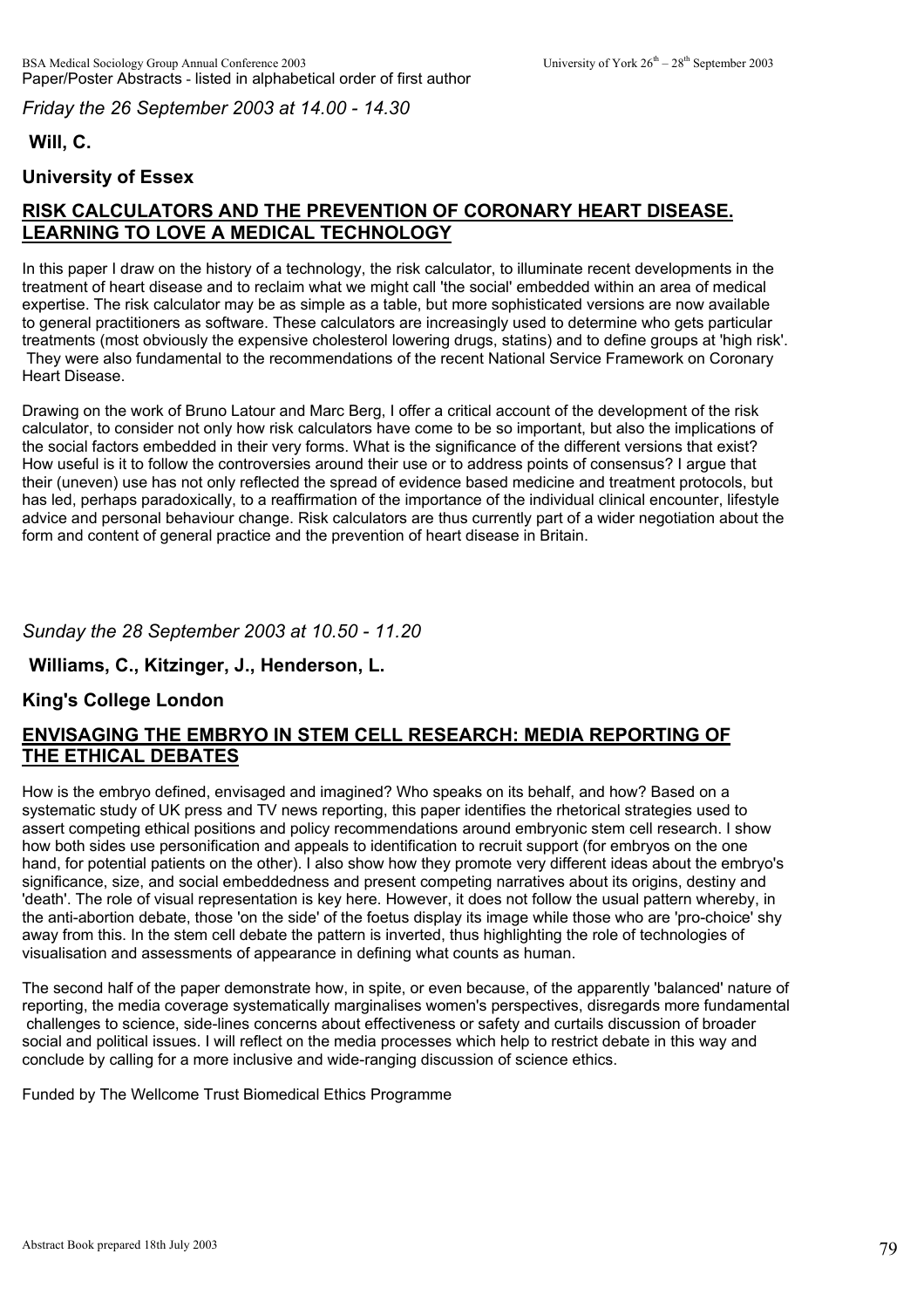*Saturday the 27 September 2003 at 16.00 - 17.00*

#### **Williamson, E., Goodenough, T., Kent, J., Ashcroft, R.**

#### **University of Bristol**

# **PROXY CONSENT FOR CHILDREN: PARENT AND CHILD RESEARCH PARTICIPANTS' PERSPECTIVES ON THE USE OF GENETIC MATERIAL IN LONGITUDINAL, EPIDEMIOLOGICAL RESEARCH**

This poster will address the issue of proxy consent in relation to the continued use of genetic material within longitudinal, epidemiological research. This poster is based on data derived from the Wellcome Trust funded EPEG project [Ethical Protection in Epidemiological Genetic Research: Participants' Perspectives]. The EPEG project consisted of focus groups and 1-1 interviews with both children [aged 9-11 years old] and adults, some of whom take part in a long-standing epidemiological study which includes the use of environmental, social and genetic information about children, mothers, and fathers.

The EPEG project explored how participants considered ethical protection (taken in its widest sense) in longitudinal, genetic epidemiology.

We found that: 1) Children currently underestimate the amount of control that they have with regard to their participation in research. 2) Children and parents' views of risk differed in such a way as to call into question the ability of adults to give genuinely informed proxy consent for their children. 3) Questions were raised about the 'right' of parents to consent to the long term use and re-use of data/biological material/genetic information in the future, when the person from whom such information had been collected could feasibly be of age to consent for themselves.

This poster will present data and findings from our research, and discuss their implications for the protection of children's interests in research. Our results have implications for both researchers and policy makers concerned with children's participation in biomedical research.

#### *Saturday the 27 September 2003 at 14.00 - 14.30*

#### **Wilson, F., Walsh, C., Marshall, M., Gordon, F.**

#### **Combined Universities Learning Unit Medical School**

#### **THE EXPERIENCES OF LAY PEOPLE IN TEACHING HEALTH PROFESSIONALS**

The involvement of patients/service users in interprofessional education is regarded as a logical step in developing a radical patient-centred partnership model of health and social care provision. The discourse around patient/service user involvement incorporates notions of empowerment, choice, and participation and suggests that interprofessional working requires a cultural shift in how professions learn both from each other, and from the 'expert' lay person. The Combined Universities Learning Unit is a two-year project funded by the Department of Health to facilitate and develop interprofessional learning. The exploratory stage of this project aims to capture the views of patient/service users and students involved in interprofessional education.

To explore the experience of 'expert patients' in interprofessional learning, a focus group is conducted with lay service users involved in an acute patients advisory group set up to inform an interprofessional initiative 'Professional Issues in Practice' (PIP), for undergraduate allied health professionals. Two focus groups are conducted with undergraduate students of allied health professions involved in the PIP programme. One-to-one semi-structured interviews with a small number of patients/service users will examine their experience of a joint learning exercise between medical and nursing students.

Data is explored within a phenomenological framework and key emergent themes provide insight into lay and student views of the 'expert patient' label, and the challenges or obstacles to patient/user involvement in interprofessional learning are discussed.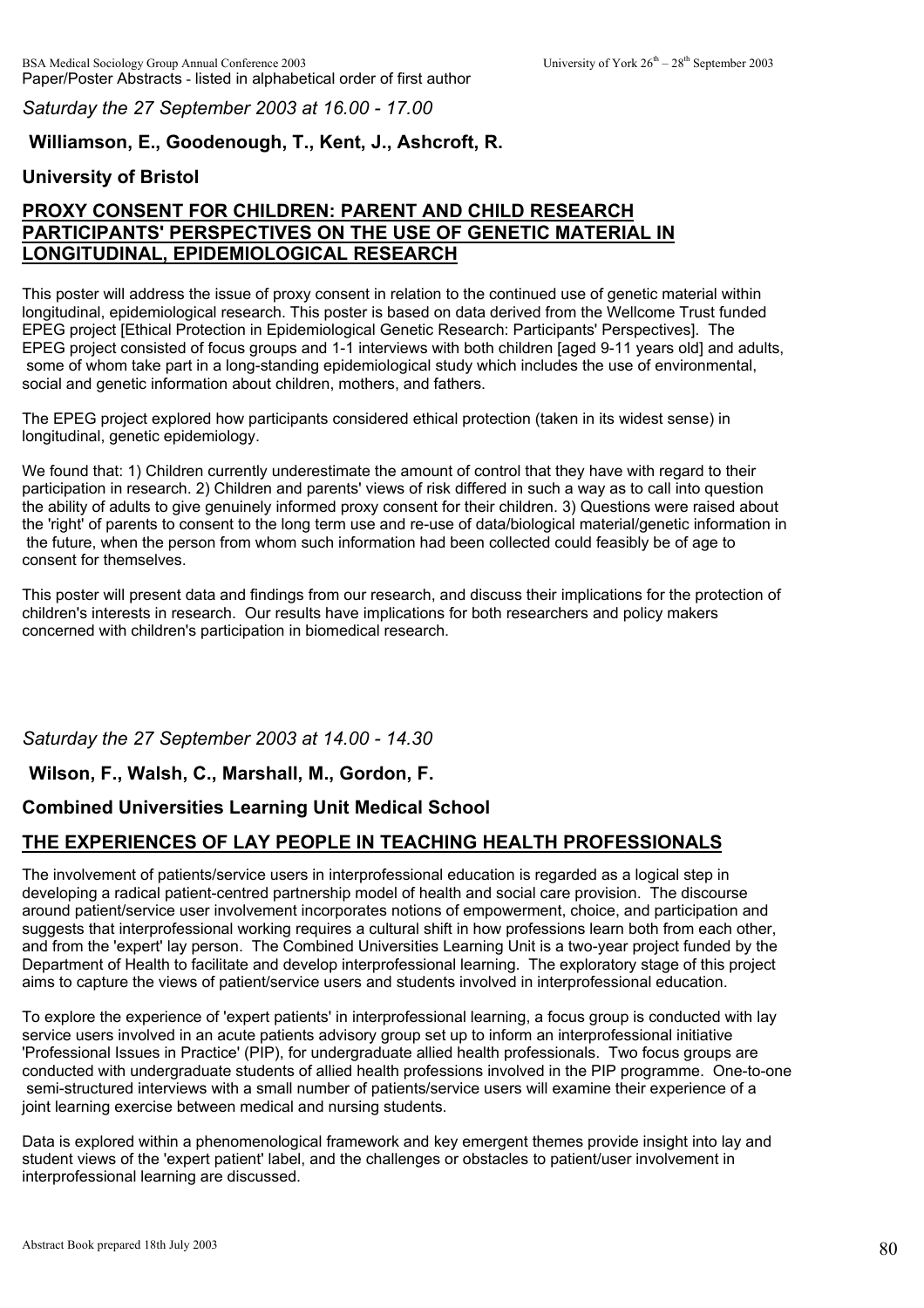*Friday the 26 September 2003 at 16.00 - 16.30*

# **Yuill, C.**

# **The Robert Gordon University**

# **UNEQUAL BODIES, EMOTIONS AND HEALTH - THE CASE FOR CLASSICAL MARXISM?**

Throughout the eighties and nineties post-modernist, social constructionist and Focauldian perspectives held considerable sway in sociology generally and influenced much work within medical sociology. Recently such positions have been challenged, for example, by calls for a more critical realist perspective or a Habermasian approach. It may be timely to reconsider some of the traditions of the 'founding fathers', especially that of classical Marxism. For medical sociology in particular the classical Marxist tradition offers many useful contributions in theorising class and health inequalities. This paper will seek to outline how within classical Marxism ideas of emotion, the body, alienation and, of course, economics, could provide a powerful way of understanding the burgeoning literature on class and health inequalities, especially in reconciling the differences between the 'direct' and 'indirect' causes camps. Discussion will be made of the relationship between material factors such as poverty and the ongoing mindset of capitalism, alienation, and how they lead to an unequal distribution of health. Much of the theoretical perspectives for this paper will come from Marx but also strongly drawing from Ollman, Callinicos and Rees.

*Saturday the 27 September 2003 at 10.10 - 10.40*

# **Ziebland, S., Cheshire, J.**

## **Institute of Health Sciences University of Oxford**

## **DIPEx PERSONAL EXPERIENCES OF HEALTH AND ILLNESS NARRATIVES: A RESOURCE FOR COLLABORATIVE RESEARCH**

The DIPEx (personal experiences of health and illness) charity runs a website based on collections of video and audio recorded narrative interviews. The research group is based in the University of Oxford's Department of Primary Health Care. www.dipex.org was launched in July 2001 and includes modules on several cancers (breast, prostate, bowel, cervix, and testis) and many more are in preparation for cancers of the ovary and lung, melanoma, epilepsy, chronic pain, RA, heart failure, palliative care, sexual health, people with Alzheimer's Disease and their carers and parents of children with congenital heart disease. We are collaborating with several UK research teams who are collecting interviews for future DIPEx modules. We are keen to encourage others to consider this route for disseminating their research to the public.

Interviews with a maximum variation sample of between 40 and 50 participants from all over the UK are collected and analysed for each of the modules. Each website module includes thematic analyses illustrated with around 200 short clips from the interviews. The DIPEx research team has consent from the participants to use the full interviews for broadcasting, teaching and research. We have begun to publish papers based on the interviews in peer reviewed medical and social science journals and believe that this is a rich resource for other researchers and for teaching.

We will present video extracts from the cancer interviews to illustrate:

- medical communication
- how participants use the interviews to address different audiences
- display of competence in illness narratives